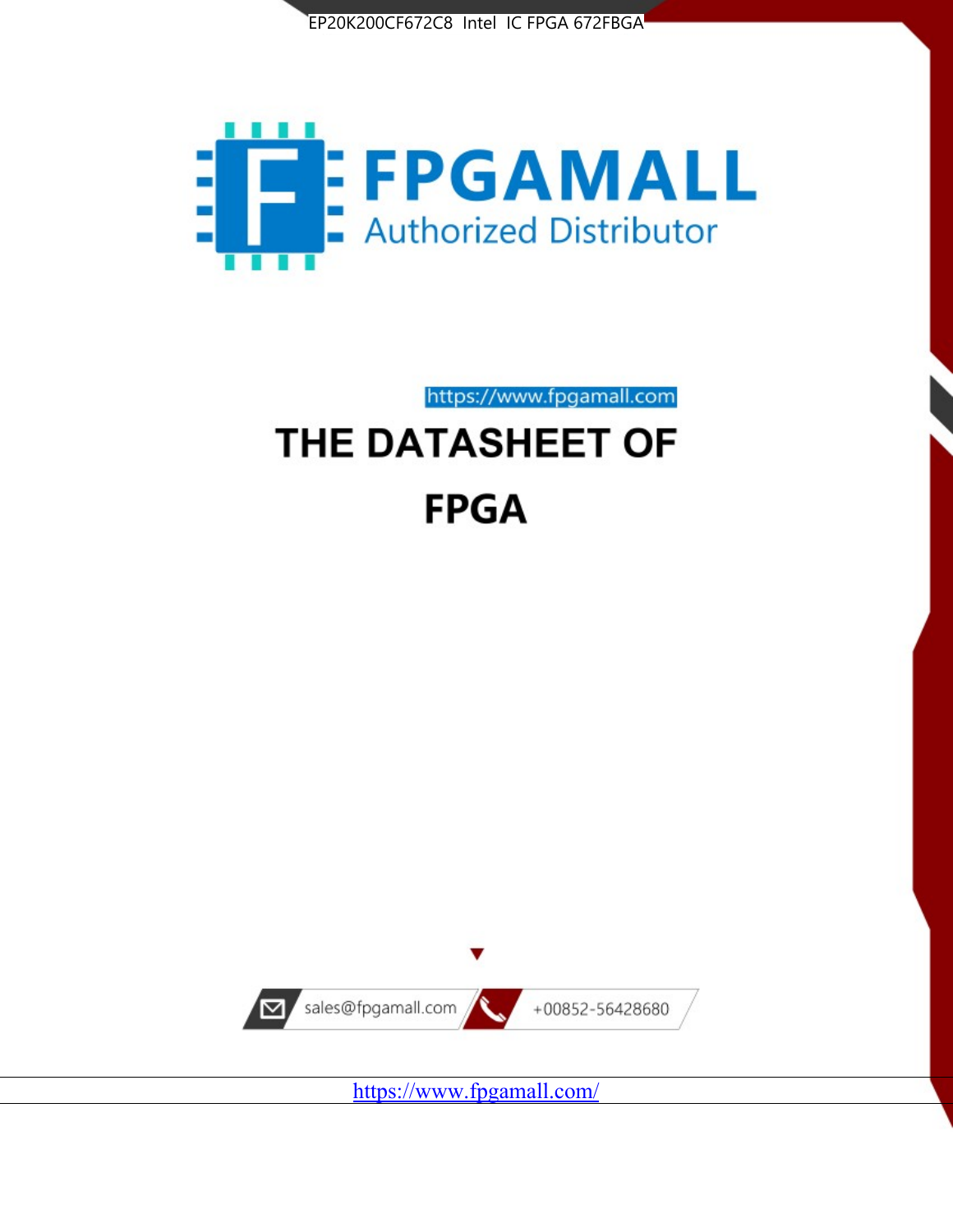

## **APEX 20KC**

### **Programmable Logic Device**

#### **February 2004 ver. 2.2 Data Sheet**

**Features...** ■ Programmable logic device (PLD) manufactured using a 0.15-µm alllayer copper-metal fabrication process

- 25 to 35% faster design performance than APEX<sup>™</sup> 20KE devices
- Pin-compatible with APEX 20KE devices
- High-performance, low-power copper interconnect
- MultiCoreTM architecture integrating look-up table (LUT) logic and embedded memory
- LUT logic used for register-intensive functions
- Embedded system blocks (ESBs) used to implement memory functions, including first-in first-out (FIFO) buffers, dual-port RAM, and content-addressable memory (CAM)
- High-density architecture
	- 200,000 to 1 million typical gates (see Table 1)
	- Up to 38,400 logic elements (LEs)
	- Up to 327,680 RAM bits that can be used without reducing available logic

| Table 1. APEX 20KC Device Features<br>Note (1) |                  |                  |                  |                   |  |  |  |
|------------------------------------------------|------------------|------------------|------------------|-------------------|--|--|--|
| <b>Feature</b>                                 | <b>EP20K200C</b> | <b>EP20K400C</b> | <b>EP20K600C</b> | <b>EP20K1000C</b> |  |  |  |
| Maximum system gates                           | 526,000          | 1,052,000        | 1,537,000        | 1,772,000         |  |  |  |
| <b>Typical gates</b>                           | 200,000          | 400.000          | 600,000          | 1,000,000         |  |  |  |
| <b>LEs</b>                                     | 8.320            | 16,640           | 24,320           | 38,400            |  |  |  |
| <b>ESBs</b>                                    | 52               | 104              | 152              | 160               |  |  |  |
| Maximum RAM bits                               | 106,496          | 212,992          | 311,296          | 327,680           |  |  |  |
| PLLs $(2)$                                     | 2                | 4                | 4                | 4                 |  |  |  |
| Speed grades $(3)$                             | $-7, -8, -9$     | $-7, -8, -9$     | $-7, -8, -9$     | $-7, -8, -9$      |  |  |  |
| Maximum macrocells                             | 832              | 1,664            | 2,432            | 2,560             |  |  |  |
| Maximum user I/O pins                          | 376              | 488              | 588              | 708               |  |  |  |

#### *Notes to Table 1:*

(1) The embedded IEEE Std. 1149.1 Joint Test Action Group (JTAG) boundary-scan circuitry contributes up to 57,000 additional gates.

- (2) PLL: phase-locked loop.
- (3) The -7 speed grade provides the fastest performance.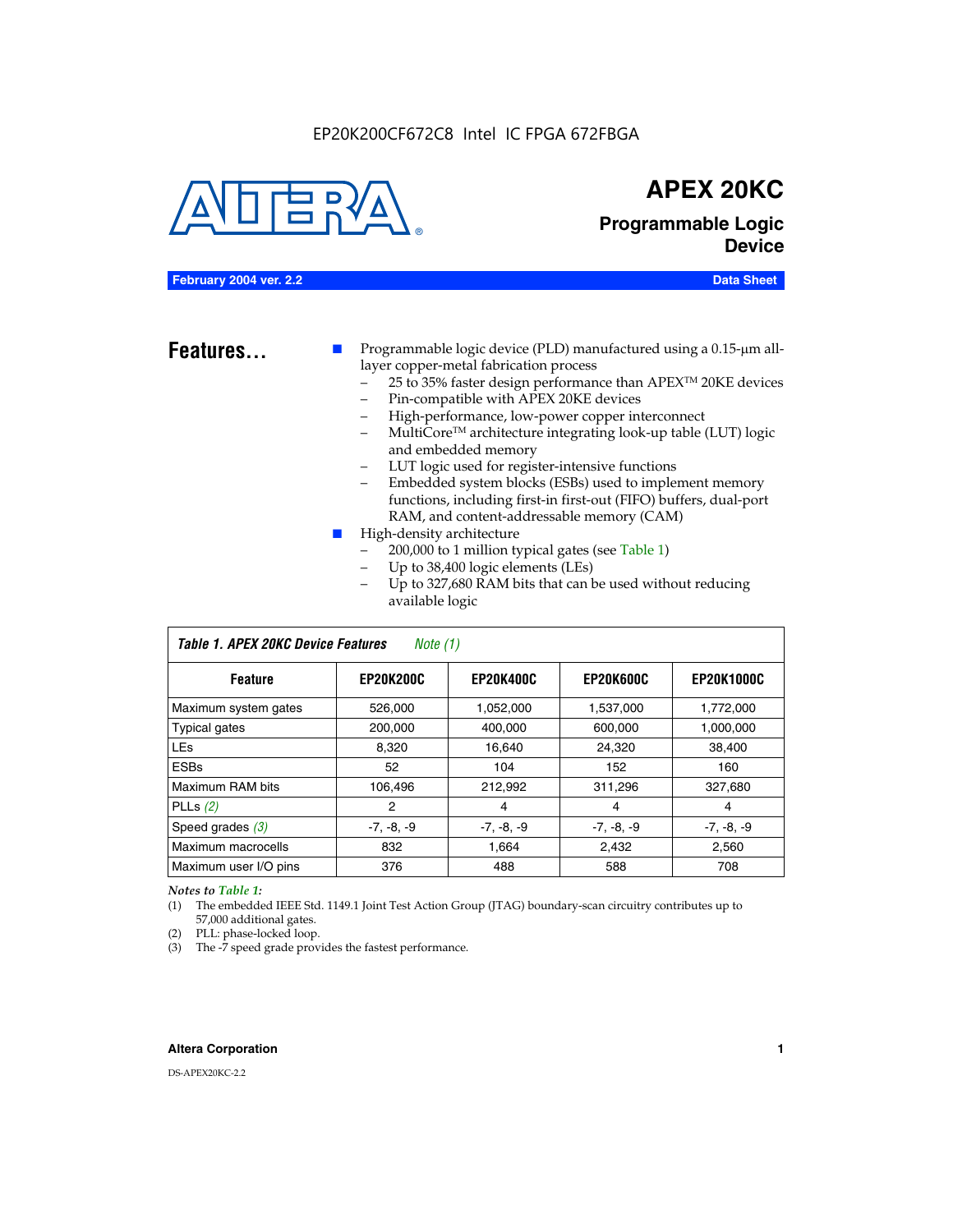### EP20K200CF672C8 Intel IC FPGA 672FBGA

#### **APEX 20KC Programmable Logic Device Data Sheet**

|  | ×<br>loops (PLLs)<br>Built-in low-skew clock tree<br>Up to eight global clock signals<br>ClockLock™ feature reducing clock delay and skew<br>—<br>ClockBoost™ feature providing clock multiplication and<br>division<br>delay shifting<br>Powerful I/O features<br><b>COL</b><br>Compliant with peripheral component interconnect Special<br>Interest Group (PCI SIG) PCI Local Bus Specification,<br>Support for high-speed external memories, including DDR<br>synchronous dynamic RAM (SDRAM) and ZBT static RAM<br>(SRAM)<br>16 input and 16 output LVDS channels at 840 megabits per<br>second (Mbps)<br>fast $t_{CO}$ and $t_{SU}$ times for complex logic<br>MultiVolt I/O support for 1.8-V, 2.5-V, and 3.3-V interfaces<br>-<br>Programmable clamp to $V_{\text{CCIO}}$<br>-<br>Individual tri-state output enable control for each pin<br>-<br>$\overline{\phantom{0}}$<br>noise<br>differential signaling (LVDS), LVPECL, PCI-X, AGP, CTT,<br>SSTL-3 and SSTL-2, GTL+, and HSTL Class I<br>Supports hot-socketing operation<br>Pull-up on I/O pins before and during configuration | Flexible clock management circuitry with up to four phase-locked<br>ClockShift™ feature providing programmable clock phase and<br>Revision 2.2 for 3.3-V operation at 33 or 66 MHz and 32 or 64 bits<br>Direct connection from I/O pins to local interconnect providing<br>Programmable output slew-rate control to reduce switching<br>Support for advanced I/O standards, including low-voltage |  |  |
|--|-----------------------------------------------------------------------------------------------------------------------------------------------------------------------------------------------------------------------------------------------------------------------------------------------------------------------------------------------------------------------------------------------------------------------------------------------------------------------------------------------------------------------------------------------------------------------------------------------------------------------------------------------------------------------------------------------------------------------------------------------------------------------------------------------------------------------------------------------------------------------------------------------------------------------------------------------------------------------------------------------------------------------------------------------------------------------------------------------|---------------------------------------------------------------------------------------------------------------------------------------------------------------------------------------------------------------------------------------------------------------------------------------------------------------------------------------------------------------------------------------------------|--|--|
|  | Table 2. APEX 20KC Supply Voltages                                                                                                                                                                                                                                                                                                                                                                                                                                                                                                                                                                                                                                                                                                                                                                                                                                                                                                                                                                                                                                                            |                                                                                                                                                                                                                                                                                                                                                                                                   |  |  |
|  | <b>Feature</b>                                                                                                                                                                                                                                                                                                                                                                                                                                                                                                                                                                                                                                                                                                                                                                                                                                                                                                                                                                                                                                                                                | <b>Voltage</b>                                                                                                                                                                                                                                                                                                                                                                                    |  |  |
|  | Internal supply voltage (V <sub>CCINT</sub> )                                                                                                                                                                                                                                                                                                                                                                                                                                                                                                                                                                                                                                                                                                                                                                                                                                                                                                                                                                                                                                                 | 1.8V<br>1.8 V, 2.5 V, 3.3 V, 5.0 V $(1)$                                                                                                                                                                                                                                                                                                                                                          |  |  |
|  | MultiVolt I/O interface voltage levels (V <sub>CCIO</sub> )                                                                                                                                                                                                                                                                                                                                                                                                                                                                                                                                                                                                                                                                                                                                                                                                                                                                                                                                                                                                                                   |                                                                                                                                                                                                                                                                                                                                                                                                   |  |  |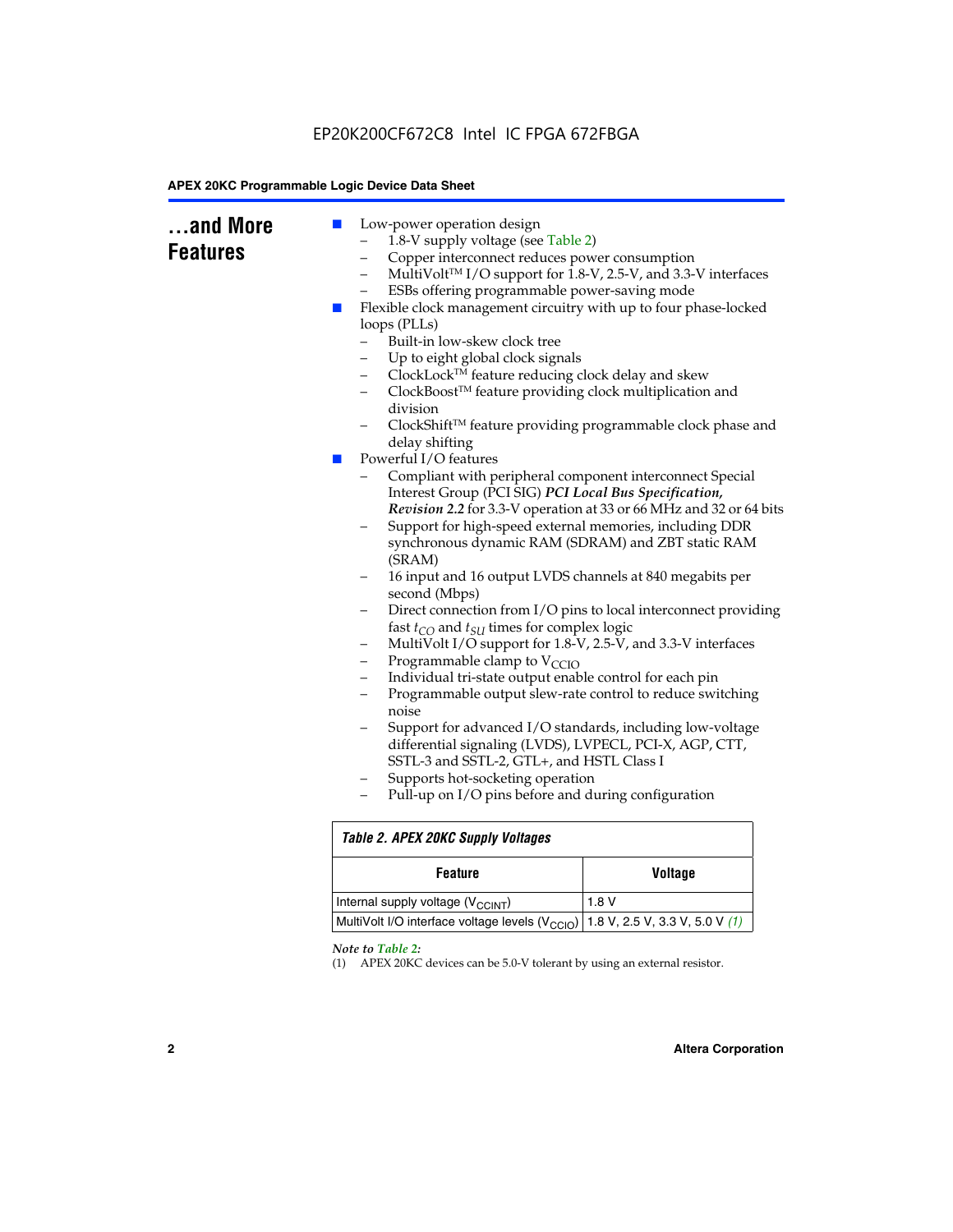- Advanced interconnect structure
	- Copper interconnect for high performance
	- Four-level hierarchical FastTrack® interconnect structure providing fast, predictable interconnect delays
	- Dedicated carry chain that implements arithmetic functions such as fast adders, counters, and comparators (automatically used by software tools and megafunctions)
	- Dedicated cascade chain that implements high-speed, high-fan-in logic functions (automatically used by software tools and megafunctions)
	- Interleaved local interconnect allows one LE to drive 29 other LEs through the fast local interconnect
- Advanced software support
	- Software design support and automatic place-and-route provided by the Altera® Quartus™ II development system for Windows-based PCs, Sun SPARCstations, and HP 9000 Series 700/800 workstations
	- Altera MegaCore® functions and Altera Megafunction Partners Program (AMPPSM) megafunctions optimized for APEX 20KC architecture available
	- $N$ ativeLink<sup>TM</sup> integration with popular synthesis, simulation, and timing analysis tools
	- Quartus II SignalTap® embedded logic analyzer simplifies in-system design evaluation by giving access to internal nodes during device operation
	- Supports popular revision-control software packages including PVCS, RCS, and SCCS

| Table 3. APEX 20KC QFP & BGA Package Options & I/O Count | <i>Notes <math>(1)</math>, <math>(2)</math></i> |     |     |     |
|----------------------------------------------------------|-------------------------------------------------|-----|-----|-----|
| <b>Device</b>                                            | 240-Pin PQFP<br>208-Pin PQFP<br>356-Pin BGA     |     |     |     |
| EP20K200C                                                | 136                                             | 168 | 271 |     |
| EP20K400C                                                |                                                 |     |     | 488 |
| EP20K600C                                                |                                                 |     |     | 488 |
| EP20K1000C                                               |                                                 |     |     | 488 |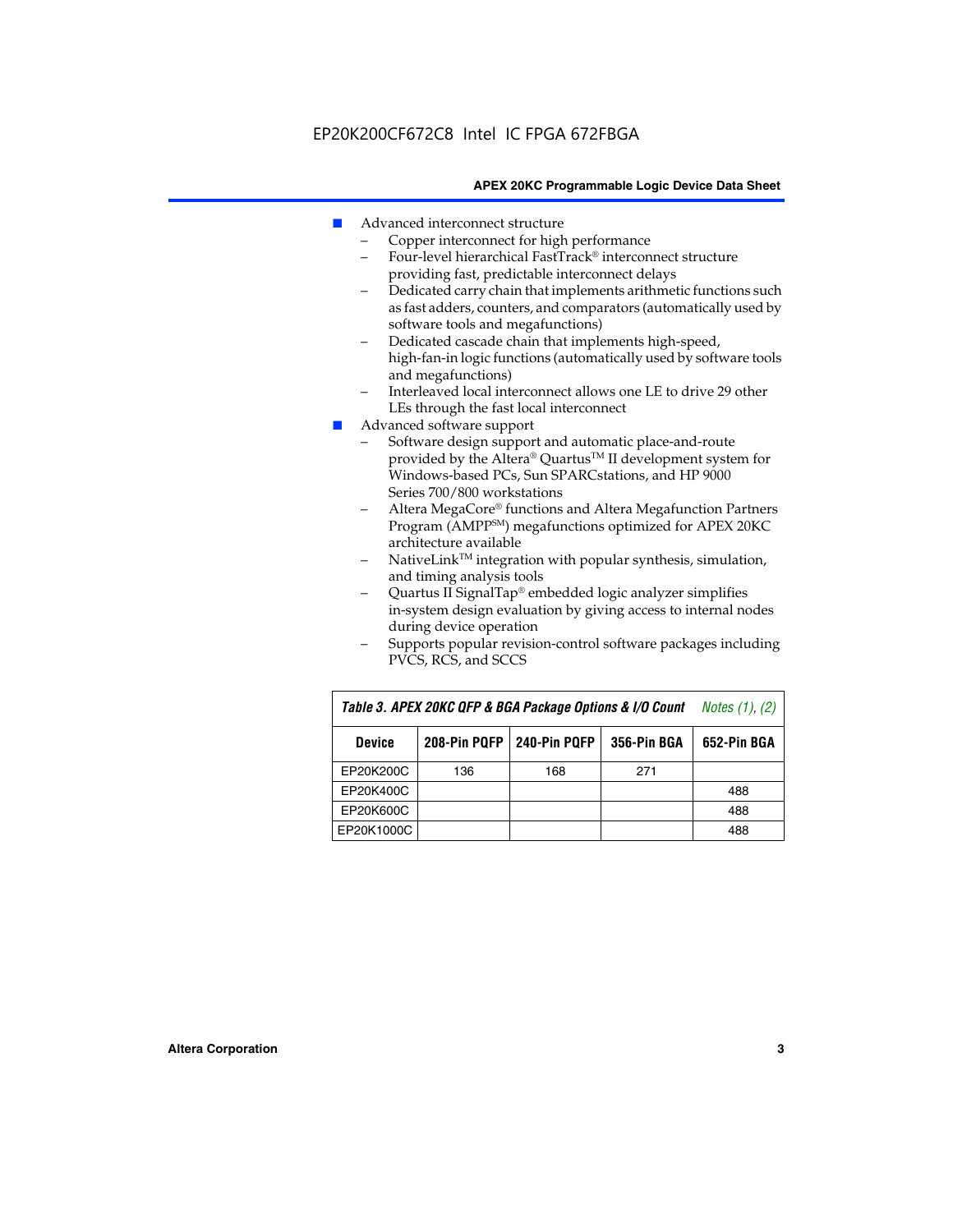| Table 4. APEX 20KC FineLine BGA Package Options & I/O Count Notes (1), (2) |     |           |     |  |  |  |
|----------------------------------------------------------------------------|-----|-----------|-----|--|--|--|
| 484 Pin<br>672 Pin<br><b>1,020 Pin</b><br><b>Device</b>                    |     |           |     |  |  |  |
| EP20K200C                                                                  | 376 |           |     |  |  |  |
| EP20K400C                                                                  |     | 488 $(3)$ |     |  |  |  |
| EP20K600C                                                                  |     | 508 $(3)$ | 588 |  |  |  |
| EP20K1000C                                                                 |     | 508 $(3)$ | 708 |  |  |  |

#### *Notes to Tables 3 and 4:*

- (1) I/O counts include dedicated input and clock pins.
- (2) APEX 20KC device package types include plastic quad flat pack (PQFP), 1.27-mm pitch ball-grid array (BGA), and 1.00-mm pitch FineLine BGA™ packages.
- (3) This device uses a thermally enhanced package, which is taller than the regular package. Consult the *Altera Device Package Information Data Sheet* for detailed package size information.

| Table 5. APEX 20KC QFP & BGA Package Sizes |                    |                    |                    |                    |  |  |  |
|--------------------------------------------|--------------------|--------------------|--------------------|--------------------|--|--|--|
| <b>Feature</b>                             | 208-Pin PQFP       | 240-Pin PQFP       | 356-Pin BGA        | 652-Pin BGA        |  |  |  |
| Pitch (mm)                                 | 0.50               | 0.50               | 1.27               | 1.27               |  |  |  |
| Area ( $mm2$ )                             | 924                | 1.218              | 1.225              | 2.025              |  |  |  |
| Length $\times$ Width (mm $\times$ mm)     | $30.4 \times 30.4$ | $34.9 \times 34.9$ | $35.0 \times 35.0$ | $45.0 \times 45.0$ |  |  |  |

| Table 6. APEX 20KC FineLine BGA Package Sizes            |                |                |                |  |  |  |
|----------------------------------------------------------|----------------|----------------|----------------|--|--|--|
| <b>1,020 Pin</b><br>484 Pin<br>672 Pin<br><b>Feature</b> |                |                |                |  |  |  |
| Pitch (mm)                                               | 1.00           | 1.00           | 1.00           |  |  |  |
| Area ( $mm2$ )                                           | 529            | 729            | 1.089          |  |  |  |
| Length $\times$ Width (mm $\times$ mm)                   | $23 \times 23$ | $27 \times 27$ | $33 \times 33$ |  |  |  |

### **General Description**

Similar to APEX 20K and APEX 20KE devices, APEX 20KC devices offer the MultiCore architecture, which combines the strengths of LUT-based and product-term-based devices with an enhanced memory structure. LUT-based logic provides optimized performance and efficiency for datapath, register-intensive, mathematical, or digital signal processing (DSP) designs. Product-term-based logic is optimized for complex combinatorial paths, such as complex state machines. LUT- and productterm-based logic combined with memory functions and a wide variety of MegaCore and AMPP functions make the APEX 20KC architecture uniquely suited for SOPC designs. Applications historically requiring a combination of LUT-, product-term-, and memory-based devices can now be integrated into one APEX 20KC device.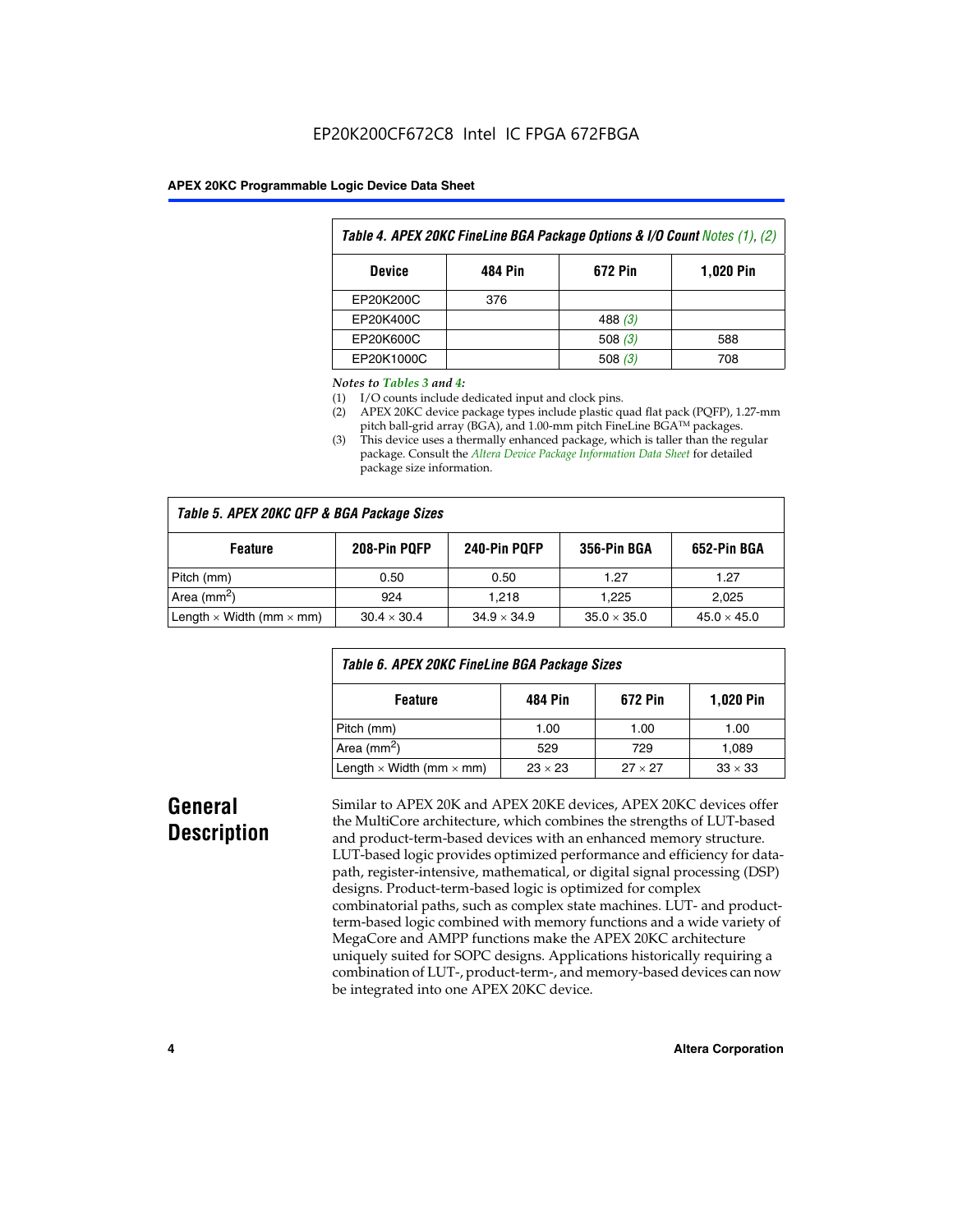APEX 20KC devices include additional features such as enhanced I/O standard support, CAM, additional global clocks, and enhanced ClockLock clock circuitry. Table 7 shows the features included in APEX 20KC devices.

| Table 7. APEX 20KC Device Features (Part 1 of 2) |                                                                                                                                                                                                                              |  |  |  |  |
|--------------------------------------------------|------------------------------------------------------------------------------------------------------------------------------------------------------------------------------------------------------------------------------|--|--|--|--|
| <b>Feature</b>                                   | <b>APEX 20KC Devices</b>                                                                                                                                                                                                     |  |  |  |  |
| MultiCore system integration                     | Full support                                                                                                                                                                                                                 |  |  |  |  |
| Hot-socketing support                            | Full support                                                                                                                                                                                                                 |  |  |  |  |
| SignalTap logic analysis                         | Full support                                                                                                                                                                                                                 |  |  |  |  |
| 32-/64-bit, 33-MHz PCI                           | Full compliance                                                                                                                                                                                                              |  |  |  |  |
| 32-/64-bit, 66-MHz PCI                           | Full compliance in -7 and -8 speed grades in<br>selected devices                                                                                                                                                             |  |  |  |  |
| MultiVolt I/O                                    | 1.8-V, 2.5-V, or 3.3-V V <sub>CCIO</sub><br>V <sub>CCIO</sub> selected bank by bank<br>5.0-V tolerant with use of external resistor                                                                                          |  |  |  |  |
| ClockLock support                                | Clock delay reduction<br>$m/(n \times v)$ clock multiplication<br>Drive ClockLock output off-chip<br>External clock feedback<br>ClockShift circuitry<br>LVDS support<br>Up to four PLLs<br>ClockShift clock phase adjustment |  |  |  |  |
| Dedicated clock and input pins                   | Eight                                                                                                                                                                                                                        |  |  |  |  |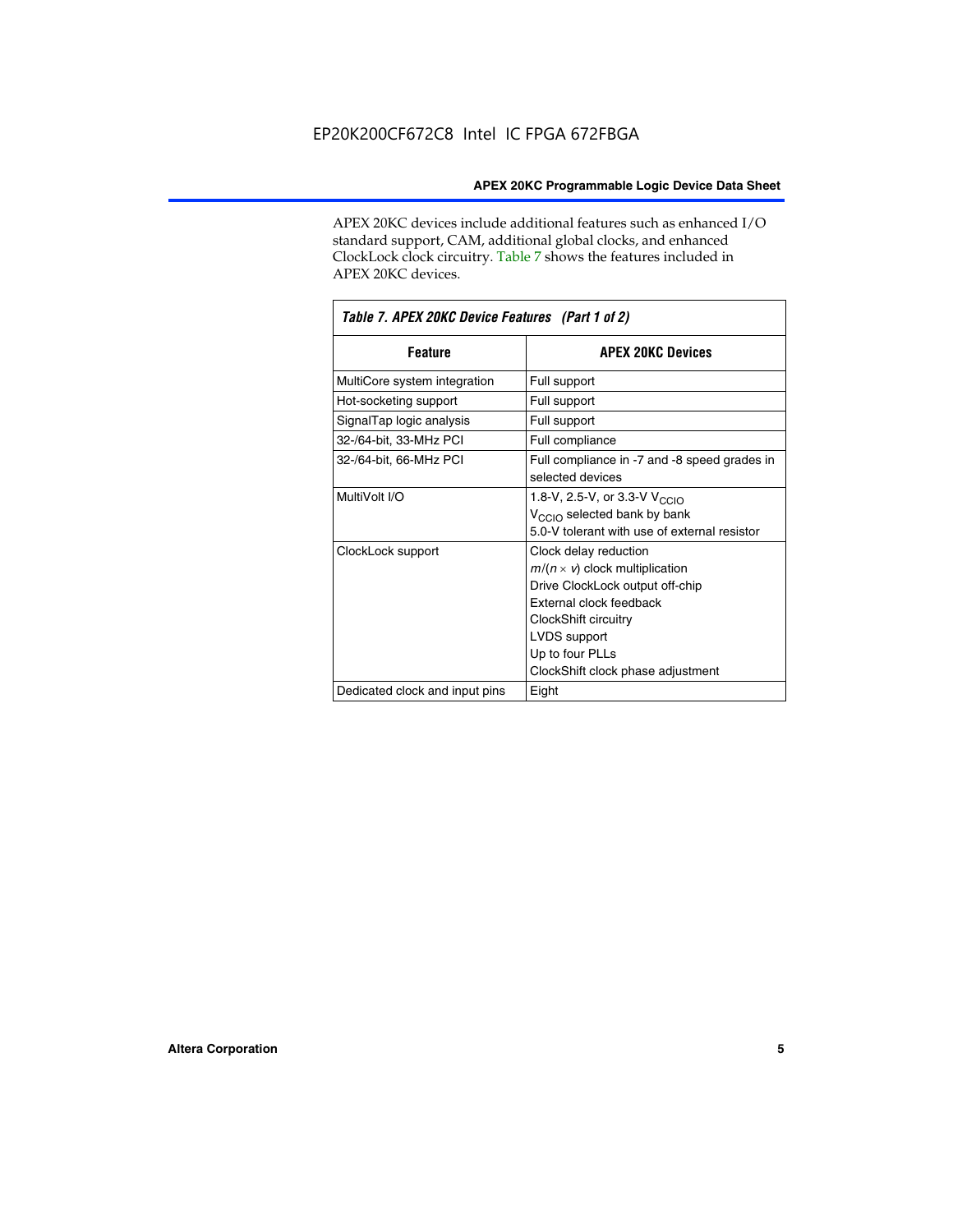| Table 7. APEX 20KC Device Features (Part 2 of 2) |                                                                                                                                                                                                                                                                                                                                                                                                         |  |  |  |  |
|--------------------------------------------------|---------------------------------------------------------------------------------------------------------------------------------------------------------------------------------------------------------------------------------------------------------------------------------------------------------------------------------------------------------------------------------------------------------|--|--|--|--|
| <b>Feature</b>                                   | <b>APEX 20KC Devices</b>                                                                                                                                                                                                                                                                                                                                                                                |  |  |  |  |
| I/O standard support                             | 1.8-V, 2.5-V, 3.3-V, 5.0-V I/O<br>3.3-V PCI and PCI-X<br>$3.3-V$ AGP<br><b>CTT</b><br>$GTI +$<br><b>LVCMOS</b><br>I VTTI<br>True-LVDS™ and LVPECL data pins (in<br>EP20K400C and larger devices)<br>LVDS and LVPECL clock pins (in all devices)<br>LVDS and LVPECL data pins up to 156 Mbps<br>(in EP20K200C devices)<br><b>HSTL Class I</b><br>PCI-X<br>SSTL-2 Class I and II<br>SSTL-3 Class I and II |  |  |  |  |
| Memory support                                   | CAM<br>Dual-port RAM<br><b>FIFO</b><br><b>RAM</b><br><b>ROM</b>                                                                                                                                                                                                                                                                                                                                         |  |  |  |  |

All APEX 20KC devices are reconfigurable and are 100% tested prior to shipment. As a result, test vectors do not have to be generated for faultcoverage purposes. Instead, the designer can focus on simulation and design verification. In addition, the designer does not need to manage inventories of different application-specific integrated circuit (ASIC) designs; APEX 20KC devices can be configured on the board for the specific functionality required.

APEX 20KC devices are configured at system power-up with data stored in an Altera serial configuration device or provided by a system controller. Altera offers in-system programmability (ISP)-capable EPC16, EPC8, EPC4, EPC2, and EPC1 configuration devices and one-time programmable (OTP) EPC1 configuration devices, which configure APEX 20KC devices via a serial data stream. Moreover, APEX 20KC devices contain an optimized interface that permits microprocessors to configure APEX 20KC devices serially or in parallel, and synchronously or asynchronously. The interface also enables microprocessors to treat APEX 20KC devices as memory and configure the device by writing to a virtual memory location, making reconfiguration easy.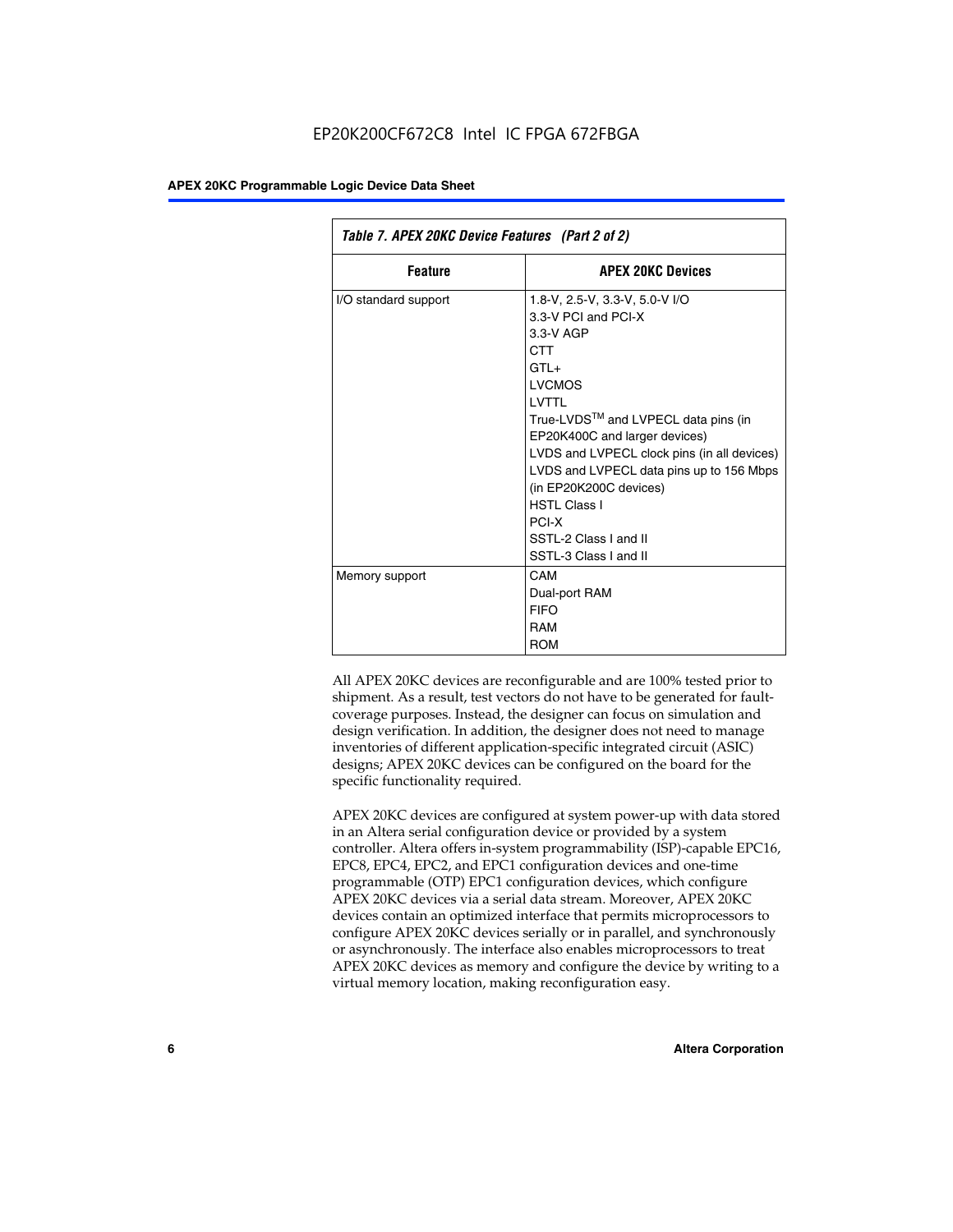After an APEX 20KC device has been configured, it can be reconfigured in-circuit by resetting the device and loading new data. Real-time changes can be made during system operation, enabling innovative reconfigurable computing applications.

APEX 20KC devices are supported by the Altera Quartus II development system, a single, integrated package that offers HDL and schematic design entry, compilation and logic synthesis, full simulation and worst-case timing analysis, SignalTap logic analysis, and device configuration. The Quartus II software runs on Windows-based PCs, Sun SPARCstations, and HP 9000 Series 700/800 workstations.

The Quartus II software provides NativeLink interfaces to other industrystandard PC- and UNIX workstation-based EDA tools. For example, designers can invoke the Quartus II software from within third-party design tools. Further, the Quartus II software contains built-in optimized synthesis libraries; synthesis tools can use these libraries to optimize designs for APEX 20KC devices. For example, the Synopsys Design Compiler library, supplied with the Quartus II development system, includes DesignWare functions optimized for the APEX 20KC architecture.

### **Functional Description**

APEX 20KC devices incorporate LUT-based logic, product-term-based logic, and memory into one device on an all-copper technology process. Signal interconnections within APEX 20KC devices (as well as to and from device pins) are provided by the FastTrack interconnect—a series of fast, continuous row and column channels that run the entire length and width of the device.

Each I/O pin is fed by an I/O element (IOE) located at the end of each row and column of the FastTrack interconnect. Each IOE contains a bidirectional I/O buffer and a register that can be used as either an input or output register to feed input, output, or bidirectional signals. When used with a dedicated clock pin, these registers provide exceptional performance. IOEs provide a variety of features, such as 3.3-V, 64-bit, 66-MHz PCI compliance; JTAG BST support; slew-rate control; and tri-state buffers. APEX 20KC devices offer enhanced I/O support, including support for 1.8-V I/O, 2.5-V I/O, LVCMOS, LVTTL, LVPECL, 3.3-V PCI, PCI-X, LVDS, GTL+, SSTL-2, SSTL-3, HSTL, CTT, and 3.3-V AGP I/O standards.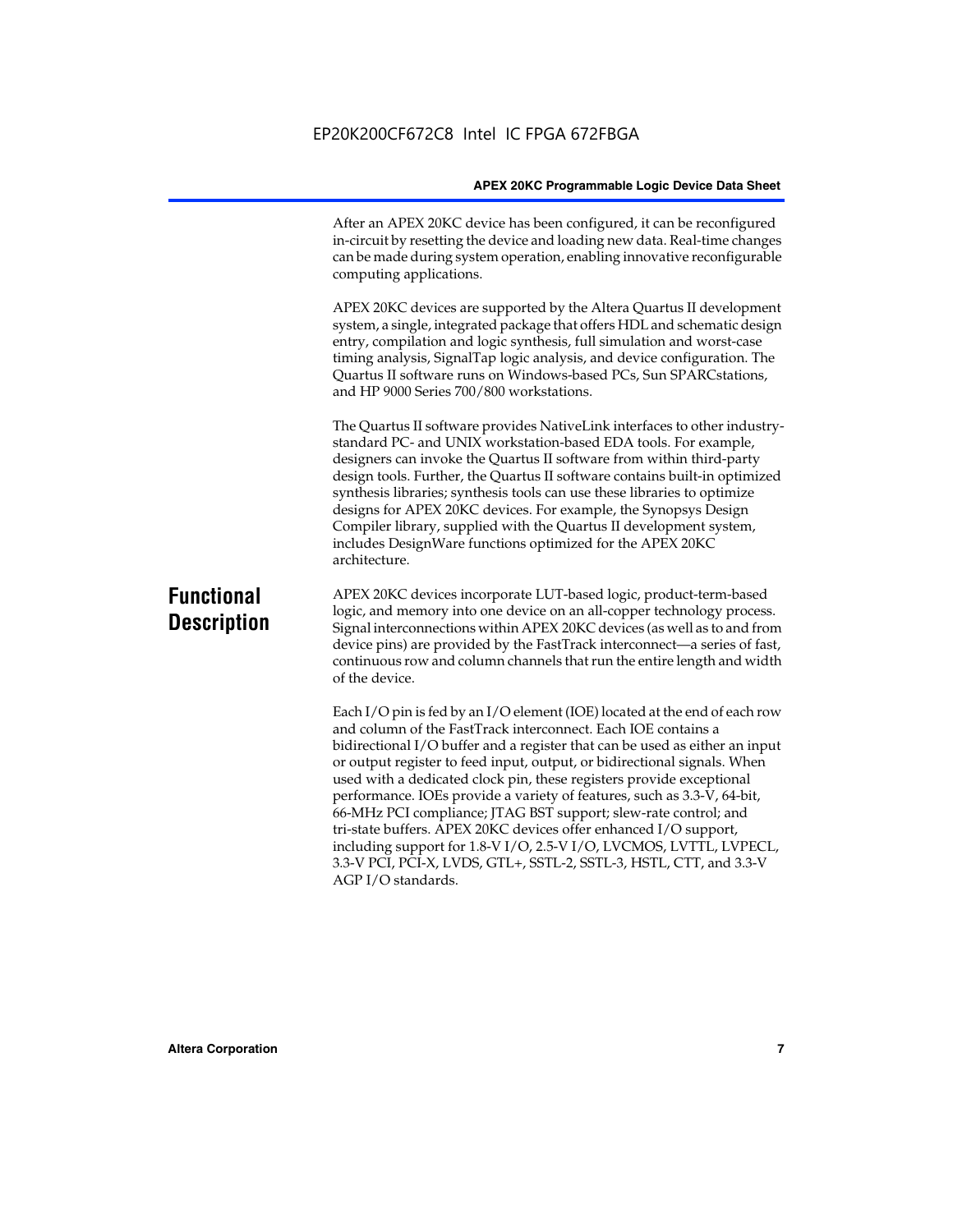The ESB can implement a variety of memory functions, including CAM, RAM, dual-port RAM, ROM, and FIFO functions. Embedding the memory directly into the die improves performance and reduces die area compared to distributed-RAM implementations. Moreover, the abundance of cascadable ESBs allows APEX 20KC devices to implement multiple wide memory blocks for high-density designs. The ESB's high speed ensures it can implement small memory blocks without any speed penalty. Additionally, designers can use the ESBs to create as many different-sized memory blocks as the system requires. Figure 1 shows an overview of the APEX 20KC device.



APEX 20KC devices provide four dedicated clock pins and four dedicated input pins that drive register control inputs. These signals ensure efficient distribution of high-speed, low-skew control signals, which use dedicated routing channels to provide short delays and low skews. Four of the dedicated inputs drive four global signals. These four global signals can also be driven by internal logic, providing an ideal solution for a clock divider or internally generated asynchronous clear signals with high fan-out. The dedicated clock pins featured on the APEX 20KC devices can also feed logic. The devices also feature ClockLock and ClockBoost clock management circuitry.

#### **8 Altera Corporation**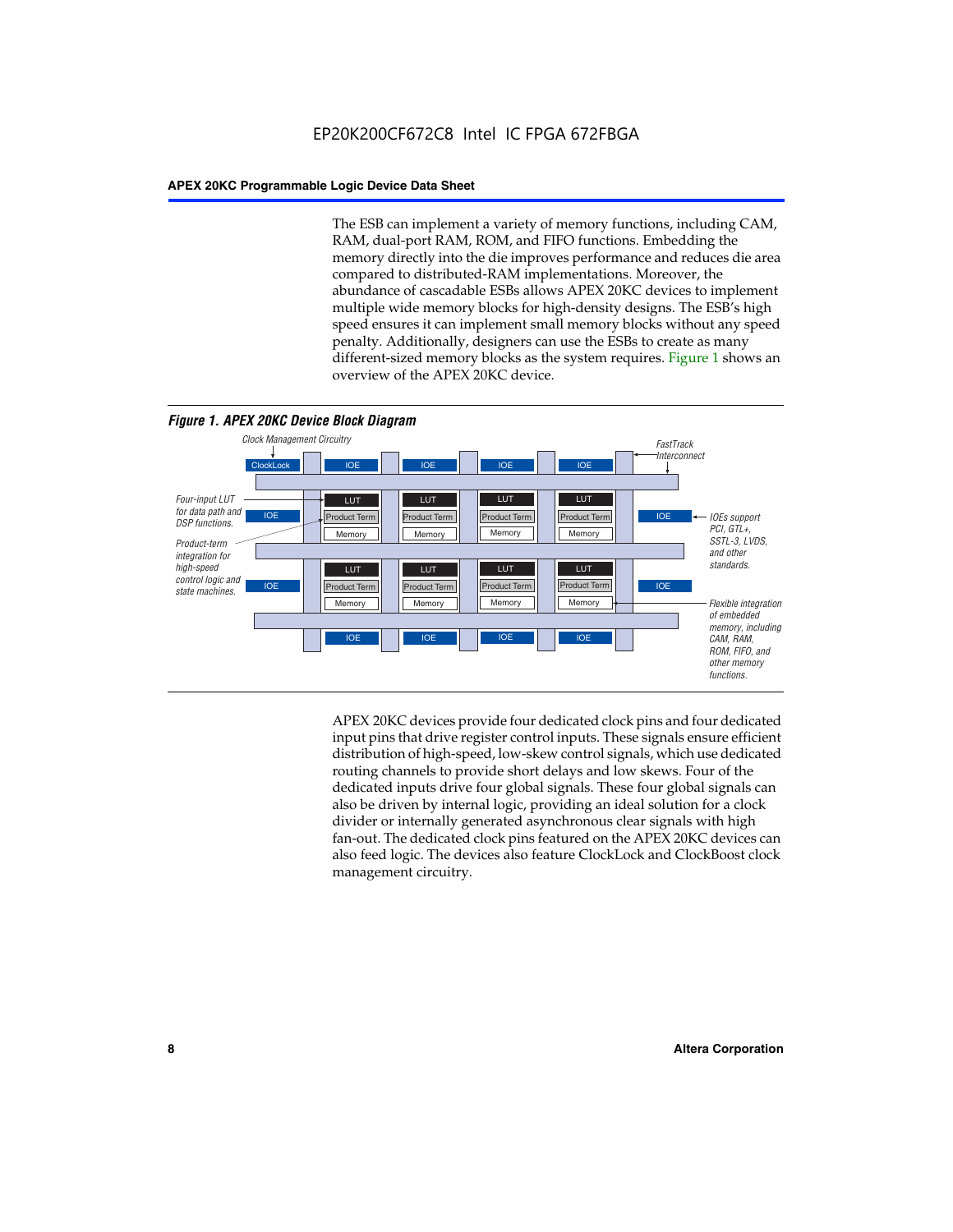#### **MegaLAB Structure**

APEX 20KC devices are constructed from a series of MegaLAB™ structures. Each MegaLAB structure contains 16 logic array blocks (LABs), one ESB, and a MegaLAB interconnect, which routes signals within the MegaLAB structure. In EP20K1000C devices, MegaLAB structures contain 24 LABs. Signals are routed between MegaLAB structures and I/O pins via the FastTrack interconnect. In addition, edge LABs can be driven by I/O pins through the local interconnect. Figure 2 shows the MegaLAB structure.





#### **Logic Array Block**

Each LAB consists of 10 LEs, the LEs' associated carry and cascade chains, LAB control signals, and the local interconnect. The local interconnect transfers signals between LEs in the same or adjacent LABs, IOEs, or ESBs. The Quartus II Compiler places associated logic within an LAB or adjacent LABs, allowing the use of a fast local interconnect for high performance. Figure 3 shows the APEX 20KC LAB.

APEX 20KC devices use an interleaved LAB structure. This structure allows each LE to drive two local interconnect areas, minimizing the use of the MegaLAB and FastTrack interconnect and providing higher performance and flexibility. Each LE can drive 29 other LEs through the fast local interconnect.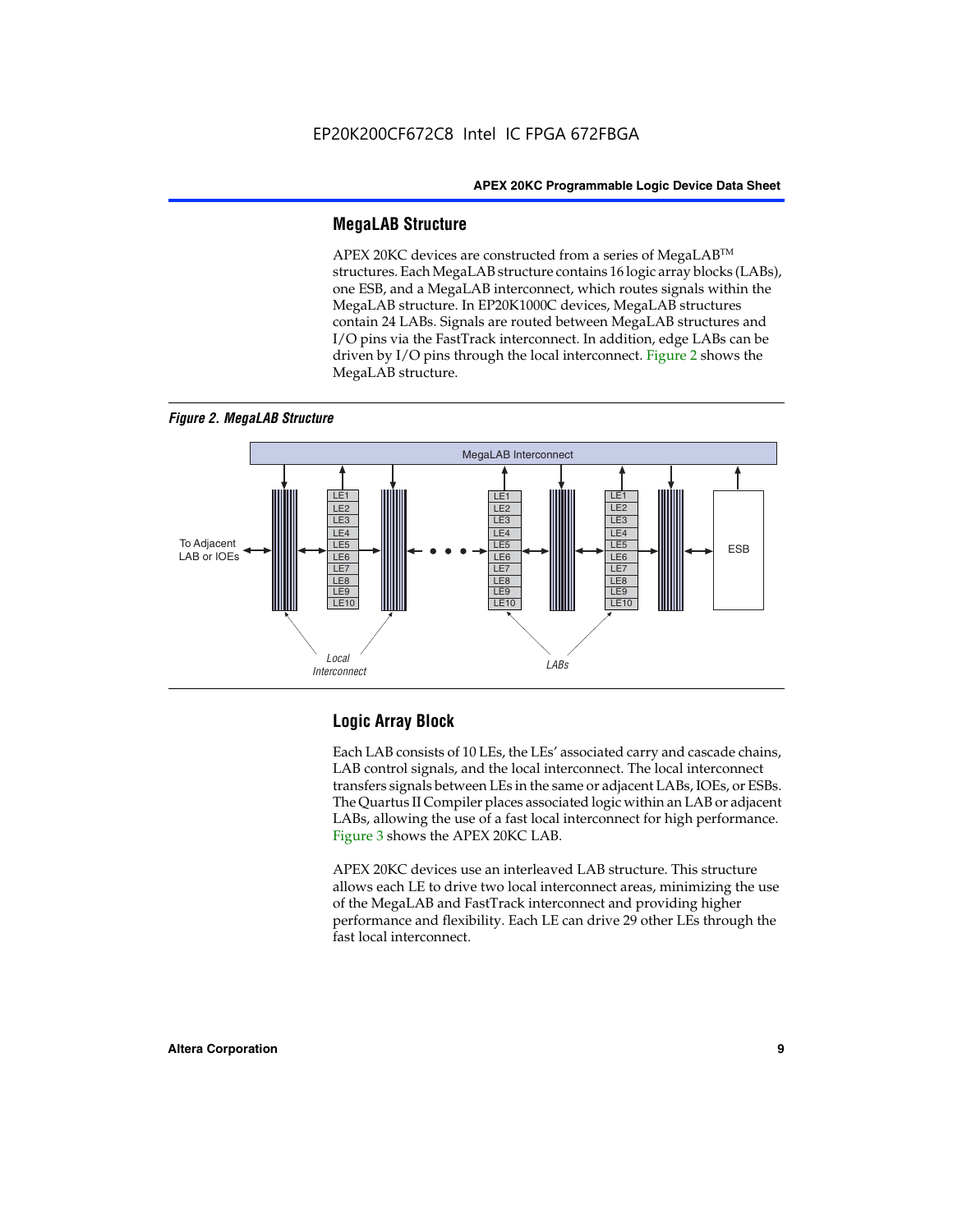



Each LAB contains dedicated logic for driving control signals to its LEs and ESBs. The control signals include clock, clock enable, asynchronous clear, asynchronous preset, asynchronous load, synchronous clear, and synchronous load signals. A maximum of six control signals can be used at a time. Although synchronous load and clear signals are generally used when implementing counters, they can also be used with other functions.

Each LAB can use two clocks and two clock enable signals. Each LAB's clock and clock enable signals are linked (e.g., any LE in a particular LAB using CLK1 will also use CLKENA1). LEs with the same clock but different clock enable signals either use both clock signals in one LAB or are placed into separate LABs.

If both the rising and falling edges of a clock are used in a LAB, both LABwide clock signals are used.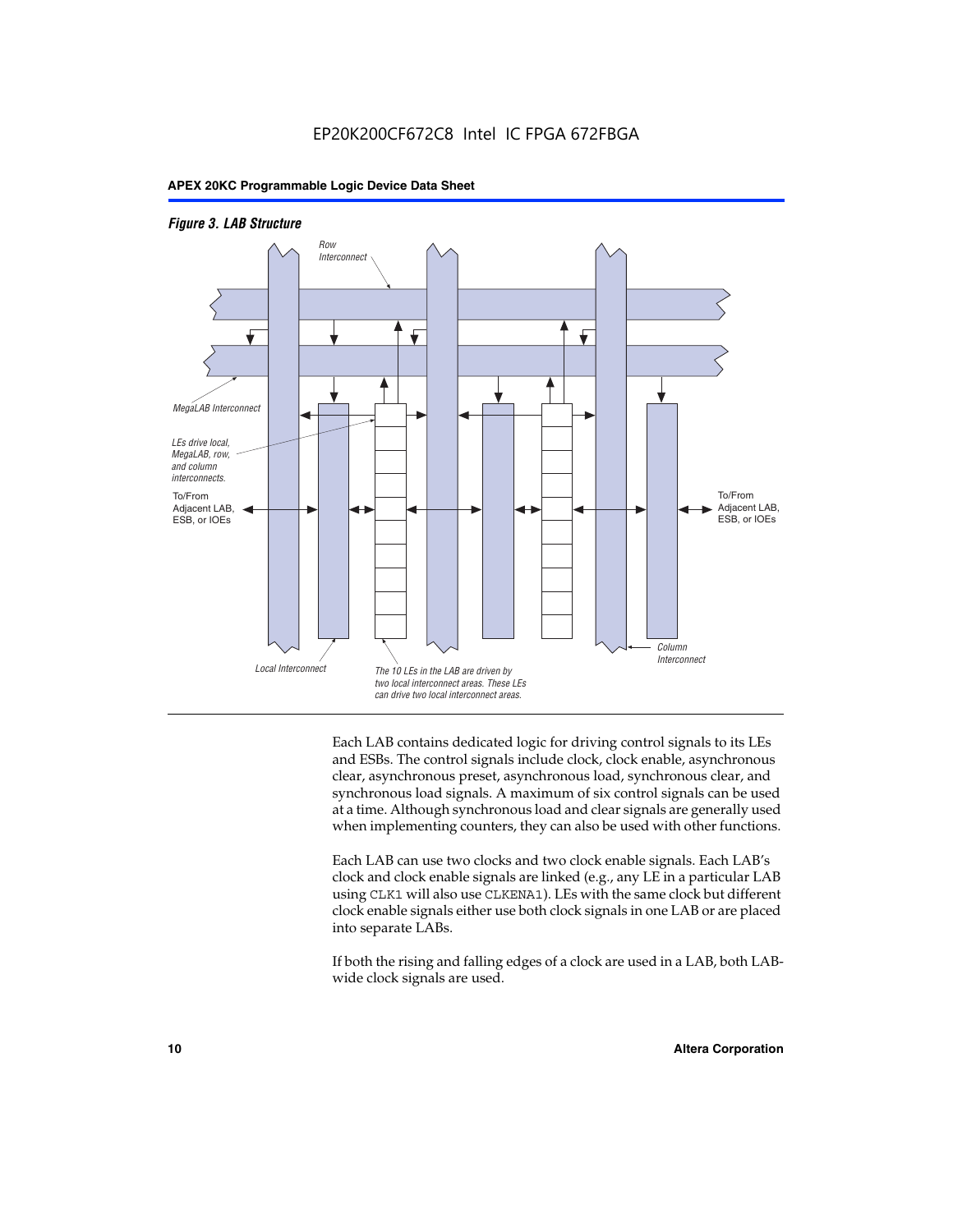The LAB-wide control signals can be generated from the LAB local interconnect, global signals, and dedicated clock pins. The inherent low skew of the FastTrack interconnect enables it to be used for clock distribution. Figure 4 shows the LAB control signal generation circuit.



#### *Figure 4. LAB Control Signal Generation*

## *Notes to Figure 4:*

- (1) The LABCLR1 and LABCLR2 signals also control asynchronous load and asynchronous preset for LEs within the LAB.
- (2) The SYNCCLR signal can be generated by the local interconnect or global signals.

#### **Logic Element**

The LE, the smallest unit of logic in the APEX 20KC architecture, is compact and provides efficient logic usage. Each LE contains a four-input LUT, which is a function generator that can quickly implement any function of four variables. In addition, each LE contains a programmable register and carry and cascade chains. Each LE drives the local interconnect, MegaLAB interconnect, and FastTrack interconnect routing structures. See Figure 5.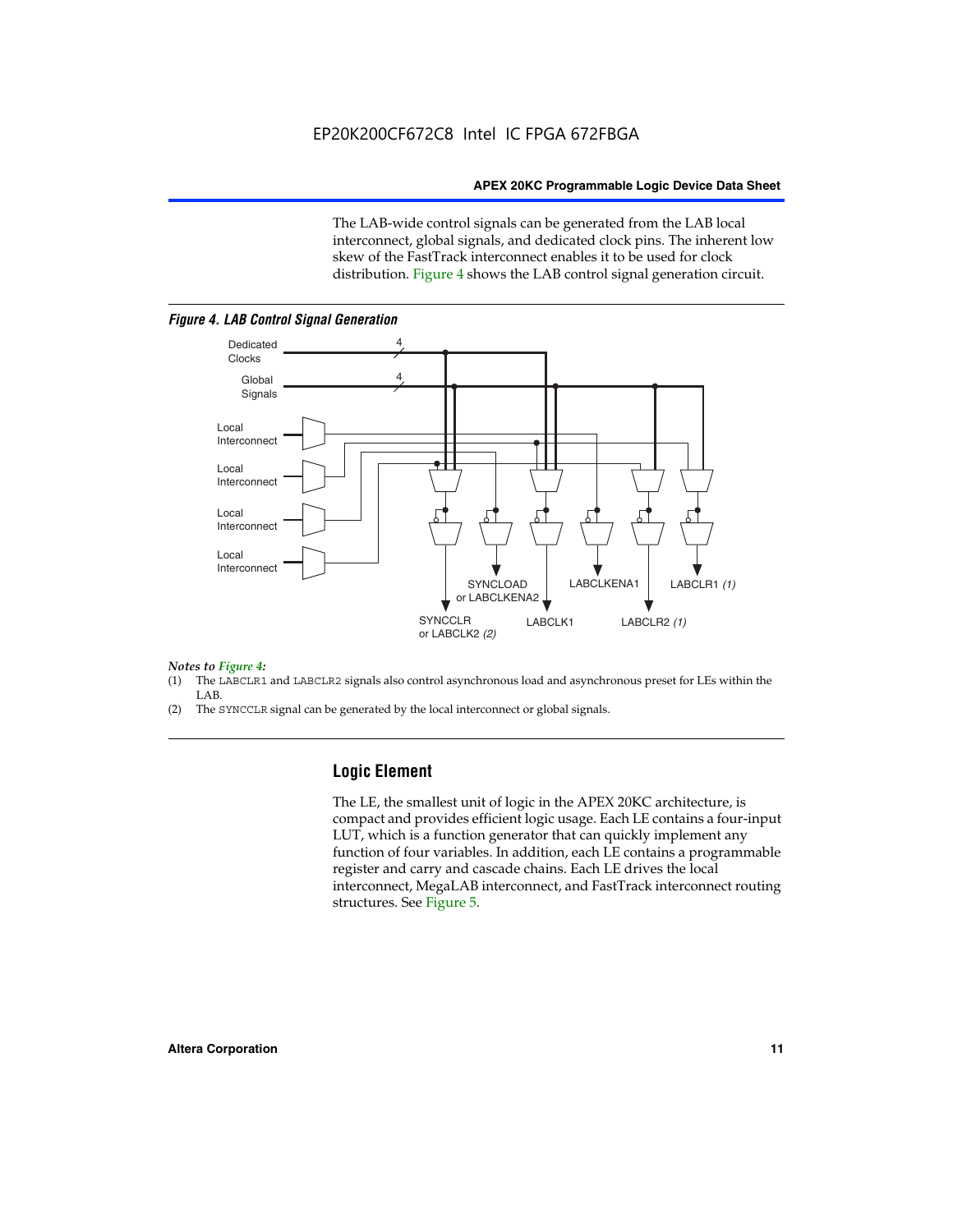

#### *Figure 5. APEX 20KC Logic Element*

Each LE's programmable register can be configured for D, T, JK, or SR operation. The register's clock and clear control signals can be driven by global signals, general-purpose I/O pins, or any internal logic. For combinatorial functions, the register is bypassed and the output of the LUT drives the outputs of the LE.

Each LE has two outputs that drive the local, MegaLAB, or FastTrack interconnect routing structure. Each output can be driven independently by the LUT's or register's output. For example, the LUT can drive one output while the register drives the other output. This feature, called register packing, improves device utilization because the register and the LUT can be used for unrelated functions. The LE can also drive out registered and unregistered versions of the LUT output.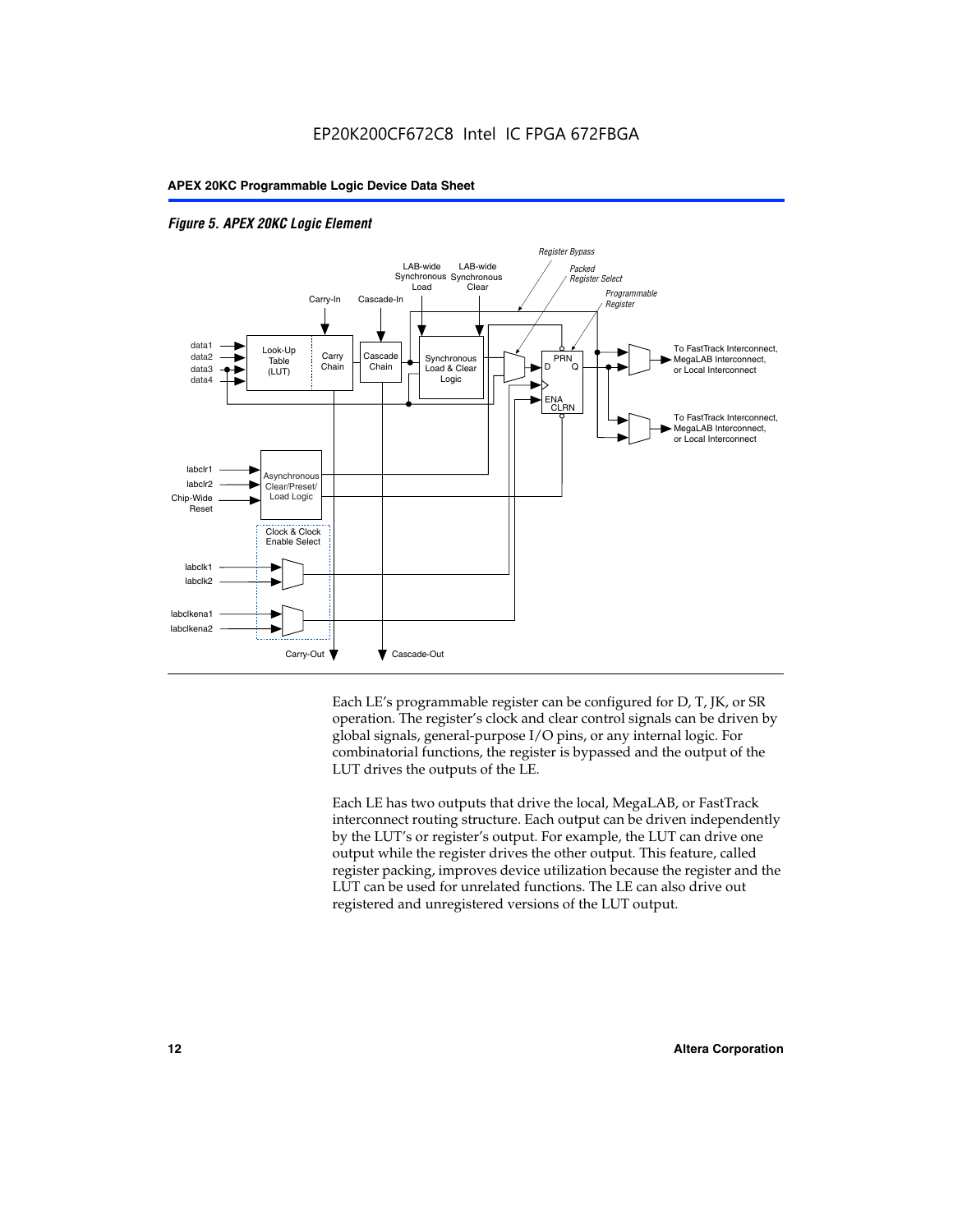The APEX 20KC architecture provides two types of dedicated high-speed data paths that connect adjacent LEs without using local interconnect paths: carry chains and cascade chains. A carry chain supports high-speed arithmetic functions such as counters and adders, while a cascade chain implements wide-input functions such as equality comparators with minimum delay. Carry and cascade chains connect LEs 1 through 10 in an LAB and all LABs in the same MegaLAB structure.

#### *Carry Chain*

The carry chain provides a very fast carry-forward function between LEs. The carry-in signal from a lower-order bit drives forward into the higherorder bit via the carry chain, and feeds into both the LUT and the next portion of the carry chain. This feature allows the APEX 20KC architecture to implement high-speed counters, adders, and comparators of arbitrary width. Carry chain logic can be created automatically by the Quartus II Compiler during design processing, or manually by the designer during design entry. Parameterized functions such as DesignWare functions from Synopsys and library of parameterized modules (LPM) functions automatically take advantage of carry chains for the appropriate functions.

The Quartus II Compiler creates carry chains longer than ten LEs by automatically linking LABs together. For enhanced fitting, a long carry chain skips alternate LABs in a MegaLAB structure. A carry chain longer than one LAB skips either from an even-numbered LAB to the next evennumbered LAB, or from an odd-numbered LAB to the next oddnumbered LAB. For example, the last LE of the first LAB in the upper-left MegaLAB structure carries to the first LE of the third LAB in the MegaLAB structure.

Figure 6 shows how an *n*-bit full adder can be implemented in  $n + 1$  LEs with the carry chain. One portion of the LUT generates the sum of two bits using the input signals and the carry-in signal; the sum is routed to the output of the LE. The register can be bypassed for simple adders or used for accumulator functions. Another portion of the LUT and the carry chain logic generates the carry-out signal, which is routed directly to the carryin signal of the next-higher-order bit. The final carry-out signal is routed to an LE, where it is driven onto the local, MegaLAB, or FastTrack interconnect routing structures.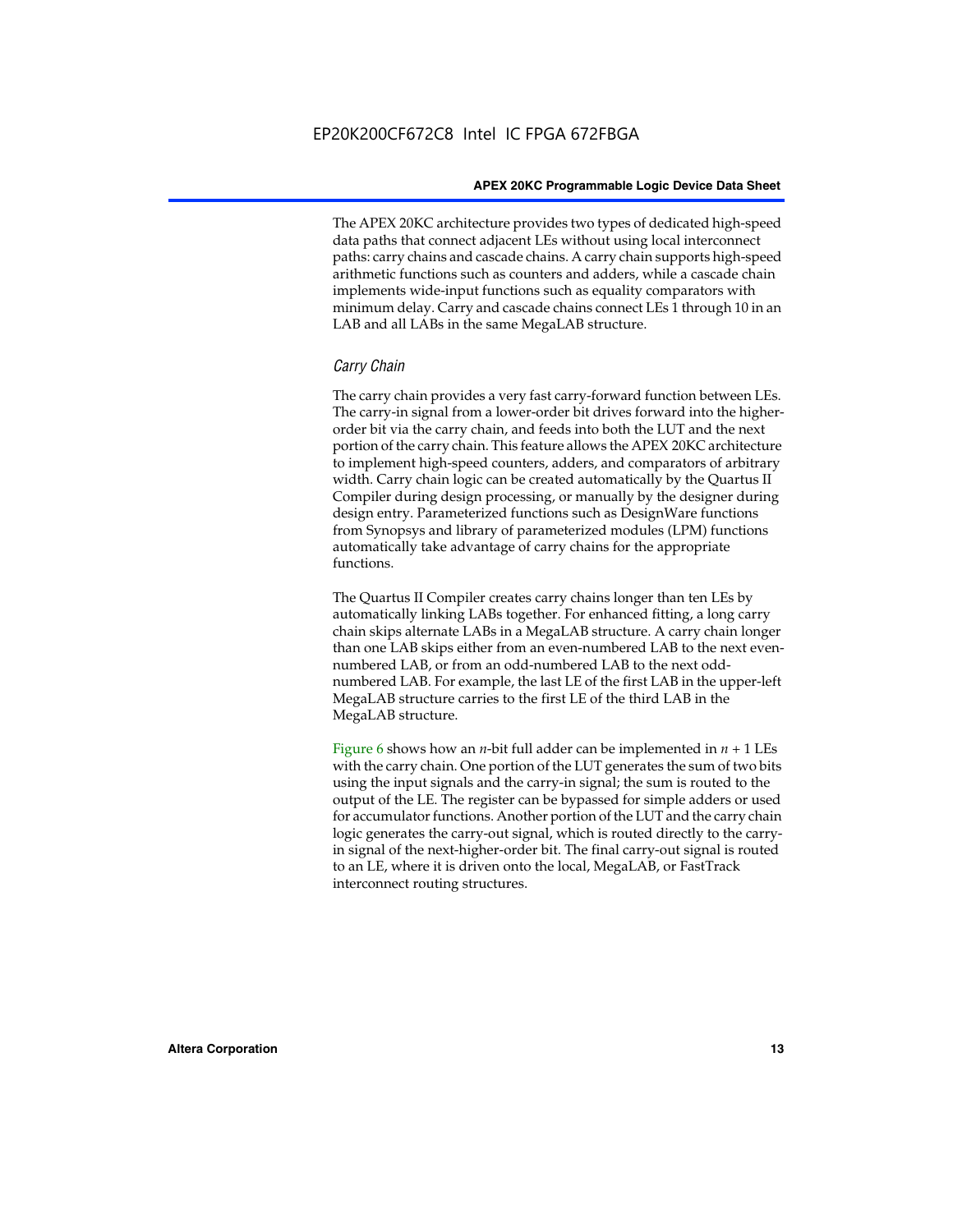

*Figure 6. APEX 20KC Carry Chain*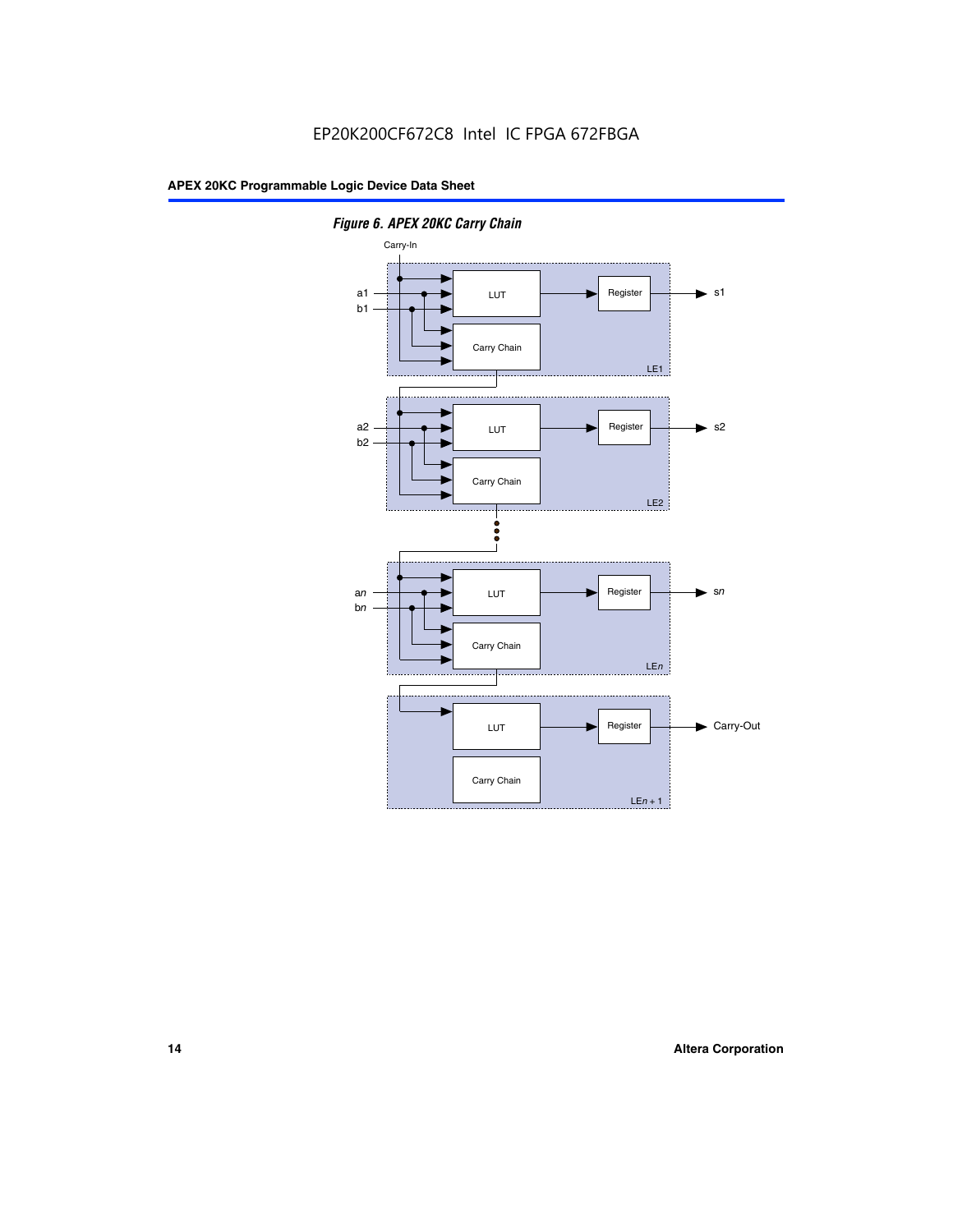#### *Cascade Chain*

With the cascade chain, the APEX 20KC architecture can implement functions with a very wide fan-in. Adjacent LUTs can compute portions of a function in parallel; the cascade chain serially connects the intermediate values. The cascade chain can use a logical AND or logical OR (via De Morgan's inversion) to connect the outputs of adjacent LEs. Each additional LE provides four more inputs to the effective width of a function, with a short cascade delay. Cascade chain logic can be created automatically by the Quartus II Compiler during design processing, or manually by the designer during design entry.

Cascade chains longer than ten LEs are implemented automatically by linking LABs together. For enhanced fitting, a long cascade chain skips alternate LABs in a MegaLAB structure. A cascade chain longer than one LAB skips either from an even-numbered LAB to the next even-numbered LAB, or from an odd-numbered LAB to the next odd-numbered LAB. For example, the last LE of the first LAB in the upper-left MegaLAB structure carries to the first LE of the third LAB in the MegaLAB structure. Figure 7 shows how the cascade function can connect adjacent LEs to form functions with a wide fan-in.



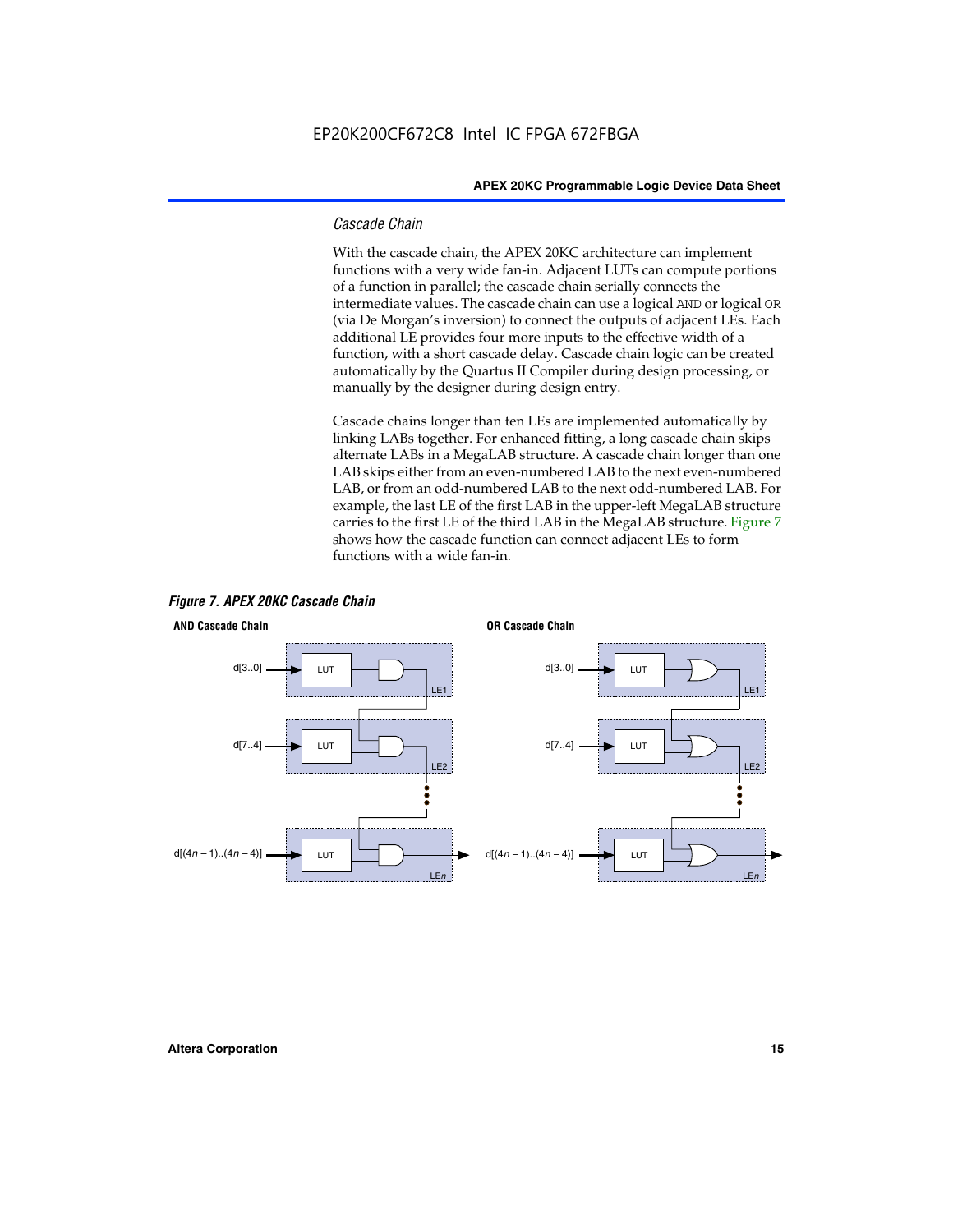#### *LE Operating Modes*

The APEX 20KC LE can operate in one of the following three modes:

- Normal mode
- Arithmetic mode
- Counter mode

Each mode uses LE resources differently. In each mode, seven available inputs to the LE—the four data inputs from the LAB local interconnect, the feedback from the programmable register, and the carry-in and cascade-in from the previous LE—are directed to different destinations to implement the desired logic function. LAB-wide signals provide clock, asynchronous clear, asynchronous preset, asynchronous load, synchronous clear, synchronous load, and clock enable control for the register. These LAB-wide signals are available in all LE modes.

The Quartus II software, in conjunction with parameterized functions such as LPM and DesignWare functions, automatically chooses the appropriate mode for common functions such as counters, adders, and multipliers. If required, the designer can also create special-purpose functions that specify which LE operating mode to use for optimal performance. Figure 8 shows the LE operating modes.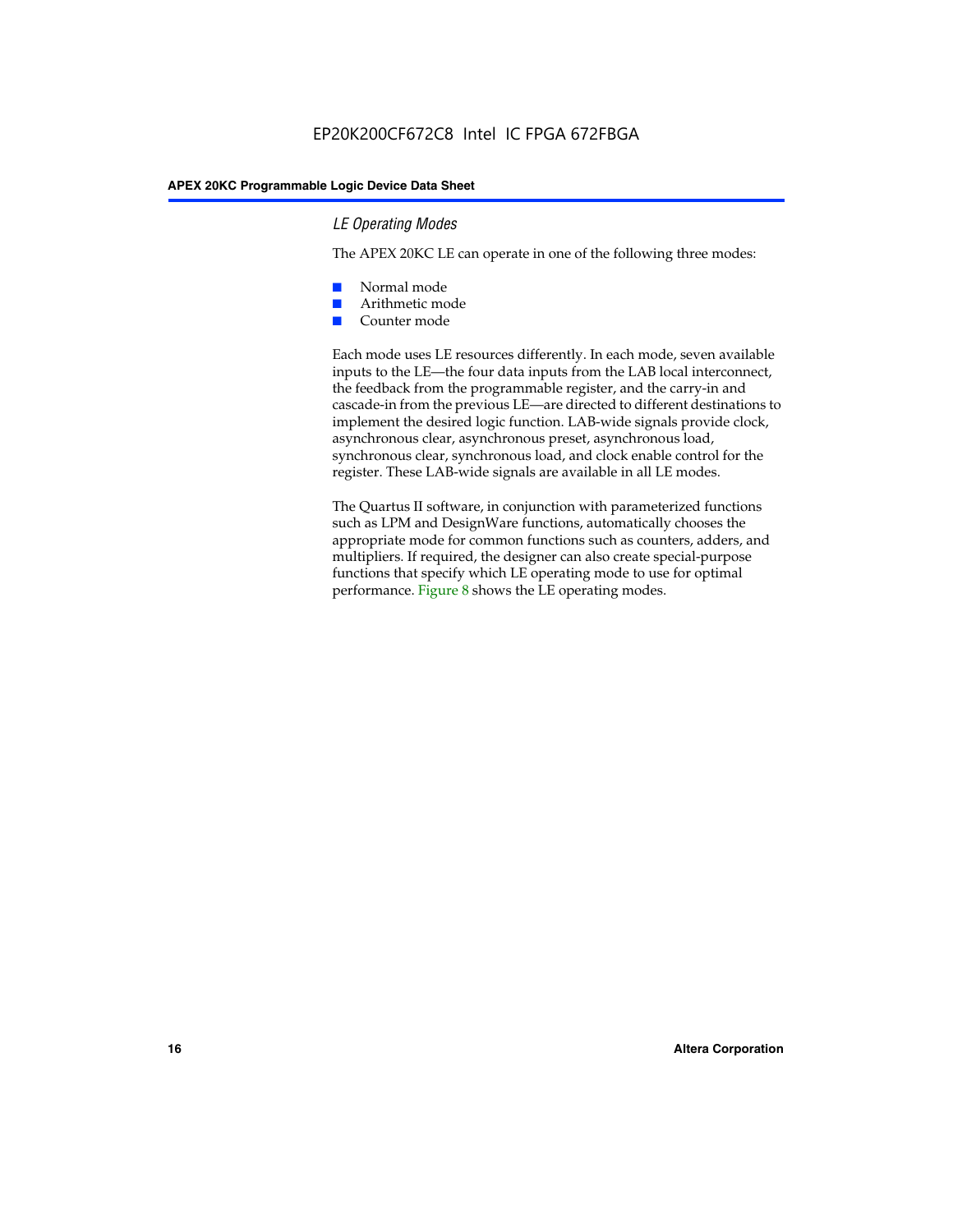

#### *Figure 8. APEX 20KC LE Operating Modes*

### *Notes to Figure 8:*

- (1) LEs in normal mode support register packing.<br>(2) There are two LAB-wide clock enables per LA
- (2) There are two LAB-wide clock enables per LAB.<br>(3) When using the carry-in in normal mode, the pa
- When using the carry-in in normal mode, the packed register feature is unavailable.
- (4) A register feedback multiplexer is available on LE1 of each LAB.
- (5) The DATA1 and DATA2 input signals can supply counter enable, up or down control, or register feedback signals for LEs other than the second LE in an LAB.
- (6) The LAB-wide synchronous clear and LAB wide synchronous load affect all registers in an LAB.

#### **Altera Corporation 17 17**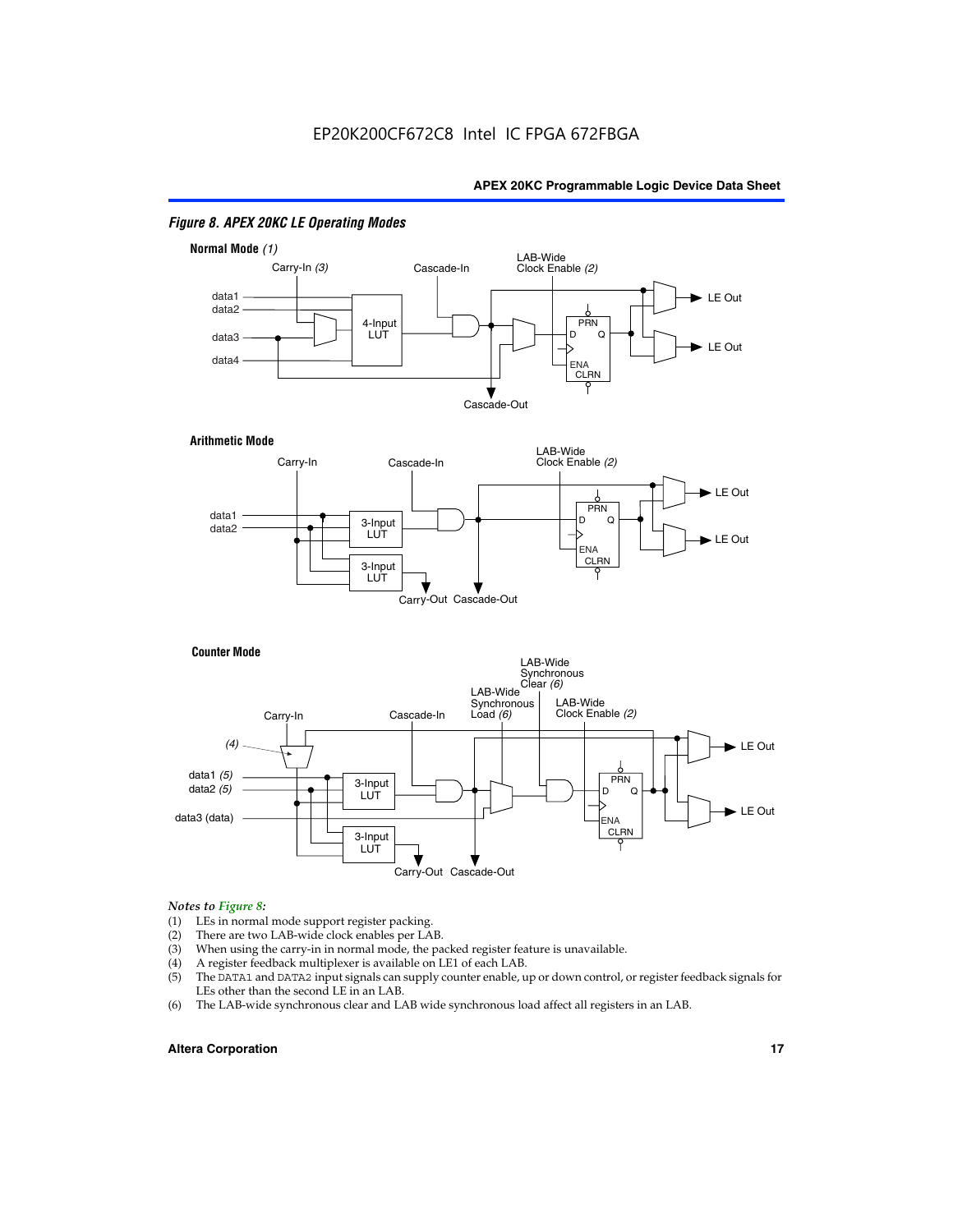#### **Normal Mode**

The normal mode is suitable for general logic applications, combinatorial functions, or wide decoding functions that can take advantage of a cascade chain. In normal mode, four data inputs from the LAB local interconnect and the carry-in are inputs to a four-input LUT. The Quartus II Compiler automatically selects the carry-in or the DATA3 signal as one of the inputs to the LUT. The LUT output can be combined with the cascade-in signal to form a cascade chain through the cascade-out signal. LEs in normal mode support packed registers.

#### **Arithmetic Mode**

The arithmetic mode is ideal for implementing adders, accumulators, and comparators. An LE in arithmetic mode uses two 3-input LUTs. One LUT computes a three-input function; the other generates a carry output. As shown in Figure 8, the first LUT uses the carry-in signal and two data inputs from the LAB local interconnect to generate a combinatorial or registered output. For example, when implementing an adder, this output is the sum of three signals: DATA1, DATA2, and carry-in. The second LUT uses the same three signals to generate a carry-out signal, thereby creating a carry chain. The arithmetic mode also supports simultaneous use of the cascade chain. LEs in arithmetic mode can drive out registered and unregistered versions of the LUT output.

The Quartus II software implements parameterized functions that use the arithmetic mode automatically where appropriate; the designer does not need to specify how the carry chain will be used.

#### **Counter Mode**

The counter mode offers clock enable, counter enable, synchronous up/down control, synchronous clear, and synchronous load options. The counter enable and synchronous up/down control signals are generated from the data inputs of the LAB local interconnect. The synchronous clear and synchronous load options are LAB-wide signals that affect all registers in the LAB. Consequently, if any of the LEs in an LAB use the counter mode, other LEs in that LAB must be used as part of the same counter or be used for a combinatorial function. The Quartus II software automatically places any registers that are not used by the counter into other LABs.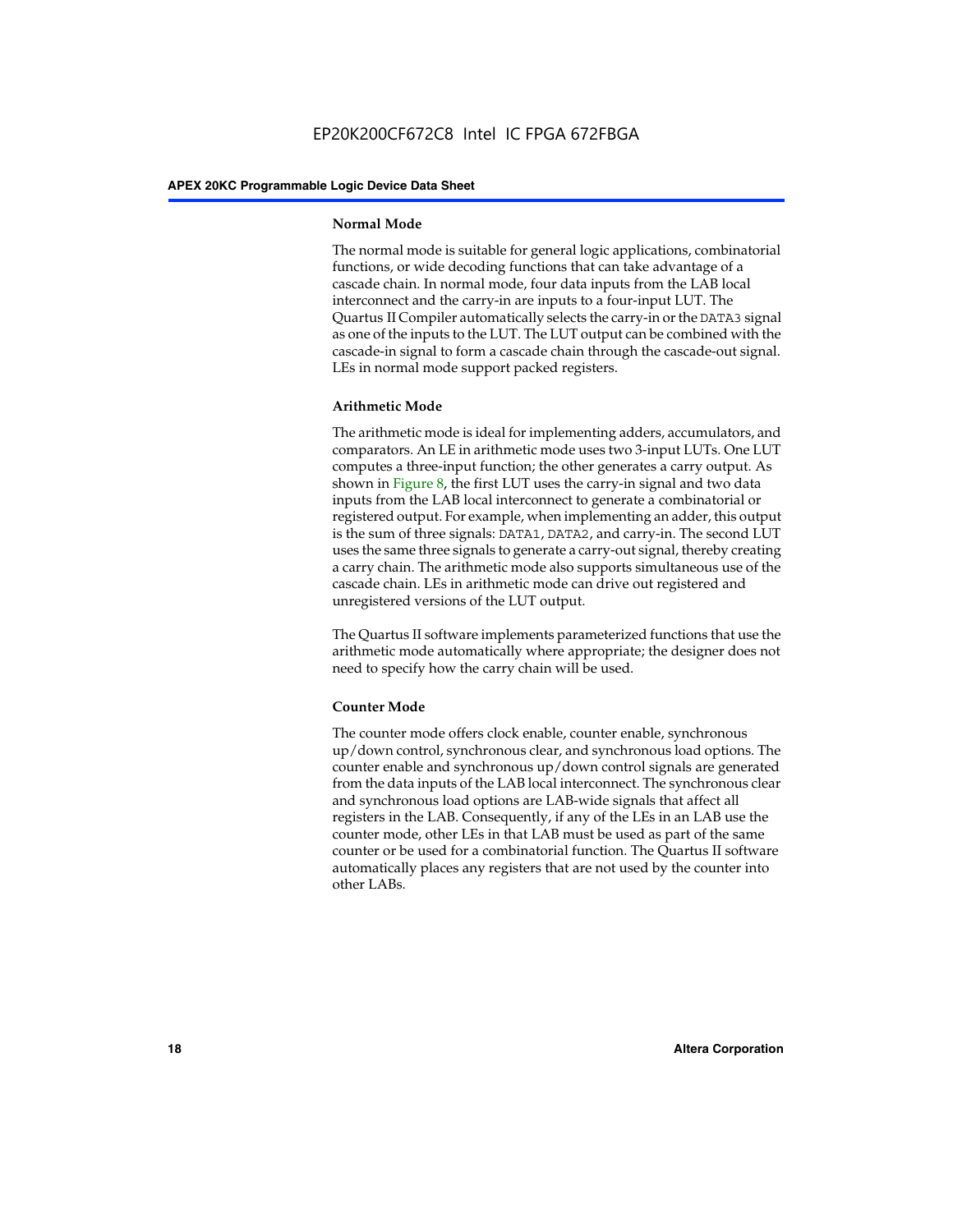The counter mode uses two 3-input LUTs: one generates the counter data, and the other generates the fast carry bit. A 2-to-1 multiplexer provides synchronous loading, and another AND gate provides synchronous clearing. If the cascade function is used by an LE in counter mode, the synchronous clear or load overrides any signal carried on the cascade chain. The synchronous clear overrides the synchronous load. LEs in arithmetic mode can drive out registered and unregistered versions of the LUT output.

#### *Clear & Preset Logic Control*

Logic for the register's clear and preset signals is controlled by LAB-wide signals. The LE directly supports an asynchronous clear function. The Quartus II Compiler can use a NOT-gate push-back technique to emulate an asynchronous preset or to emulate simultaneous preset and clear or asynchronous load. However, this technique uses three additional LEs per register. All emulation is performed automatically when the design is compiled. Registers that emulate simultaneous preset and load will enter an unknown state upon power-up or when the chip-wide reset is asserted.

In addition to the two clear and preset modes, APEX 20KC devices provide a chip-wide reset pin (DEV\_CLRn) that resets all registers in the device. Use of this pin is controlled through an option in the Quartus II software that is set before compilation. The chip-wide reset overrides all other control signals. Registers using an asynchronous preset are preset when the chip-wide reset is asserted; this effect results from the inversion technique used to implement the asynchronous preset.

#### **FastTrack Interconnect**

In the APEX 20KC architecture, connections between LEs, ESBs, and I/O pins are provided by the FastTrack interconnect. The FastTrack interconnect is a series of continuous horizontal and vertical routing channels that traverse the device. This global routing structure provides predictable performance, even in complex designs. In contrast, the segmented routing in FPGAs requires switch matrices to connect a variable number of routing paths, increasing the delays between logic resources and reducing performance.

The FastTrack interconnect consists of row and column interconnect channels that span the entire device. The row interconnect routes signals throughout a row of MegaLAB structures; the column interconnect routes signals throughout a column of MegaLAB structures. When using the row and column interconnect, an LE, IOE, or ESB can drive any other LE, IOE, or ESB in a device. See Figure 9.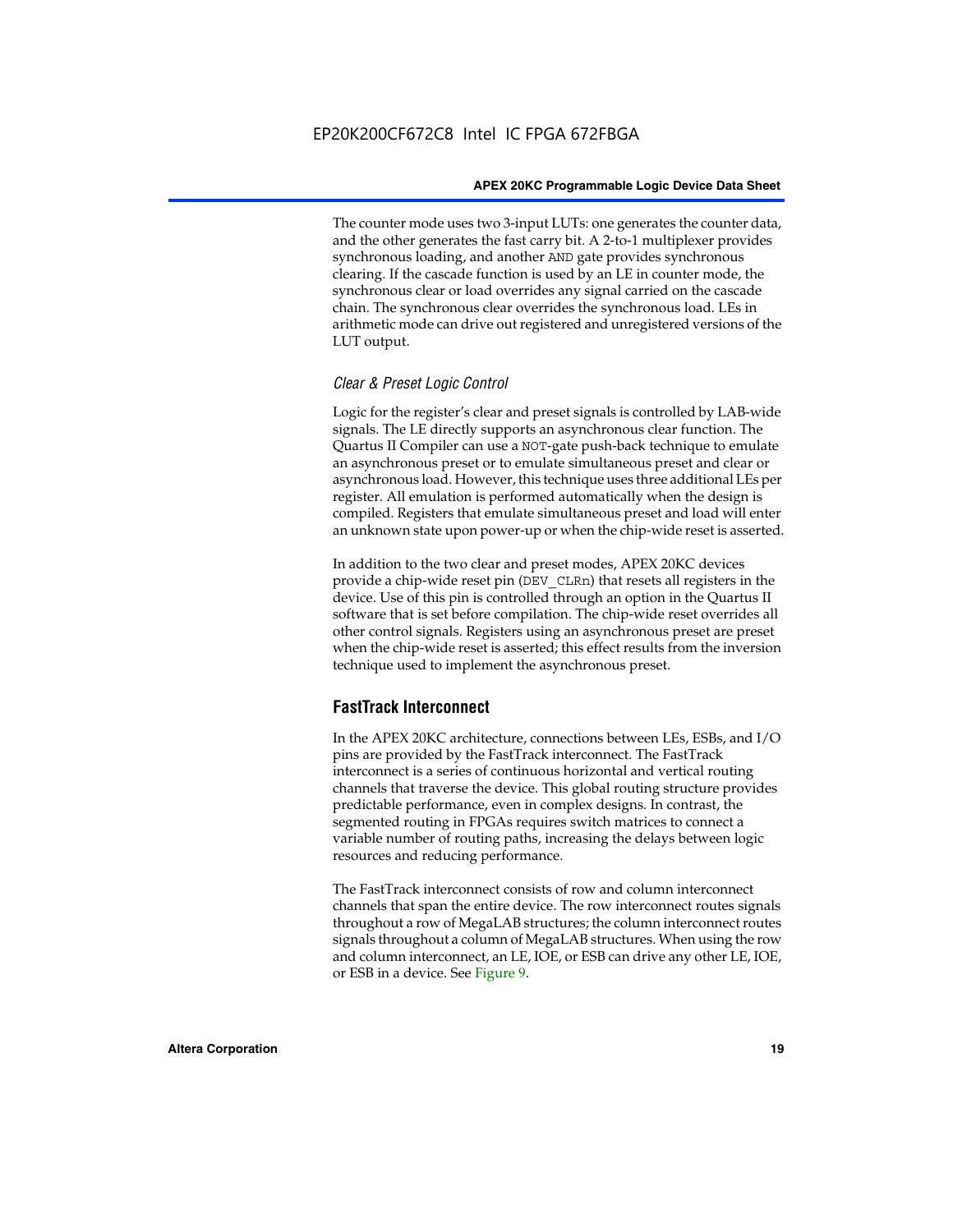



A row line can be driven directly by LEs, IOEs, or ESBs in that row. Further, a column line can drive a row line, allowing an LE, IOE, or ESB to drive elements in a different row via the column and row interconnect. The row interconnect drives the MegaLAB interconnect to drive LEs, IOEs, or ESBs in a particular MegaLAB structure.

A column line can be directly driven by LEs, IOEs, or ESBs in that column. A column line on a device's left or right edge can also be driven by row IOEs. The column line is used to route signals from one row to another. A column line can drive a row line; it can also drive the MegaLAB interconnect directly, allowing faster connections between rows.

Figure 10 shows how the FastTrack interconnect uses the local interconnect to drive LEs within MegaLAB structures.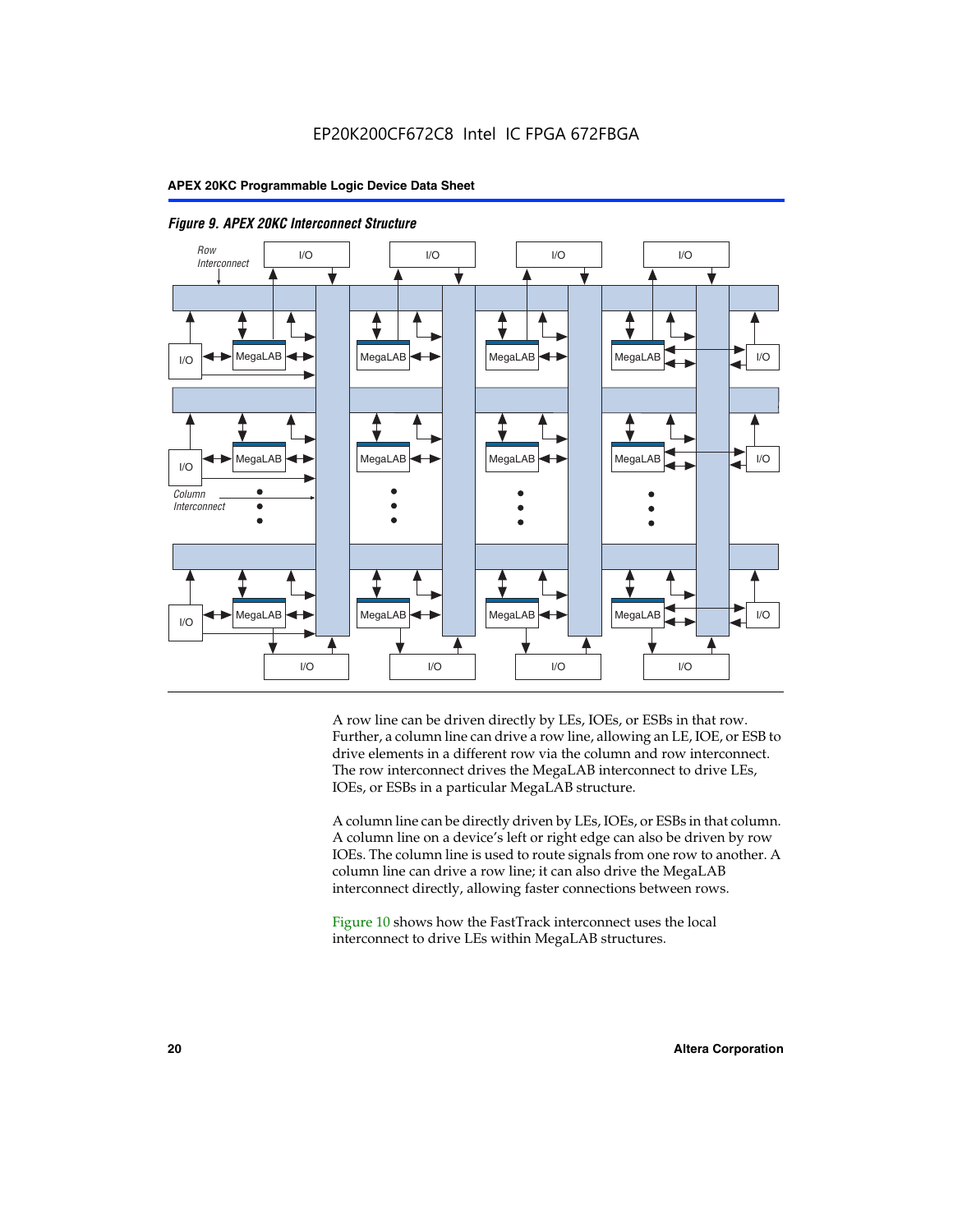

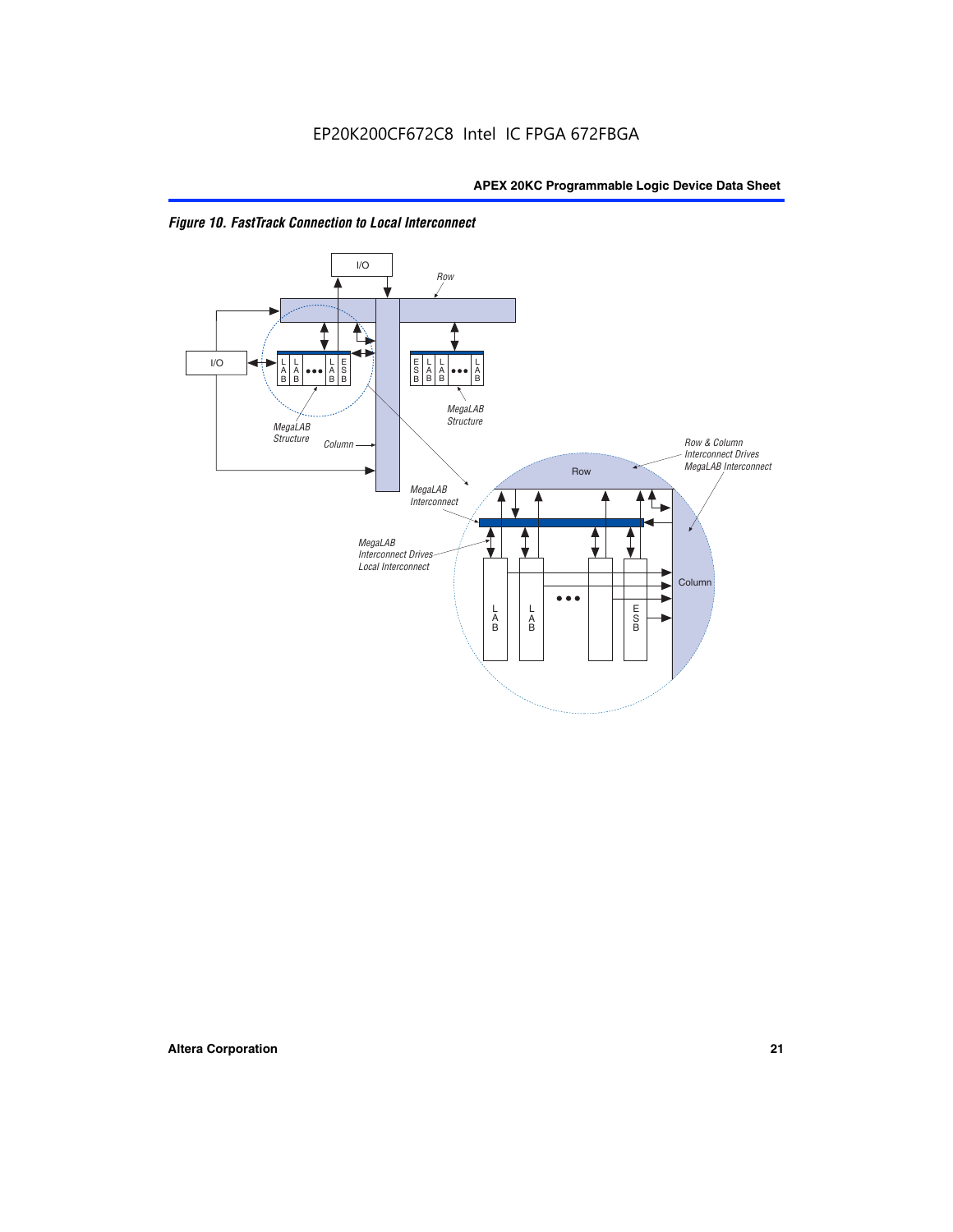Figure 11 shows the intersection of a row and column interconnect, and how these forms of interconnects and LEs drive each other.



*Figure 11. Driving the FastTrack Interconnect*

APEX 20KC devices include an enhanced interconnect structure for faster routing of input signals with high fan-out. Column I/O pins can drive the FastRowTM interconnect, which routes signals directly into the local interconnect without having to drive through the MegaLAB interconnect. The FastRow lines traverse two MegaLAB structures. Also, these pins can drive the local interconnect directly for fast setup times. On EP20K400C and larger devices, the FastRow interconnect drives the two MegaLAB structures in the top left corner, the two MegaLAB structures in the two right corner, the two MegaLAB structures in the bottom left corner, and the two MegaLAB structures in the bottom right corner. On EP20K200C and smaller devices, FastRow interconnect drives the two MegaLAB structures on the top and the two MegaLAB structures on the bottom of the device. On all devices, the FastRow interconnect drives all local interconnect in the appropriate MegaLAB structures except the end local interconnect on the side of the MegaLAB opposite the ESB. Pins using the FastRow interconnect achieve a faster set-up time, as the signal does not need to use a MegaLAB interconnect line to reach the destination LE. Figure 12 shows the FastRow interconnect.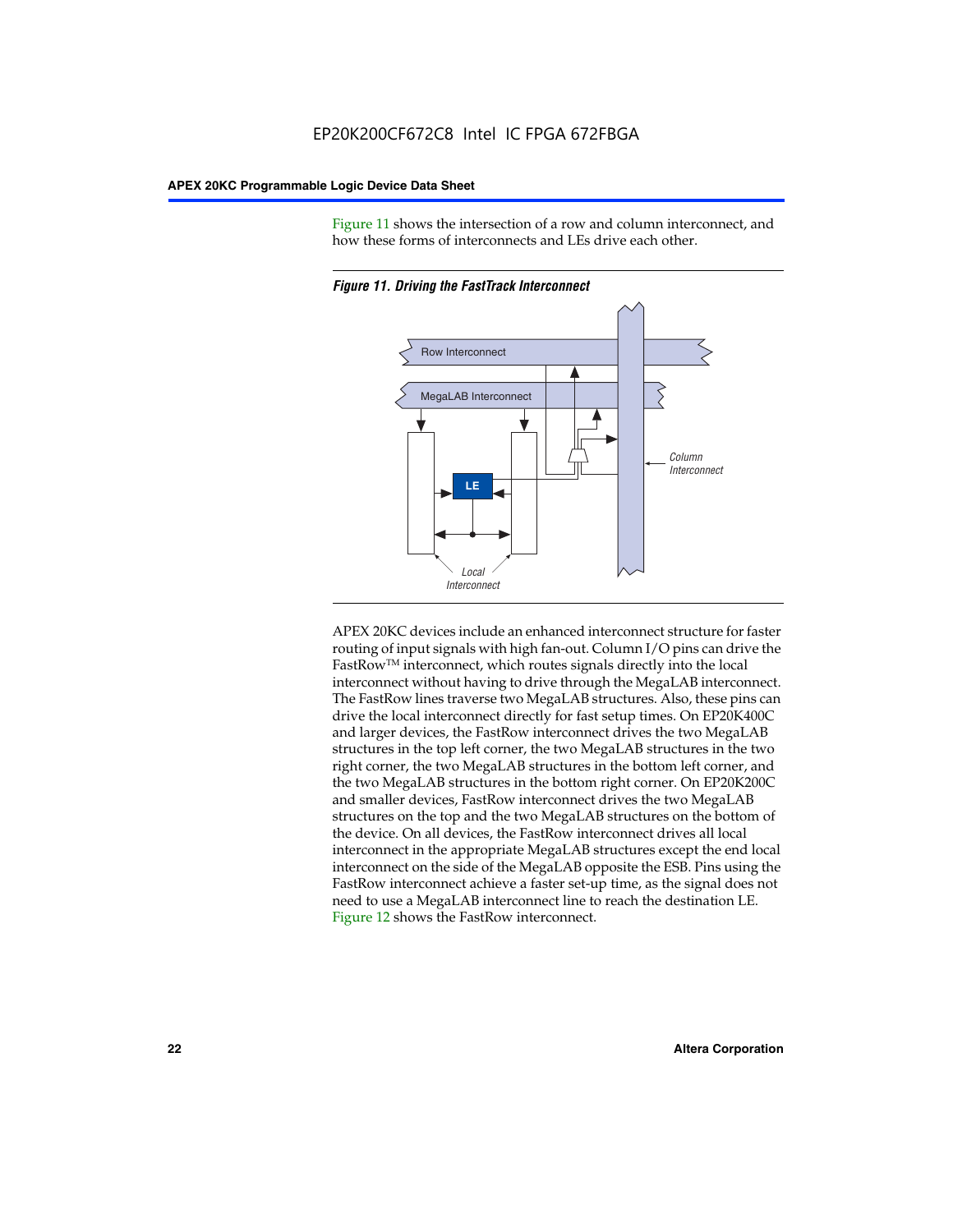



Table 8 summarizes how various elements of the APEX 20KC architecture drive each other.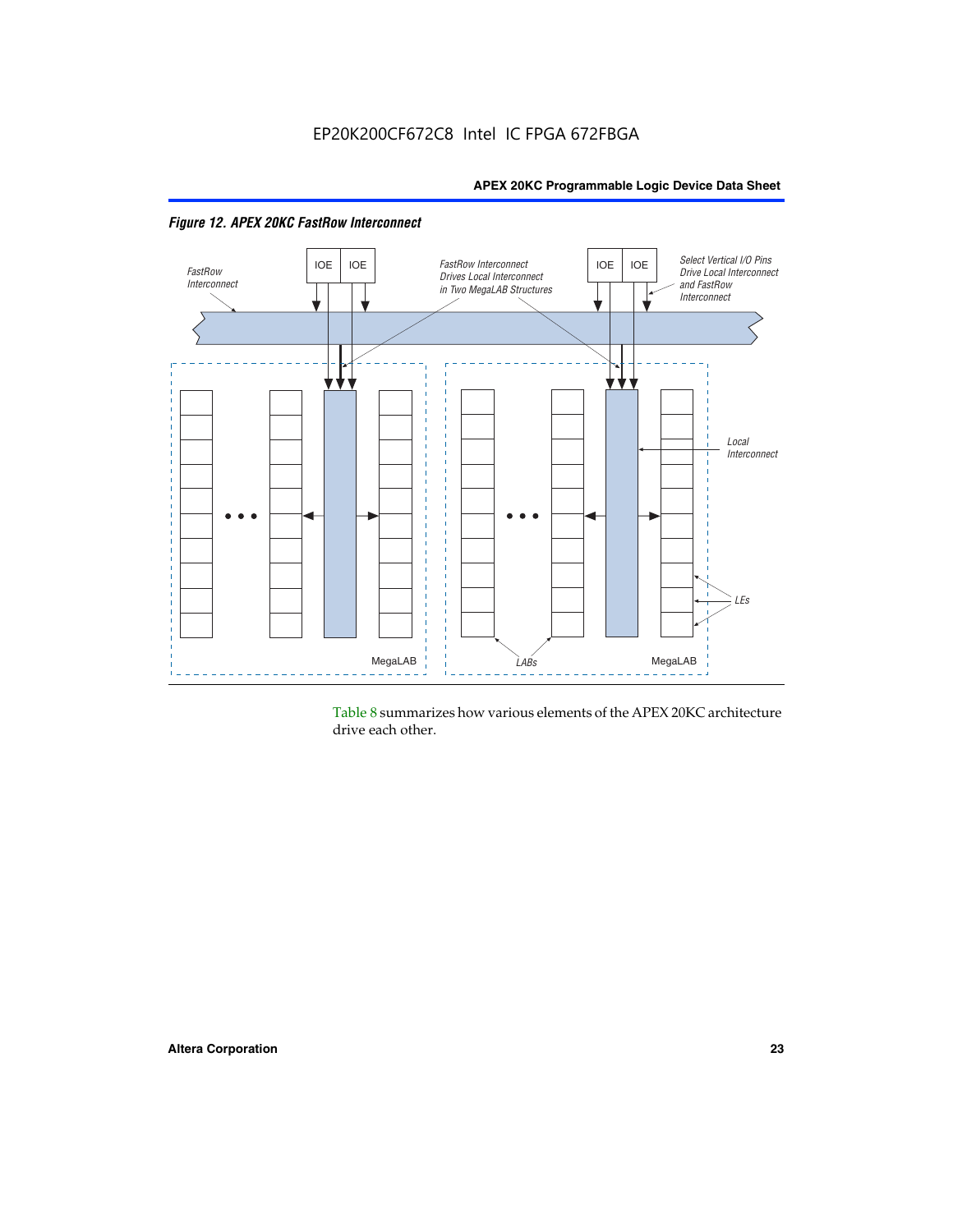#### EP20K200CF672C8 Intel IC FPGA 672FBGA

#### **APEX 20KC Programmable Logic Device Data Sheet**

| Table 8. APEX 20KC Routing Scheme   |                         |                     |              |              |                              |                                       |                                                       |                                                   |                                       |
|-------------------------------------|-------------------------|---------------------|--------------|--------------|------------------------------|---------------------------------------|-------------------------------------------------------|---------------------------------------------------|---------------------------------------|
| <b>Source</b>                       | <b>Destination</b>      |                     |              |              |                              |                                       |                                                       |                                                   |                                       |
|                                     | <b>Row</b><br>$1/0$ Pin | Column<br>$I/O$ Pin | LE           | <b>ESB</b>   | Local<br><b>Interconnect</b> | <b>MegaLAB</b><br><b>Interconnect</b> | <b>Row</b><br><b>FastTrack</b><br><b>Interconnect</b> | Column<br><b>FastTrack</b><br><b>Interconnect</b> | <b>FastRow</b><br><b>Interconnect</b> |
| Row I/O pin                         |                         |                     |              |              | $\checkmark$                 | $\checkmark$                          | $\checkmark$                                          | $\checkmark$                                      |                                       |
| Column I/O<br>pin                   |                         |                     |              |              |                              |                                       |                                                       | $\checkmark$                                      | $\checkmark$                          |
| <b>LE</b>                           |                         |                     |              |              | $\checkmark$                 | $\checkmark$                          | $\checkmark$                                          | $\checkmark$                                      |                                       |
| <b>ESB</b>                          |                         |                     |              |              | $\checkmark$                 | $\checkmark$                          | $\checkmark$                                          | $\checkmark$                                      |                                       |
| Local<br>interconnect               | $\checkmark$            | $\checkmark$        | $\checkmark$ | $\checkmark$ |                              |                                       |                                                       |                                                   |                                       |
| MegaLAB<br>interconnect             |                         |                     |              |              | $\checkmark$                 |                                       |                                                       |                                                   |                                       |
| Row<br>FastTrack<br>interconnect    |                         |                     |              |              |                              | $\checkmark$                          |                                                       | $\checkmark$                                      |                                       |
| Column<br>FastTrack<br>interconnect |                         |                     |              |              |                              | $\checkmark$                          | $\checkmark$                                          |                                                   |                                       |
| FastRow<br>interconnect             |                         |                     |              |              | $\checkmark$                 |                                       |                                                       |                                                   |                                       |

#### **Product-Term Logic**

The product-term portion of the MultiCore architecture is implemented with the ESB. The ESB can be configured to act as a block of macrocells on an ESB-by-ESB basis. Each ESB is fed by 32 inputs from the adjacent local interconnect; therefore, it can be driven by the MegaLAB interconnect or the adjacent LAB. Also, nine ESB macrocells feed back into the ESB through the local interconnect for higher performance. Dedicated clock pins, global signals, and additional inputs from the local interconnect drive the ESB control signals.

In product-term mode, each ESB contains 16 macrocells. Each macrocell consists of two product terms and a programmable register. Figure 13 shows the ESB in product-term mode.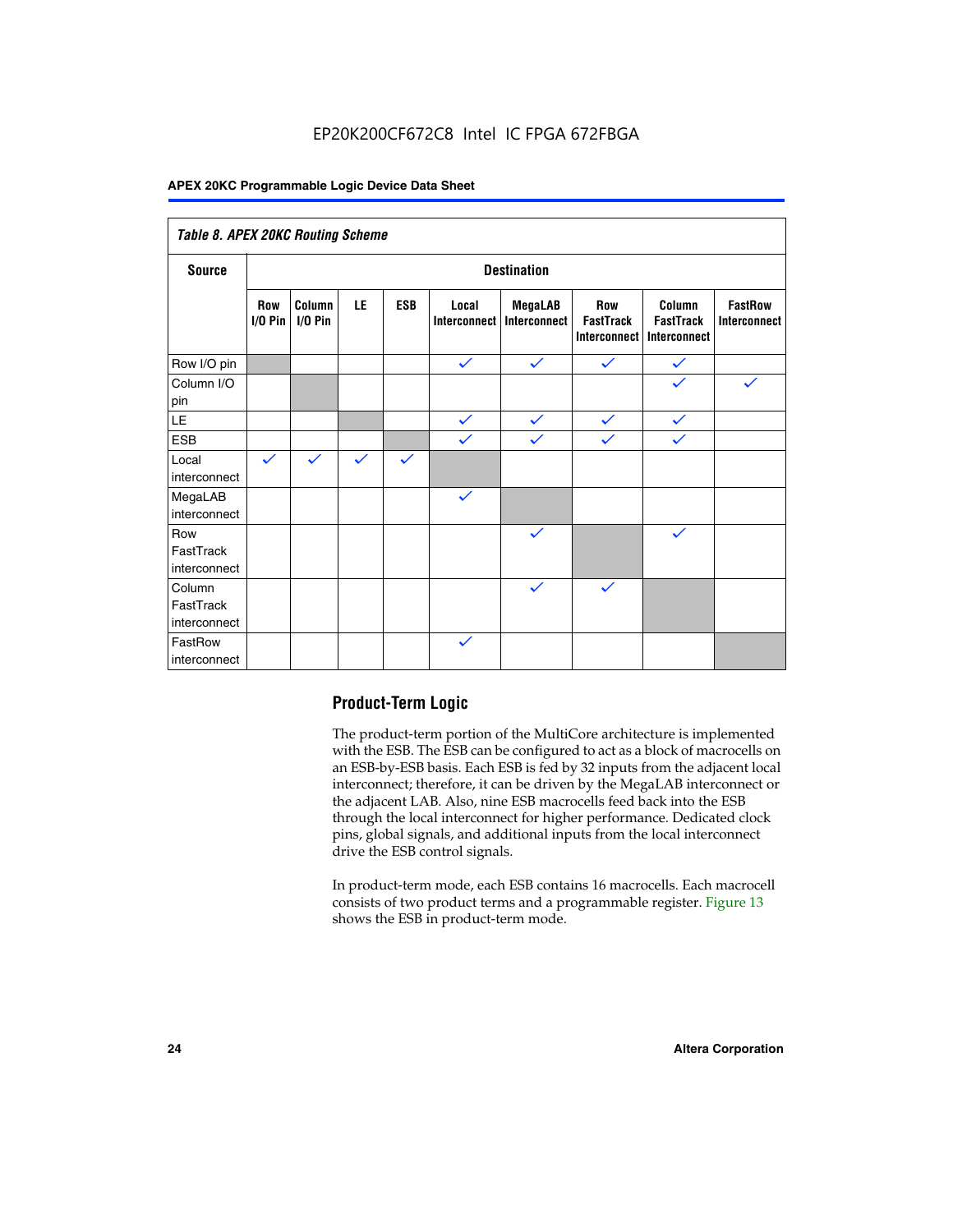

#### *Figure 13. Product-Term Logic in ESB*

#### *Macrocells*

APEX 20KC macrocells can be configured individually for either sequential or combinatorial logic operation. The macrocell consists of three functional blocks: the logic array, the product-term select matrix, and the programmable register.

Combinatorial logic is implemented in the product terms. The productterm select matrix allocates these product terms for use as either primary logic inputs (to the OR and XOR gates) to implement combinatorial functions, or as parallel expanders to be used to increase the logic available to another macrocell. One product term can be inverted; the Quartus II software uses this feature to perform De Morgan's inversion for more efficient implementation of wide OR functions. The Quartus II Compiler can use a NOT-gate push-back technique to emulate an asynchronous preset. Figure 14 shows the APEX 20KC macrocell.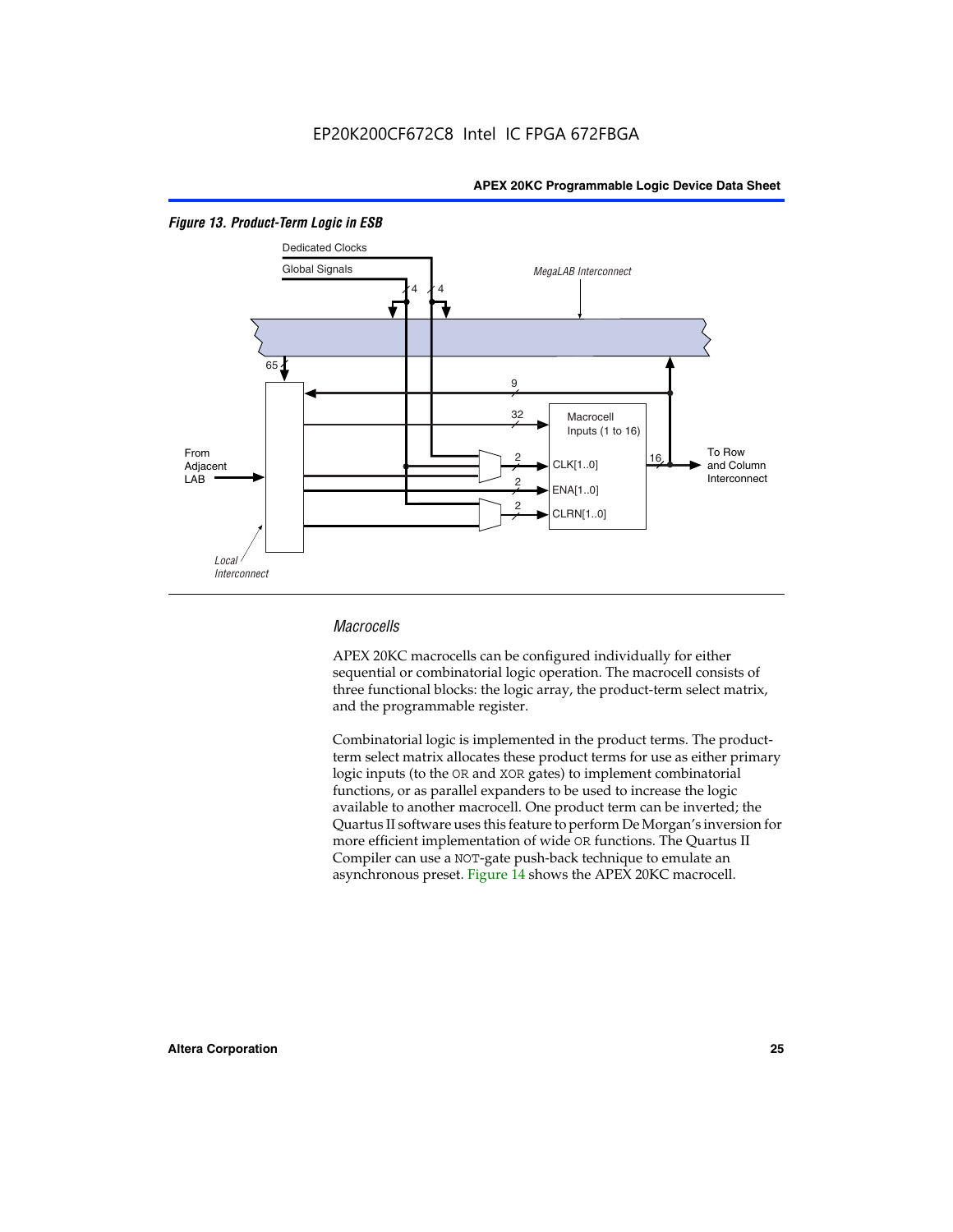

#### *Figure 14. APEX 20KC Macrocell*

For registered functions, each macrocell register can be programmed individually to implement D, T, JK, or SR operation with programmable clock control. The register can be bypassed for combinatorial operation. During design entry, the designer specifies the desired register type; the Quartus II software then selects the most efficient register operation for each registered function to optimize resource utilization. The Quartus II software or other synthesis tools can also select the most efficient register operation automatically when synthesizing HDL designs.

Each programmable register can be clocked by one of two ESB-wide clocks. The ESB-wide clocks can be generated from device dedicated clock pins, global signals, or local interconnect. Each clock also has an associated clock enable, generated from the local interconnect. The clock and clock enable signals are related for a particular ESB; any macrocell using a clock also uses the associated clock enable.

If both the rising and falling edges of a clock are used in an ESB, both ESB-wide clock signals are used.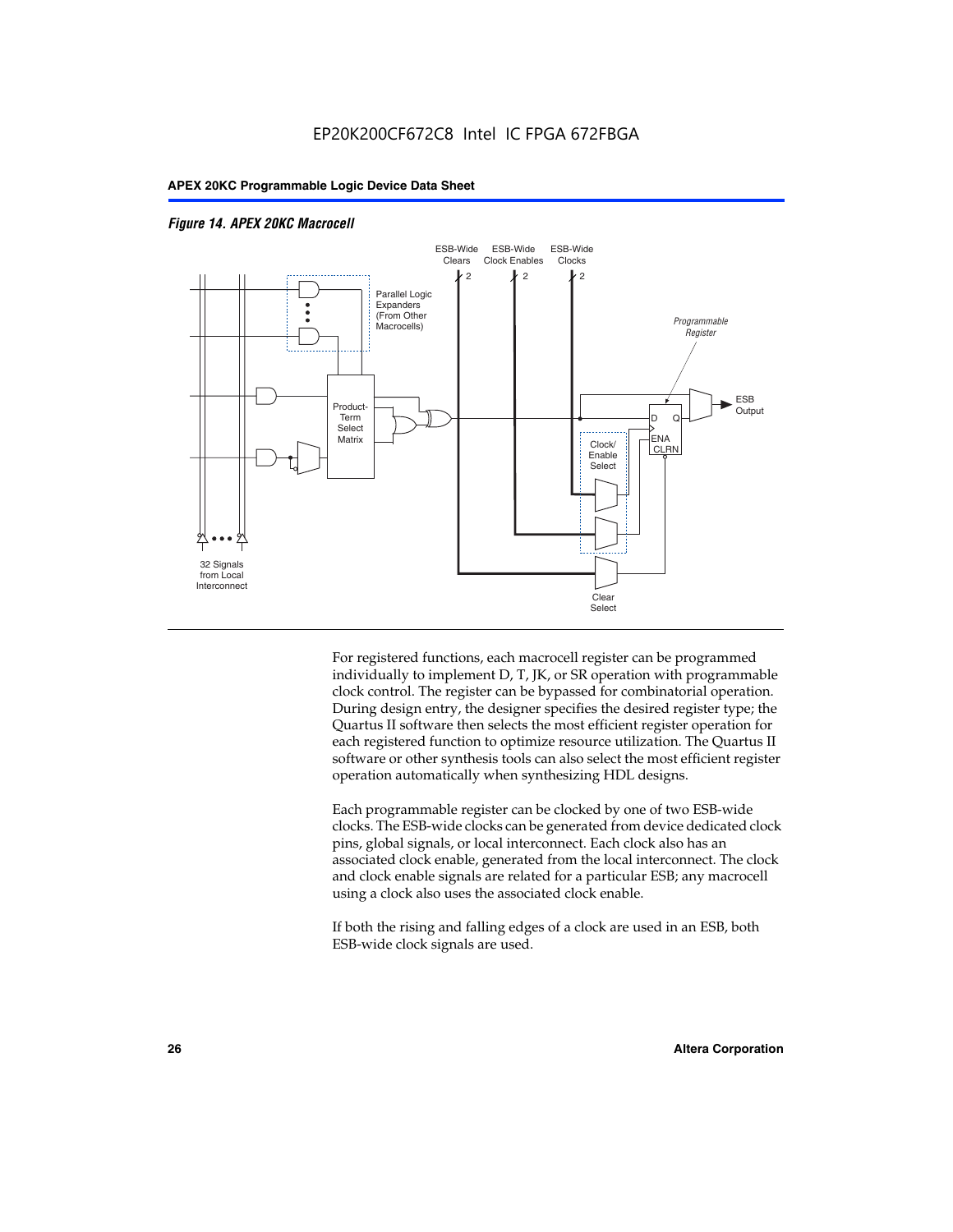The programmable register also supports an asynchronous clear function. Within the ESB, two asynchronous clears are generated from global signals and the local interconnect. Each macrocell can either choose between the two asynchronous clear signals or choose to not be cleared. Either of the two clear signals can be inverted within the ESB. Figure 15 shows the ESB control logic when implementing product-terms.





#### *Parallel Expanders*

Parallel expanders are unused product terms that can be allocated to a neighboring macrocell to implement fast, complex logic functions. Parallel expanders allow up to 32 product terms to feed the macrocell OR logic directly, with two product terms provided by the macrocell and 30 parallel expanders provided by the neighboring macrocells in the ESB.

The Quartus II Compiler can allocate up to 15 sets of up to two parallel expanders per set to the macrocells automatically. Each set of two parallel expanders incurs a small, incremental timing delay. Figure 16 shows the APEX 20KC parallel expanders.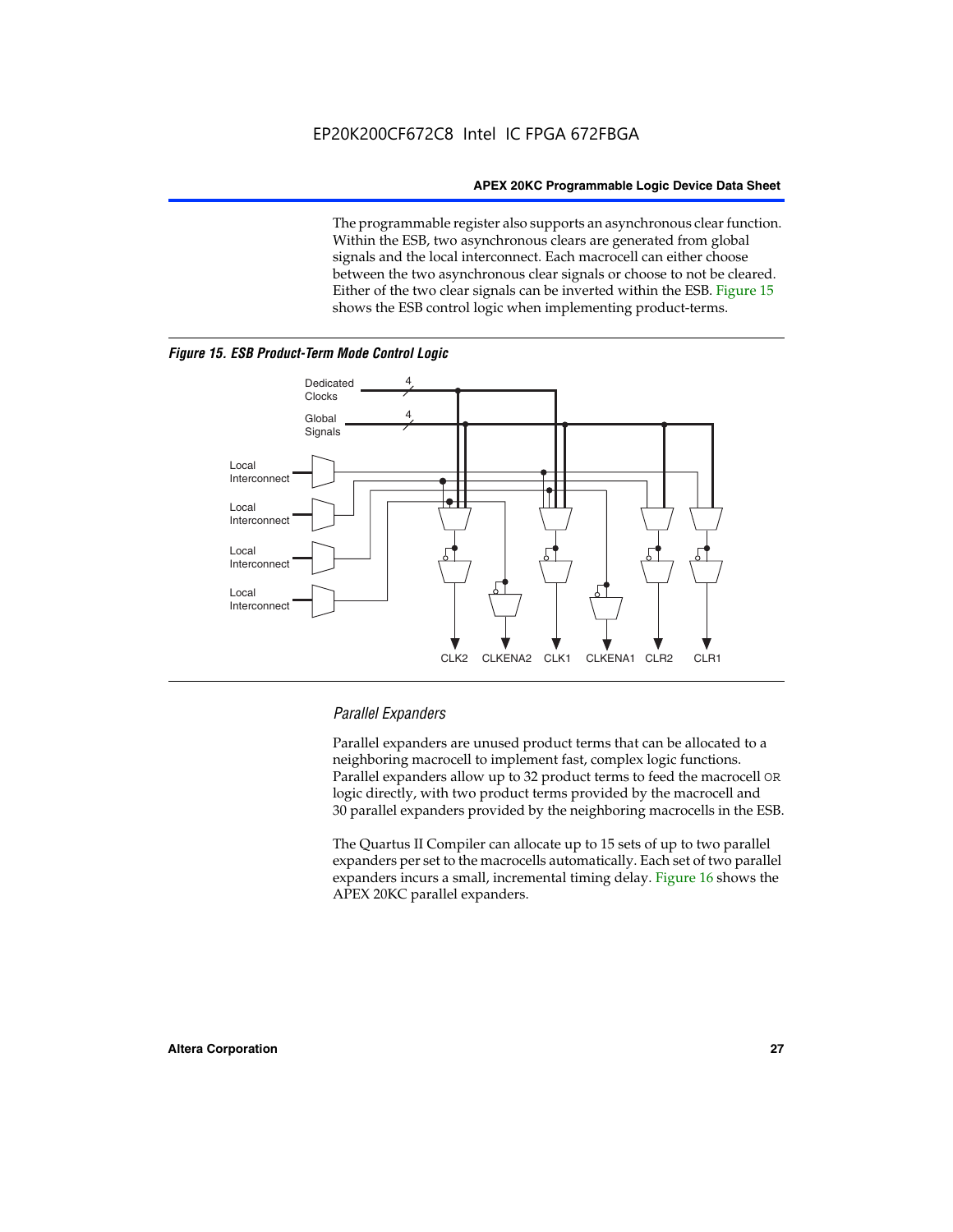



### **Embedded System Block**

The ESB can implement various types of memory blocks, including dual-port RAM, ROM, FIFO, and CAM blocks. The ESB includes input and output registers; the input registers synchronize writes, and the output registers can pipeline designs to improve system performance. The ESB offers a dual-port mode, which supports simultaneous reads and writes at two different clock frequencies. Figure 17 shows the ESB block diagram.



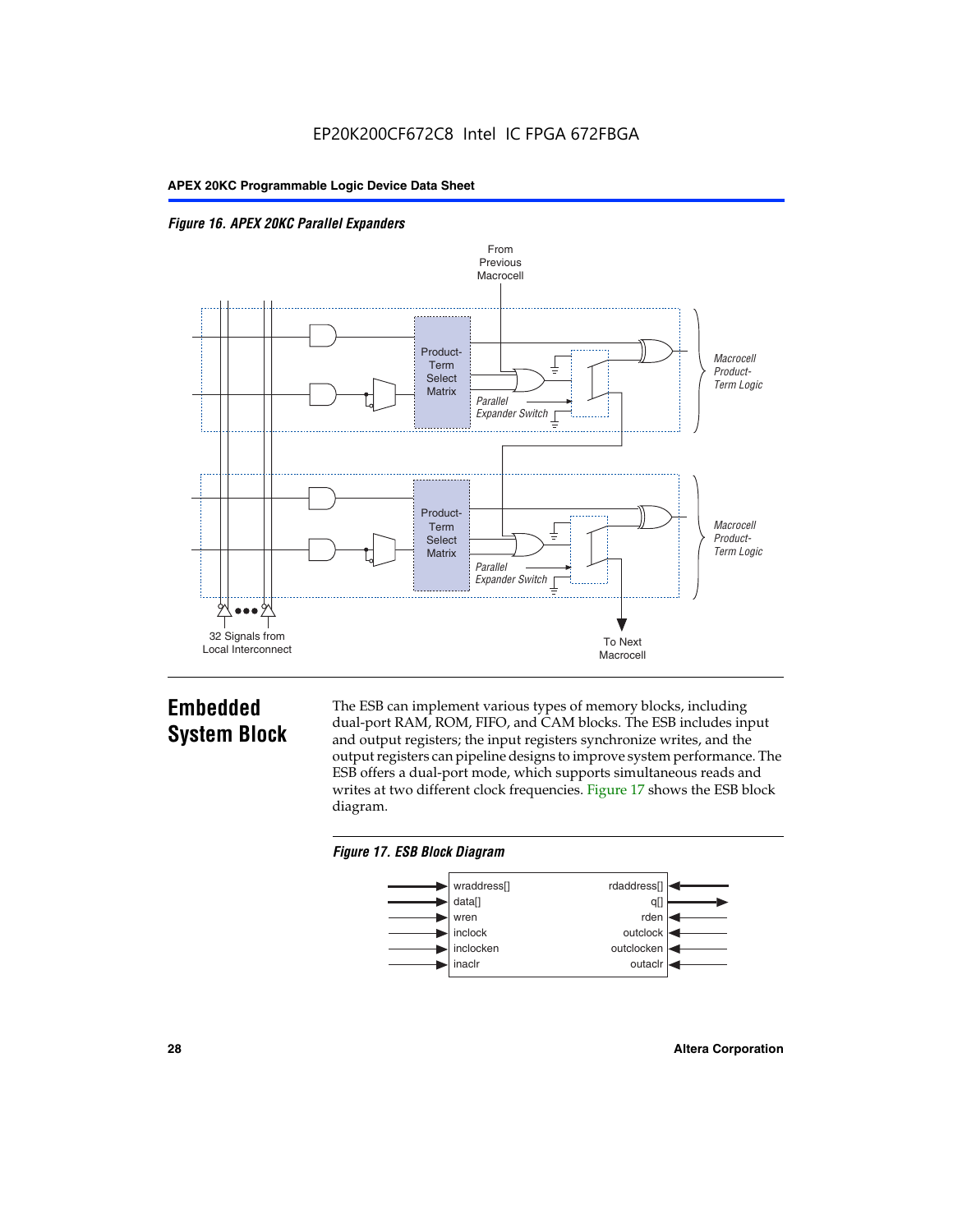ESBs can implement synchronous RAM, which is easier to use than asynchronous RAM. A circuit using asynchronous RAM must generate the RAM write enable (WE) signal, while ensuring that its data and address signals meet setup and hold time specifications relative to the WE signal. In contrast, the ESB's synchronous RAM generates its own WE signal and is self-timed with respect to the global clock. Circuits using the ESB's selftimed RAM must only meet the setup and hold time specifications of the global clock.

ESB inputs are driven by the adjacent local interconnect, which in turn can be driven by the FastTrack or MegaLAB interconnect. Because the ESB can be driven by the local interconnect, an adjacent LE can drive it directly for fast memory access. ESB outputs drive the FastTrack and MegaLAB interconnects. In addition, ten ESB outputs, nine of which are unique output lines, drive the local interconnect for fast connection to adjacent LEs or for fast feedback product-term logic.

When implementing memory, each ESB can be configured in any of the following sizes:  $128 \times 16$ ,  $256 \times 8$ ,  $512 \times 4$ ,  $1,024 \times 2$ , or  $2,048 \times 1$ . By combining multiple ESBs, the Quartus II software implements larger memory blocks automatically. For example, two  $128 \times 16$  RAM blocks can be combined to form a  $128 \times 32$  RAM block, and two  $512 \times 4$  RAM blocks can be combined to form a  $512 \times 8$  RAM block. Memory performance does not degrade for memory blocks up to 2,048 words deep. Each ESB can implement a 2,048-word-deep memory; the ESBs are used in parallel, eliminating the need for any external control logic and its associated delays.

To create a high-speed memory block that is more than 2,048 words deep, ESBs drive tri-state lines. Each tri-state line connects all ESBs in a column of MegaLAB structures, and drives the MegaLAB interconnect and row and column FastTrack interconnect throughout the column. Each ESB incorporates a programmable decoder to activate the tri-state driver appropriately. For instance, to implement 8,192-word-deep memory, four ESBs are used. Eleven address lines drive the ESB memory, and two more drive the tri-state decoder. Depending on which 2,048-word memory page is selected, the appropriate ESB driver is turned on, driving the output to the tri-state line. The Quartus II software automatically combines ESBs with tri-state lines to form deeper memory blocks. The internal tri-state control logic is designed to avoid internal contention and floating lines. See Figure 18.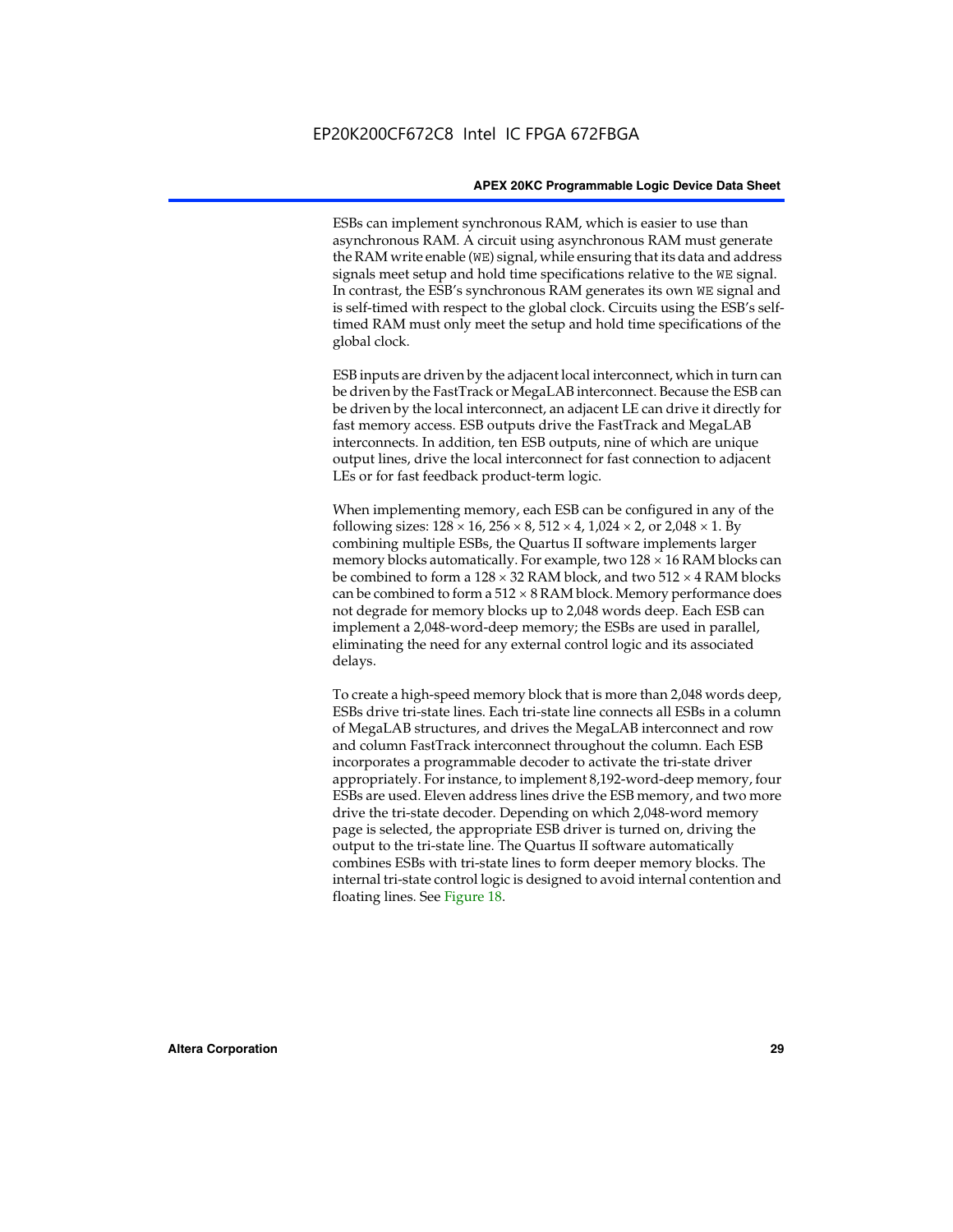



The ESB implements two forms of dual-port memory: read/write clock mode and input/output clock mode. The ESB can also be used for bidirectional, dual-port memory applications in which two ports read or write simultaneously. To implement this type of dual-port memory, two ESBs are used to support two simultaneous reads or writes.

The ESB can also use Altera megafunctions to implement dual-port RAM applications where both ports can read or write, as shown in Figure 19.



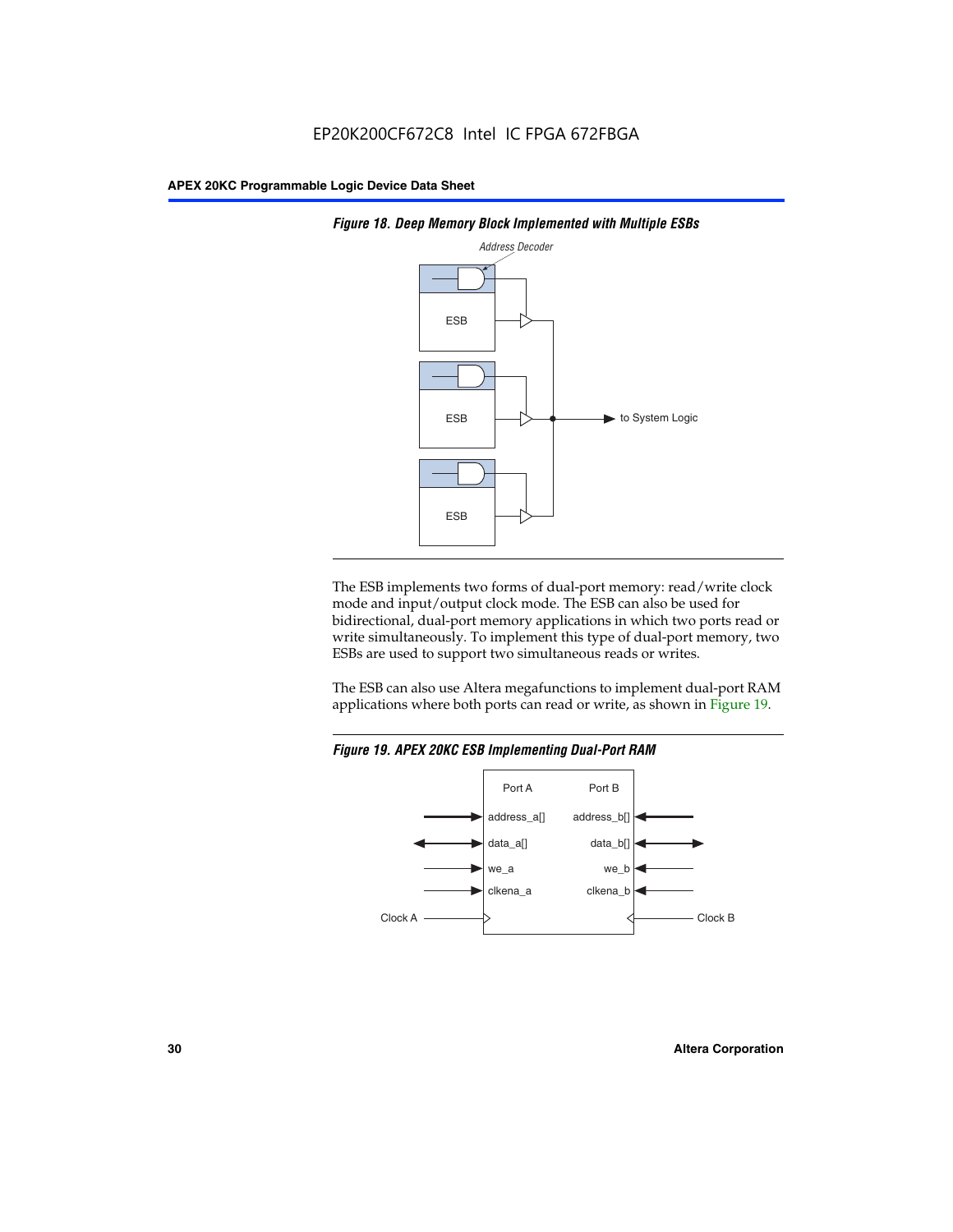#### **Read/Write Clock Mode**

The read/write clock mode contains two clocks. One clock controls all registers associated with writing: data input, WE, and write address. The other clock controls all registers associated with reading: read enable (RE), read address, and data output. The ESB also supports clock enable and asynchronous clear signals; these signals also control the read and write registers independently. Read/write clock mode is commonly used for applications where reads and writes occur at different system frequencies. Figure 20 shows the ESB in read/write clock mode.



*Figure 20. ESB in Read/Write Clock Mode Note (1)*



(1) All registers can be cleared asynchronously by ESB local interconnect signals, global signals, or the chip-wide reset.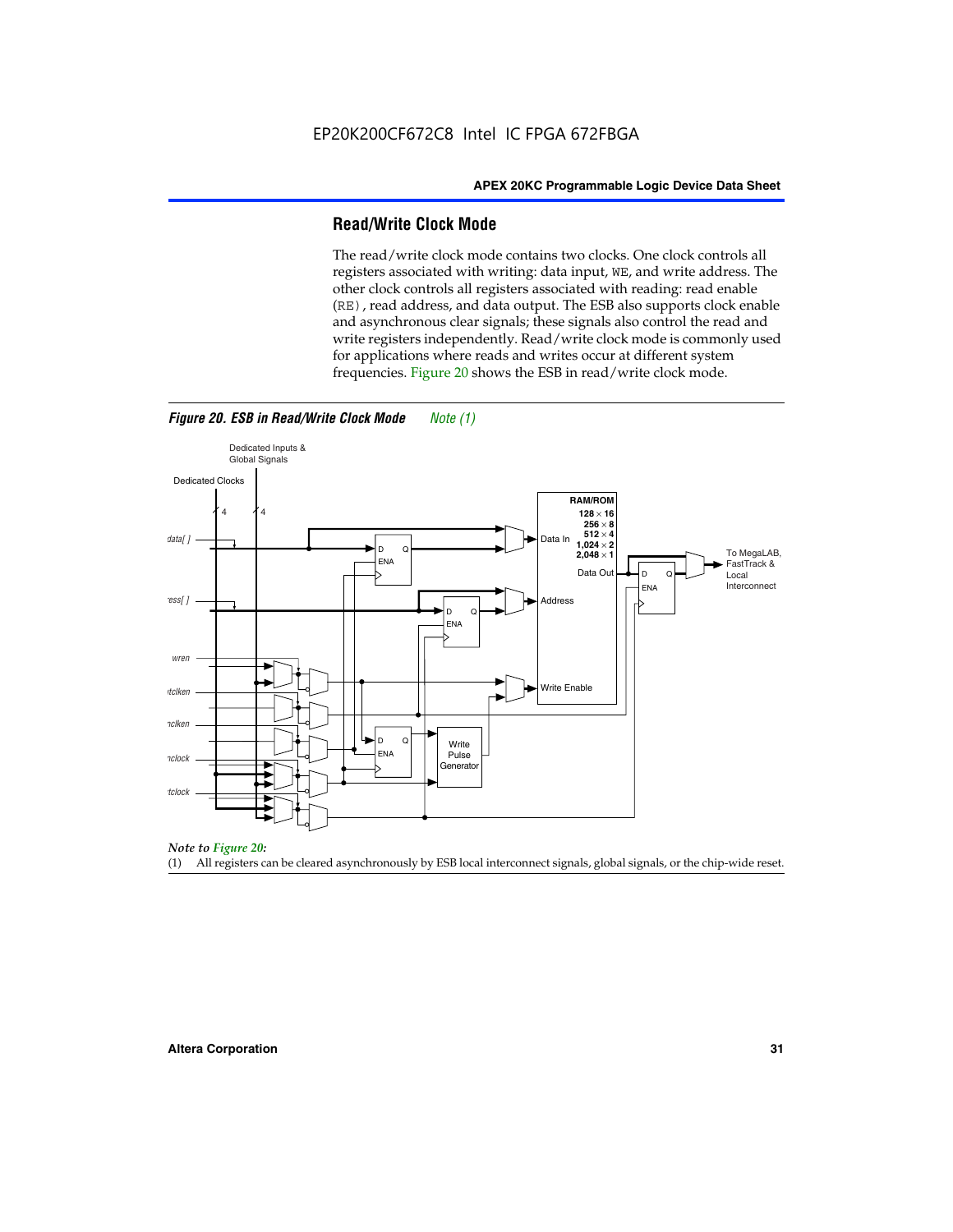#### **Input/Output Clock Mode**

The input/output clock mode contains two clocks. One clock controls all registers for inputs into the ESB: data input, WE, RE, read address, and write address. The other clock controls the ESB data output registers. The ESB also supports clock enable and asynchronous clear signals; these signals also control the reading and writing of registers independently. Input/output clock mode is commonly used for applications where the reads and writes occur at the same system frequency, but require different clock enable signals for the input and output registers. Figure 21 shows the ESB in input/output clock mode.





#### *Note to Figure 21:*

(1) All registers can be cleared asynchronously by ESB local interconnect signals, global signals, or the chip-wide reset.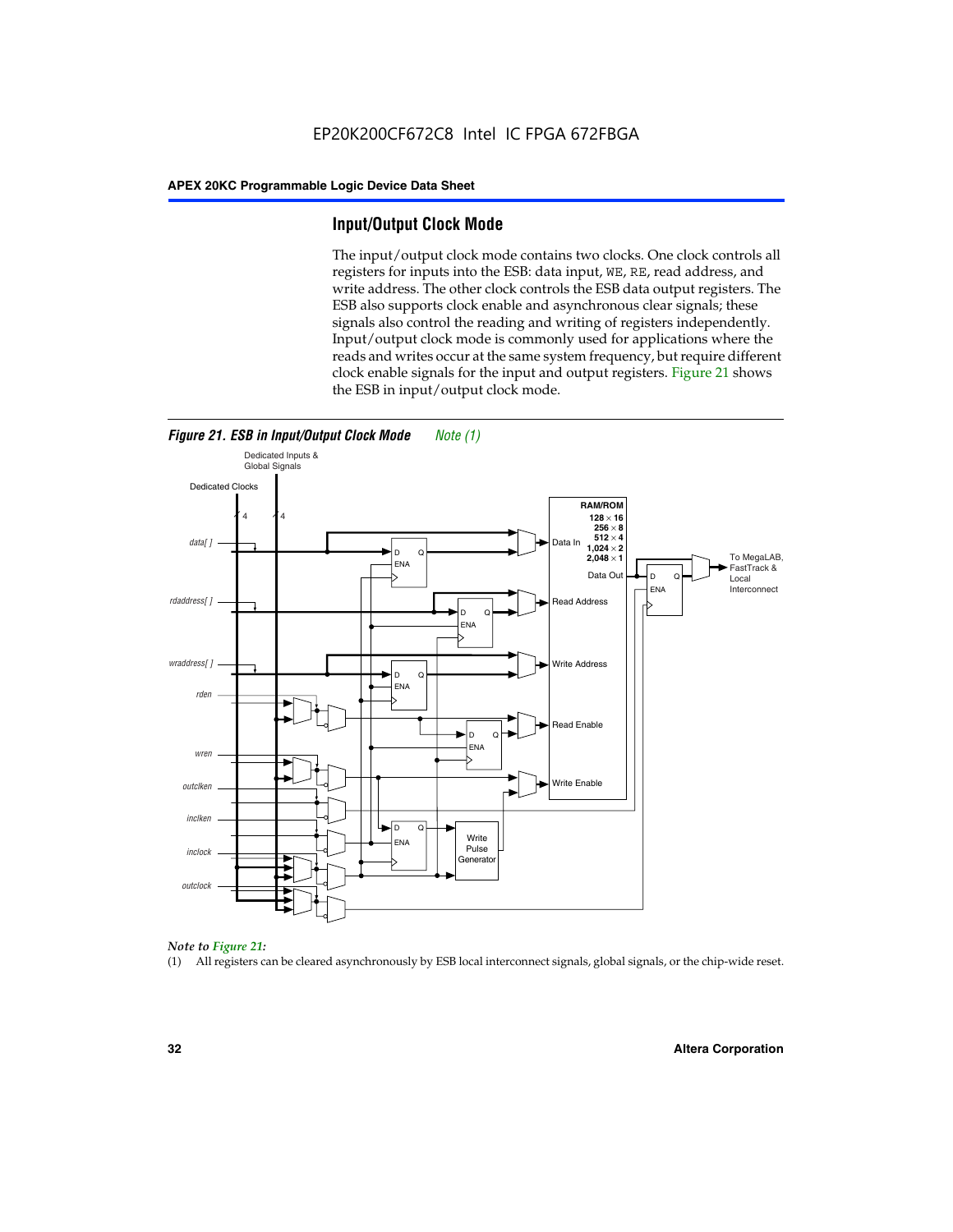#### **Single-Port Mode**

The APEX 20KC ESB also supports a single-port mode, which is used when simultaneous reads and writes are not required. See Figure 22.



#### *Note toFigure 22:*

(1) All registers can be asynchronously cleared by ESB local interconnect signals, global signals, or the chip-wide reset.

#### **Content-Addressable Memory**

In APEX 20KC devices, the ESB can implement CAM. CAM can be thought of as the inverse of RAM. When read, RAM outputs the data for a given address. Conversely, CAM outputs an address for a given data word. For example, if the data FA12 is stored in address 14, the CAM outputs 14 when FA12 is driven into it.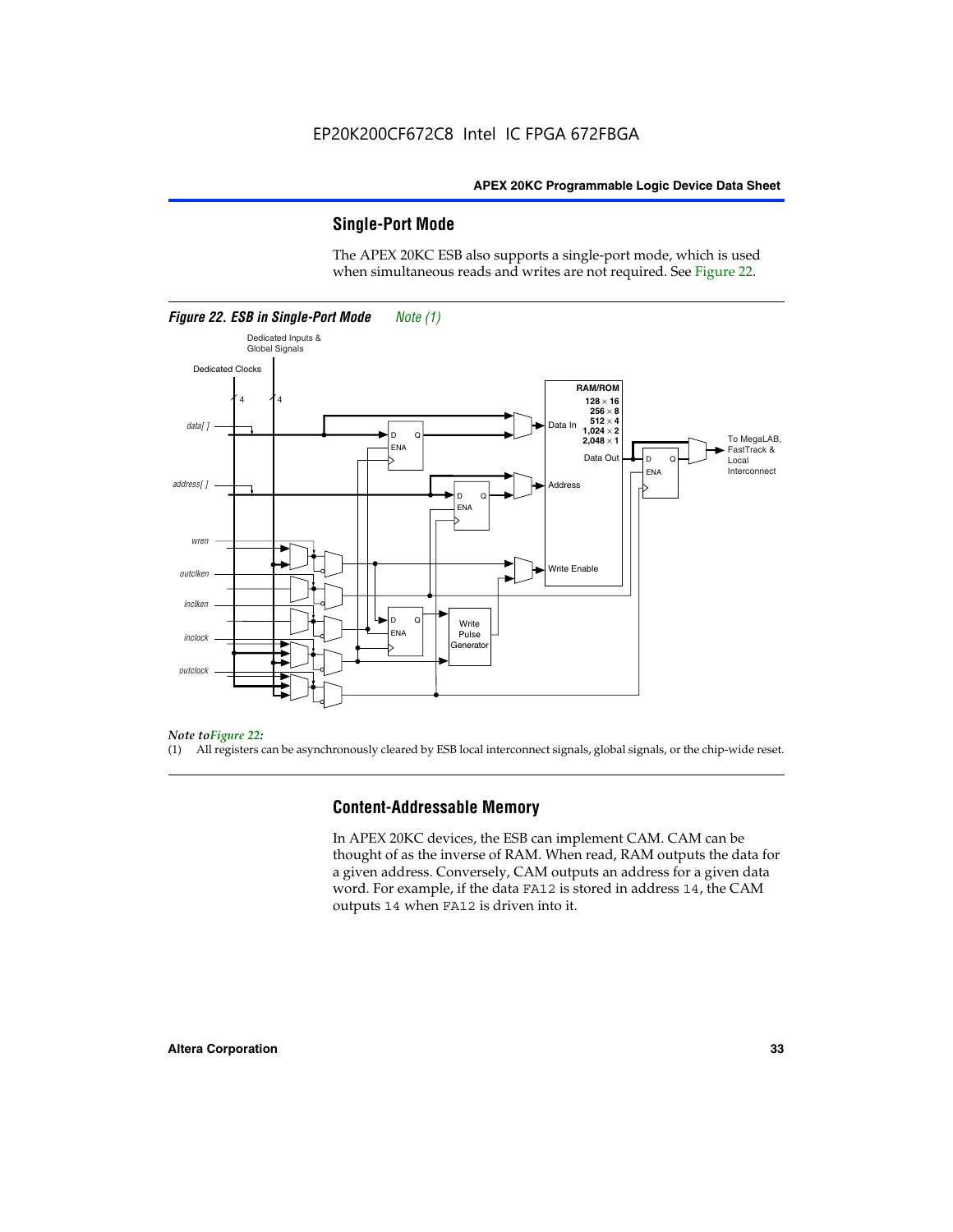CAM is used for high-speed search operations. When searching for data within a RAM block, the search is performed serially. Thus, finding a particular data word can take many cycles. CAM searches all addresses in parallel and outputs the address storing a particular word. When a match is found, a match flag is set high. Figure 23 shows the CAM block diagram.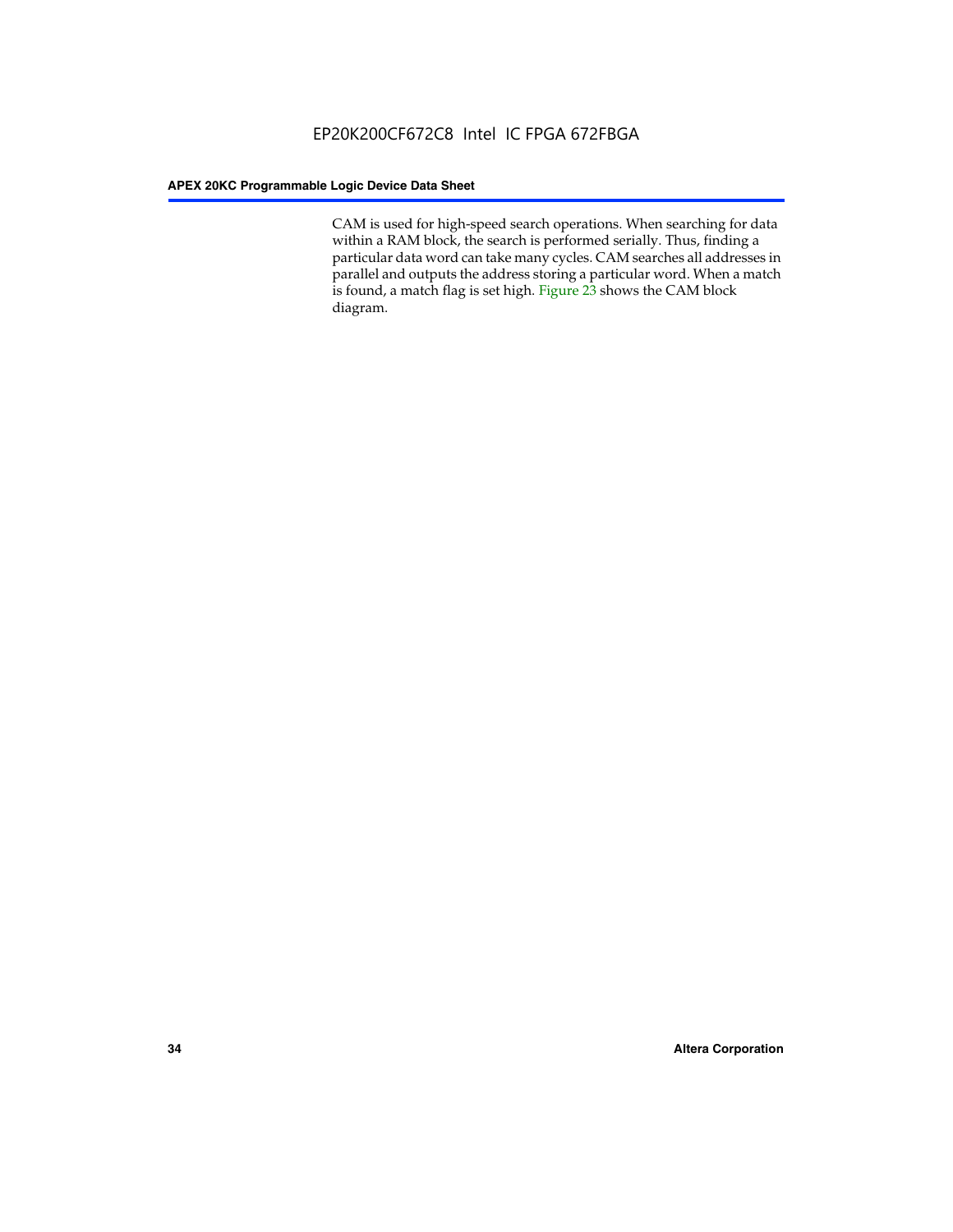

#### *Figure 23. APEX 20KC CAM Block Diagram*

CAM can be used in any application requiring high-speed searches, such as networking, communications, data compression, and cache management.

The APEX 20KC on-chip CAM provides faster system performance than traditional discrete CAM. Integrating CAM and logic into the APEX 20KC device eliminates off-chip and on-chip delays, improving system performance.

When in CAM mode, the ESB implements 32-word, 32-bit CAM. Wider or deeper CAM can be implemented by combining multiple CAMs with some ancillary logic implemented in LEs. The Quartus II software combines ESBs and LEs automatically to create larger CAMs.

CAM supports writing "don't care" bits into words of the memory. The "don't care" bit can be used as a mask for CAM comparisons; any bit set to "don't care" has no effect on matches.

The output of the CAM can be encoded or unencoded. When encoded, the ESB outputs an encoded address of the data's location. For instance, if the data is located in address 12, the ESB output is 12. When unencoded, the ESB uses its 16 outputs to show the location of the data over two clock cycles. In this case, if the data is located in address 12, the 12th output line goes high. When using unencoded outputs, two clock cycles are required to read the output because a 16-bit output bus is used to show the status of 32 words.

The encoded output is better suited for designs that ensure duplicate data is not written into the CAM. If duplicate data is written into two locations, the CAM's output will be incorrect. If the CAM may contain duplicate data, the unencoded output is a better solution; CAM with unencoded outputs can distinguish multiple data locations.

CAM can be pre-loaded with data during configuration, or it can be written during system operation. In most cases, two clock cycles are required to write each word into CAM. When "don't care" bits are used, a third clock cycle is required.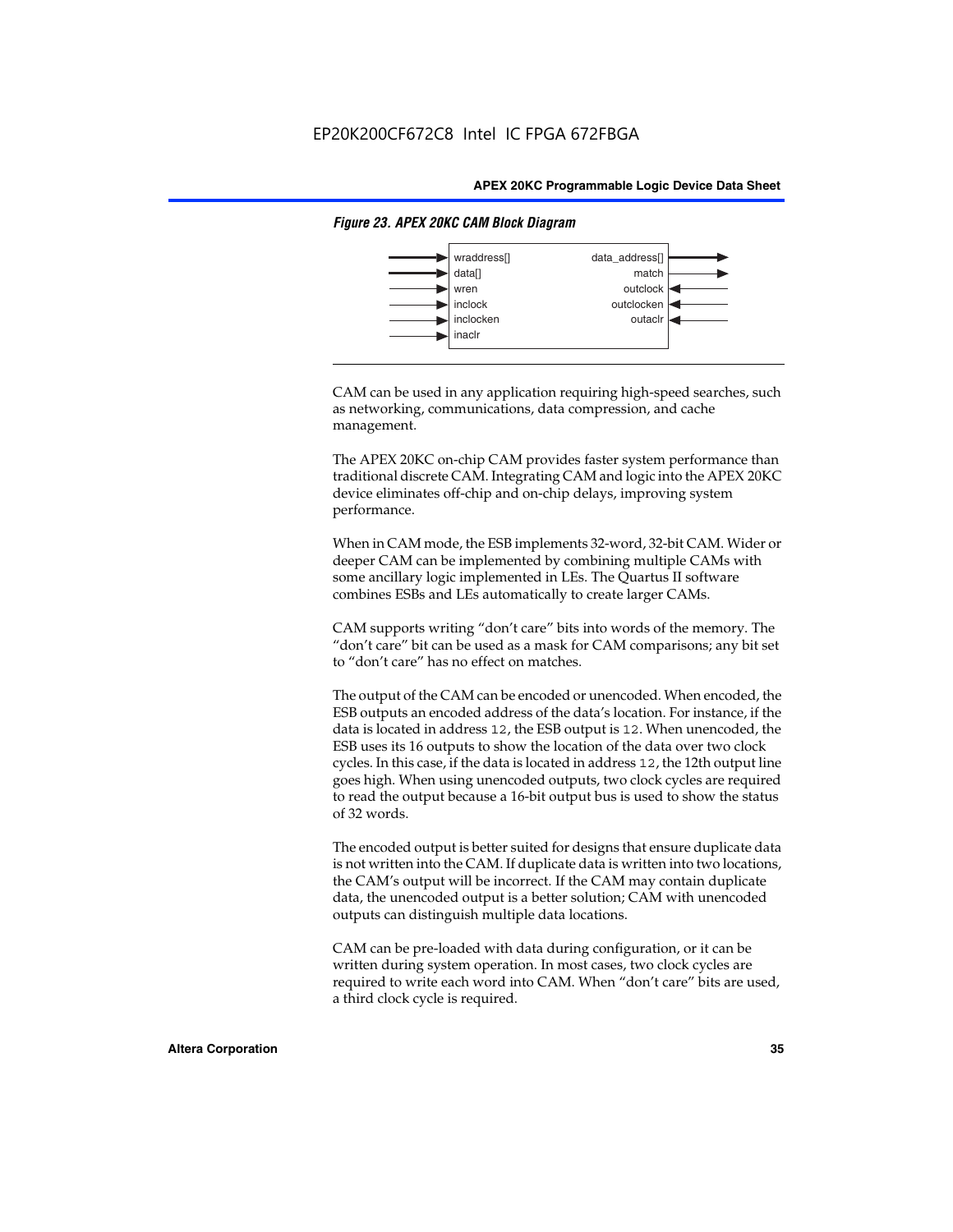

For more information on APEX 20KC devices and CAM, see *Application Note 119 (Implementing High-Speed Search Applications with APEX CAM).*

# **Driving Signals to the ESB**

ESBs provide flexible options for driving control signals. Different clocks can be used for the ESB inputs and outputs. Registers can be inserted independently on the data input, data output, read address, write address, WE, and RE signals. The global signals and the local interconnect can drive the WE and RE signals. The global signals, dedicated clock pins, and local interconnect can drive the ESB clock signals. Because the LEs drive the local interconnect, the LEs can control the WE and RE signals and the ESB clock, clock enable, and asynchronous clear signals. Figure 24 shows the ESB control signal generation logic.





An ESB is fed by the local interconnect, which is driven by adjacent LEs (for high-speed connection to the ESB) or the MegaLAB interconnect. The ESB can drive the local, MegaLAB, or FastTrack interconnect routing structure to drive LEs and IOEs in the same MegaLAB structure or anywhere in the device.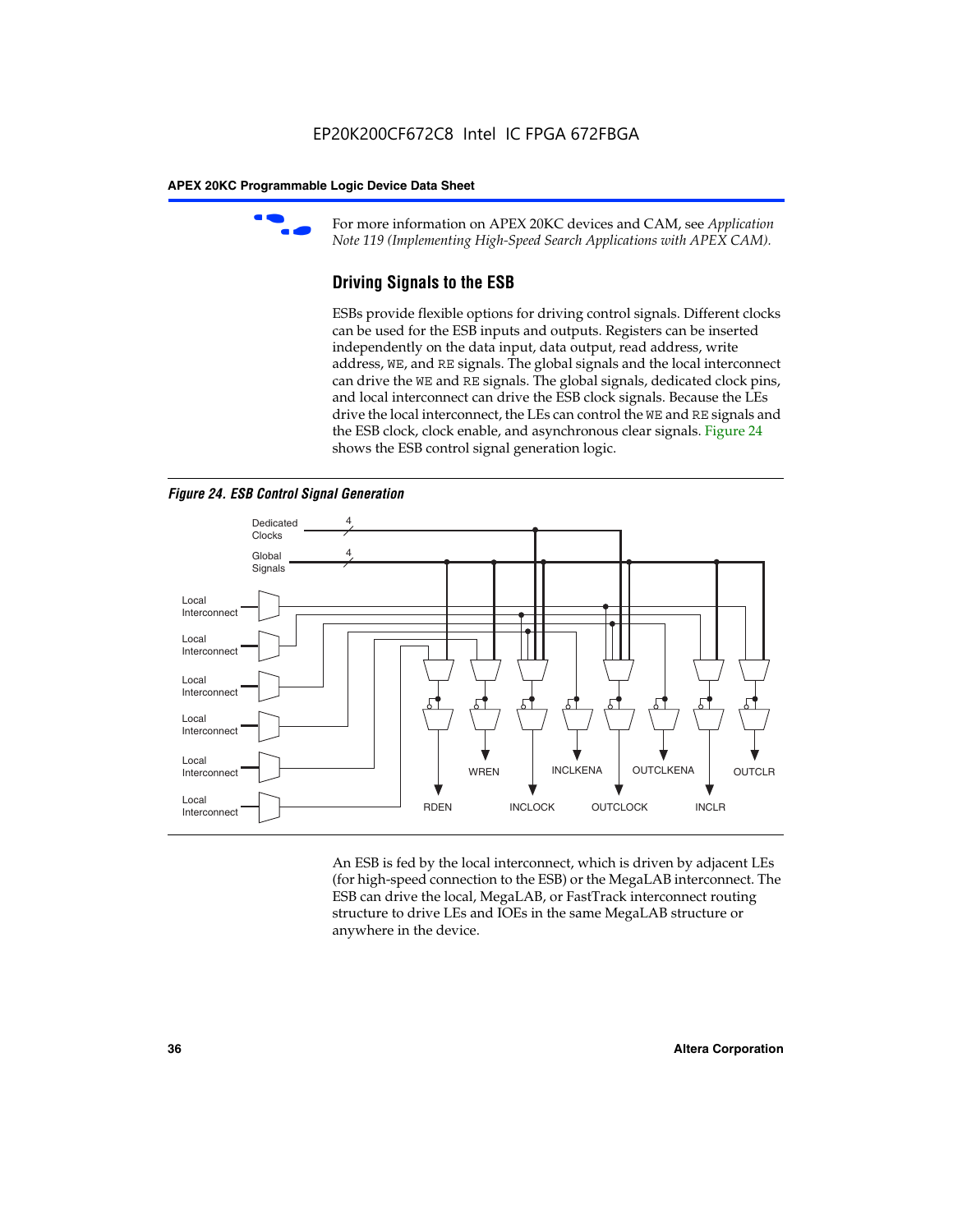# **Implementing Logic in ROM**

In addition to implementing logic with product terms, the ESB can implement logic functions when it is programmed with a read-only pattern during configuration, creating a large LUT. With LUTs, combinatorial functions are implemented by looking up the results, rather than by computing them. This implementation of combinatorial functions can be faster than using algorithms implemented in general logic, a performance advantage that is further enhanced by the fast access times of ESBs. The large capacity of ESBs enables designers to implement complex functions in one logic level without the routing delays associated with linked LEs or distributed RAM blocks. Parameterized functions such as LPM functions can take advantage of the ESB automatically. Further, the Quartus II software can implement portions of a design with ESBs where appropriate.

# **Programmable Speed/Power Control**

APEX 20KC ESBs offer a high-speed mode that supports very fast operation on an ESB-by-ESB basis. When high speed is not required, this feature can be turned off to reduce the ESB's power dissipation by up to 50%. ESBs that run at low power incur a nominal timing delay adder. This Turbo  $Bit^{TM}$  option is available for ESBs that implement product-term logic or memory functions. An ESB that is not used will be powered down so that it does not consume DC current.

Designers can program each ESB in the APEX 20KC device for either high-speed or low-power operation. As a result, speed-critical paths in the design can run at high speed, while the remaining paths operate at reduced power.

**I/O Structure** The APEX 20KC IOE contains a bidirectional I/O buffer and a register that can be used either as an input register for external data requiring fast setup times or as an output register for data requiring fast clock-to-output performance. IOEs can be used as input, output, or bidirectional pins.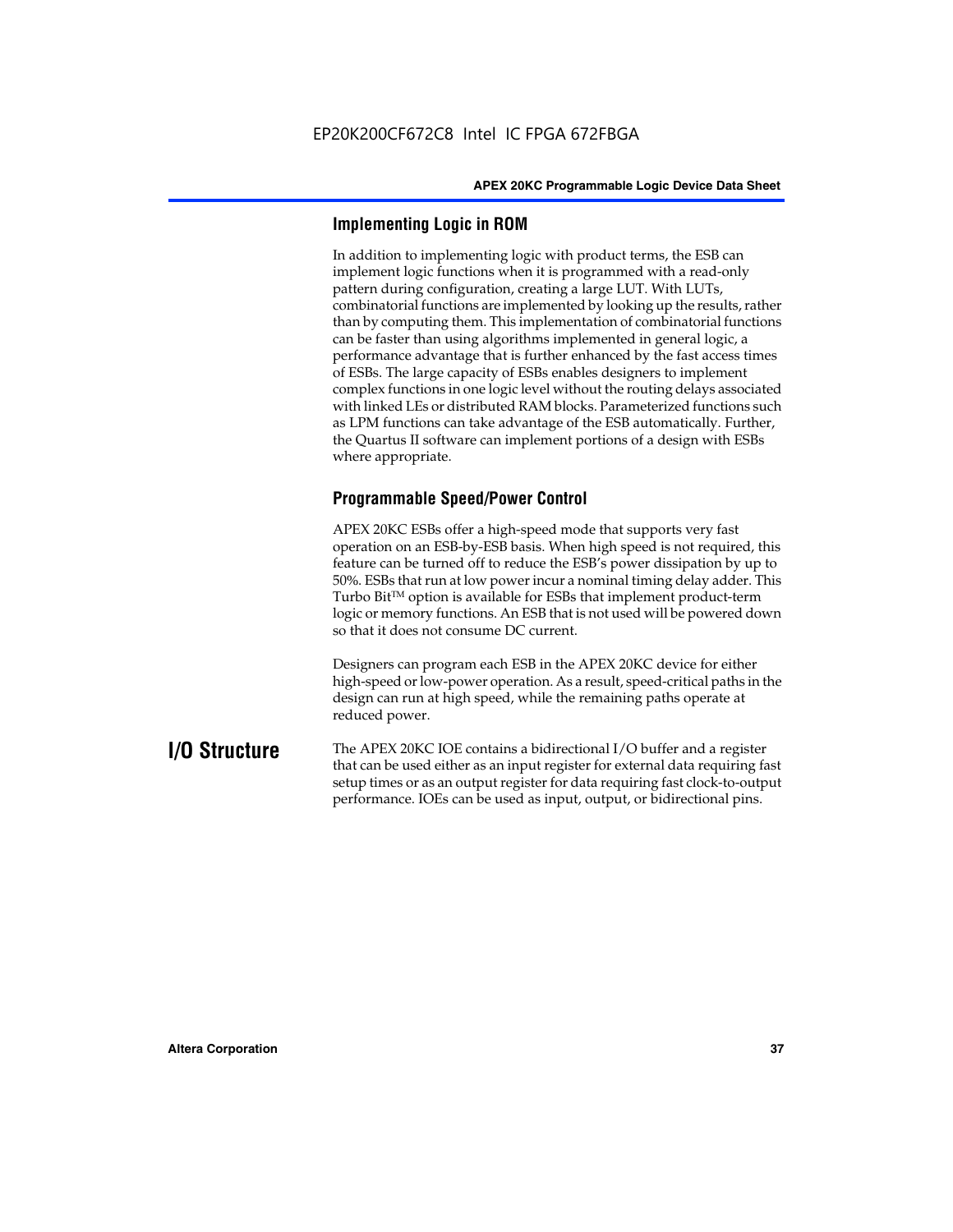APEX 20KC devices include an enhanced IOE, which drives the FastRow interconnect. The FastRow interconnect connects a column I/O pin directly to the LAB local interconnect within two MegaLAB structures. This feature provides fast setup times for pins that drive high fan-outs with complex logic, such as PCI designs. For fast bidirectional I/O timing, LE registers using local routing can improve setup times and OE timing. The APEX 20KC IOE also includes direct support for open-drain operation, giving faster clock-to-output for open-drain signals. Some programmable delays in the APEX 20KC IOE offer multiple levels of delay to fine-tune setup and hold time requirements. The Quartus II Compiler sets these delays by default to minimize setup time while providing a zero hold time.

The Quartus II Compiler uses the programmable inversion option to invert signals from the row and column interconnect automatically where appropriate. Because the APEX 20KC IOE offers one output enable per pin, the Quartus II Compiler can emulate open-drain operation efficiently.

The APEX 20KC IOE includes programmable delays that can be activated to ensure zero hold times, minimum clock-to-output times, input IOE register-to-core register transfers, or core-to-output IOE register transfers. A path in which a pin directly drives a register may require the delay to ensure zero hold time, whereas a path in which a pin drives a register through combinatorial logic may not require the delay.

Table 9 describes the APEX 20KC programmable delays and their logic options in the Quartus II software.

| Table 9. APEX 20KC Programmable Delay Chains |                                         |  |  |  |  |
|----------------------------------------------|-----------------------------------------|--|--|--|--|
| <b>Programmable Delay</b>                    | <b>Quartus II Logic Option</b>          |  |  |  |  |
| Input pin to core delay                      | Decrease input delay to internal cells  |  |  |  |  |
| Input pin to input register delay            | Decrease input delay to input registers |  |  |  |  |
| Core to output register delay                | Decrease input delay to output register |  |  |  |  |
| Output register t <sub>co</sub> delay        | Increase delay to output pin            |  |  |  |  |
| Clock enable delay                           | Increase clock enable delay             |  |  |  |  |

The Quartus II Compiler can program these delays automatically to minimize setup time while providing a zero hold time.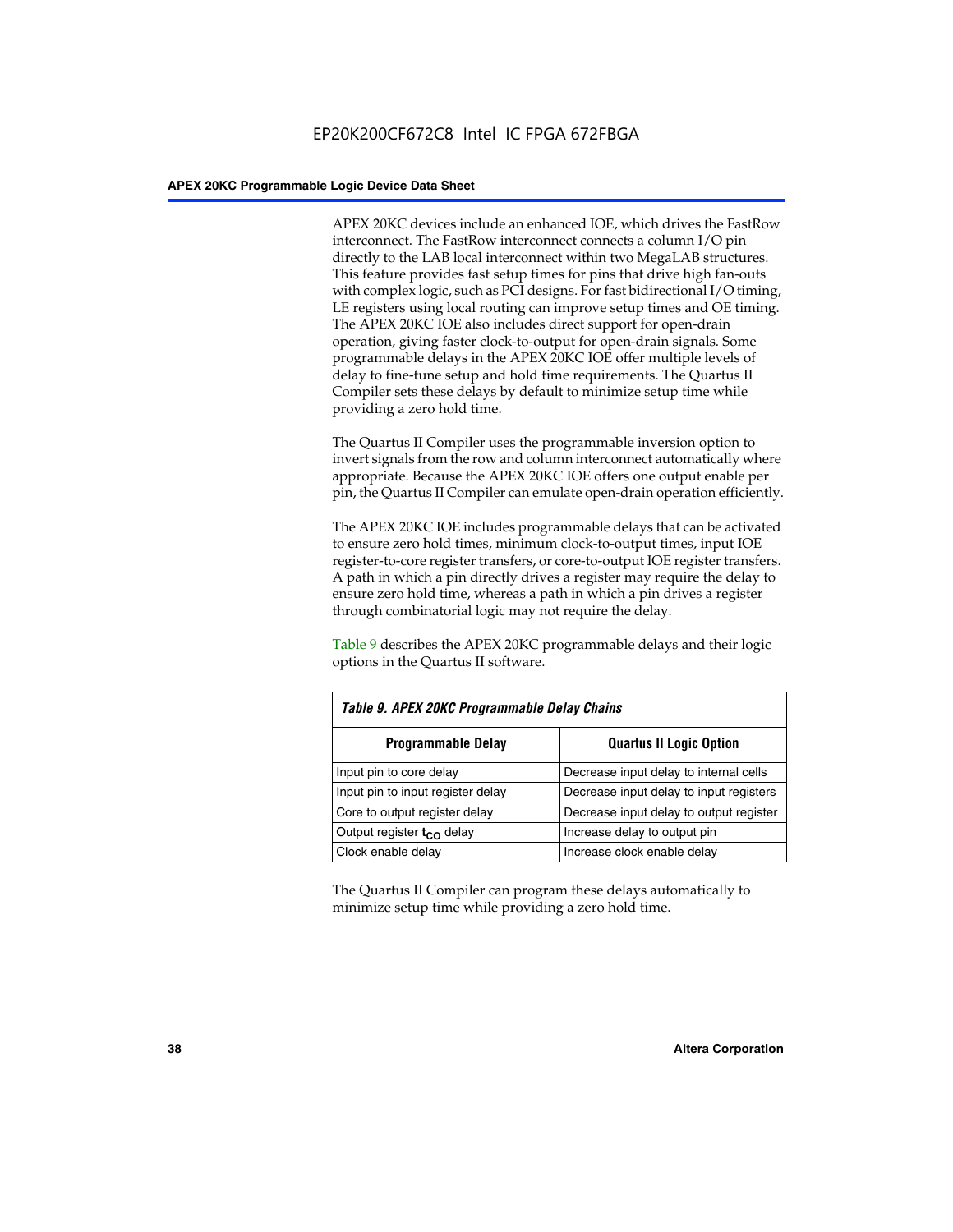The register in the APEX 20KC IOE can be programmed to power-up high or low after configuration is complete. If it is programmed to power-up low, an asynchronous clear can control the register. If it is programmed to power-up high, an asynchronous preset can control the register. This feature is useful for cases where the APEX 20KC device controls an activelow input or another device; it prevents inadvertent activation of the input upon power-up.

Figure 25 shows how fast bidirectional I/O pins are implemented in APEX 20KC devices. This feature is useful for cases where the APEX 20KC device controls an active-low input or another device; it prevents inadvertent activation of the input upon power-up.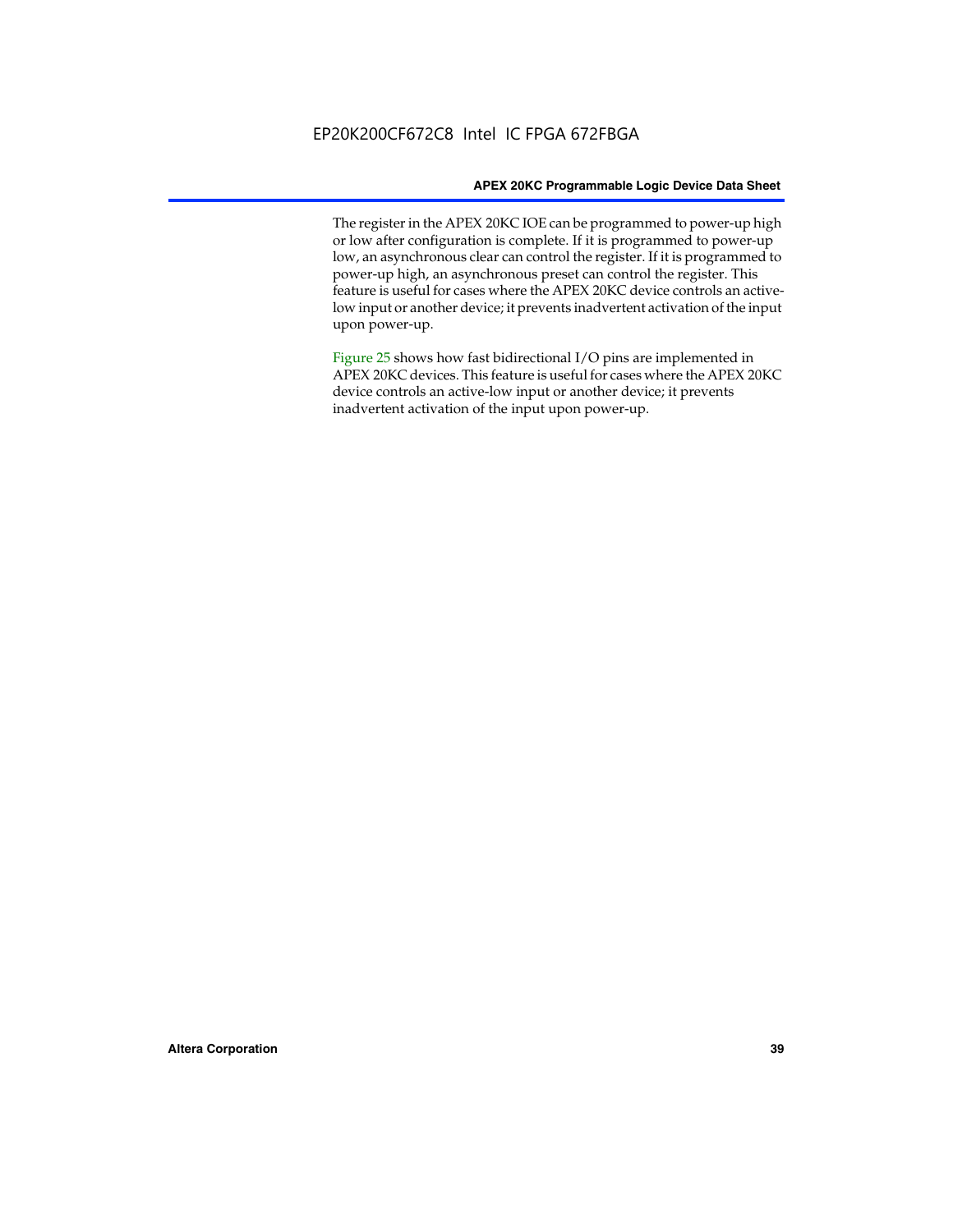# *Figure 25. APEX 20KC Bidirectional I/O Registers Notes (1), (2)*

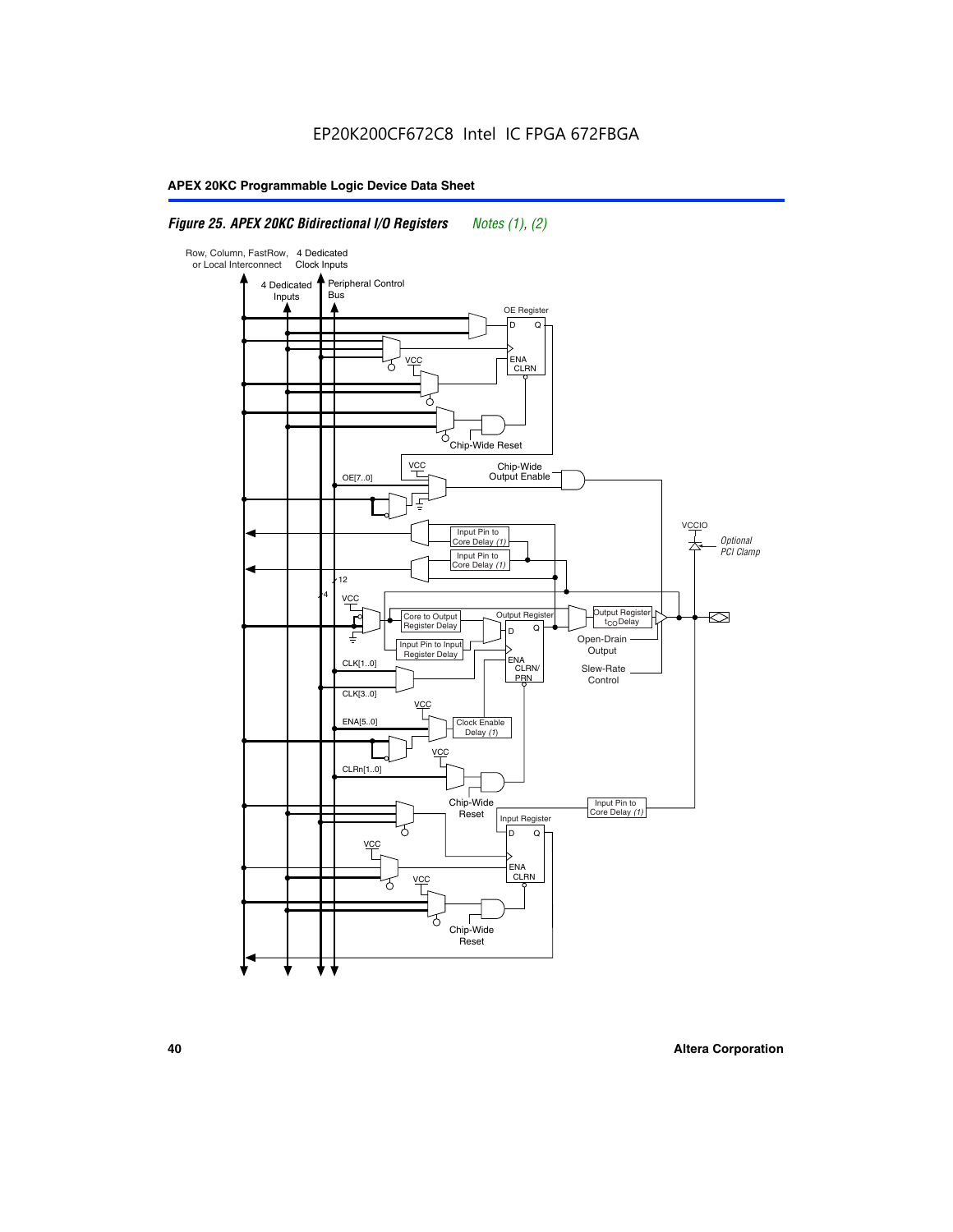# *Notes to Figure 25:*

- (1) This programmable delay has four settings: off and three levels of delay.<br>(2) The output enable and input registers are LE registers in the LAB adjacer
- The output enable and input registers are LE registers in the LAB adjacent to the bidirectional pin.

Each IOE drives a row, column, MegaLAB, or local interconnect when used as an input or bidirectional pin. A row IOE can drive a local, MegaLAB, row, and column interconnect; a column IOE can drive the column interconnect. Figure 26 shows how a row IOE connects to the interconnect.



*Figure 26. Row IOE Connection to the Interconnect*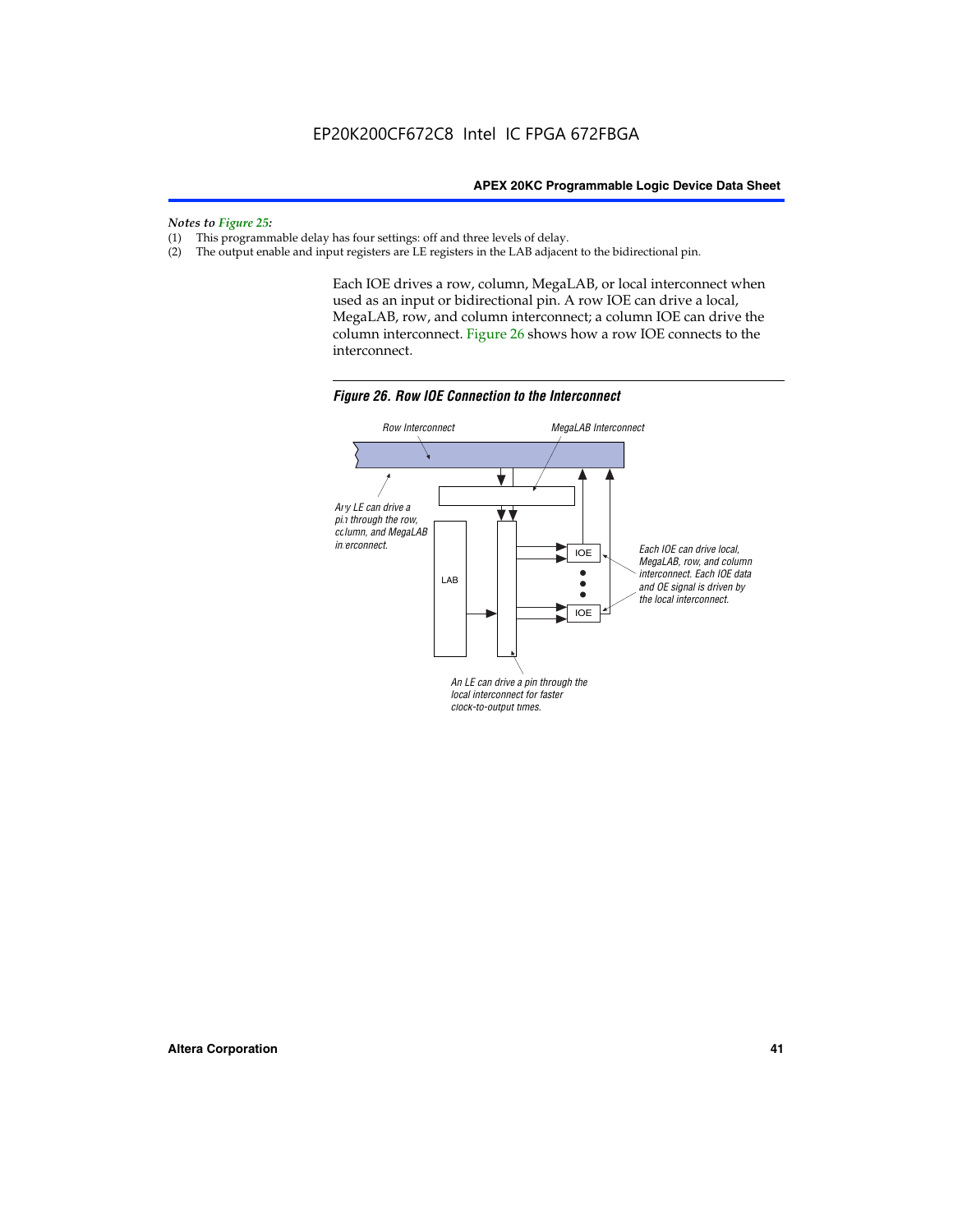Figure 27 shows how a column IOE connects to the interconnect.

### *Figure 27. Column IOE Connection to the Interconnect*



# **Dedicated Fast I/O Pins**

APEX 20KC devices incorporate an enhancement to support bidirectional pins with high internal fan-out such as PCI control signals. These pins are called dedicated fast I/O pins (FAST1, FAST2, FAST3, and FAST4) and replace dedicated inputs. These pins can be used for fast clock, clear, or high fan-out logic signal distribution. They also can drive out. The dedicated fast I/O pin data output and tri-state control are driven by local interconnect from the adjacent MegaLAB for high speed.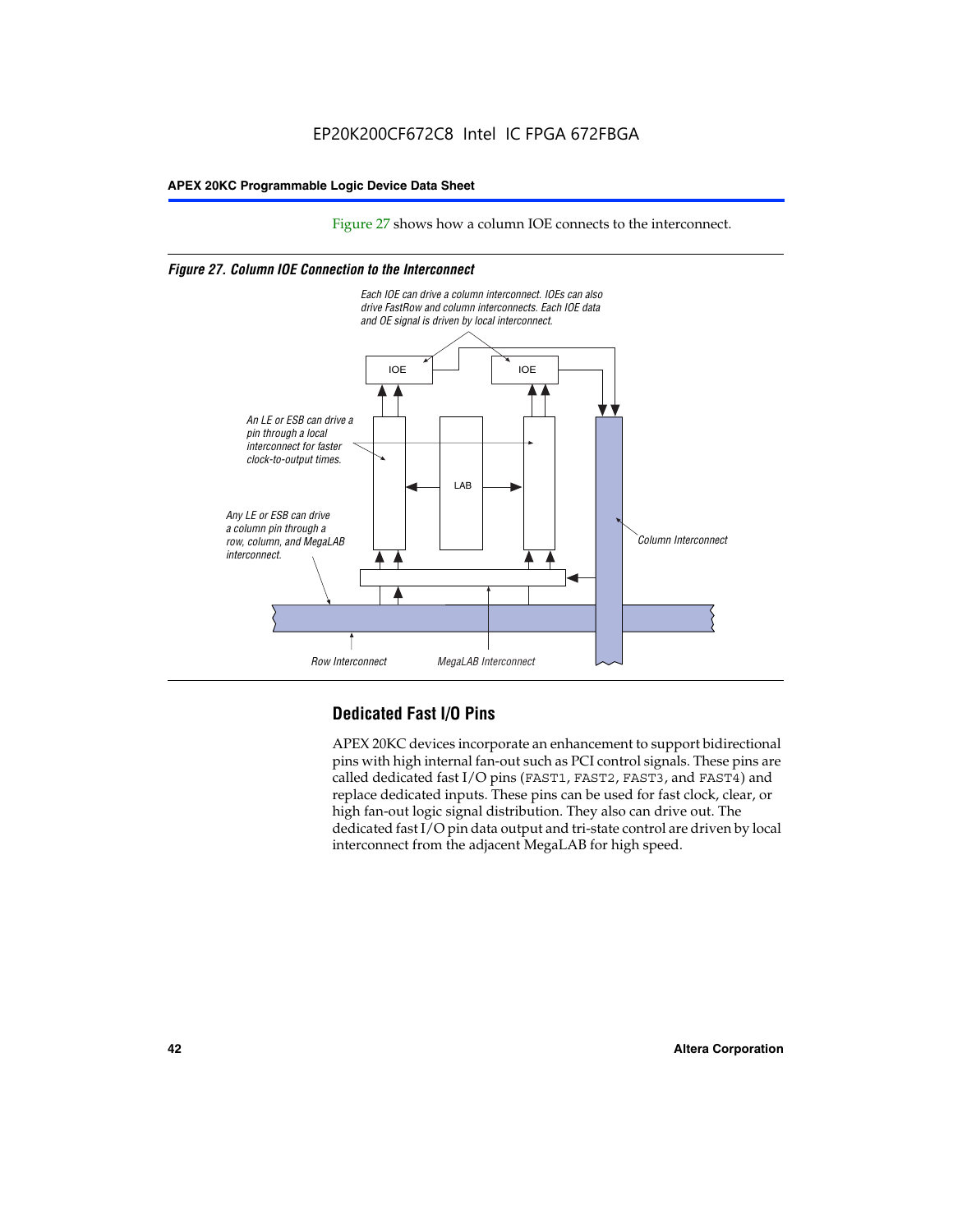# **Advanced I/O Standard Support**

APEX 20KC IOEs support the following I/O standards: LVTTL, LVCMOS, 1.8-V I/O, 2.5-V I/O, 3.3-V PCI, PCI-X, 3.3-V AGP, LVDS, LVPECL, GTL+, CTT, HSTL Class I, SSTL-3 Class I and II, and SSTL-2 Class I and II.



For more information on I/O standards supported by APEX 20KC devices, see *Application Note 117 (Using Selectable I/O Standards in Altera Devices)*.

The APEX 20KC device contains eight I/O banks. In QFP packages, the banks are linked to form four I/O banks. The I/O banks directly support all standards except LVDS and LVPECL. All I/O banks can support LVDS and LVPECL at up to 156 Mbps per channel with the addition of external resistors. In addition, one block within a bank contains circuitry to support high-speed True-LVDS and LVPECL inputs, and another block within a bank supports high-speed True-LVDS and LVPECL outputs. The LVDS blocks support all of the I/O standards. Each I/O bank has its own VCCIO pins. A single device can support 1.8-V, 2.5-V, and 3.3-V interfaces; each bank can support a different standard independently. Each bank can also use a separate  $V_{REF}$  level so that each bank can support any of the terminated standards (such as SSTL-3) independently. Within a bank, any one of the terminated standards can be supported. EP20K400C and larger APEX 20KC devices support the LVDS interface for data pins (EP20K200C devices support LVDS clock pins, but not data pins). EP20K400C and EP20K600C devices support LVDS for data pins at up to 840 Mbps per channel. EP20K1000C devices support LVDS on 16 channels at up to 750 Mbps.

Each bank can support multiple standards with the same VCCIO for output pins. Each bank can support one voltage-referenced I/O standard, but it can support multiple I/O standards with the same VCCIO voltage level. For example, when VCCIO is 3.3 V, a bank can support LVTTL, LVCMOS, 3.3-V PCI, and SSTL-3 for inputs and outputs.

When the LVDS banks are not used for the LVDS I/O standard, they support all of the other I/O standards. Figure 28 shows the arrangement of the APEX 20KC I/O banks.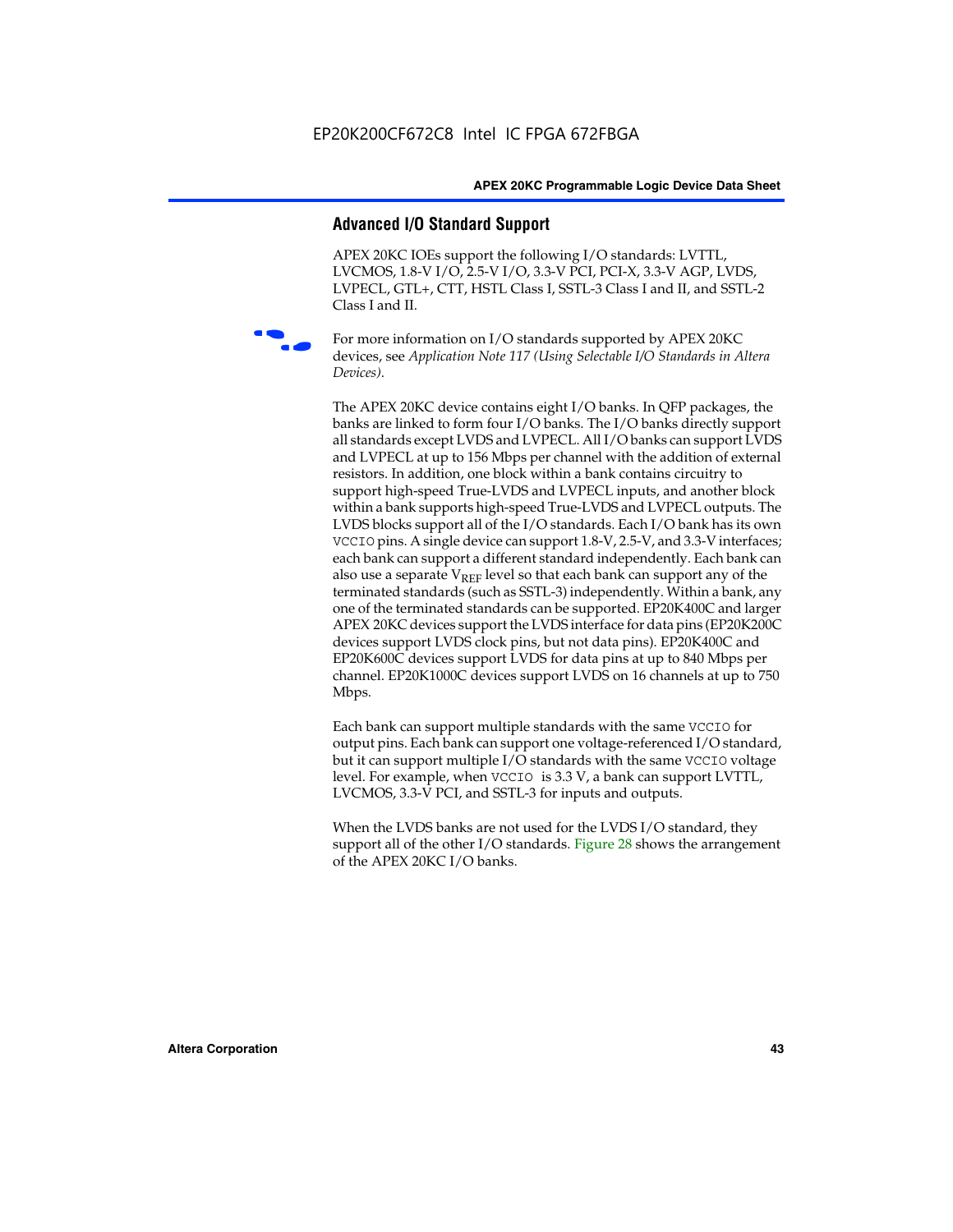# EP20K200CF672C8 Intel IC FPGA 672FBGA

### **APEX 20KC Programmable Logic Device Data Sheet**

### *Figure 28. APEX 20KC I/O Banks LVDS Input Block (2) (1) LVDS Output Block (2) (1) Individual Power Bus I/O Bank 8 I/O Bank 1 I/O Bank 2 I/O Bank 3 I/O Bank 4 I/O Bank 6 I/O Bank 5 I/O Bank 7 Regular I/O Banks Support* ■ *LVPECL* ■ *LVTTL* ■ *LVCMOS* ■ *2.5 V* ■ *1.8 V* ■ *3.3-V PCI* ■ *GTL+* ■ *HSTL* ■ *SSTL-2 Class I and II* ■ *SSTL-3 Class I and II* ■ *CTT* ■ *AGP*

### *Notes to Figure 28:*

- (1) For more information on placing I/O pins in LVDS blocks, refer to the "Guidelines for Using LVDS Blocks" section in *Application Note 120 (Using LVDS in APEX 20KE Devices)*.
- (2) If the LVDS input and output blocks are not used for LVDS, they can support all of the I/O standards and can be used as input, output, or bidirectional pins with  $V_{\text{CCIO}}$  set to 3.3 V, 2.5 V, or 1.8 V.

# **Power Sequencing & Hot Socketing**

Because APEX 20KC devices can be used in a mixed-voltage environment, they have been designed specifically to tolerate any possible power-up sequence. Therefore, the  $V_{\text{CCIO}}$  and  $V_{\text{CCINT}}$  power supplies may be powered in any order.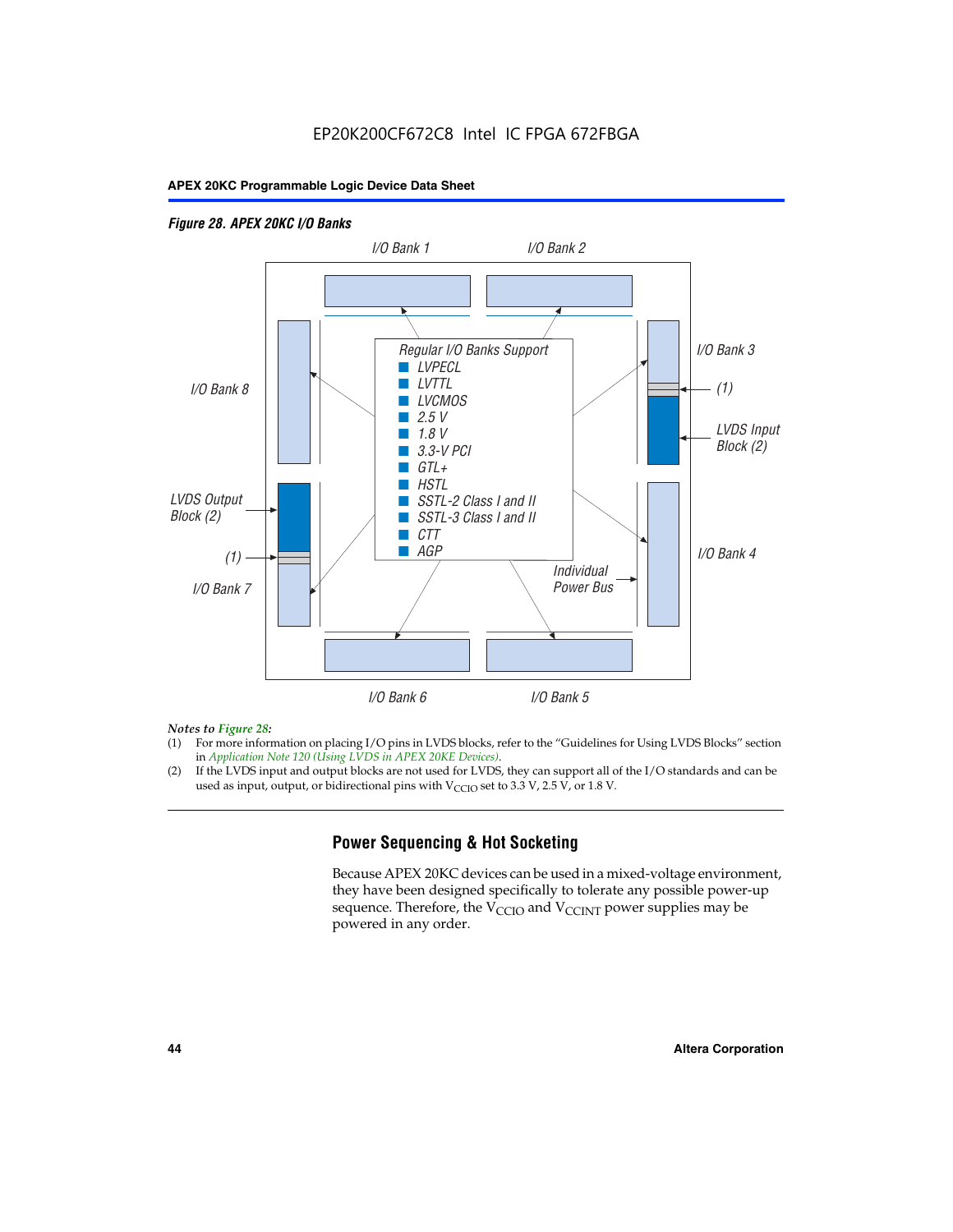Signals can be driven into APEX 20KC devices before and during powerup without damaging the device. In addition, APEX 20KC devices do not drive out during power-up. Once operating conditions are reached and the device is configured, APEX 20KC devices operate as specified by the user.

#### **MultiVolt I/O Interface** The APEX architecture supports the MultiVolt I/O interface feature, which allows APEX devices in all packages to interface with systems of different supply voltages. The devices have one set of VCC pins for internal operation and input buffers (VCCINT), and another set for I/O output drivers (VCCIO).

APEX 20KC devices support the MultiVolt I/O interface feature. The APEX 20KC VCCINT pins must always be connected to a 1.8-V power supply. With a 1.8-V  $V_{\text{CCTNT}}$  level, input pins are 1.8-V, 2.5-V, and 3.3-V tolerant. The VCCIO pins can be connected to either a 1.8-V, 2.5-V, or 3.3-V power supply, depending on the I/O standard requirements. When the VCCIO pins are connected to a 1.8-V power supply, the output levels are compatible with 1.8-V systems. When VCCIO pins are connected to a 2.5-V power supply, the output levels are compatible with 2.5-V systems. When VCCIO pins are connected to a 3.3-V power supply, the output high is 3.3 V and compatible with 3.3-V or 5.0-V systems. An APEX 20KC device is 5.0-V tolerant with the addition of a resistor and the PCI clamp diode enabled.

For more information on 5.0-V tolerance, refer to the "5.0-V Tolerance in APEX 20KE Devices White Paper," as the information found therein also applies to APEX 20KC devices.

| Table 10. APEX 20KC MultiVolt I/O Support |                                                |     |     |     |     |     |     |     |
|-------------------------------------------|------------------------------------------------|-----|-----|-----|-----|-----|-----|-----|
| $V_{\text{CCIO}}(V)$                      | Input Signals (V)<br><b>Output Signals (V)</b> |     |     |     |     |     |     |     |
|                                           | 1.8                                            | 2.5 | 3.3 | 5.0 | 1.8 | 2.5 | 3.3 | 5.0 |
| 1.8                                       |                                                | (1) | (1) |     |     |     |     |     |
| 2.5                                       |                                                |     | (1) |     |     |     |     |     |
| 3.3                                       |                                                |     |     | (2) |     | (3) |     |     |

Table 10 summarizes APEX 20KC MultiVolt I/O support.

### *Notes to Table 10:*

(1) The PCI clamping diode must be disabled to drive an input with voltages higher than  $V_{C CIO}$ , except for the 5.0-V input case.

(2) An APEX 20KC device can be made 5.0-V tolerant with the addition of an external resistor and the PCI clamp diode enabled.

(3) When  $V_{\text{CCIO}} = 3.3 \text{ V}$ , an APEX 20KC device can drive a 2.5-V device with 3.3-V tolerant inputs.

### **Altera Corporation 45**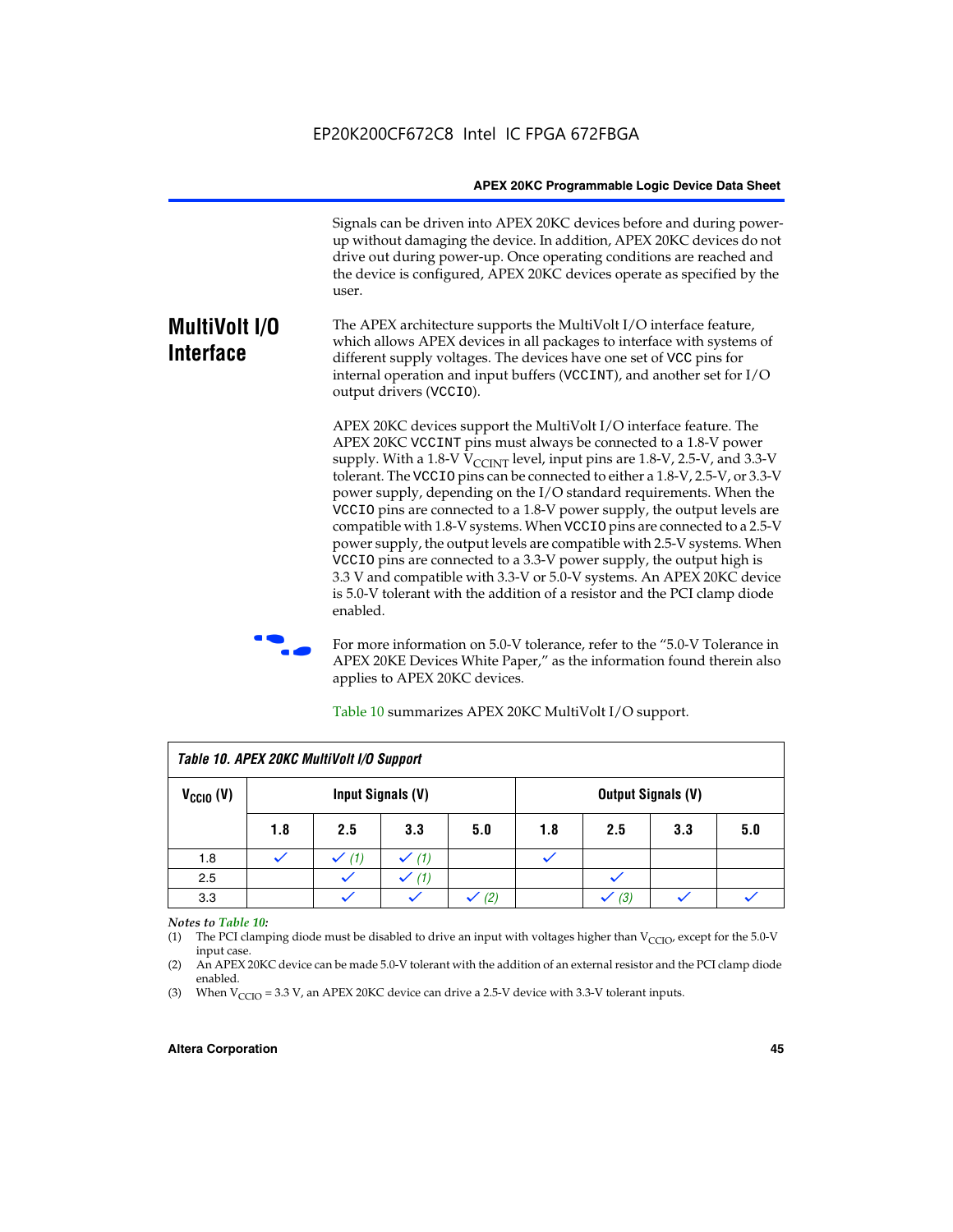Open-drain output pins on APEX 20KC devices (with a series resistor and a pull-up resistor to the 5.0-V supply) can drive 5.0-V CMOS input pins that require a  $V<sub>IH</sub>$  of 3.5 V. When the pin is inactive, the trace will be pulled up to 5.0 V by the resistor. The open-drain pin will only drive low or tristate; it will never drive high. The rise time is dependent on the value of the pull-up resistor and load impedance. The  $I_{OL}$  current specification should be considered when selecting a pull-up resistor.

# **ClockLock & ClockBoost Features**

APEX 20KC devices support the ClockLock and ClockBoost clock management features, which are implemented with PLLs. The ClockLock circuitry uses a synchronizing PLL that reduces the clock delay and skew within a device. This reduction minimizes clock-to-output and setup times while maintaining zero hold times. The ClockBoost circuitry, which provides a clock multiplier, allows the designer to enhance device area efficiency by sharing resources within the device. The ClockBoost circuitry allows the designer to distribute a low-speed clock and multiply that clock on-device. APEX 20KC devices include a high-speed clock tree; unlike ASICs, the user does not have to design and optimize the clock tree. The ClockLock and ClockBoost features work in conjunction with the APEX 20KC device's high-speed clock to provide significant improvements in system performance and bandwidth. APEX 20KC devices in -7 and -8 speed grades have PLLs and support the ClockLock and ClockBoost features.

The ClockLock and ClockBoost features in APEX 20KC devices are enabled through the Quartus II software. External devices are not required to use these features.

# **APEX 20KC ClockLock Feature**

APEX 20KC devices include up to four PLLs, which can be used independently. Two PLLs are designed for either general-purpose use or LVDS use (on devices that support LVDS I/O pins). The remaining two PLLs are designed for general-purpose use. The EP20K200C devices have two PLLs; the EP20K400C and larger devices have four PLLs.

The following sections describe some of the features offered by the APEX 20KC PLLs.

### *External PLL Feedback*

The ClockLock circuit's output can be driven off-chip to clock other devices in the system; further, the feedback loop of the PLL can be routed off-chip. This feature allows the designer to exercise fine control over the I/O interface between the APEX 20KC device and another high-speed device, such as SDRAM.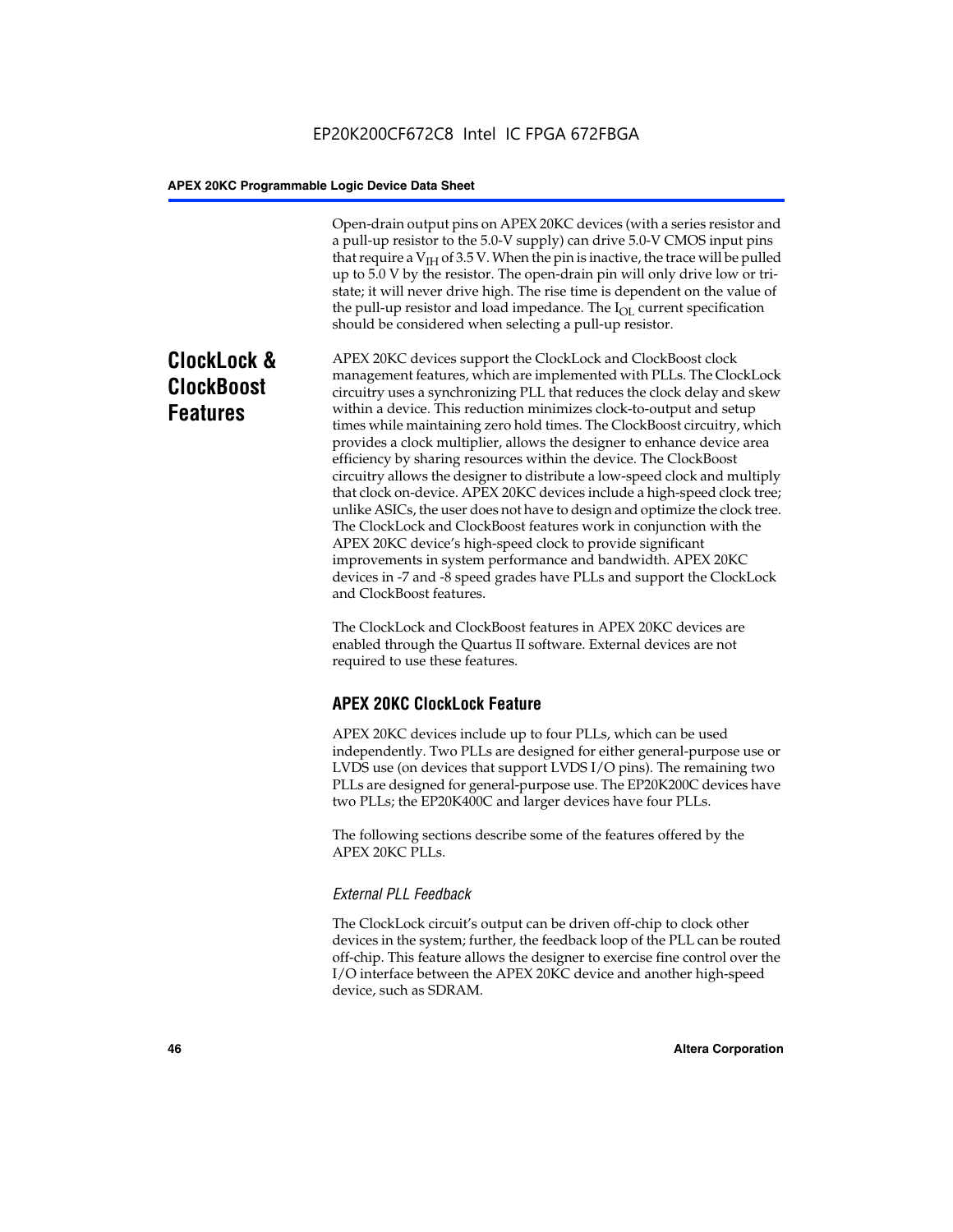### *Clock Multiplication*

The APEX 20KC ClockBoost circuit can multiply or divide clocks by a programmable number. The clock can be multiplied by  $m/(n \times k)$ , where *m* and *k* range from 2 to 160 and *n* ranges from 1 to 16. Clock multiplication and division can be used for time-domain multiplexing and other functions, which can reduce design LE requirements.

### *Clock Phase & Delay Adjustment*

The APEX 20KC ClockShift feature allows the clock phase and delay to be adjusted. The clock phase can be adjusted by 90° steps. The clock delay can be adjusted to increase or decrease the clock delay by an arbitrary amount, up to one clock period.

### *LVDS Support*

All APEX 20KC devices support differential LVDS buffers on the input and output clock signals that interface with external devices. This is controlled in the Quartus II software by assigning the clock pins with an LVDS I/O standard assignment.

Two high-speed PLLs are designed to support the LVDS interface. When using LVDS, the I/O clock runs at a slower rate than the data transfer rate. Thus, PLLs are used to multiply the I/O clock internally to capture the LVDS data. For example, an I/O clock may run at 105 MHz to support 840 Mbps LVDS data transfer. In this example, the PLL multiplies the incoming clock by eight to support the high-speed data transfer. You can use PLLs in EP20K400C and larger devices for high-speed LVDS interfacing.

### *Lock Signals*

The APEX 20KC ClockLock circuitry supports individual LOCK signals. The LOCK signal drives high when the ClockLock circuit has locked onto the input clock. The LOCK signals are optional for each ClockLock circuit; when not used, they are I/O pins.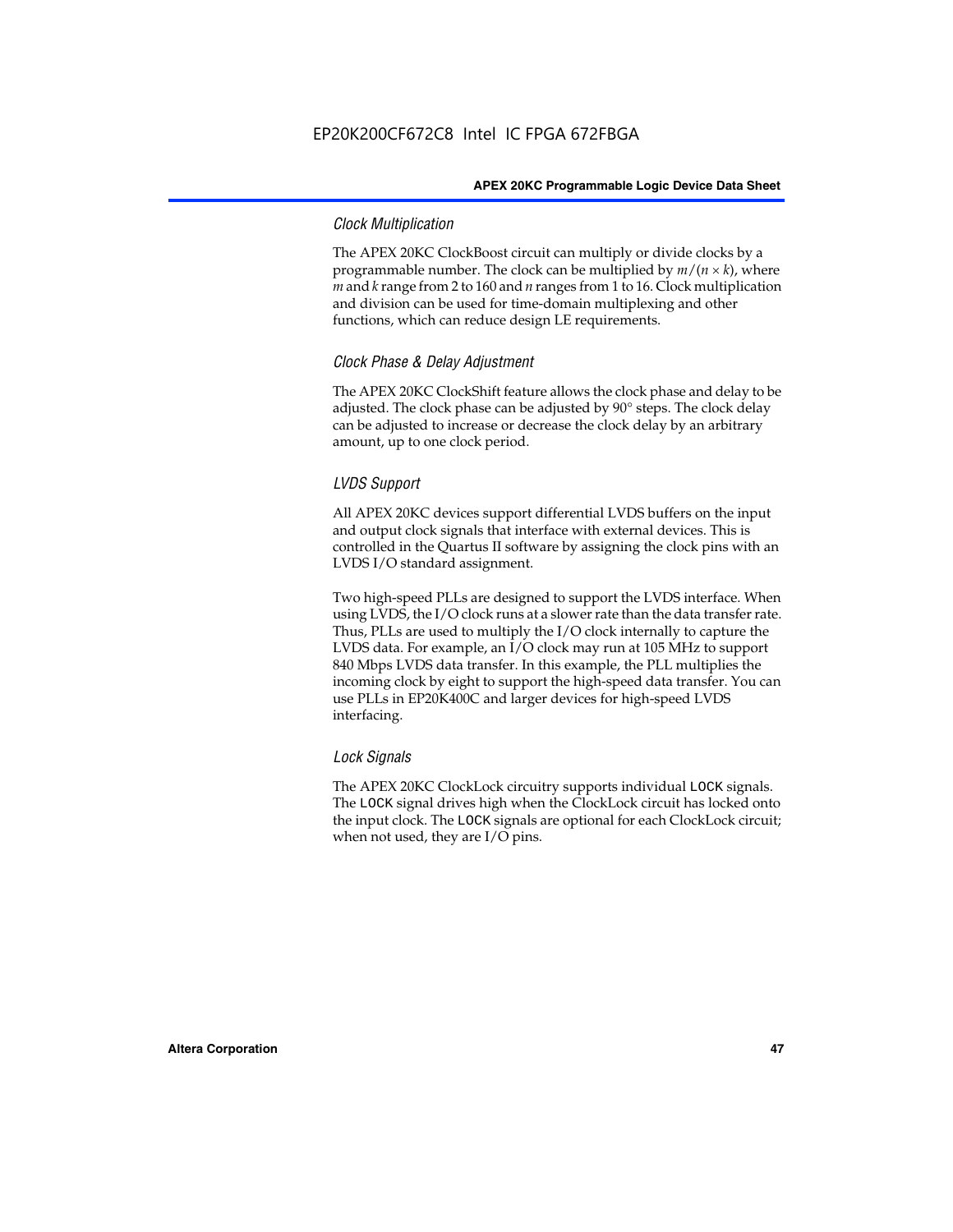# **ClockLock & ClockBoost Timing Parameters**

For the ClockLock and ClockBoost circuitry to function properly, the incoming clock must meet certain requirements. If these specifications are not met, the circuitry may not lock onto the incoming clock, which generates an erroneous clock within the device. The clock generated by the ClockLock and ClockBoost circuitry must also meet certain specifications. If the incoming clock meets these requirements during configuration, the APEX 20KC ClockLock and ClockBoost circuitry will lock onto the clock during configuration. The circuit will be ready for use immediately after configuration. In APEX 20KC devices, the clock input standard is programmable, so the PLL cannot respond to the clock until the device is configured. The PLL locks onto the input clock as soon as configuration is complete. Figure 29 shows the incoming and generated clock specifications.



**1** For more information on ClockLock and ClockBoost circuitry, see *Application Note 115: Using the ClockLock and ClockBoost PLL Features in APEX Devices*.

### *Figure 29. Specifications for the Incoming & Generated Clocks*

The  $t_{\mathfrak l}$  parameter refers to the nominal input clock period; the  $t_{\mathfrak l}$  parameter refers to the *nominal output clock period.*



### *Note to Figure 29:*

(1) Rise and fall times are measured from 10% to 90%.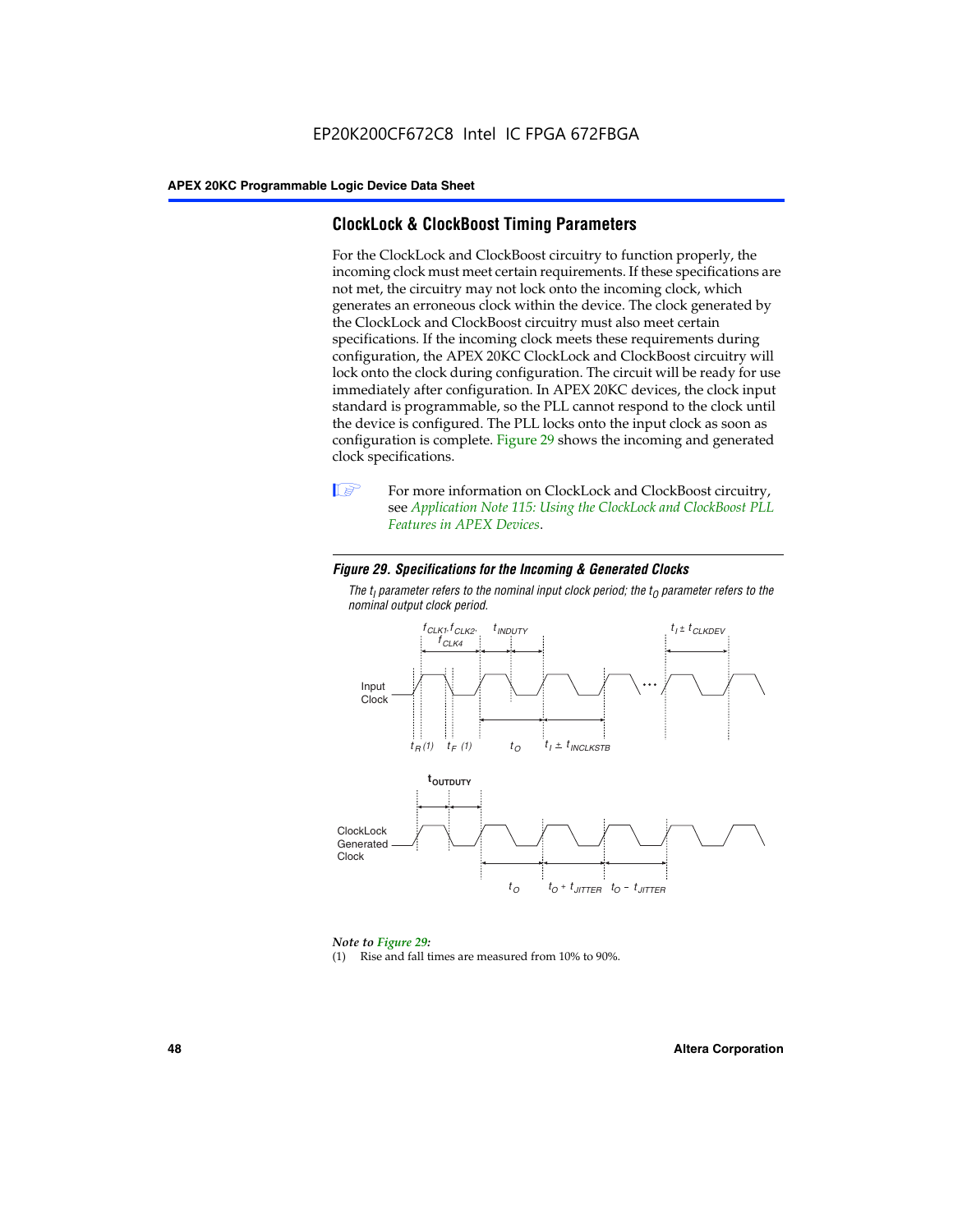Tables 11 and 12 summarize the ClockLock and ClockBoost parameters for APEX 20KC devices.

| Table 11. APEX 20KC ClockLock & ClockBoost Parameters<br>Note (1) |                                                              |                  |     |     |                                |               |  |  |  |
|-------------------------------------------------------------------|--------------------------------------------------------------|------------------|-----|-----|--------------------------------|---------------|--|--|--|
| Symbol                                                            | <b>Parameter</b>                                             | <b>Condition</b> | Min | Typ | Max                            | Unit          |  |  |  |
| $t_R$                                                             | Input rise time                                              |                  |     |     | 5                              | ns            |  |  |  |
| $t_F$                                                             | Input fall time                                              |                  |     |     | 5                              | ns            |  |  |  |
| <sup>t</sup> INDUTY                                               | Input duty cycle                                             |                  | 40  |     | 60                             | $\frac{0}{0}$ |  |  |  |
| $t_{INJITTER}$                                                    | Input jitter peak-to-peak                                    |                  |     |     | 2% of input<br>period          | $\frac{0}{0}$ |  |  |  |
| <b><i>LOUTJITTER</i></b>                                          | RMS jitter on ClockLock or<br>ClockBoost-generated clock     |                  |     |     | $0.35%$ of<br>output<br>period | $\frac{0}{0}$ |  |  |  |
| <i>t<sub>OUTDUTY</sub></i>                                        | Duty cycle for ClockLock or<br>ClockBoost-generated clock    |                  | 45  |     | 55                             | $\frac{0}{0}$ |  |  |  |
| $t_{LOCK}(2)$ (3)                                                 | Time required for ClockLock or<br>ClockBoost to acquire lock |                  |     |     | 40                             | μS            |  |  |  |

| Table 12. APEX 20KC Clock Input & Output Parameters (Part 1 of 2)<br>Note (1) |                                                  |                 |     |                |     |              |            |  |
|-------------------------------------------------------------------------------|--------------------------------------------------|-----------------|-----|----------------|-----|--------------|------------|--|
| Symbol<br><b>I/O Standard</b><br><b>Parameter</b><br>-7 Speed Grade           |                                                  |                 |     | -8 Speed Grade |     | <b>Units</b> |            |  |
|                                                                               |                                                  |                 | Min | Max            | Min | Max          |            |  |
| $f_{VCO}(4)$                                                                  | Voltage controlled oscillator<br>operating range |                 | 200 | 500            | 200 | 500          | <b>MHz</b> |  |
| <sup>f</sup> CLOCK0                                                           | Clock0 PLL output frequency<br>for internal use  |                 | 1.5 | 335            | 1.5 | 200          | <b>MHz</b> |  |
| f <sub>CLOCK1</sub>                                                           | Clock1 PLL output frequency<br>for internal use  |                 | 20  | 335            | 20  | 200          | <b>MHz</b> |  |
| <sup>f</sup> clock0 ext                                                       | Output clock frequency for                       | 3.3-V LVTTL     | (5) | (5)            | (5) | (5)          | <b>MHz</b> |  |
|                                                                               | external clock0 output                           | 2.5-V LVTTL     | (5) | (5)            | (5) | (5)          | <b>MHz</b> |  |
|                                                                               |                                                  | 1.8-V LVTTL     | (5) | (5)            | (5) | (5)          | <b>MHz</b> |  |
|                                                                               |                                                  | $GTL+$          | (5) | (5)            | (5) | (5)          | <b>MHz</b> |  |
|                                                                               |                                                  | SSTL-2 Class I  | (5) | (5)            | (5) | (5)          | <b>MHz</b> |  |
|                                                                               |                                                  | SSTL-2 Class II | (5) | (5)            | (5) | (5)          | <b>MHz</b> |  |
|                                                                               |                                                  | SSTL-3 Class I  | (5) | (5)            | (5) | (5)          | <b>MHz</b> |  |
|                                                                               |                                                  | SSTL-3 Class II | (5) | (5)            | (5) | (5)          | <b>MHz</b> |  |
|                                                                               |                                                  | <b>LVDS</b>     | (5) | (5)            | (5) | (5)          | <b>MHz</b> |  |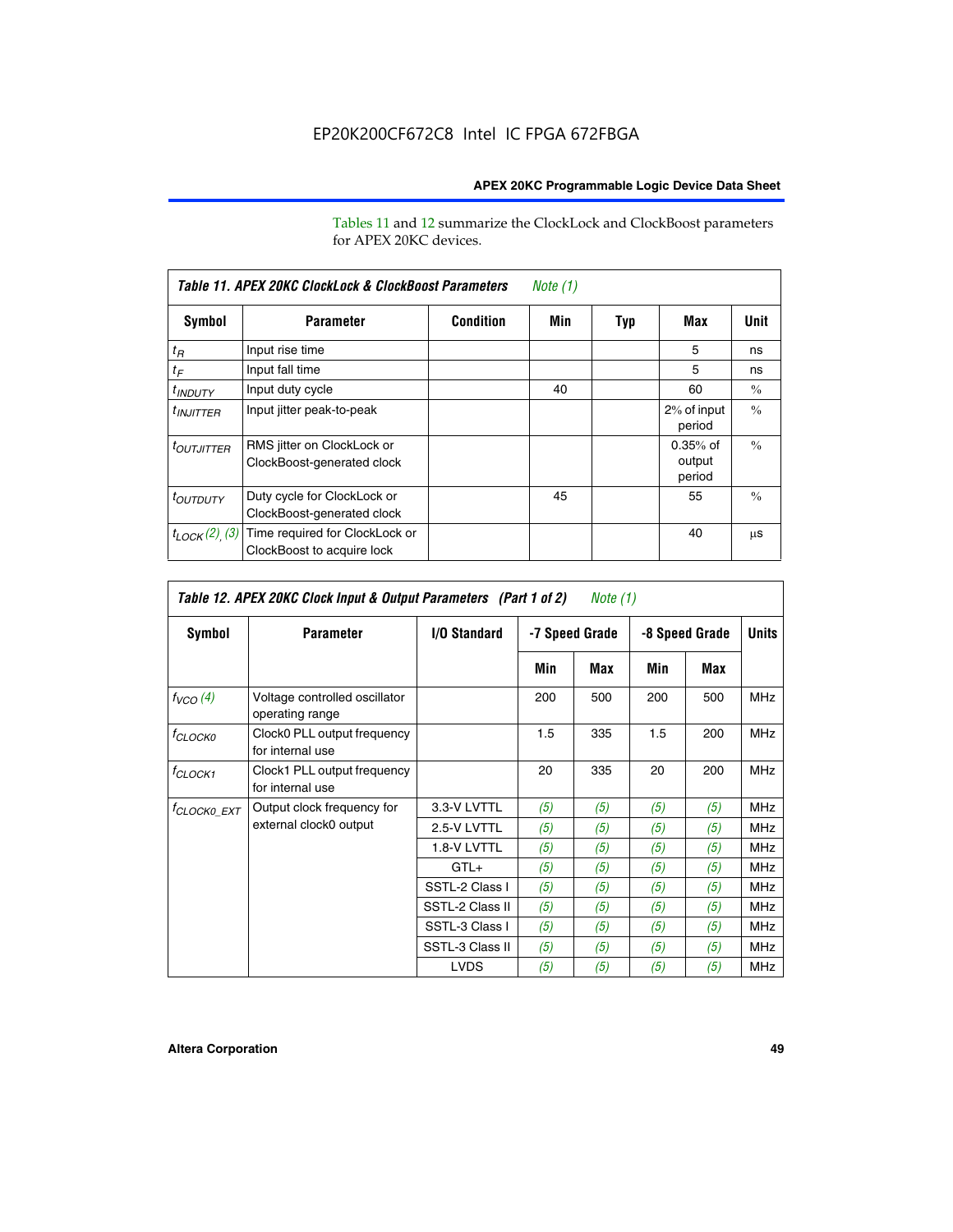| Table 12. APEX 20KC Clock Input & Output Parameters (Part 2 of 2)<br>Note (1) |                            |                 |                |            |                |            |            |              |
|-------------------------------------------------------------------------------|----------------------------|-----------------|----------------|------------|----------------|------------|------------|--------------|
| Symbol                                                                        | <b>Parameter</b>           | I/O Standard    | -7 Speed Grade |            | -8 Speed Grade |            |            | <b>Units</b> |
|                                                                               |                            |                 | Min            | <b>Max</b> | Min            | <b>Max</b> |            |              |
| $t_{\text{CLOCK1\_EXT}}$                                                      | Output clock frequency for | 3.3-V LVTTL     | (5)            | (5)        | (5)            | (5)        | <b>MHz</b> |              |
|                                                                               | external clock1 output     | 2.5-V LVTTL     | (5)            | (5)        | (5)            | (5)        | <b>MHz</b> |              |
|                                                                               |                            | 1.8-V LVTTL     | (5)            | (5)        | (5)            | (5)        | <b>MHz</b> |              |
|                                                                               |                            | $GTL+$          | (5)            | (5)        | (5)            | (5)        | <b>MHz</b> |              |
|                                                                               |                            | SSTL-2 Class I  | (5)            | (5)        | (5)            | (5)        | <b>MHz</b> |              |
|                                                                               |                            | SSTL-2 Class II | (5)            | (5)        | (5)            | (5)        | <b>MHz</b> |              |
|                                                                               |                            | SSTL-3 Class I  | (5)            | (5)        | (5)            | (5)        | <b>MHz</b> |              |
|                                                                               |                            | SSTL-3 Class II | (5)            | (5)        | (5)            | (5)        | <b>MHz</b> |              |
|                                                                               |                            | <b>LVDS</b>     | (5)            | (5)        | (5)            | (5)        | <b>MHz</b> |              |
| $f_{IN}$                                                                      | Input clock frequency      | 3.3-V LVTTL     | (5)            | (5)        | (5)            | (5)        | <b>MHz</b> |              |
|                                                                               |                            | 2.5-V LVTTL     | (5)            | (5)        | (5)            | (5)        | <b>MHz</b> |              |
|                                                                               |                            | 1.8-V LVTTL     | (5)            | (5)        | (5)            | (5)        | <b>MHz</b> |              |
|                                                                               |                            | $GTL+$          | (5)            | (5)        | (5)            | (5)        | <b>MHz</b> |              |
|                                                                               |                            | SSTL-2 Class I  | (5)            | (5)        | (5)            | (5)        | <b>MHz</b> |              |
|                                                                               |                            | SSTL-2 Class II | (5)            | (5)        | (5)            | (5)        | <b>MHz</b> |              |
|                                                                               |                            | SSTL-3 Class I  | (5)            | (5)        | (5)            | (5)        | <b>MHz</b> |              |
|                                                                               |                            | SSTL-3 Class II | (5)            | (5)        | (5)            | (5)        | <b>MHz</b> |              |
|                                                                               |                            | <b>LVDS</b>     | (5)            | (5)        | (5)            | (5)        | <b>MHz</b> |              |

### *Notes to Tables 11 and 12:*

- (1) All input clock specifications must be met. The PLL may not lock onto an incoming clock if the clock specifications are not met, creating an erroneous clock within the device.
- 
- (2) The maximum lock time is  $40 \mu s$  or  $2,000$  input clock cycles, whichever occurs first.<br>
(3) Before configuration, the PLL circuits are disable and powered down. During confi Before configuration, the PLL circuits are disable and powered down. During configuration, the PLLs remain disabled. The PLLs begin to lock once the device is in the user mode. If the clock enable feature is used, lock begins once the CLKLK\_ENA pin goes high in user mode.
- (4) The PLL VCO operating range is 200 MHz  $\leq f_{VCO} \leq 840$  MHz for LVDS mode.

(5) Contact Altera Applications for information on these parameters.

# **SignalTap Embedded Logic Analyzer**

APEX 20KC devices include device enhancements to support the SignalTap embedded logic analyzer. By including this circuitry, the APEX 20KC device provides the ability to monitor design operation over a period of time through the IEEE Std. 1149.1 (JTAG) circuitry; a designer can analyze internal logic at speed without bringing internal signals to the I/O pins. This feature is particularly important for advanced packages such as FineLine BGA packages because adding a connection to a pin during the debugging process can be difficult after a board is designed and manufactured.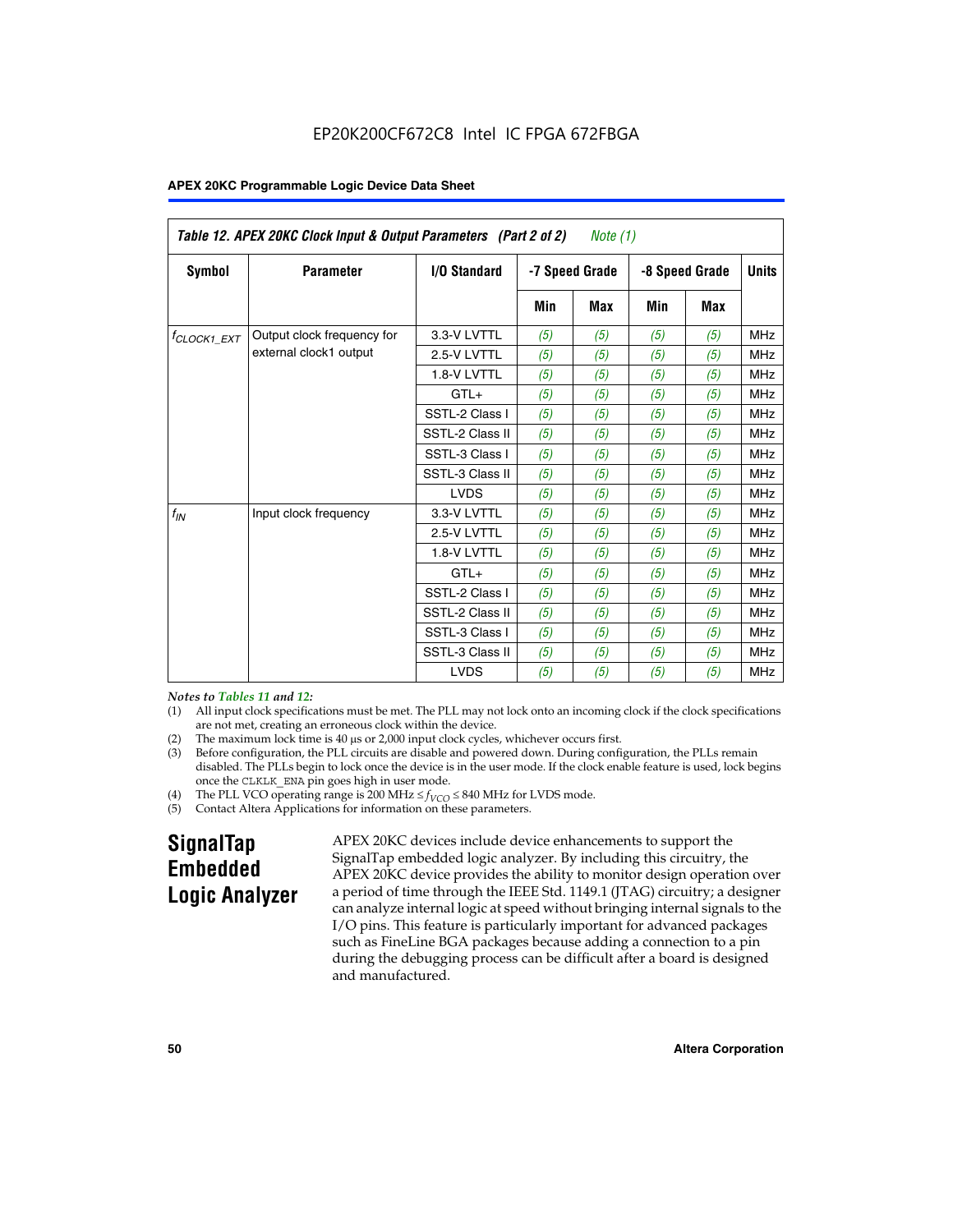# **IEEE Std. 1149.1 (JTAG) Boundary-Scan Support**

All APEX 20KC devices provide JTAG BST circuitry that complies with the IEEE Std. 1149.1-1990 specification. JTAG boundary-scan testing can be performed before or after configuration, but not during configuration. APEX 20KC devices can also use the JTAG port for configuration with the Quartus II software or with hardware using either Jam Files (**.jam**) or Jam Byte-Code Files (**.jbc**). Finally, APEX 20KC devices use the JTAG port to monitor the logic operation of the device with the SignalTap embedded logic analyzer. APEX 20KC devices support the JTAG instructions shown in Table 13.

| <i>Table 13. APEX 20KC JTAG Instructions</i> |                                                                                                                                                                                                                                                             |  |  |  |  |  |
|----------------------------------------------|-------------------------------------------------------------------------------------------------------------------------------------------------------------------------------------------------------------------------------------------------------------|--|--|--|--|--|
| <b>JTAG Instruction</b>                      | <b>Description</b>                                                                                                                                                                                                                                          |  |  |  |  |  |
|                                              | SAMPLE/PRELOAD   Allows a snapshot of signals at the device pins to be captured and examined during<br>normal device operation, and permits an initial data pattern to be output at the device pins.<br>Also used by the SignalTap embedded logic analyzer. |  |  |  |  |  |
| <b>EXTEST</b>                                | Allows the external circuitry and board-level interconnections to be tested by forcing a test<br>pattern at the output pins and capturing test results at the input pins.                                                                                   |  |  |  |  |  |
| <b>BYPASS</b>                                | Places the 1-bit bypass register between the TDI and TDO pins, which allows the BST data<br>to pass synchronously through selected devices to adjacent devices during normal device<br>operation.                                                           |  |  |  |  |  |
| <b>USERCODE</b>                              | Selects the 32-bit USERCODE register and places it between the TDI and TDO pins,<br>allowing the USERCODE to be serially shifted out of TDO.                                                                                                                |  |  |  |  |  |
| <b>IDCODE</b>                                | Selects the IDCODE register and places it between TDI and TDO, allowing the IDCODE<br>to be serially shifted out of TDO.                                                                                                                                    |  |  |  |  |  |
| <b>ICR Instructions</b>                      | Used when configuring an APEX 20KC device via the JTAG port with a MasterBlaster <sup>™</sup><br>or ByteBlasterMV™ download cable, or when using a Jam File or Jam Byte-Code File via<br>an embedded processor.                                             |  |  |  |  |  |
| SignalTap<br>Instructions                    | Monitors internal device operation with the SignalTap embedded logic analyzer.                                                                                                                                                                              |  |  |  |  |  |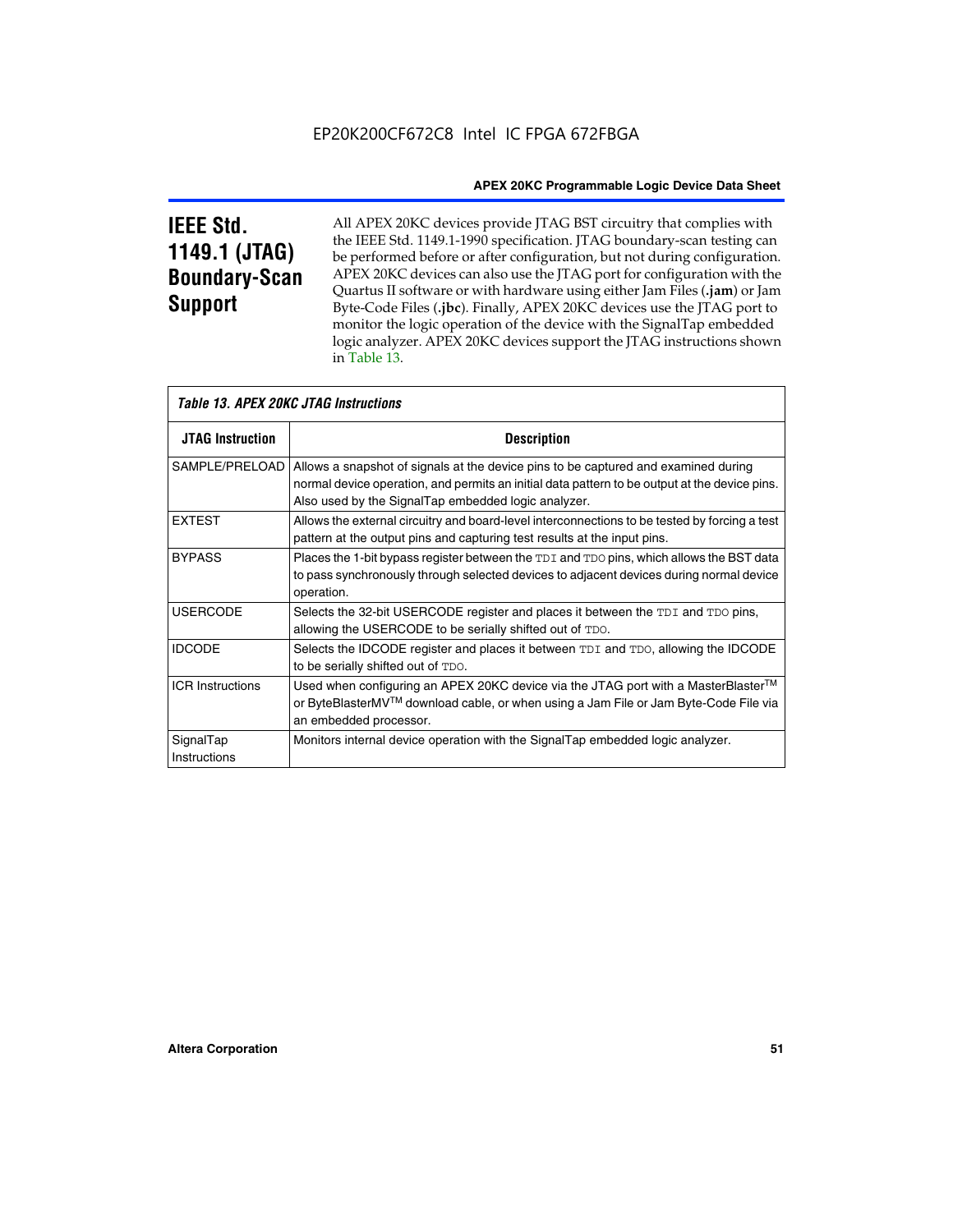The APEX 20KC device instruction register length is 10 bits. The APEX 20KC device USERCODE register length is 32 bits. Tables 14 and 15 show the boundary-scan register length and device IDCODE information for APEX 20KC devices.

| Table 14. APEX 20KC Boundary-Scan Register Length |                                      |  |  |  |  |
|---------------------------------------------------|--------------------------------------|--|--|--|--|
| <b>Device</b>                                     | <b>Boundary-Scan Register Length</b> |  |  |  |  |
| EP20K200C                                         | 1,164                                |  |  |  |  |
| EP20K400C                                         | 1,506                                |  |  |  |  |
| EP20K600C                                         | 1,806                                |  |  |  |  |
| EP20K1000C                                        | 2,190                                |  |  |  |  |

| <b>Device</b> |                            | <b>IDCODE</b> (32 Bits) $(1)$ |                                                  |                  |  |  |  |  |
|---------------|----------------------------|-------------------------------|--------------------------------------------------|------------------|--|--|--|--|
|               | <b>Version</b><br>(4 Bits) | Part Number (16 Bits)         | <b>Manufacturer</b><br><b>Identity (11 Bits)</b> | 1 (1 Bit)<br>(2) |  |  |  |  |
| EP20K200C     | 0000                       | 1000 0010 0000 0000           | 000 0110 1110                                    |                  |  |  |  |  |
| EP20K400C     | 0000                       | 1000 0100 0000 0000           | 0110 1110<br>000                                 |                  |  |  |  |  |
| EP20K600C     | 0000                       | 1000 0110 0000 0000           | 0110 1110<br>000                                 | 1                |  |  |  |  |
| EP20K1000C    | 0000                       | 1001 0000 0000 0000           | 000 0110 1110                                    |                  |  |  |  |  |

*Notes to Table 15:*

(1) The most significant bit (MSB) is on the left.

(2) The IDCODE's least significant bit (LSB) is always 1.

Figure 30 shows the timing requirements for the JTAG signals.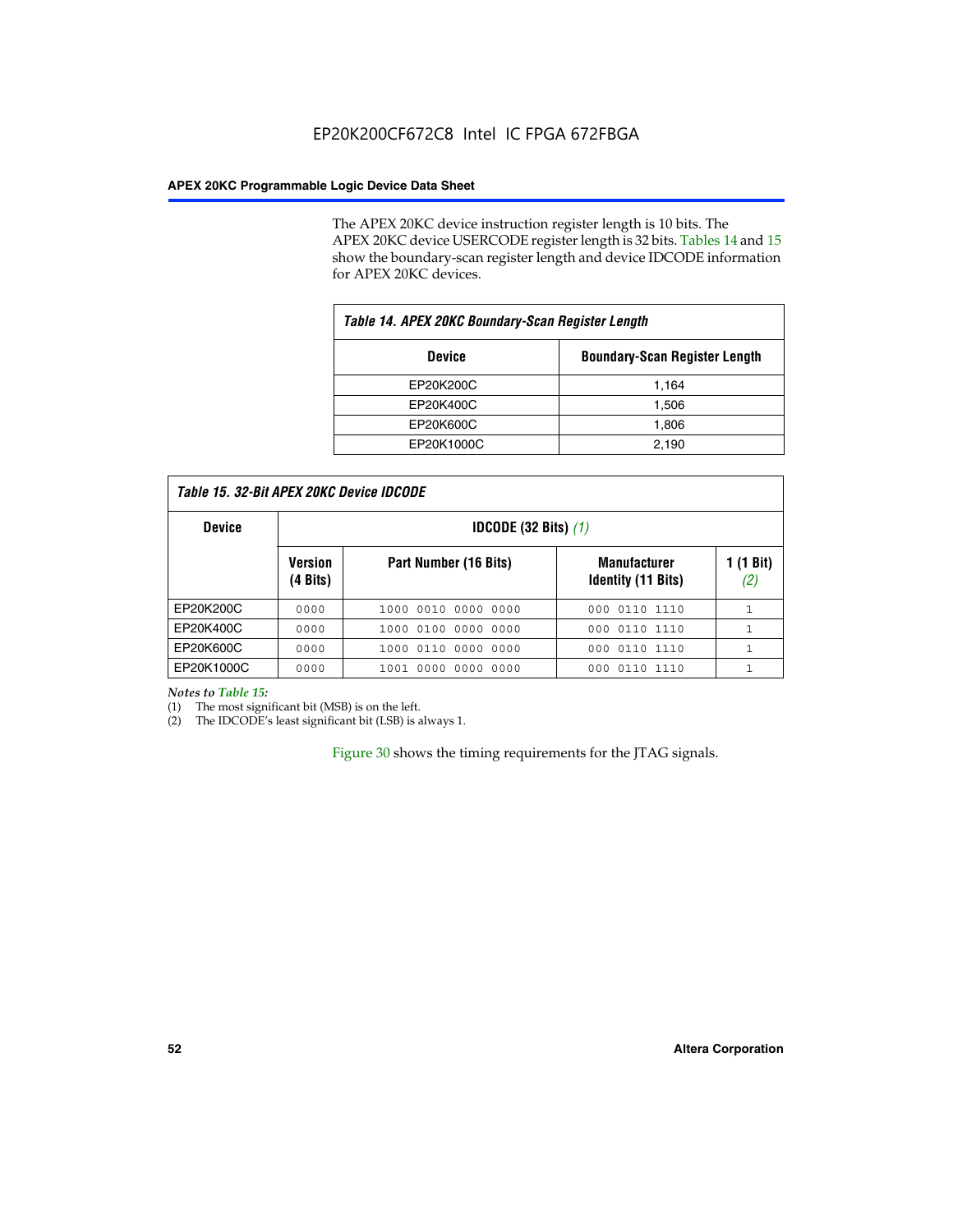

*Figure 30. APEX 20KC JTAG Waveforms*

Table 16 shows the JTAG timing parameters and values for APEX 20KC devices.

| Table 16. APEX 20KC JTAG Timing Parameters & Values |                                                |     |     |      |  |  |  |  |
|-----------------------------------------------------|------------------------------------------------|-----|-----|------|--|--|--|--|
| Symbol                                              | Parameter                                      | Min | Max | Unit |  |  |  |  |
| t <sub>JCP</sub>                                    | <b>TCK clock period</b>                        | 100 |     | ns   |  |  |  |  |
| t <sub>JCH</sub>                                    | <b>TCK clock high time</b>                     | 50  |     | ns   |  |  |  |  |
| tjcL.                                               | <b>TCK clock low time</b>                      | 50  |     | ns   |  |  |  |  |
| tjpsu                                               | JTAG port setup time                           | 20  |     | ns   |  |  |  |  |
| t <sub>JPH</sub>                                    | JTAG port hold time                            | 45  |     | ns   |  |  |  |  |
| <sup>t</sup> JPCO                                   | JTAG port clock to output                      |     | 25  | ns   |  |  |  |  |
| t <sub>JPZX</sub>                                   | JTAG port high impedance to valid output       |     | 25  | ns   |  |  |  |  |
| t <sub>JPXZ</sub>                                   | JTAG port valid output to high impedance       |     | 25  | ns   |  |  |  |  |
| t <sub>JSSU</sub>                                   | Capture register setup time                    | 20  |     | ns   |  |  |  |  |
| t <sub>JSH</sub>                                    | Capture register hold time                     | 45  |     | ns   |  |  |  |  |
| t <sub>JSCO</sub>                                   | Update register clock to output                |     | 35  | ns   |  |  |  |  |
| t <sub>JSZX</sub>                                   | Update register high impedance to valid output |     | 35  | ns   |  |  |  |  |
| t <sub>JSXZ</sub>                                   | Update register valid output to high impedance |     | 35  | ns   |  |  |  |  |

For more information, see the following documents:

■ *Application Note 39 (IEEE Std. 1149.1 (JTAG) Boundary-Scan Testing in Altera Devices)*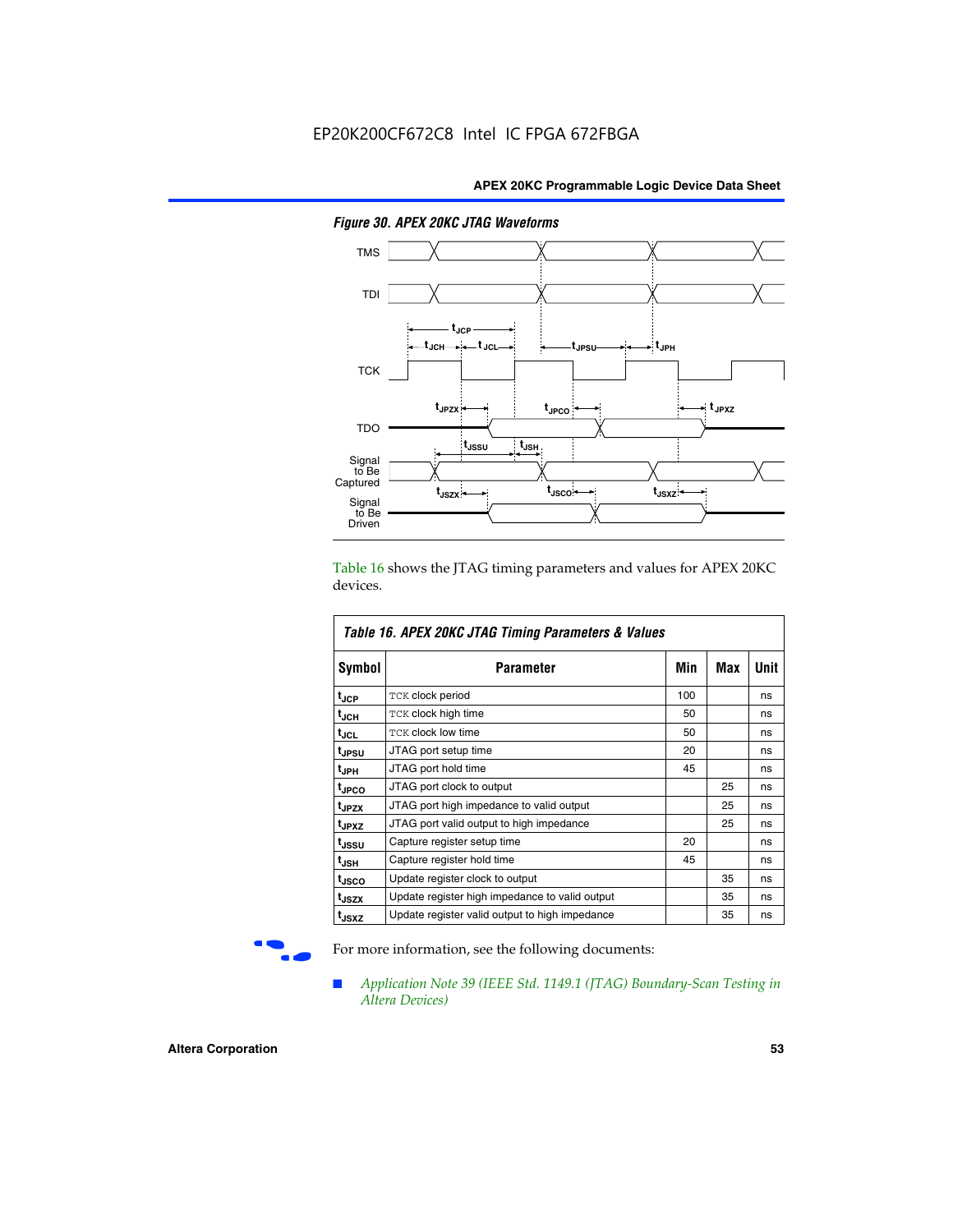### *Jam Programming & Test Language Specification*

**Generic Testing** Each APEX 20KC device is functionally tested. Complete testing of each configurable SRAM bit and all logic functionality ensures 100% yield. AC test measurements for APEX 20KC devices are made under conditions equivalent to those defined in the "Timing Model" section on page 65. Multiple test patterns can be used to configure devices during all stages of the production flow. AC test criteria include:

- Power supply transients can affect AC measurements.
- Simultaneous transitions of multiple outputs should be avoided for accurate measurement.
- Threshold tests must not be performed under AC conditions.
- Large-amplitude, fast-ground-current transients normally occur as the device outputs discharge the load capacitances. When these transients flow through the parasitic inductance between the device ground pin and the test system ground, significant reductions in observable noise immunity can result.

# **Operating Conditions**

Tables 17 through 20 provide information on absolute maximum ratings, recommended operating conditions, DC operating conditions, and capacitance for 1.8-V APEX 20KC devices.

| Table 17. APEX 20KC Device Absolute Maximum Ratings<br>Note (1) |                            |                                                   |        |     |              |  |  |  |  |
|-----------------------------------------------------------------|----------------------------|---------------------------------------------------|--------|-----|--------------|--|--|--|--|
| Symbol                                                          | <b>Parameter</b>           | <b>Conditions</b>                                 | Min    | Max | Unit         |  |  |  |  |
| $V_{\text{CCINT}}$                                              | Supply voltage             | With respect to ground $(2)$                      | $-0.5$ | 2.5 | v            |  |  |  |  |
| V <sub>CCIO</sub>                                               |                            |                                                   | $-0.5$ | 4.6 | v            |  |  |  |  |
| V,                                                              | DC input voltage           |                                                   | $-0.5$ | 4.6 | v            |  |  |  |  |
| $I_{OUT}$                                                       | DC output current, per pin |                                                   | $-25$  | 25  | mA           |  |  |  |  |
| $\mathsf{T}_{\texttt{STG}}$                                     | Storage temperature        | No bias                                           | $-65$  | 150 | $^{\circ}$ C |  |  |  |  |
| $\mathsf{T}_{\mathsf{AMB}}$                                     | Ambient temperature        | Under bias                                        | $-65$  | 135 | $^{\circ}$ C |  |  |  |  |
| $T_{J}$                                                         | Junction temperature       | PQFP, RQFP, TQFP, and BGA<br>packages, under bias |        | 135 | $^{\circ}$ C |  |  |  |  |
|                                                                 |                            | Ceramic PGA packages, under bias                  |        | 150 | $^{\circ}$ C |  |  |  |  |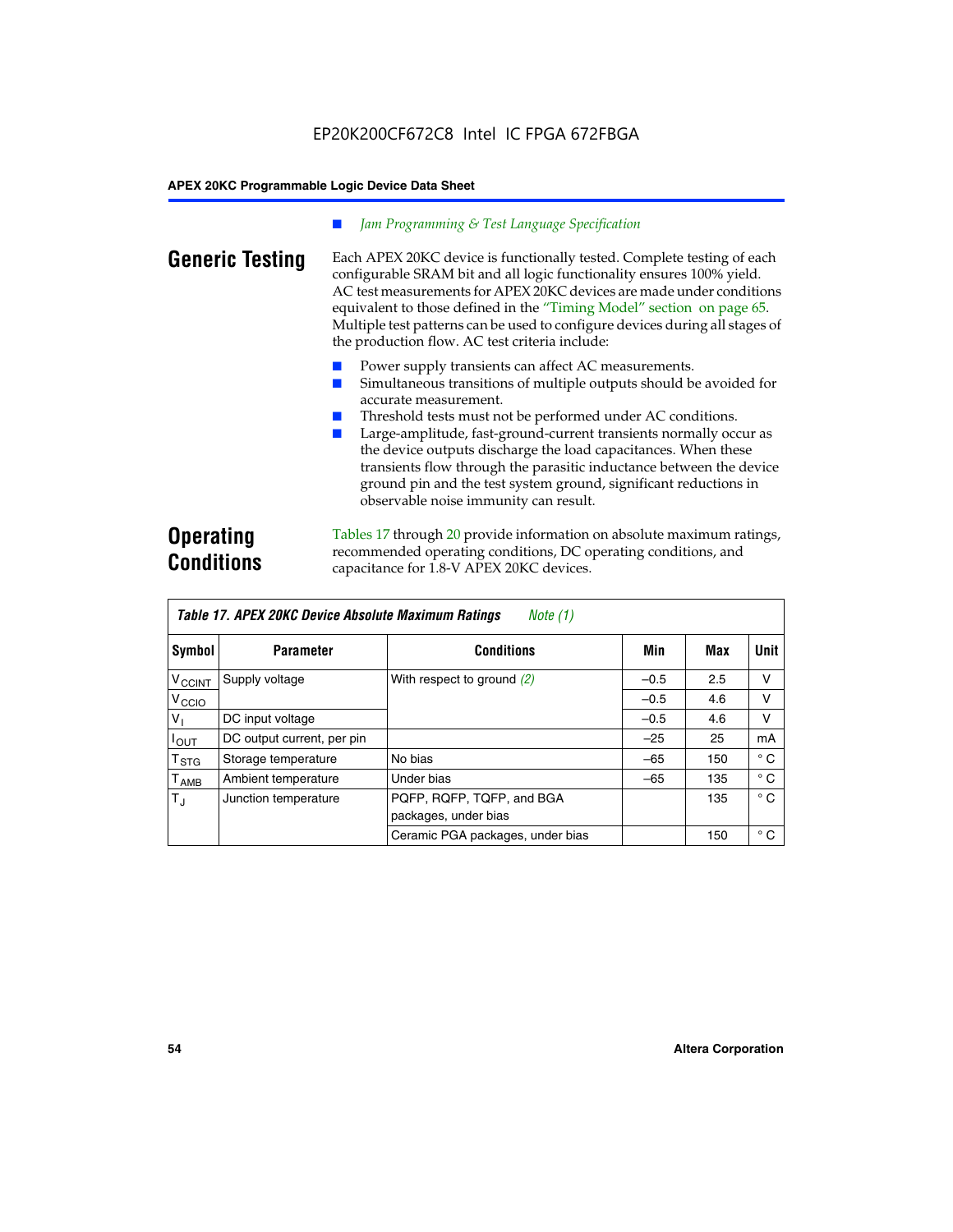| Table 18. APEX 20KC Device Recommended Operating Conditions |                                                        |                    |                  |                   |              |  |  |  |  |
|-------------------------------------------------------------|--------------------------------------------------------|--------------------|------------------|-------------------|--------------|--|--|--|--|
| Symbol                                                      | <b>Parameter</b>                                       | <b>Conditions</b>  | Min              | Max               | Unit         |  |  |  |  |
| $V_{C CINT}$                                                | Supply voltage for internal logic<br>and input buffers | (3), (4)           | 1.71<br>(1.71)   | 1.89<br>(1.89)    | $\vee$       |  |  |  |  |
| V <sub>CCIO</sub>                                           | Supply voltage for output buffers,<br>3.3-V operation  | (3), (4)           | 3.00<br>(3.00)   | 3.60<br>(3.60)    | v            |  |  |  |  |
|                                                             | Supply voltage for output buffers,<br>2.5-V operation  | (3), (4)           | 2.375<br>(2.375) | 2.625<br>(2.625)  | v            |  |  |  |  |
|                                                             | Supply voltage for output buffers,<br>1.8-V operation  | (3), (4)           | 1.71<br>(1.71)   | 1.89<br>(1.89)    | v            |  |  |  |  |
| V <sub>1</sub>                                              | Input voltage                                          | (2), (5)           | $-0.5$           | 4.1               | v            |  |  |  |  |
| $V_{\rm O}$                                                 | Output voltage                                         |                    | 0                | $V_{\text{CCIO}}$ | v            |  |  |  |  |
| $T_{\rm J}$                                                 | Operating junction temperature                         | For commercial use | $\Omega$         | 85                | $^{\circ}$ C |  |  |  |  |
|                                                             |                                                        | For industrial use | $-40$            | 100               | $^{\circ}$ C |  |  |  |  |
| $t_{R}$                                                     | Input rise time (10% to 90%)                           |                    |                  | 40                | ns           |  |  |  |  |
| $t_F$                                                       | Input fall time $(90\% \text{ to } 10\%)$              |                    |                  | 40                | ns           |  |  |  |  |

| Table 19. APEX 20KC Device DC Operating Conditions<br><i>Notes <math>(6)</math>, <math>(7)</math></i> |                                                                              |                                                                        |       |     |     |           |  |  |  |
|-------------------------------------------------------------------------------------------------------|------------------------------------------------------------------------------|------------------------------------------------------------------------|-------|-----|-----|-----------|--|--|--|
| Symbol                                                                                                | <b>Parameter</b>                                                             | <b>Conditions</b>                                                      | Min   | Typ | Max | Unit      |  |  |  |
|                                                                                                       | Input pin leakage current $(8)$                                              | $V_1 = 3.6$ to 0.0 V                                                   | $-10$ |     | 10  | μA        |  |  |  |
| loz                                                                                                   | Tri-stated I/O pin leakage<br>current $(8)$                                  | $V_{\Omega} = 4.1$ to -0.5 V                                           | $-10$ |     | 10  | μA        |  |  |  |
| $I_{CC0}$                                                                                             | V <sub>CC</sub> supply current (standby)<br>(All ESBs in power-down<br>mode) | $V_1$ = ground, no load,<br>no toggling inputs,<br>-7 speed grade      |       | 10  |     | mA        |  |  |  |
|                                                                                                       |                                                                              | $V_1$ = ground, no load,<br>no toggling inputs,<br>-8, -9 speed grades |       | 5   |     | mA        |  |  |  |
| R <sub>CONF</sub>                                                                                     | Value of I/O pin pull-up                                                     | $V_{\text{CCIO}} = 3.0 V (9)$                                          | 20    |     | 50  | $k\Omega$ |  |  |  |
|                                                                                                       | resistor before and during                                                   | $V_{\text{CCIO}} = 2.375 V (9)$                                        | 30    |     | 80  | $k\Omega$ |  |  |  |
|                                                                                                       | configuration                                                                | $V_{\text{CCIO}} = 1.71 V (9)$                                         | 60    |     | 150 | $k\Omega$ |  |  |  |

**IF DC** operating specifications on APEX 20KC I/O standards are listed in Tables 21 to 35*.*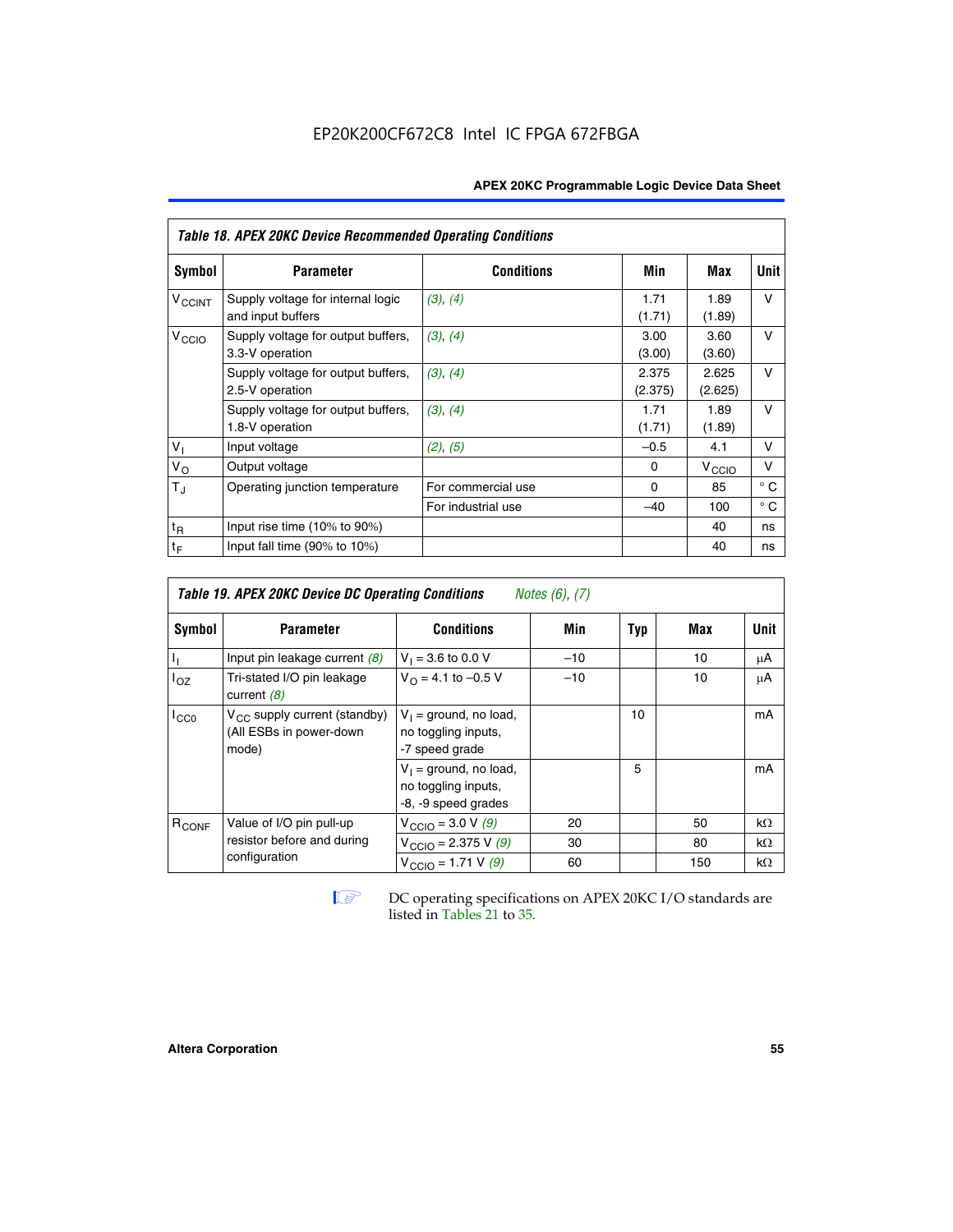# EP20K200CF672C8 Intel IC FPGA 672FBGA

### **APEX 20KC Programmable Logic Device Data Sheet**

| Table 20. APEX 20KC Device Capacitance<br><i>Note (10)</i> |                                             |                                |     |     |      |  |  |  |  |
|------------------------------------------------------------|---------------------------------------------|--------------------------------|-----|-----|------|--|--|--|--|
| Symbol                                                     | <b>Parameter</b>                            | <b>Conditions</b>              | Min | Max | Unit |  |  |  |  |
| $C_{IN}$                                                   | Input capacitance                           | $V_{IN} = 0 V$ , f = 1.0 MHz   |     | 8   | pF   |  |  |  |  |
| $C_{\text{INCLK}}$                                         | Input capacitance on<br>dedicated clock pin | $V_{IN} = 0 V$ , f = 1.0 MHz   |     | 12  | pF   |  |  |  |  |
| $C_{OUT}$                                                  | Output capacitance                          | $V_{OIII} = 0 V$ , f = 1.0 MHz |     | 8   | pF   |  |  |  |  |

#### *Notes to Tables 17 through 20:*

(1) See the *Operating Requirements for Altera Devices Data Sheet*.

- (2) Minimum DC input is –0.5 V. During transitions, the inputs may undershoot to –2.0 V or overshoot to 4.6 V for input currents less than 100 mA and time periods shorter than 20 ns.
- (3) Numbers in parentheses are for industrial-temperature-range devices.<br>(4) Maximum  $V_{CC}$  rise time is 100 ms, and  $V_{CC}$  must rise monotonically.
- (4) Maximum  $V_{CC}$  rise time is 100 ms, and  $V_{CC}$  must rise monotonically.<br>(5) All pins, including dedicated inputs, clock, I/O, and JTAG pins, may
- All pins, including dedicated inputs, clock, I/O, and JTAG pins, may be driven before  $V_{CCTN}$  and  $V_{CCTO}$  are powered.
- (6) Typical values are for T<sub>A</sub> = 25° C, V<sub>CCINT</sub> = 1.8 V, and V<sub>CCIO</sub> = 1.8 V, 2.5 V or 3.3 V.
- (7) These values are specified under the APEX 20KC device recommended operating conditions, shown in Table 18 on page 55.
- (8) This value is specified for normal device operation. The value may vary during power-up.
- (9) Pin pull-up resistance values will be lower if an external source drives the pin higher than  $V_{\text{CCIO}}$ .
- (10) Capacitance is sample-tested only.

Tables 21 through 35 list the DC operating specifications for the supported I/O standards. These tables list minimal specifications only; APEX 20KC devices may exceed these specifications.

| Table 21. LVTTL I/O Specifications |                              |                                                            |                |                         |              |  |  |  |  |
|------------------------------------|------------------------------|------------------------------------------------------------|----------------|-------------------------|--------------|--|--|--|--|
| Symbol                             | <b>Parameter</b>             | <b>Conditions</b>                                          | <b>Minimum</b> | <b>Maximum</b>          | <b>Units</b> |  |  |  |  |
| V <sub>CCIO</sub>                  | Output supply<br>voltage     |                                                            | 3.0            | 3.6                     | v            |  |  |  |  |
| V <sub>IH</sub>                    | High-level input<br>voltage  |                                                            | 2.0            | $V_{\text{CClO}} + 0.3$ | $\vee$       |  |  |  |  |
| $V_{IL}$                           | Low-level input<br>voltage   |                                                            | $-0.3$         | 0.8                     | v            |  |  |  |  |
| $\mathbf{I}_{1}$                   | Input pin leakage<br>current | $V_{IN}$ = 0 V or 3.3 V                                    | $-10$          | 10                      | μA           |  |  |  |  |
| V <sub>OH</sub>                    | High-level output<br>voltage | $I_{OH} = -12$ mA,<br>$V_{\text{CCIO}} = 3.0 V (1)$        | 2.4            |                         | v            |  |  |  |  |
| $V_{OL}$                           | Low-level output<br>voltage  | $I_{OL}$ = 12 mA,<br>$V_{\text{CCIO}} = 3.0 \text{ V}$ (2) |                | 0.4                     | $\vee$       |  |  |  |  |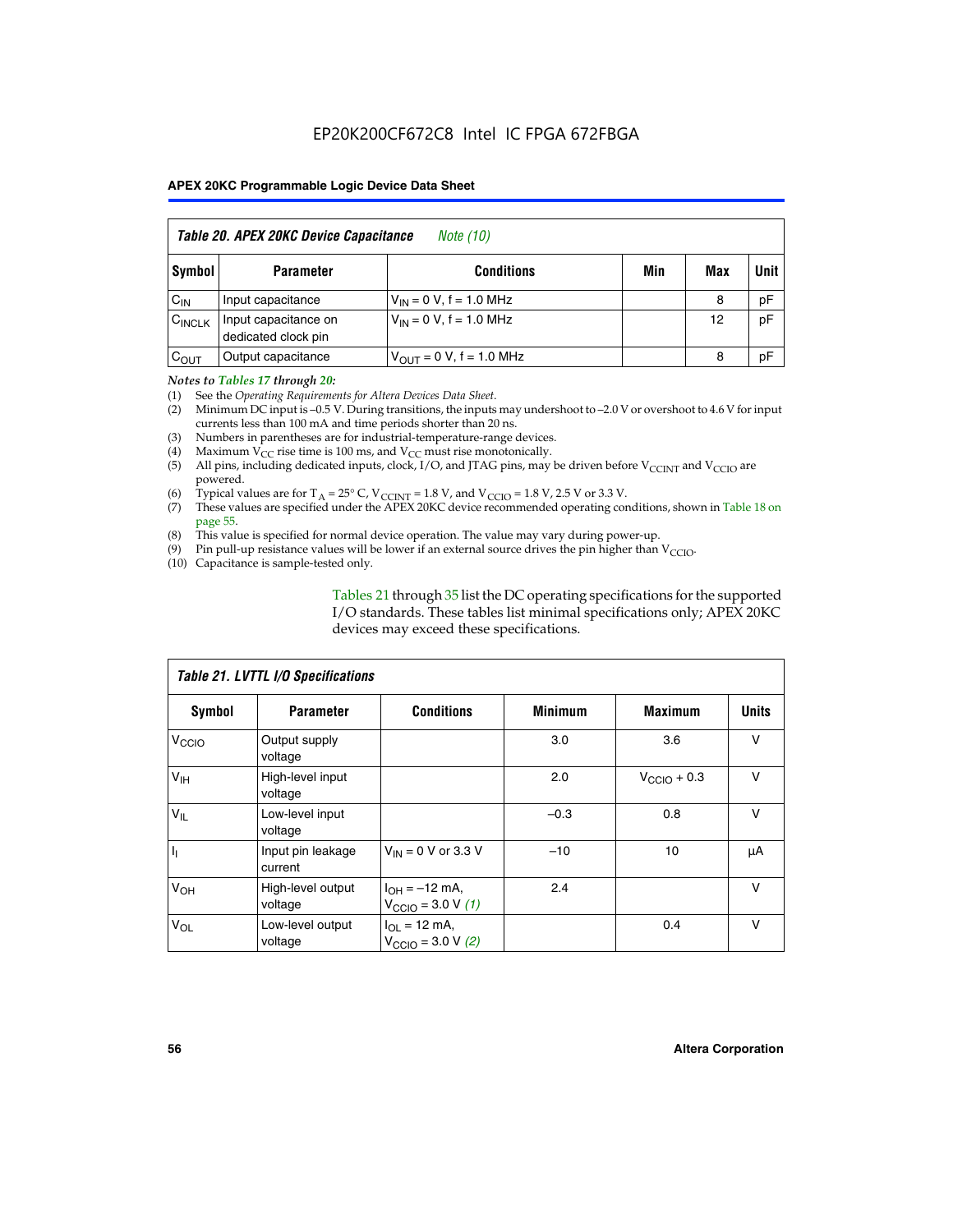| Table 22. LVCMOS I/O Specifications |                               |                                                          |                         |                         |              |  |  |  |  |  |
|-------------------------------------|-------------------------------|----------------------------------------------------------|-------------------------|-------------------------|--------------|--|--|--|--|--|
| Symbol                              | <b>Parameter</b>              | <b>Conditions</b>                                        | <b>Minimum</b>          | <b>Maximum</b>          | <b>Units</b> |  |  |  |  |  |
| V <sub>CCIO</sub>                   | Power supply<br>voltage range |                                                          | 3.0                     | 3.6                     | v            |  |  |  |  |  |
| $V_{\text{IH}}$                     | High-level input<br>voltage   |                                                          | 2.0                     | $V_{\text{CCIO}} + 0.3$ | $\vee$       |  |  |  |  |  |
| $V_{IL}$                            | Low-level input<br>voltage    |                                                          | $-0.3$                  | 0.8                     | $\vee$       |  |  |  |  |  |
| h                                   | Input pin leakage<br>current  | $V_{IN}$ = 0 V or 3.3 V                                  | $-10$                   | 10                      | μA           |  |  |  |  |  |
| V <sub>OH</sub>                     | High-level output<br>voltage  | $V_{\text{CCIO}} = 3.0 V$<br>$I_{OH} = -0.1$ mA $(1)$    | $V_{\text{CCIO}} - 0.2$ |                         | $\vee$       |  |  |  |  |  |
| $V_{OL}$                            | Low-level output<br>voltage   | $V_{\text{CCIO}} = 3.0 V$<br>$I_{\Omega I} = 0.1$ mA (2) |                         | 0.2                     | $\vee$       |  |  |  |  |  |

 $\overline{\phantom{a}}$ 

| <b>Symbol</b>     | <b>Parameter</b>             | <b>Conditions</b>        | <b>Minimum</b> | <b>Maximum</b>          | <b>Units</b> |
|-------------------|------------------------------|--------------------------|----------------|-------------------------|--------------|
| V <sub>CCIO</sub> | Output supply<br>voltage     |                          | 2.375          | 2.625                   | V            |
| V <sub>IH</sub>   | High-level input<br>voltage  |                          | 1.7            | $V_{\text{CCIO}} + 0.3$ | v            |
| $V_{IL}$          | Low-level input<br>voltage   |                          | $-0.3$         | 0.8                     | $\vee$       |
| $\overline{I_1}$  | Input pin leakage<br>current | $V_{IN}$ = 0 V or 3.3 V  | $-10$          | 10                      | $\mu$ A      |
| V <sub>OH</sub>   | High-level output            | $I_{OH} = -0.1$ mA $(1)$ | 2.1            |                         | $\vee$       |
|                   | voltage                      | $I_{OH} = -1$ mA (1)     | 2.0            |                         | v            |
|                   |                              | $I_{OH} = -2$ mA (1)     | 1.7            |                         | v            |
| $V_{OL}$          | Low-level output             | $I_{OL} = 0.1$ mA (2)    |                | 0.2                     | $\vee$       |
|                   | voltage                      | $I_{OL} = 1$ mA (2)      |                | 0.4                     | $\vee$       |
|                   |                              | $I_{OL} = 2$ mA (2)      |                | 0.7                     | v            |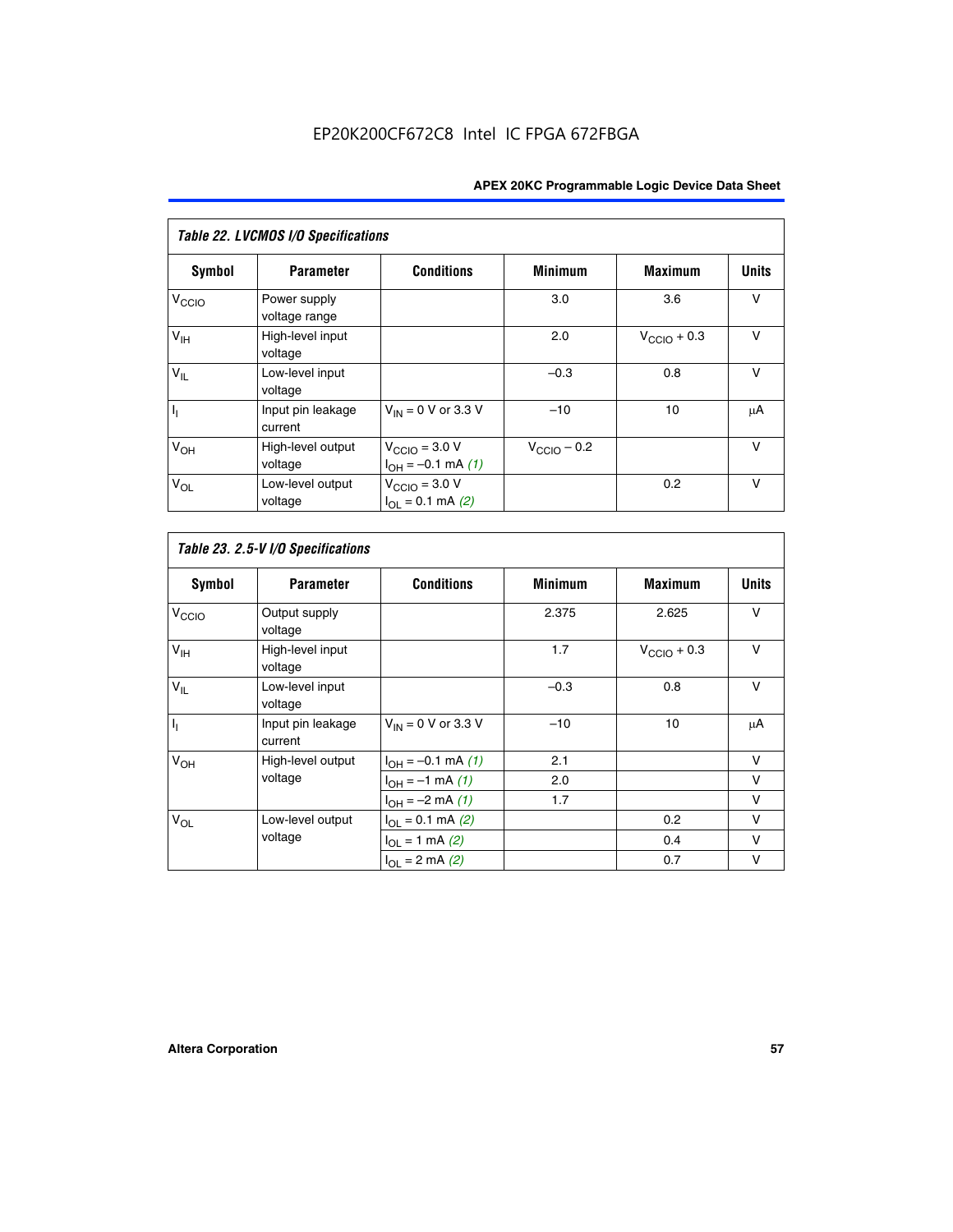# EP20K200CF672C8 Intel IC FPGA 672FBGA

| Table 24. 1.8-V I/O Specifications |                              |                           |                               |                               |              |  |  |  |  |  |
|------------------------------------|------------------------------|---------------------------|-------------------------------|-------------------------------|--------------|--|--|--|--|--|
| <b>Symbol</b>                      | <b>Parameter</b>             | <b>Conditions</b>         | <b>Minimum</b>                | <b>Maximum</b>                | <b>Units</b> |  |  |  |  |  |
| V <sub>CCIO</sub>                  | Output supply<br>voltage     |                           | 1.7                           | 1.9                           | $\vee$       |  |  |  |  |  |
| V <sub>IH</sub>                    | High-level input<br>voltage  |                           | $0.65 \times V_{\text{CCIO}}$ | $V_{\text{CCIO}} + 0.3$       | $\vee$       |  |  |  |  |  |
| $V_{IL}$                           | Low-level input<br>voltage   |                           |                               | $0.35 \times V_{\text{CCIO}}$ | $\vee$       |  |  |  |  |  |
| $I_1$                              | Input pin leakage<br>current | $V_{IN}$ = 0 V or 3.3 V   | $-10$                         | 10                            | μA           |  |  |  |  |  |
| V <sub>OH</sub>                    | High-level output<br>voltage | $I_{OH} = -2$ mA (1)      | $V_{\text{CCIO}} - 0.45$      |                               | V            |  |  |  |  |  |
| $V_{OL}$                           | Low-level output<br>voltage  | $I_{\Omega I}$ = 2 mA (2) |                               | 0.45                          | $\vee$       |  |  |  |  |  |

| Table 25. 3.3-V PCI Specifications |                              |                         |                              |                |                              |              |  |  |  |
|------------------------------------|------------------------------|-------------------------|------------------------------|----------------|------------------------------|--------------|--|--|--|
| <b>Symbol</b>                      | <b>Parameter</b>             | <b>Conditions</b>       | <b>Minimum</b>               | <b>Typical</b> | <b>Maximum</b>               | <b>Units</b> |  |  |  |
| V <sub>CCIO</sub>                  | I/O supply voltage           |                         | 3.0                          | 3.3            | 3.6                          | v            |  |  |  |
| $V_{\text{IH}}$                    | High-level input<br>voltage  |                         | $0.5 \times V_{\text{CCIO}}$ |                | $V_{\text{CCIO}} + 0.5$      | $\vee$       |  |  |  |
| $V_{IL}$                           | Low-level input<br>voltage   |                         | $-0.5$                       |                | $0.3 \times V_{\text{CCIO}}$ | $\vee$       |  |  |  |
| h                                  | Input pin leakage<br>current | $0 < V_{IN} < V_{CCIO}$ | $-10$                        |                | 10                           | μA           |  |  |  |
| $V_{OH}$                           | High-level output<br>voltage | $I_{OUT} = -500 \mu A$  | $0.9 \times V_{\text{CCIO}}$ |                |                              | V            |  |  |  |
| $V_{OL}$                           | Low-level output<br>voltage  | $I_{OUT} = 1,500 \mu A$ |                              |                | $0.1 \times V_{\text{CCIO}}$ | $\vee$       |  |  |  |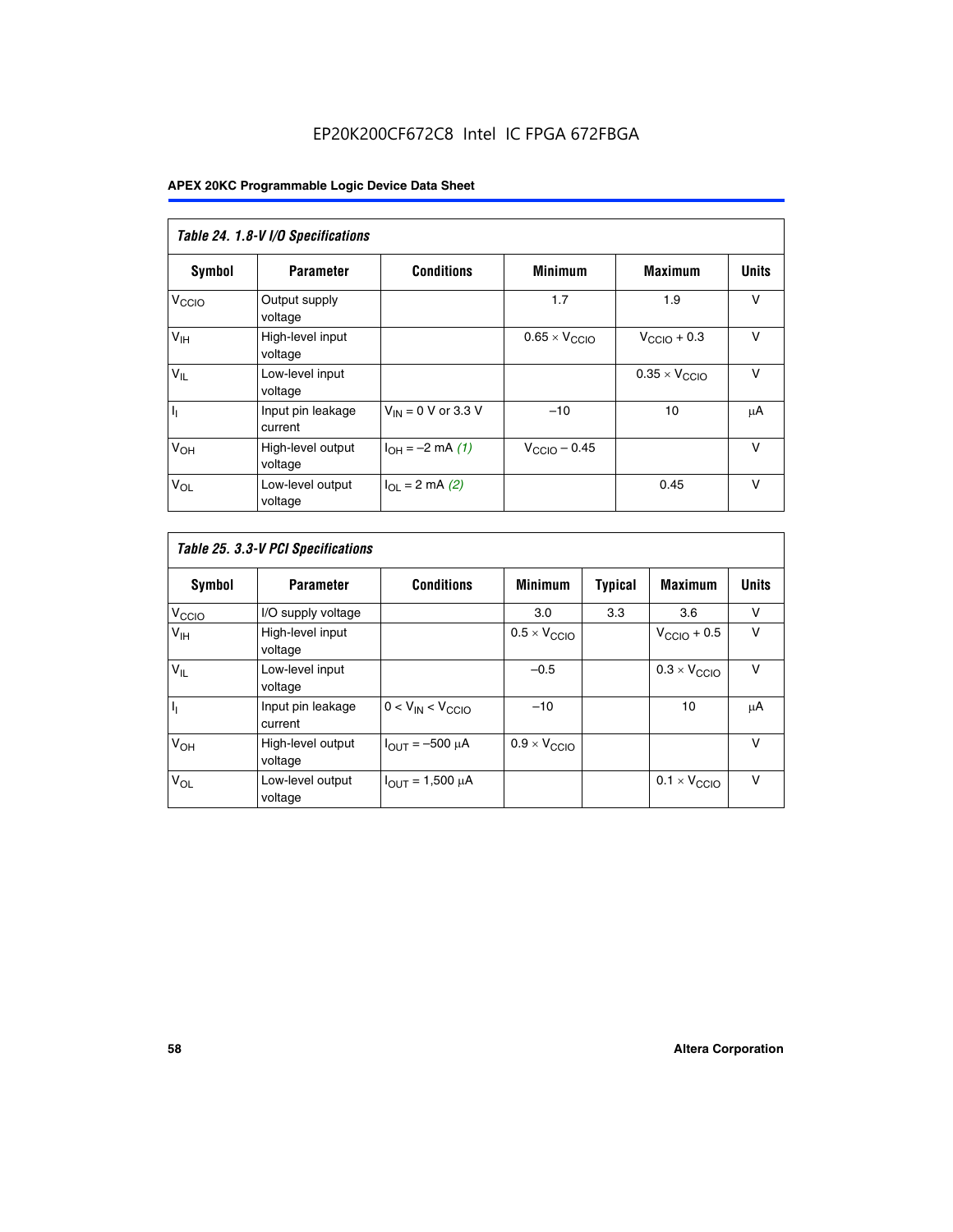| Table 26. 3.3-V PCI-X Specifications |                              |                                |                              |                |                              |              |  |  |  |
|--------------------------------------|------------------------------|--------------------------------|------------------------------|----------------|------------------------------|--------------|--|--|--|
| <b>Symbol</b>                        | <b>Parameter</b>             | <b>Conditions</b>              | <b>Minimum</b>               | <b>Typical</b> | <b>Maximum</b>               | <b>Units</b> |  |  |  |
| V <sub>CCIO</sub>                    | Output supply<br>voltage     |                                | 3.0                          | 3.3            | 3.6                          | v            |  |  |  |
| $V_{\text{IH}}$                      | High-level input<br>voltage  |                                | $0.5 \times V_{\text{CCIO}}$ |                | $V_{\text{CCIO}} + 0.5$      | $\vee$       |  |  |  |
| $V_{IL}$                             | Low-level input<br>voltage   |                                | $-0.5$                       |                | $0.35 \times V_{CCIO}$       | $\vee$       |  |  |  |
| V <sub>IPU</sub>                     | Input pull-up voltage        |                                | $0.7 \times V_{\text{CCIO}}$ |                |                              | v            |  |  |  |
| $ I_{\rm IL} $                       | Input pin leakage<br>current | $0 < V_{IN} < V_{CCIO}$        | $-10.0$                      |                | 10.0                         | μA           |  |  |  |
| $V_{OH}$                             | High-level output<br>voltage | $I_{\text{OUT}} = -500 \mu A$  | $0.9 \times V_{\text{CCIO}}$ |                |                              | $\vee$       |  |  |  |
| $V_{OL}$                             | Low-level output<br>voltage  | $I_{\text{OUT}} = 1,500 \mu A$ |                              |                | $0.1 \times V_{\text{CCIO}}$ | $\vee$       |  |  |  |
| $L_{pin}$                            | Pin Inductance               |                                |                              |                | 15.0                         | nH           |  |  |  |

|                          | Table 27. 3.3-V LVDS I/O Specifications                                  |                    |                |                |                |              |
|--------------------------|--------------------------------------------------------------------------|--------------------|----------------|----------------|----------------|--------------|
| Symbol                   | <b>Parameter</b>                                                         | <b>Conditions</b>  | <b>Minimum</b> | <b>Typical</b> | <b>Maximum</b> | <b>Units</b> |
| V <sub>C</sub> CO        | I/O supply voltage                                                       |                    | 3.135          | 3.3            | 3.465          | $\vee$       |
| $V_{OD}$                 | Differential output<br>voltage                                           | $R_1 = 100 \Omega$ | 250            |                | 650            | mV           |
| $\Delta$ V <sub>OD</sub> | Change in V <sub>OD</sub><br>between high and<br>low                     | $R_1 = 100 \Omega$ |                |                | 50             | mV           |
| $V_{OS}$                 | Output offset voltage $R_1 = 100 \Omega$                                 |                    | 1.125          | 1.25           | 1.375          | V            |
| $\Delta$ V <sub>OS</sub> | Change in $V_{OS}$<br>between high and<br>low                            | $R_1 = 100 \Omega$ |                |                | 50             | mV           |
| V <sub>TH</sub>          | Differential input<br>threshold                                          | $V_{CM} = 1.2 V$   | $-100$         |                | 100            | mV           |
| $V_{IN}$                 | Receiver input<br>voltage range                                          |                    | 0.0            |                | 2.4            | $\vee$       |
| $R_L$                    | Receiver differential<br>input resistor<br>(external to APEX<br>devices) |                    | 90             | 100            | 110            | $\Omega$     |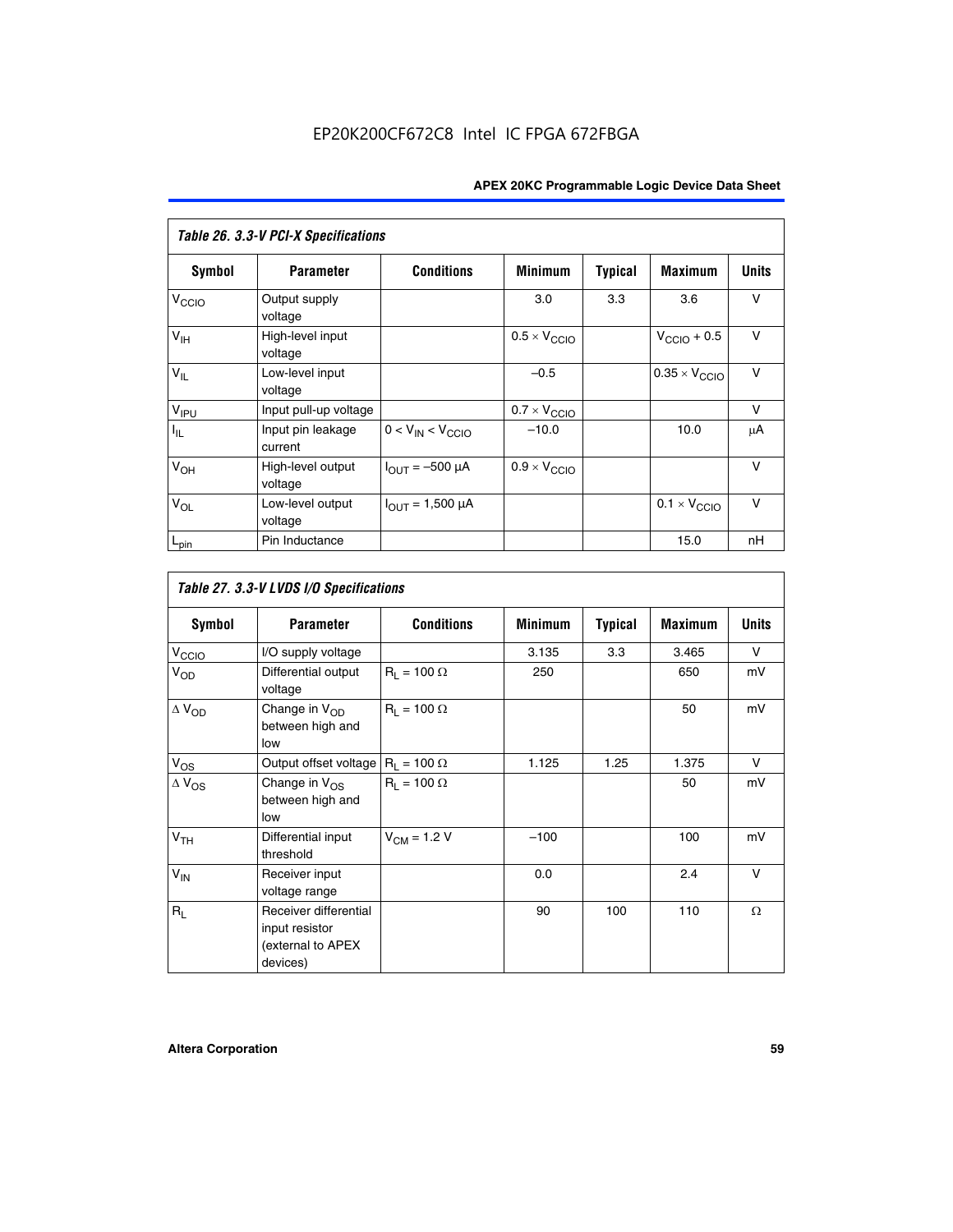# EP20K200CF672C8 Intel IC FPGA 672FBGA

| Table 28. GTL+ I/O Specifications |                             |                      |                 |                |                        |              |  |  |  |
|-----------------------------------|-----------------------------|----------------------|-----------------|----------------|------------------------|--------------|--|--|--|
| <b>Symbol</b>                     | <b>Parameter</b>            | <b>Conditions</b>    | <b>Minimum</b>  | <b>Typical</b> | <b>Maximum</b>         | <b>Units</b> |  |  |  |
| $V_{TT}$                          | <b>Termination voltage</b>  |                      | 1.35            | 1.5            | 1.65                   | v            |  |  |  |
| V <sub>REF</sub>                  | Reference voltage           |                      | 0.88            | 1.0            | 1.12                   | v            |  |  |  |
| V <sub>IH</sub>                   | High-level input<br>voltage |                      | $V_{REF}$ + 0.1 |                |                        | v            |  |  |  |
| $V_{IL}$                          | Low-level input<br>voltage  |                      |                 |                | $V_{\text{RFF}}$ – 0.1 | v            |  |  |  |
| $V_{OL}$                          | Low-level output<br>voltage | $I_{OL}$ = 36 mA (2) |                 |                | 0.65                   | v            |  |  |  |

| Table 29. SSTL-2 Class I Specifications |                              |                             |                         |                |                         |              |  |  |  |
|-----------------------------------------|------------------------------|-----------------------------|-------------------------|----------------|-------------------------|--------------|--|--|--|
| Symbol                                  | <b>Parameter</b>             | <b>Conditions</b>           | <b>Minimum</b>          | <b>Typical</b> | <b>Maximum</b>          | <b>Units</b> |  |  |  |
| V <sub>CCIO</sub>                       | I/O supply voltage           |                             | 2.375                   | 2.5            | 2.625                   | v            |  |  |  |
| $V_{TT}$                                | <b>Termination voltage</b>   |                             | $V_{\text{BFF}} - 0.04$ | $V_{REF}$      | $V_{REF}$ + 0.04        | $\vee$       |  |  |  |
| V <sub>REF</sub>                        | Reference voltage            |                             | 1.15                    | 1.25           | 1.35                    | v            |  |  |  |
| V <sub>IH</sub>                         | High-level input<br>voltage  |                             | $V_{\text{BFF}} + 0.18$ |                | $V_{\text{CCIO}} + 0.3$ | v            |  |  |  |
| $V_{IL}$                                | Low-level input<br>voltage   |                             | $-0.3$                  |                | $V_{BEF}$ – 0.18        | $\vee$       |  |  |  |
| V <sub>OH</sub>                         | High-level output<br>voltage | $I_{OH} = -7.6$ mA (1)      | $V_{TT} + 0.57$         |                |                         | $\vee$       |  |  |  |
| $V_{OL}$                                | Low-level output<br>voltage  | $I_{\Omega I}$ = 7.6 mA (2) |                         |                | $V_{TT} - 0.57$         | $\vee$       |  |  |  |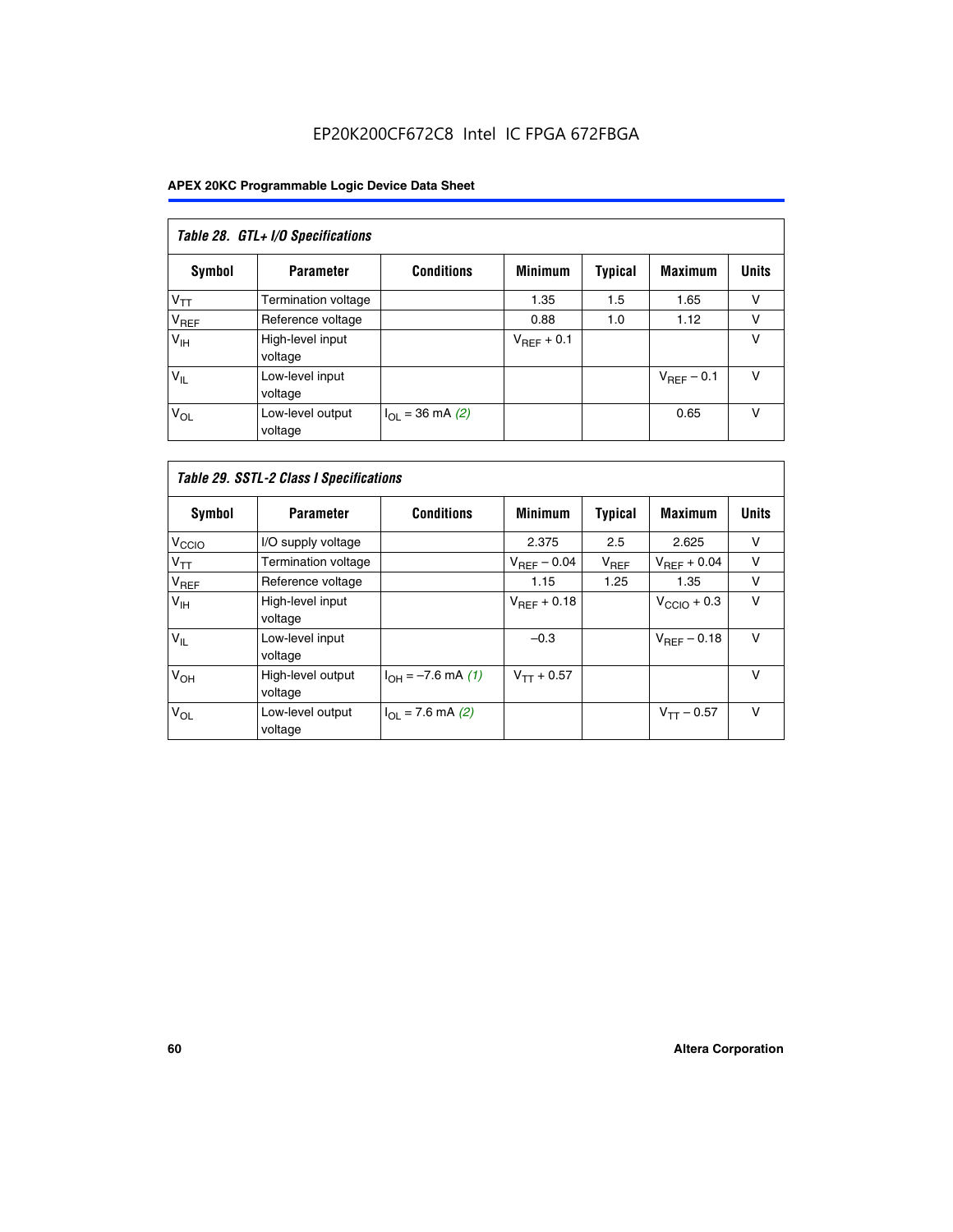| Table 30. SSTL-2 Class II Specifications |                              |                            |                         |                |                         |              |
|------------------------------------------|------------------------------|----------------------------|-------------------------|----------------|-------------------------|--------------|
| Symbol                                   | <b>Parameter</b>             | <b>Conditions</b>          | <b>Minimum</b>          | <b>Typical</b> | <b>Maximum</b>          | <b>Units</b> |
| $V_{\rm CCIO}$                           | I/O supply voltage           |                            | 2.375                   | 2.5            | 2.625                   | v            |
| $V_{TT}$                                 | <b>Termination voltage</b>   |                            | $V_{REF} - 0.04$        | $V_{REF}$      | $V_{BFF} + 0.04$        | $\vee$       |
| $V_{REF}$                                | Reference voltage            |                            | 1.15                    | 1.25           | 1.35                    | v            |
| V <sub>IH</sub>                          | High-level input<br>voltage  |                            | $V_{\text{RFF}} + 0.18$ |                | $V_{\text{CCIO}} + 0.3$ | $\vee$       |
| $V_{IL}$                                 | Low-level input<br>voltage   |                            | $-0.3$                  |                | $V_{BFE} - 0.18$        | $\vee$       |
| $V_{OH}$                                 | High-level output<br>voltage | $I_{OH} = -15.2$ mA (1)    | $V_{TT} + 0.76$         |                |                         | v            |
| $V_{OL}$                                 | Low-level output<br>voltage  | $I_{\Omega}$ = 15.2 mA (2) |                         |                | $V_{TT} - 0.76$         | $\vee$       |

| Symbol            | <b>Parameter</b>             | <b>Conditions</b>         | <b>Minimum</b>          | Typical   | <b>Maximum</b>          | <b>Units</b> |
|-------------------|------------------------------|---------------------------|-------------------------|-----------|-------------------------|--------------|
| V <sub>CCIO</sub> | I/O supply voltage           |                           | 3.0                     | 3.3       | 3.6                     | ν            |
| $V_{TT}$          | Termination voltage          |                           | $V_{\text{BFF}} - 0.05$ | $V_{REF}$ | $V_{\text{RFF}} + 0.05$ | v            |
| $V_{REF}$         | Reference voltage            |                           | 1.3                     | 1.5       | 1.7                     | v            |
| V <sub>IH</sub>   | High-level input<br>voltage  |                           | $V_{BFF}$ + 0.2         |           | $V_{\text{CCIO}} + 0.3$ | v            |
| $V_{IL}$          | Low-level input<br>voltage   |                           | $-0.3$                  |           | $V_{BFE}$ – 0.2         | $\vee$       |
| V <sub>OH</sub>   | High-level output<br>voltage | $I_{OH} = -8$ mA (1)      | $V_{TT} + 0.6$          |           |                         | v            |
| $V_{OL}$          | Low-level output<br>voltage  | $I_{\Omega I}$ = 8 mA (2) |                         |           | $V_{TT} - 0.6$          | $\vee$       |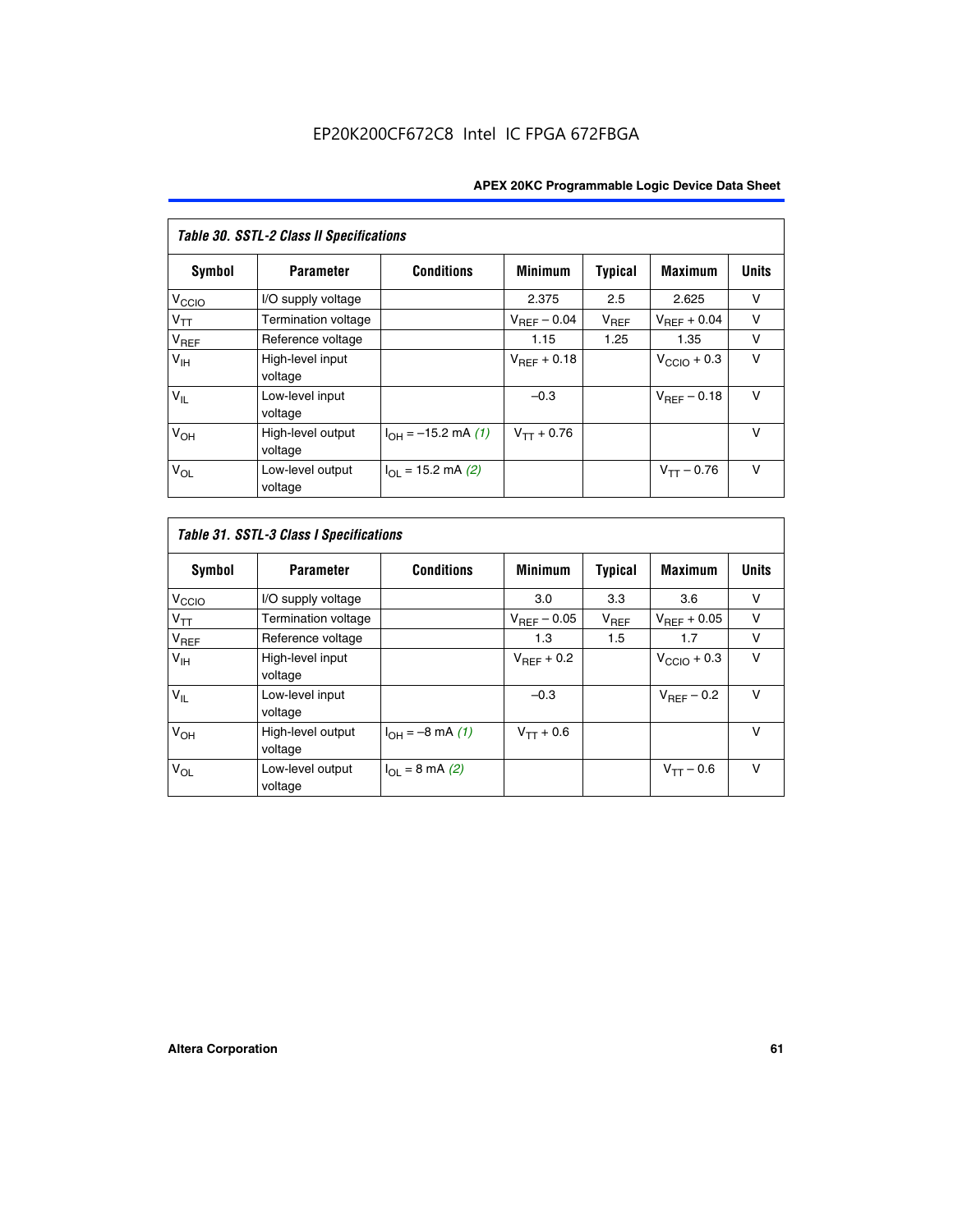# EP20K200CF672C8 Intel IC FPGA 672FBGA

| Table 32. SSTL-3 Class II Specifications |                              |                          |                        |           |                         |              |
|------------------------------------------|------------------------------|--------------------------|------------------------|-----------|-------------------------|--------------|
| <b>Symbol</b>                            | <b>Parameter</b>             | <b>Conditions</b>        | <b>Minimum</b>         | Typical   | <b>Maximum</b>          | <b>Units</b> |
| V <sub>CCIO</sub>                        | I/O supply voltage           |                          | 3.0                    | 3.3       | 3.6                     | v            |
| $V_{TT}$                                 | <b>Termination voltage</b>   |                          | $V_{REF}$ – 0.05       | $V_{REF}$ | $V_{REF}$ + 0.05        | v            |
| $V_{REF}$                                | Reference voltage            |                          | 1.3                    | 1.5       | 1.7                     | v            |
| $V_{\text{IH}}$                          | High-level input<br>voltage  |                          | $V_{\text{RFF}} + 0.2$ |           | $V_{\text{CCIO}} + 0.3$ | v            |
| $V_{IL}$                                 | Low-level input<br>voltage   |                          | $-0.3$                 |           | $V_{\text{RFF}}$ – 0.2  | $\vee$       |
| V <sub>OH</sub>                          | High-level output<br>voltage | $I_{OH} = -16$ mA (1)    | $V_{TT} + 0.8$         |           |                         | $\vee$       |
| $V_{OL}$                                 | Low-level output<br>voltage  | $I_{\Omega}$ = 16 mA (2) |                        |           | $V_{TT} - 0.8$          | $\vee$       |

| Table 33. HSTL Class I I/O Specifications |                              |                              |                         |                |                         |              |
|-------------------------------------------|------------------------------|------------------------------|-------------------------|----------------|-------------------------|--------------|
| <b>Symbol</b>                             | <b>Parameter</b>             | <b>Conditions</b>            | <b>Minimum</b>          | <b>Typical</b> | <b>Maximum</b>          | <b>Units</b> |
| V <sub>CCIO</sub>                         | I/O supply voltage           |                              | 1.71                    | 1.8            | 1.89                    | v            |
| $V_{TT}$                                  | Termination voltage          |                              | $V_{REF}$ – 0.05        | $V_{REF}$      | $V_{\text{RFF}} + 0.05$ | v            |
| $V_{REF}$                                 | Reference voltage            |                              | 0.68                    | 0.75           | 0.90                    | v            |
| $V_{\text{IH}}$                           | High-level input<br>voltage  |                              | $V_{\text{RFF}} + 0.1$  |                | $V_{\text{CCIO}} + 0.3$ | $\vee$       |
| $V_{IL}$                                  | Low-level input<br>voltage   |                              | $-0.3$                  |                | $V_{\text{RFF}}$ – 0.1  | $\vee$       |
| V <sub>OH</sub>                           | High-level output<br>voltage | $I_{OH} = -8 \text{ mA} (1)$ | $V_{\text{CCIO}} - 0.4$ |                |                         | v            |
| $V_{OL}$                                  | Low-level output<br>voltage  | $I_{\Omega}$ = 8 mA (2)      |                         |                | 0.4                     | $\vee$       |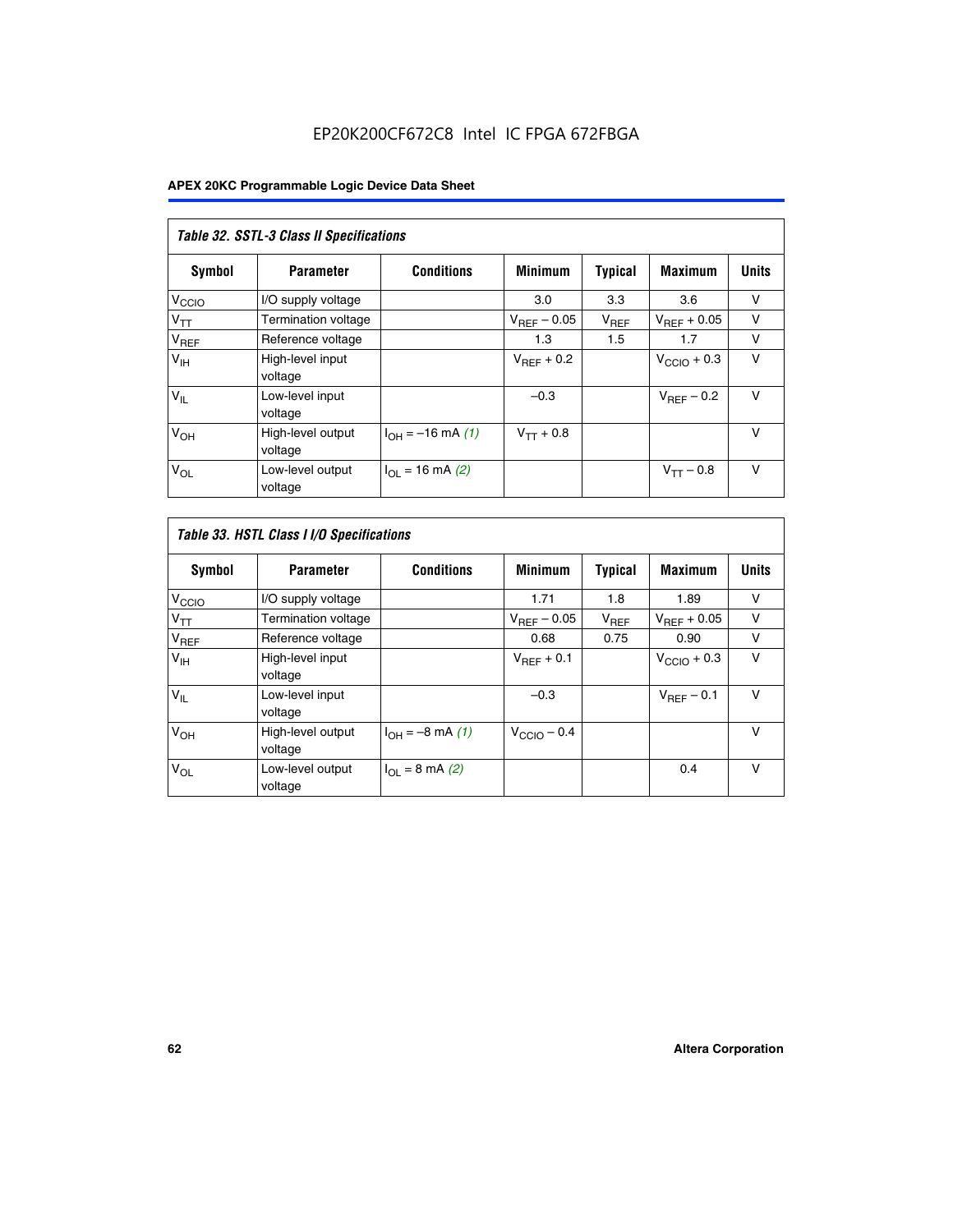| Table 34. 3.3-V AGP I/O Specifications |                              |                         |                              |                |                               |              |
|----------------------------------------|------------------------------|-------------------------|------------------------------|----------------|-------------------------------|--------------|
| Symbol                                 | <b>Parameter</b>             | <b>Conditions</b>       | <b>Minimum</b>               | <b>Typical</b> | <b>Maximum</b>                | <b>Units</b> |
| $V_{\text{CIO}}$                       | I/O supply voltage           |                         | 3.15                         | 3.3            | 3.45                          | v            |
| $V_{REF}$                              | Reference voltage            |                         | $0.39 \times V_{CCIO}$       |                | $0.41 \times V_{\text{CCIO}}$ | v            |
| V <sub>IH</sub>                        | High-level input<br>voltage  |                         | $0.5 \times V_{\text{CCIO}}$ |                | $V_{\text{CCIO}} + 0.5$       | v            |
| $V_{IL}$                               | Low-level input<br>voltage   |                         |                              |                | $0.3 \times V_{\text{CCIO}}$  | $\vee$       |
| V <sub>OH</sub>                        | High-level output<br>voltage | $I_{OUT} = -500 \mu A$  | $0.9 \times V_{\text{CCIO}}$ |                | 3.6                           | $\vee$       |
| $V_{OL}$                               | Low-level output<br>voltage  | $I_{OUT} = 1,500 \mu A$ |                              |                | $0.1 \times V_{\text{CCIO}}$  | $\vee$       |
| Γ,                                     | Input pin leakage<br>current | $0 < V_{IN} < V_{CCIO}$ | $-10$                        |                | 10                            | μA           |

| Table 35. CTT I/O Specifications |                                                      |                                  |                        |         |                        |              |
|----------------------------------|------------------------------------------------------|----------------------------------|------------------------|---------|------------------------|--------------|
| <b>Symbol</b>                    | <b>Parameter</b>                                     | <b>Conditions</b>                | <b>Minimum</b>         | Typical | <b>Maximum</b>         | <b>Units</b> |
| V <sub>CCIO</sub>                | I/O supply voltage                                   |                                  | 3.0                    | 3.3     | 3.6                    | v            |
| $V_{TT}/V_{REF}$ (3)             | Termination and<br>reference voltage                 |                                  | 1.35                   | 1.5     | 1.65                   | $\vee$       |
| $V_{\text{IH}}$                  | High-level input<br>voltage                          |                                  | $V_{REF}$ + 0.2        |         |                        | v            |
| $V_{IL}$                         | Low-level input<br>voltage                           |                                  |                        |         | $V_{\text{BFF}}$ – 0.2 | v            |
| $\overline{\mathsf{L}}$          | Input pin leakage<br>current                         | $0 < V_{IN} < V_{CCIO}$          | $-10$                  |         | 10                     | μA           |
| V <sub>OH</sub>                  | High-level output<br>voltage                         | $I_{OH} = -8$ mA (1)             | $V_{\text{RFF}} + 0.4$ |         |                        | $\vee$       |
| $V_{OL}$                         | Low-level output<br>voltage                          | $I_{\Omega I}$ = 8 mA (2)        |                        |         | $V_{\text{RFF}}$ – 0.4 | $\vee$       |
| $I_{\rm O}$                      | Output leakage<br>current (when output<br>is high Z) | $GND \leq V_{OUT} \leq V_{CCIO}$ | $-10$                  |         | 10                     | μA           |

*Notes to Tables 21 through 35:*

(1) The  $I_{OH}$  parameter refers to high-level output current.<br>
(2) The  $I_{OL}$  parameter refers to low-level output current. T

The I<sub>OL</sub> parameter refers to low-level output current. This parameter applies to open-drain pins as well as output pins.

(3)  $\hat{V}_{REF}$  specifies center point of switching range.

Figure 31 shows the output drive characteristics of APEX 20KC devices.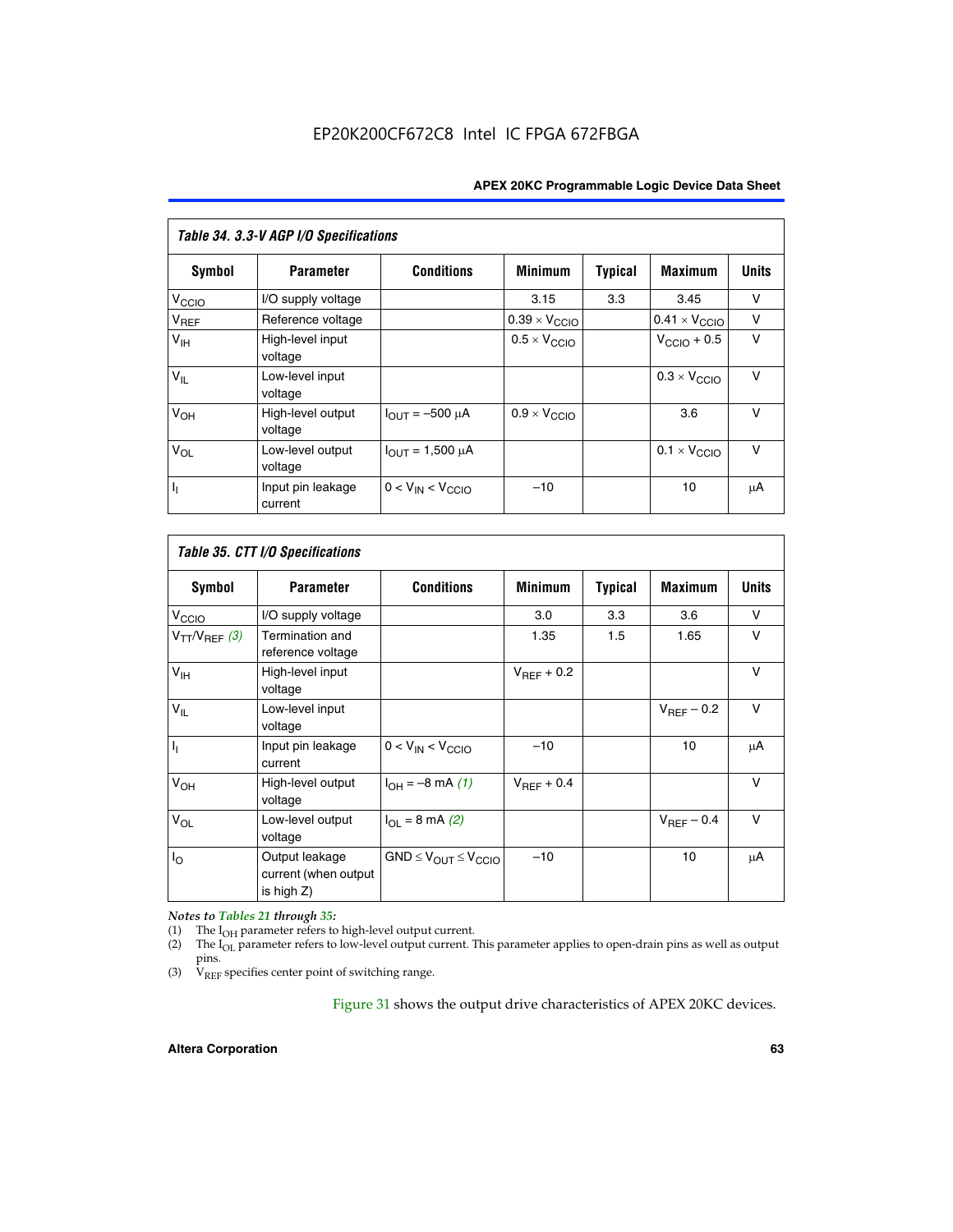



(1) These are transient (AC) currents.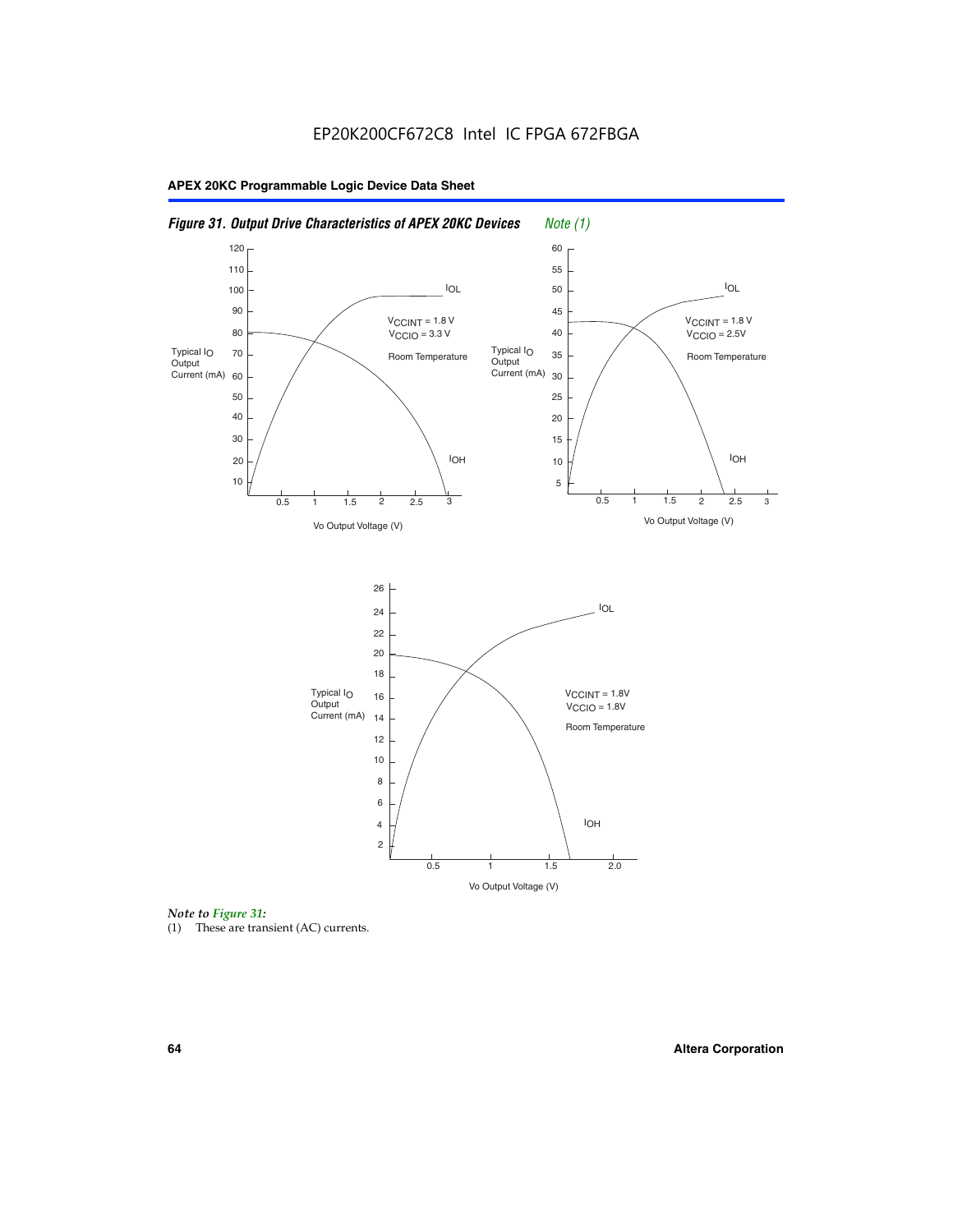### **Timing Model** The high-performance FastTrack and MegaLAB interconnect routing resources ensure predictable performance, accurate simulation, and accurate timing analysis. This predictable performance contrasts with that of FPGAs, which use a segmented connection scheme and therefore have unpredictable performance.

Figure 32 shows the  $f_{MAX}$  timing model for APEX 20KC devices.





Figures 33 and 34 show the asynchronous and synchronous timingwaveforms, respectively, for the ESB macroparameters in Table 37.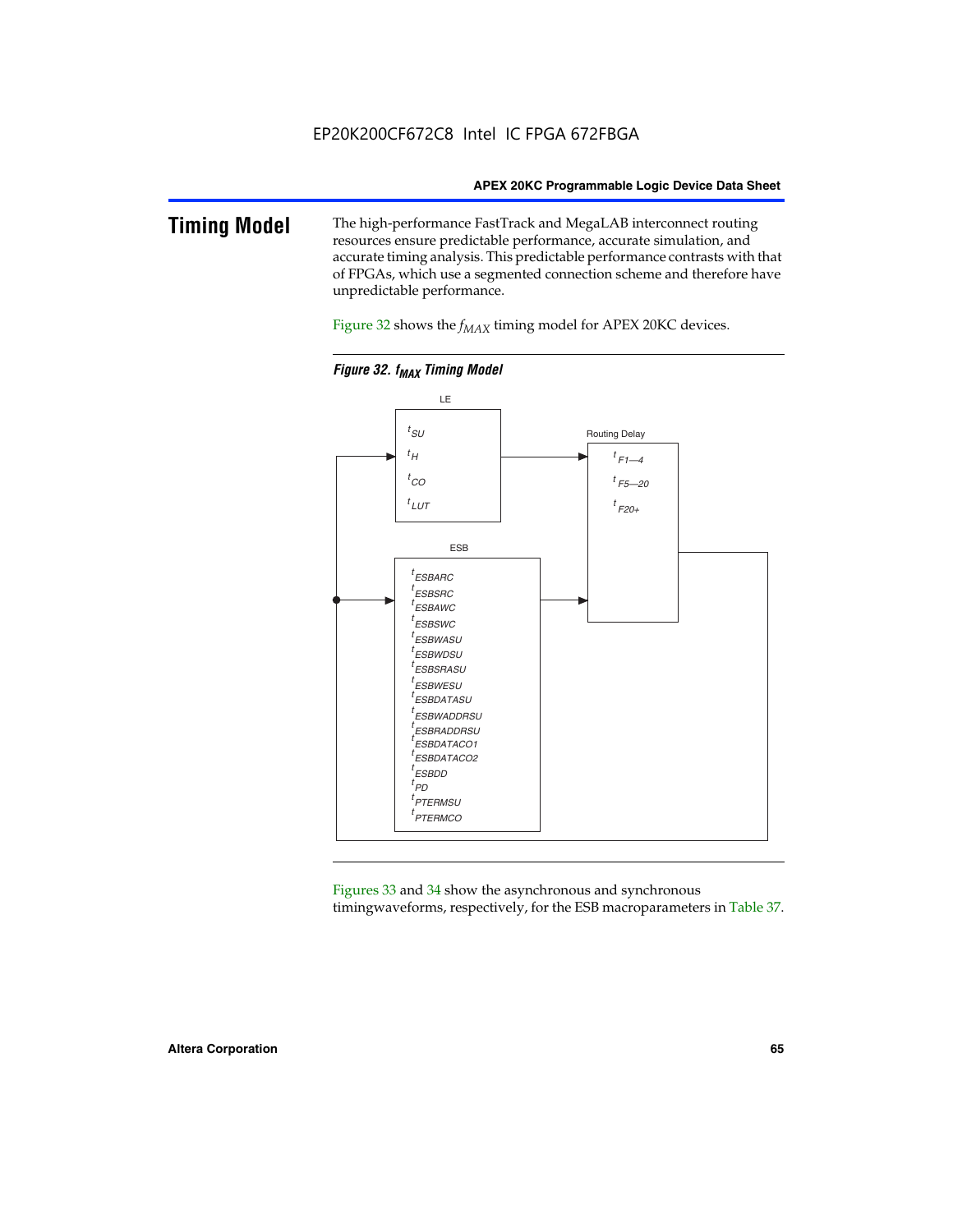# EP20K200CF672C8 Intel IC FPGA 672FBGA

# **APEX 20KC Programmable Logic Device Data Sheet**

# *Figure 33. ESB Asynchronous Timing Waveforms*

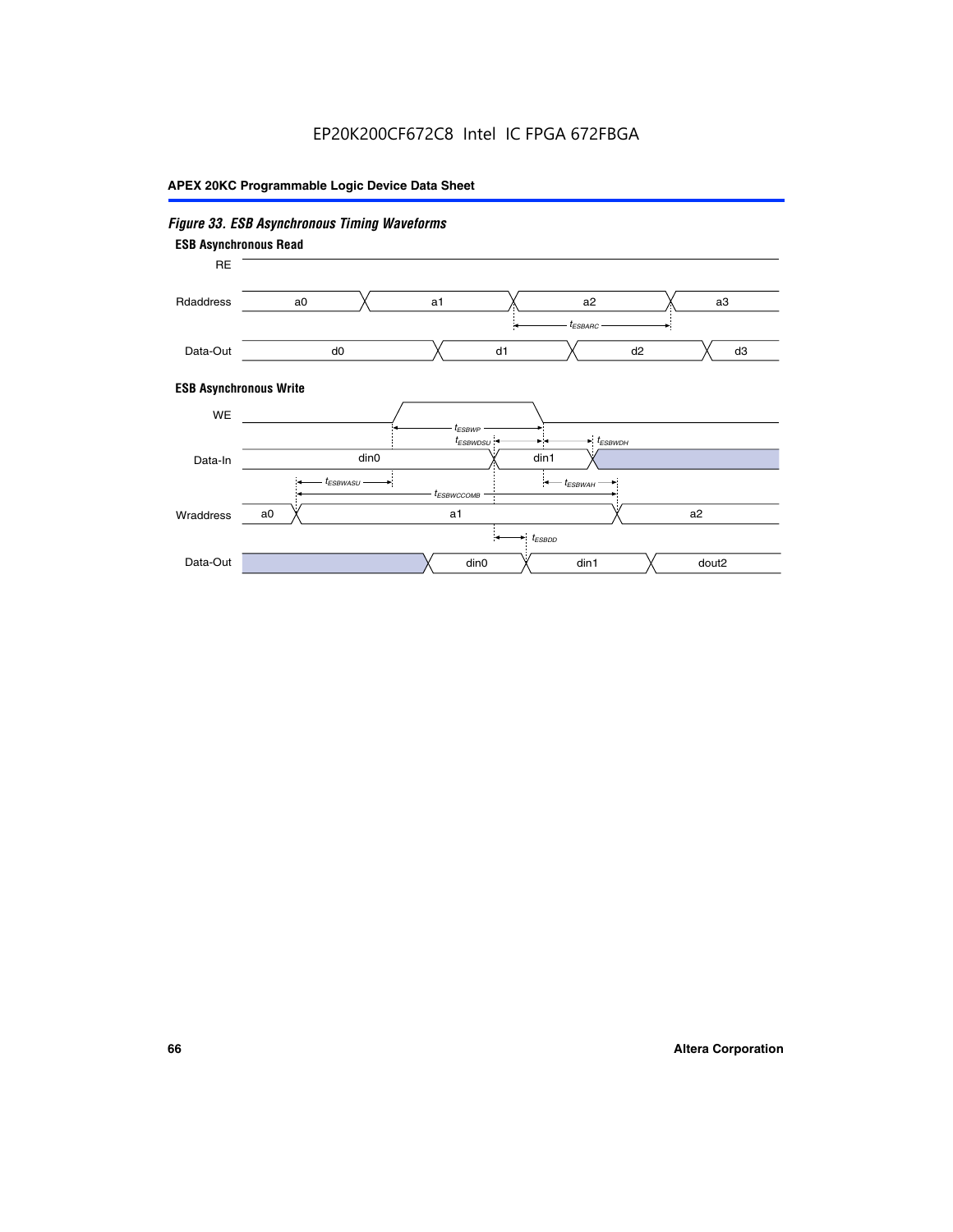

### *Figure 34. ESB Synchronous Timing Waveforms*

Figure 35 shows the timing model for bidirectional I/O pin timing.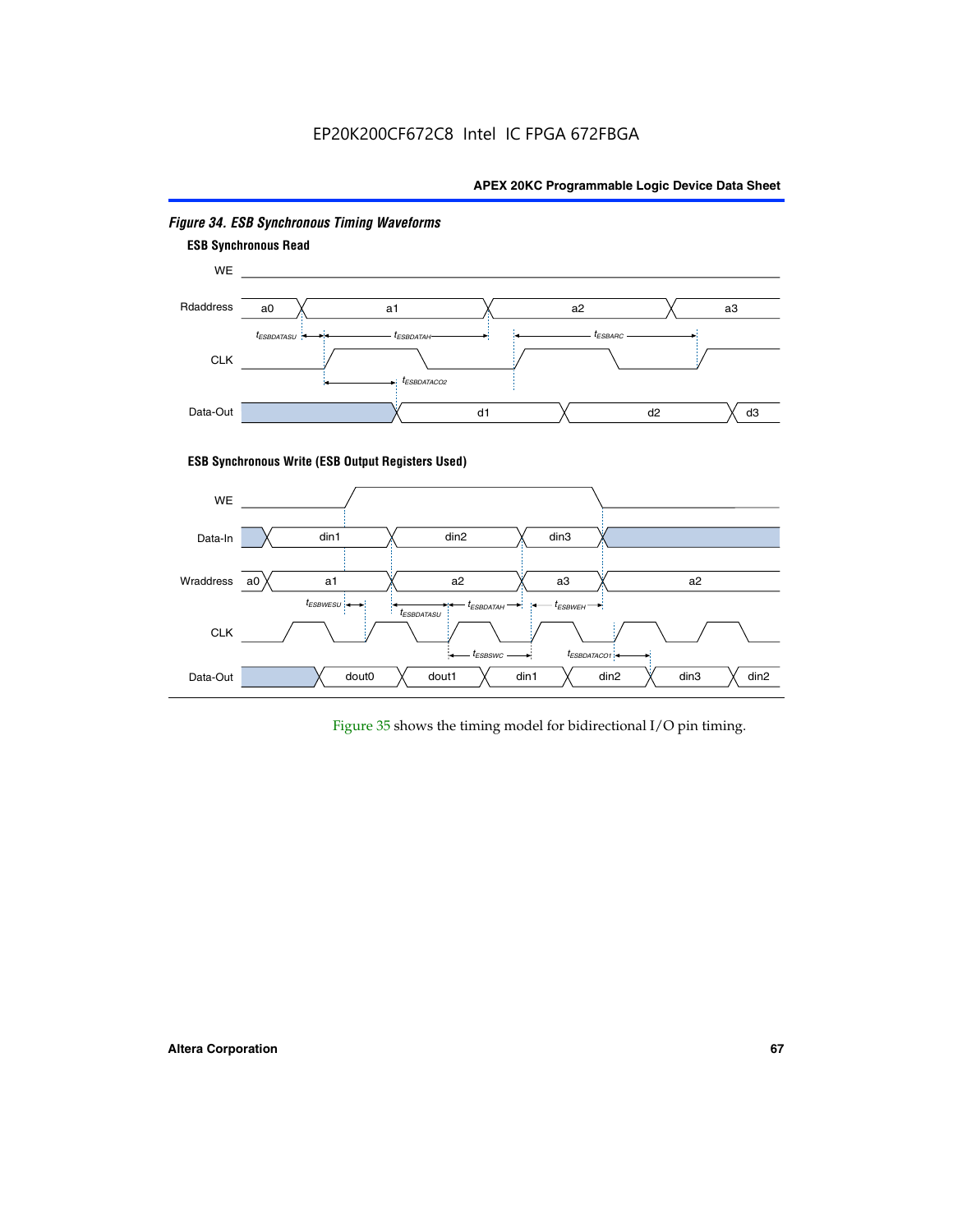

### *Figure 35. Synchronous Bidirectional Pin External Timing*

### *Notes to Figure 35:*

- (1) The output enable and input registers are LE registers in the LAB adjacent to the bidirectional pin. Use the "Output Enable Routing = Single-Pin" option in the Quartus II software to set the output enable register.
- (2) Use the "Decrease Input Delay to Internal Cells = OFF" option in the Quartus II software to set the LAB-adjacent input register. This maintains a zero hold time for LAB-adjacent registers while giving a fast, position-independent setup time. Set "Decrease Input Delay to Internal Cells  $= ON''$  and move the input register farther away from the bidirectional pin for a faster setup time with zero hold time. The exact position where zero hold occurs with the minimum setup time varies with device density and speed grade.

Tables 36 to 38 describes the  $f_{MAX}$  timing parameters shown in Figure 32. Table 39 describes the functional timing parameters.

| Table 36. APEX 20KC f <sub>MAX</sub> LE Timing Parameters |                                     |  |  |  |  |
|-----------------------------------------------------------|-------------------------------------|--|--|--|--|
| Symbol                                                    | <b>Parameter</b>                    |  |  |  |  |
| $t_{SU}$                                                  | LE register setup time before clock |  |  |  |  |
| $t_H$                                                     | LE register hold time before clock  |  |  |  |  |
| $t_{CO}$                                                  | LE register clock-to-output delay   |  |  |  |  |
| $t_{LUT}$                                                 | LUT delay for data-in to data-out   |  |  |  |  |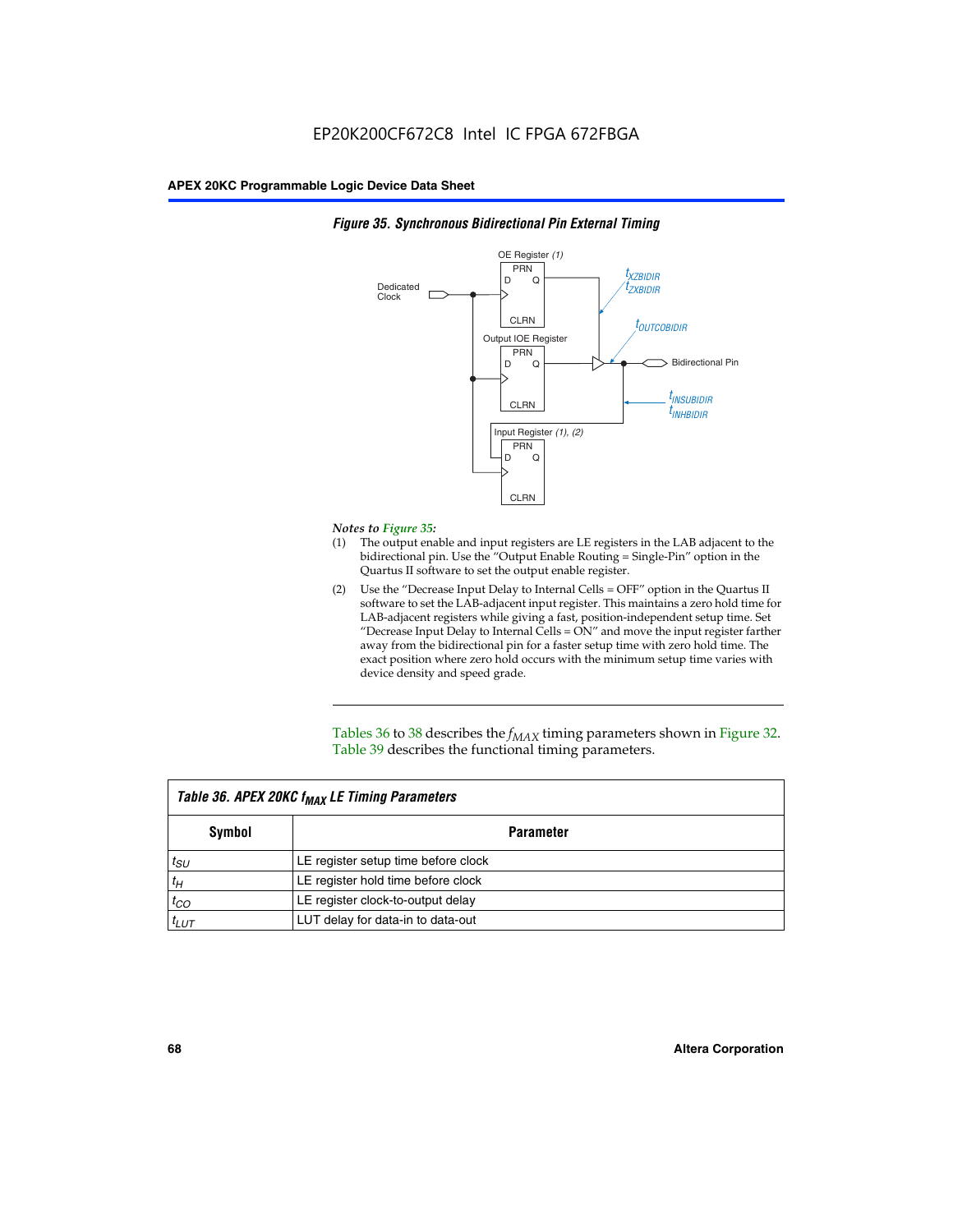|                         | Table 37. APEX 20KC f <sub>MAX</sub> ESB Timing Parameters           |
|-------------------------|----------------------------------------------------------------------|
| Symbol                  | <b>Parameter</b>                                                     |
| <sup>t</sup> ESBARC     | ESB asynchronous read cycle time                                     |
| <sup>t</sup> ESBSRC     | ESB synchronous read cycle time                                      |
| <sup>t</sup> ESBAWC     | ESB asynchronous write cycle time                                    |
| <sup>t</sup> ESBSWC     | ESB synchronous write cycle time                                     |
| <sup>t</sup> ESBWASU    | ESB write address setup time with respect to WE                      |
| <sup>t</sup> ESBWАН     | ESB write address hold time with respect to WE                       |
| <sup>t</sup> ESBWDSU    | ESB data setup time with respect to WE                               |
| t <sub>ESBWDН</sub>     | ESB data hold time with respect to WE                                |
| <sup>t</sup> ESBRASU    | ESB read address setup time with respect to RE                       |
| <sup>t</sup> ESBRAH     | ESB read address hold time with respect to RE                        |
| <sup>I</sup> ESBWESU    | ESB WE setup time before clock when using input register             |
| <sup>t</sup> ESBDATASU  | ESB data setup time before clock when using input register           |
| <sup>I</sup> ESBWADDRSU | ESB write address setup time before clock when using input registers |
| <sup>t</sup> ESBRADDRSU | ESB read address setup time before clock when using input registers  |
| <sup>I</sup> ESBDATACO1 | ESB clock-to-output delay when using output registers                |
| <sup>t</sup> ESBDATACO2 | ESB clock-to-output delay without output registers                   |
| <sup>t</sup> ESBDD      | ESB data-in to data-out delay for RAM mode                           |
| t <sub>PD</sub>         | ESB macrocell input to non-registered output                         |
| <sup>t</sup> PTERMSU    | ESB macrocell register setup time before clock                       |
| <sup>t</sup> PTERMCO    | ESB macrocell register clock-to-output delay                         |

# *Table 38. APEX 20KC fMAX Routing Delays*

| Symbol      | <b>Parameter</b>                                    |
|-------------|-----------------------------------------------------|
| $t_{F1-4}$  | Fan-out delay estimate using local interconnect     |
| $t_{F5-20}$ | Fan-out delay estimate using MegaLab interconnect   |
| $t_{F20+}$  | Fan-out delay estimate using FastTrack interconnect |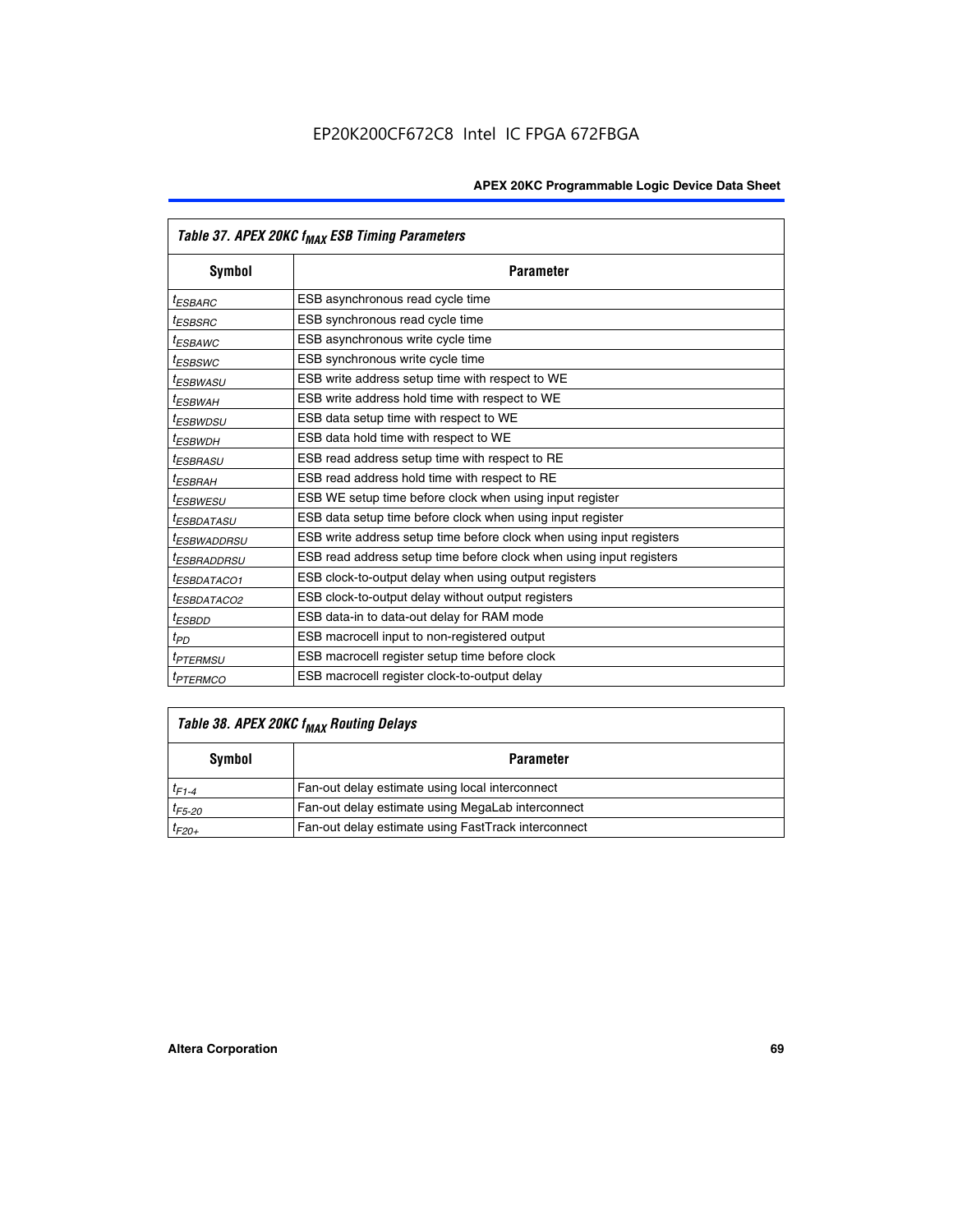| Table 39. APEX 20KC Minimum Pulse Width Timing Parameters |                                        |  |  |
|-----------------------------------------------------------|----------------------------------------|--|--|
| Symbol                                                    | <b>Parameter</b>                       |  |  |
| $t_{CH}$                                                  | Minimum clock high time from clock pin |  |  |
| $t_{CL}$                                                  | Minimum clock low time from clock pin  |  |  |
| $t_{CLRP}$                                                | LE clear pulse width                   |  |  |
| $t_{PREF}$                                                | LE preset pulse width                  |  |  |
| $t_{ESBCH}$                                               | Clock high time                        |  |  |
| $t_{ESBCL}$                                               | Clock low time                         |  |  |
| <sup>t</sup> ESBWP                                        | Write pulse width                      |  |  |
| <sup>t</sup> ESBRP                                        | Read pulse width                       |  |  |

Tables 40 and 41 describe APEX 20KC external timing parameters. The timing values for these pin-to-pin delays are reported for all pins using the 3.3-V LVTTL I/O standard.

| Table 40. APEX 20KC External Timing Parameters<br>Note (1) |                                                                |     |  |  |
|------------------------------------------------------------|----------------------------------------------------------------|-----|--|--|
| Symbol                                                     | <b>Clock Parameter</b><br><b>Conditions</b>                    |     |  |  |
| t <sub>insu</sub>                                          | Setup time with global clock at IOE register                   |     |  |  |
| t <sub>inh</sub>                                           | Hold time with global clock at IOE register                    |     |  |  |
| toutco                                                     | Clock-to-output delay with global clock at IOE output register | (2) |  |  |
| <sup>t</sup> INSUPLL                                       | Setup time with PLL clock at IOE input register                |     |  |  |
| <sup>t</sup> INHPLL                                        | Hold time with PLL clock at IOE input register                 |     |  |  |
| <b>TOUTCOPLL</b>                                           | Clock-to-output delay with PLL clock at IOE output register    | (2) |  |  |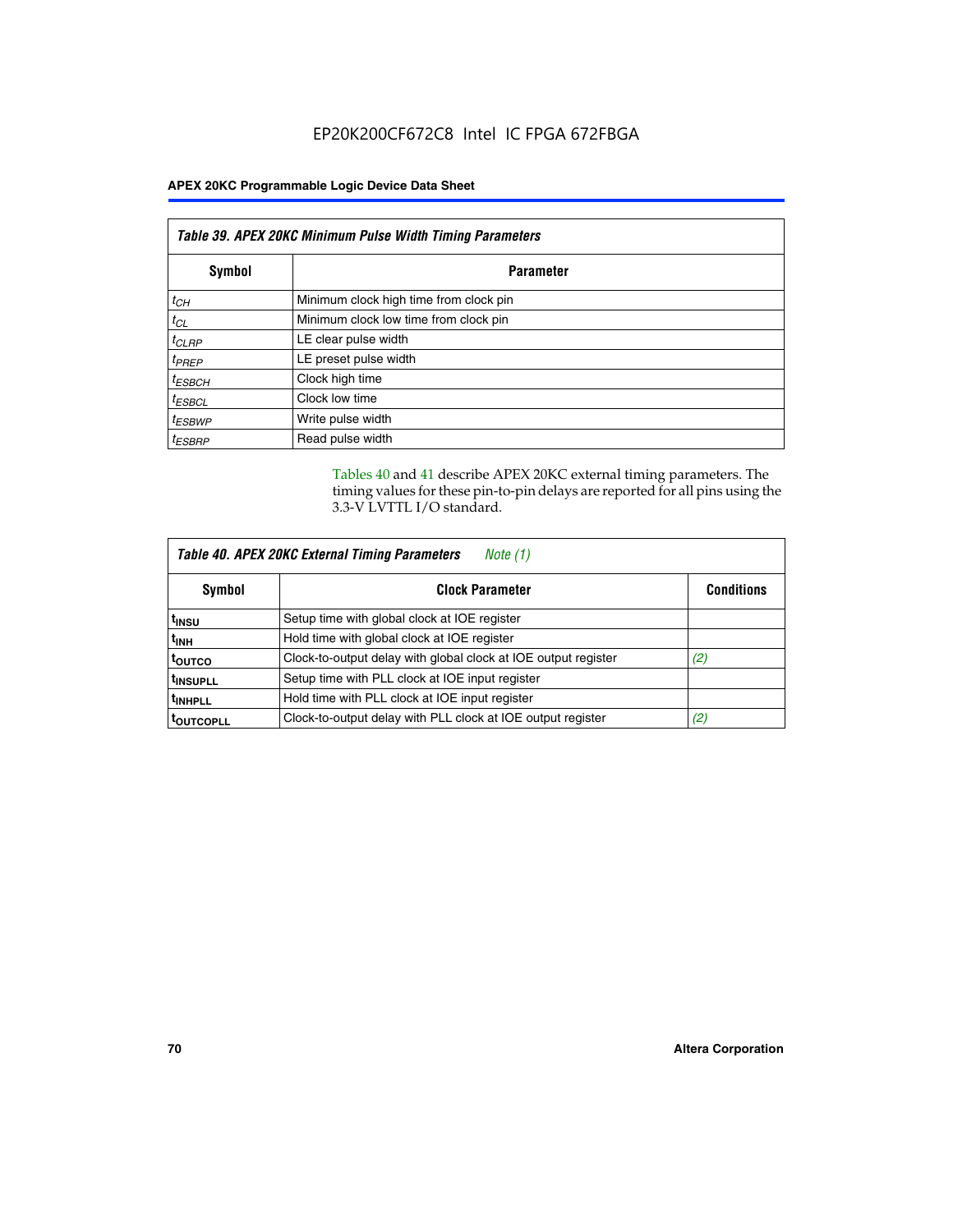| Table 41. APEX 20KC External Bidirectional Timing Parameters<br>Note (1) |                                                                                       |                  |  |
|--------------------------------------------------------------------------|---------------------------------------------------------------------------------------|------------------|--|
| Symbol                                                                   | <b>Parameter</b>                                                                      | <b>Condition</b> |  |
| <sup>t</sup> INSUBIDIR                                                   | Setup time for bidirectional pins with global clock at LAB-adjacent input<br>register |                  |  |
| <sup>t</sup> inhbidir                                                    | Hold time for bidirectional pins with global clock at LAB-adjacent input<br>register  |                  |  |
| <sup>t</sup> OUTCOBIDIR                                                  | Clock-to-output delay for bidirectional pins with global clock at IOE<br>register     | (2)              |  |
| <sup>t</sup> xzbidir                                                     | Synchronous output enable register to output buffer disable delay                     | (2)              |  |
| <sup>T</sup> ZXBIDIR                                                     | Synchronous output enable register to output buffer enable delay                      | (2)              |  |
| <sup>t</sup> insubidirpll                                                | Setup time for bidirectional pins with PLL clock at LAB-adjacent input<br>register    |                  |  |
| <b>TINHBIDIRPLL</b>                                                      | Hold time for bidirectional pins with PLL clock at LAB-adjacent input<br>register     |                  |  |
| <b>TOUTCOBIDIRPLL</b>                                                    | Clock-to-output delay for bidirectional pins with PLL clock at IOE register           | (2)              |  |
| <sup>T</sup> XZBIDIRPLL                                                  | Synchronous output enable register to output buffer disable delay with<br><b>PLL</b>  | (2)              |  |
| <sup>t</sup> zxbidirpli                                                  | Synchronous output enable register to output buffer enable delay with<br><b>PLL</b>   | (2)              |  |

*Notes to Tables 40 and 41:*

(1) These timing parameters are sample-tested only.

(2) For more information, refer to Table 43.

Tables 42 and 43 define the timing delays for each I/O standard. Some output standards require test load circuits for AC timing measurements as shown in Figures 36 through 38.

| Table 42. APEX 20KC Selectable I/O Standard Input Adder Delays (Part 1 of 2)<br>Note $(1)$ |                                                         |                  |  |
|--------------------------------------------------------------------------------------------|---------------------------------------------------------|------------------|--|
| Symbol                                                                                     | <b>Parameter</b>                                        | <b>Condition</b> |  |
| <b>LVCMOS</b>                                                                              | Input adder delay for the LVCMOS I/O standard           |                  |  |
| LVTTL                                                                                      | Input adder delay for the LVTTL I/O standard            |                  |  |
| 2.5V                                                                                       | Input adder delay for the 2.5-V I/O standard            |                  |  |
| 1.8V                                                                                       | Input adder delay for the 1.8-V I/O standard            |                  |  |
| <b>PCI</b>                                                                                 | Input adder delay for the PCI I/O standard              |                  |  |
| $GTI +$                                                                                    | Input adder delay for the GTL+ I/O standard             |                  |  |
| SSTL-3 Class I                                                                             | Input adder delay for the SSTL-3 Class I I/O standard   |                  |  |
| SSTL-3 Class II                                                                            | Input adder delay for the SSTL-3 Class II I/O standard  |                  |  |
| SSTL-2 Class I                                                                             | Input adder delay for the SSTL -2 Class I I/O standard  |                  |  |
| SSTL-2 Class II                                                                            | Input adder delay for the SSTL -2 Class II I/O standard |                  |  |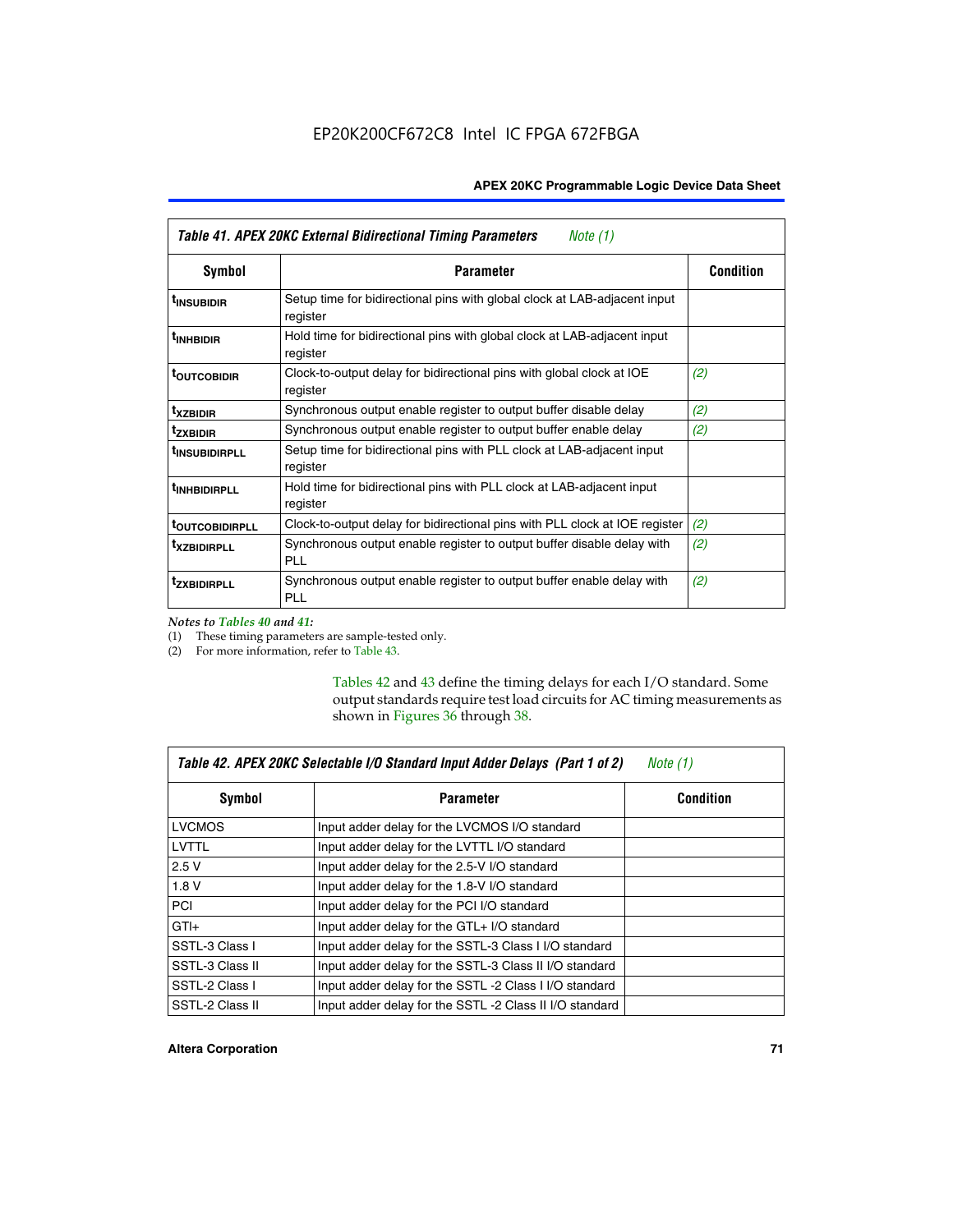#### **APEX 20KC Programmable Logic Device Data Sheet**

|             | Table 42. APEX 20KC Selectable I/O Standard Input Adder Delays (Part 2 of 2) | Note (1)         |
|-------------|------------------------------------------------------------------------------|------------------|
| Symbol      | Parameter                                                                    | <b>Condition</b> |
| <b>LVDS</b> | Input adder delay for the LVDS I/O standard                                  |                  |
| <b>CTT</b>  | Input adder delay for the CTT I/O standard                                   |                  |
| <b>AGP</b>  | Input adder delay for the AGP I/O standard                                   |                  |

| <b>Symbol</b>   | <b>Parameter</b>                                        | <b>Condition</b>                                                  |
|-----------------|---------------------------------------------------------|-------------------------------------------------------------------|
| <b>LVCMOS</b>   | Output adder delay for the LVCMOS I/O standard          |                                                                   |
| <b>LVTTL</b>    | Output adder delay for the LVTTL I/O standard           | $Cloud = 35 pF$<br>$Run = 564.5 \Omega$<br>Rdn = 430 $\Omega$ (2) |
| 2.5V            | Output adder delay for the 2.5-V I/O standard           | $Cloud = 35 pF$<br>$Run = 450 \Omega$<br>Rdn = 450 $\Omega$ (2)   |
| 1.8V            | Output adder delay for the 1.8-V I/O standard           | $Cloud = 35 pF$<br>$Run = 520 \Omega$<br>Rdn = 480 $\Omega$ (2)   |
| <b>PCI</b>      | Output adder delay for the PCI I/O standard             | $Cloud = 10 pF$<br>$Run = 1M \Omega$<br>$Rdn = 25 \Omega (2)$     |
| $GTI +$         | Output adder delay for the GTL+ I/O standard            | $Cloud = 30 pF$<br>$Run = 25 \Omega (2)$                          |
| SSTL-3 Class I  | Output adder delay for the SSTL-3 Class I I/O standard  | $Cloud1 = 0 pF$<br>$Cloud2 = 30 pF$<br>$R = 25 \Omega (2)$        |
| SSTL-3 Class II | Output adder delay for the SSTL-3 Class II I/O standard | $Cloud1 = 0 pF$<br>$Cloud2 = 30 pF$<br>$R = 25 \Omega (2)$        |
| SSTL-2 Class I  | Output adder delay for the SSTL-2 Class I I/O standard  |                                                                   |
| SSTL-2 Class II | Output adder delay for the SSTL-2 Class II I/O standard |                                                                   |
| <b>LVDS</b>     | Output adder delay for the LVDS I/O standard            | $Cloud = 4 pF$<br>R=100 Ω (2)                                     |
| <b>CTT</b>      | Output adder delay for the CTT I/O standard             |                                                                   |
| <b>AGP</b>      | Output adder delay for the AGP I/O standard             |                                                                   |
|                 |                                                         |                                                                   |

#### *Note to Tables 42 and 43:*

- (1) These delays report the differences in delays for different I/O standards. Add the delay for the I/O standard that is used to the external timing parameters.
- (2) See Figure 36 for more information.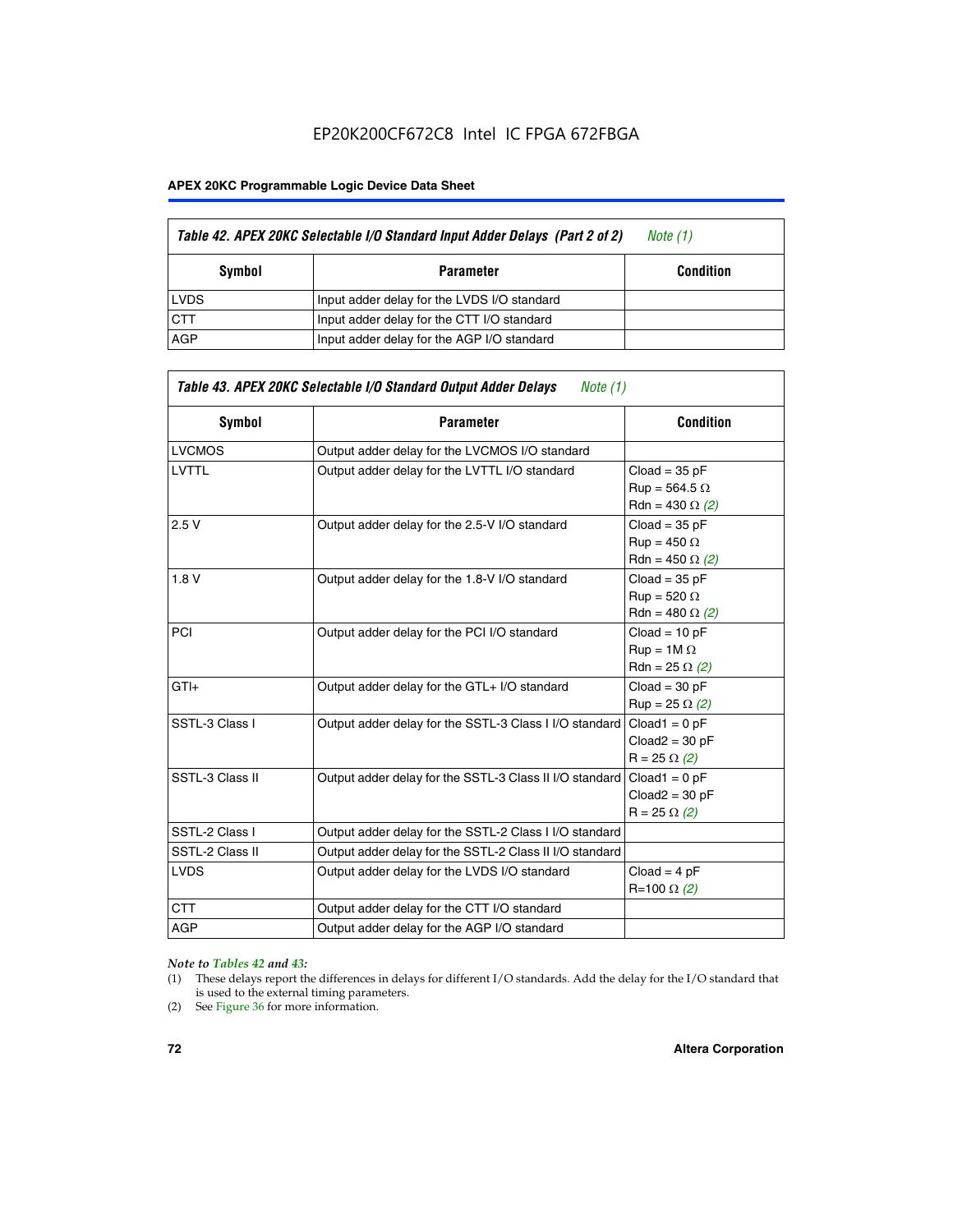*Figure 36. AC Test Conditions for LVTTL, 2.5 V, 1.8 V, PCI & GTL+ I/O Standards*







*Figure 38. AC Test Conditions for the LVDS I/O Standard*

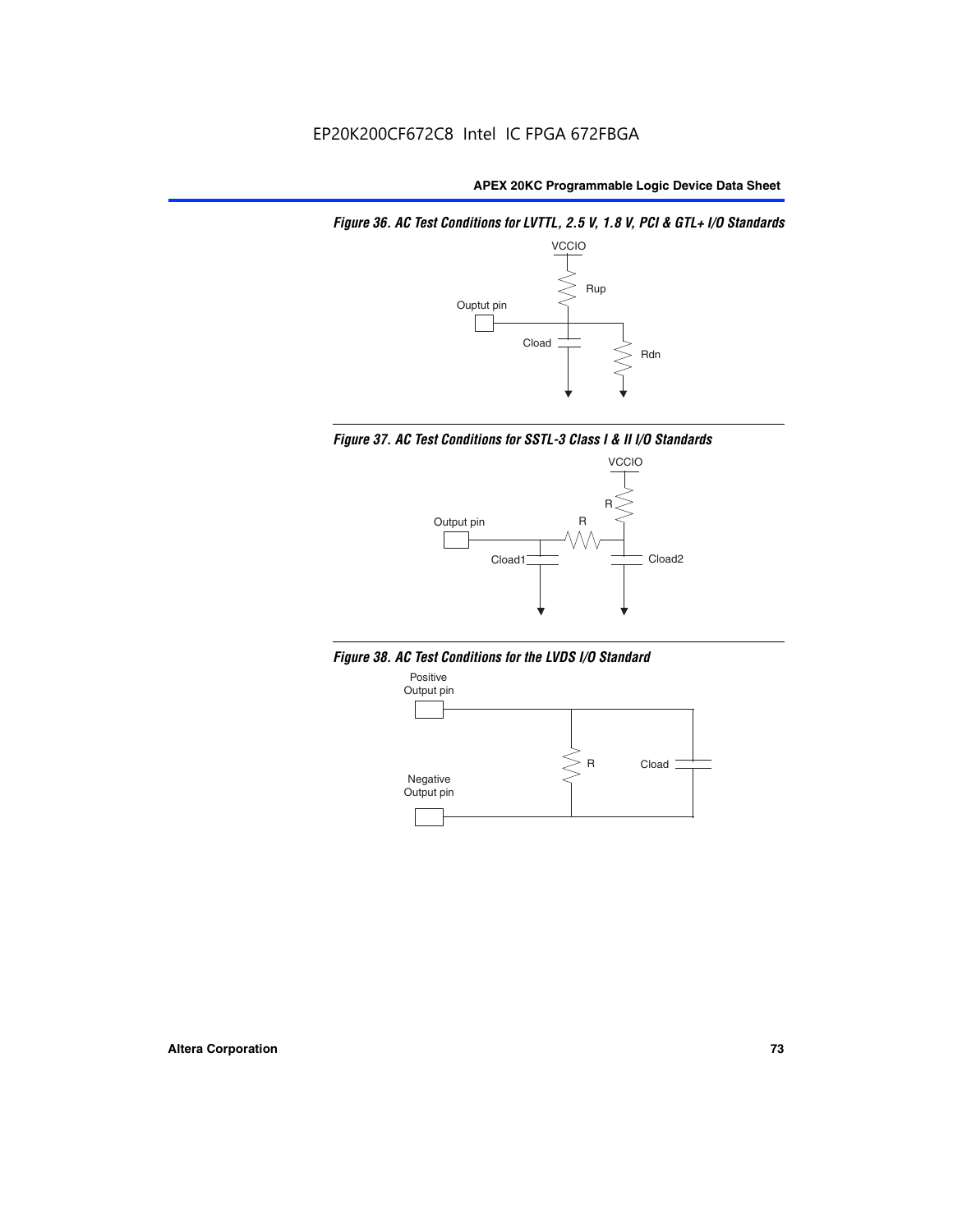Tables 44 through 67 show the  $f_{MAX}$  and external timing parameters for EPC20K200C, EP20K400C, EP20K600C, and EP20K1000C devices.

| Table 44. EP20K200C f <sub>MAX</sub> LE Timing Microparameters |                |      |                |      |                |      |      |  |  |  |
|----------------------------------------------------------------|----------------|------|----------------|------|----------------|------|------|--|--|--|
| Symbol                                                         | -7 Speed Grade |      | -8 Speed Grade |      | -9 Speed Grade |      | Unit |  |  |  |
|                                                                | Min            | Max  | Min            | Max  | Min            | Max  |      |  |  |  |
| $t_{SU}$                                                       | 0.01           |      | 0.01           |      | 0.01           |      | ns   |  |  |  |
| $t_H$                                                          | 0.10           |      | 0.10           |      | 0.10           |      | ns   |  |  |  |
| $t_{CO}$                                                       |                | 0.27 |                | 0.30 |                | 0.32 | ns   |  |  |  |
| $t_{LUT}$                                                      |                | 0.65 |                | 0.78 |                | 0.92 | ns   |  |  |  |

| Table 45. EP20K200C f <sub>MAX</sub> ESB Timing Microparameters |         |                |         |                |         |                |    |  |  |  |
|-----------------------------------------------------------------|---------|----------------|---------|----------------|---------|----------------|----|--|--|--|
| <b>Symbol</b>                                                   |         | -7 Speed Grade |         | -8 Speed Grade |         | -9 Speed Grade |    |  |  |  |
|                                                                 | Min     | <b>Max</b>     | Min     | <b>Max</b>     | Min     | Max            |    |  |  |  |
| <sup>t</sup> ESBARC                                             |         | 1.30           |         | 1.51           |         | 1.69           | ns |  |  |  |
| <sup>t</sup> ESBSRC                                             |         | 2.35           |         | 2.49           |         | 2.72           | ns |  |  |  |
| <sup>t</sup> ESBAWC                                             |         | 2.92           |         | 3.46           |         | 3.86           | ns |  |  |  |
| t <sub>ESBSWC</sub>                                             |         | 3.05           |         | 3.44           |         | 3.85           | ns |  |  |  |
| t <sub>ESBWASU</sub>                                            | 0.45    |                | 0.50    |                | 0.54    |                | ns |  |  |  |
| <sup>t</sup> ESBWAH                                             | 0.44    |                | 0.50    |                | 0.55    |                | ns |  |  |  |
| <sup>t</sup> ESBWDSU                                            | 0.57    |                | 0.63    |                | 0.68    |                | ns |  |  |  |
| <sup>t</sup> ESBWDH                                             | 0.44    |                | 0.50    |                | 0.55    |                | ns |  |  |  |
| <sup>t</sup> ESBRASU                                            | 1.25    |                | 1.43    |                | 1.56    |                | ns |  |  |  |
| <sup>t</sup> ESBRAH                                             | 0.00    |                | 0.03    |                | 0.11    |                | ns |  |  |  |
| <sup>t</sup> ESBWESU                                            | 0.00    |                | 0.00    |                | 0.00    |                | ns |  |  |  |
| <sup>t</sup> ESBDATASU                                          | 2.01    |                | 2.27    |                | 2.45    |                | ns |  |  |  |
| t <sub>ESBWADDRSU</sub>                                         | $-0.20$ |                | $-0.24$ |                | $-0.28$ |                | ns |  |  |  |
| <sup>t</sup> ESBRADDRSU                                         | 0.02    |                | 0.00    |                | $-0.02$ |                | ns |  |  |  |
| <sup>t</sup> ESBDATACO1                                         |         | 1.09           |         | 1.28           |         | 1.43           | ns |  |  |  |
| <sup>t</sup> ESBDATACO2                                         |         | 2.10           |         | 2.52           |         | 2.82           | ns |  |  |  |
| <sup>t</sup> ESBDD                                              |         | 2.50           |         | 2.97           |         | 3.32           | ns |  |  |  |
| $t_{PD}$                                                        |         | 1.48           |         | 1.78           |         | 2.00           | ns |  |  |  |
| <sup>t</sup> PTERMSU                                            | 0.58    |                | 0.72    |                | 0.81    |                | ns |  |  |  |
| t <sub>PTERMCO</sub>                                            |         | 1.10           |         | 1.29           |         | 1.45           | ns |  |  |  |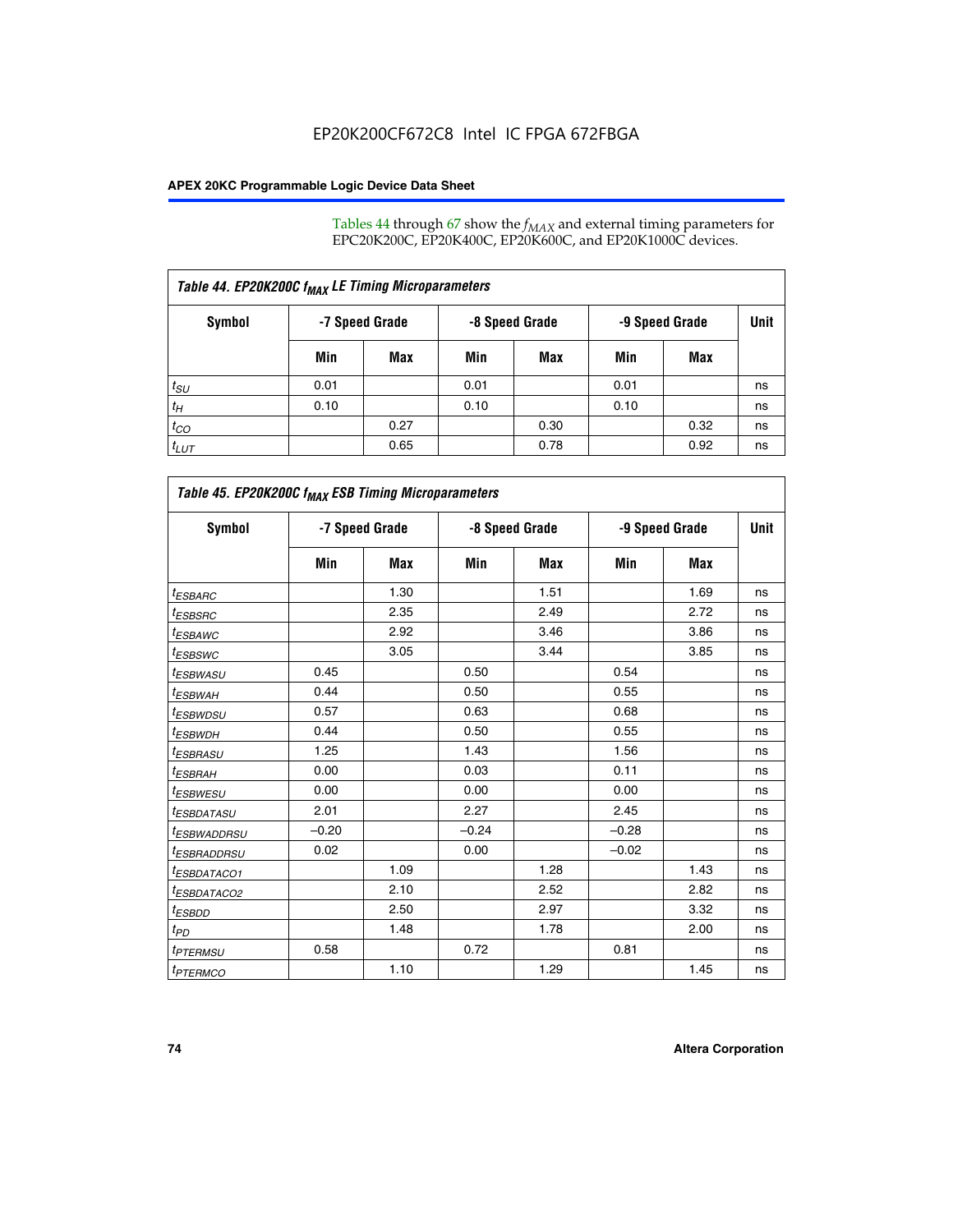| Table 46. EP20K200C f <sub>MAX</sub> Routing Delays |     |                |     |                |                |      |      |  |  |
|-----------------------------------------------------|-----|----------------|-----|----------------|----------------|------|------|--|--|
| <b>Symbol</b>                                       |     | -7 Speed Grade |     | -8 Speed Grade | -9 Speed Grade |      | Unit |  |  |
|                                                     | Min | Max            | Min | Max            | Min            | Max  |      |  |  |
| $t_{F1-4}$                                          |     | 0.15           |     | 0.17           |                | 0.20 | ns   |  |  |
| $t_{F5-20}$                                         |     | 0.81           |     | 0.94           |                | 1.12 | ns   |  |  |
| $t_{F20+}$                                          |     | 0.98           |     | 1.13           |                | 1.35 | ns   |  |  |

| Table 47. EP20K200C Minimum Pulse Width Timing Parameters |                |     |      |                |      |                |      |  |  |  |
|-----------------------------------------------------------|----------------|-----|------|----------------|------|----------------|------|--|--|--|
| Symbol                                                    | -7 Speed Grade |     |      | -8 Speed Grade |      | -9 Speed Grade | Unit |  |  |  |
|                                                           | Min            | Max | Min  | Max            | Min  | Max            |      |  |  |  |
| $t_{CH}$                                                  | 1.33           |     | 1.66 |                | 2.00 |                | ns   |  |  |  |
| $t_{CL}$                                                  | 1.33           |     | 1.66 |                | 2.00 |                | ns   |  |  |  |
| $t_{CLRP}$                                                | 0.20           |     | 0.20 |                | 0.20 |                | ns   |  |  |  |
| $t_{PREF}$                                                | 0.20           |     | 0.20 |                | 0.20 |                | ns   |  |  |  |
| $t_{ESBCH}$                                               | 1.33           |     | 1.66 |                | 2.00 |                | ns   |  |  |  |
| $t_{ESBCL}$                                               | 1.33           |     | 1.66 |                | 2.00 |                | ns   |  |  |  |
| $t_{ESBWP}$                                               | 1.05           |     | 1.28 |                | 1.44 |                | ns   |  |  |  |
| <sup>t</sup> ESBRP                                        | 0.87           |     | 1.06 |                | 1.19 |                | ns   |  |  |  |

# *Table 48. EP20K200C External Timing Parameters*

| Symbol                |      | -7 Speed Grade |      | -8 Speed Grade | -9 Speed Grade | <b>Unit</b> |    |
|-----------------------|------|----------------|------|----------------|----------------|-------------|----|
|                       | Min  | Max            | Min  | Max            | Min            | Max         |    |
| t <sub>INSU</sub>     | 1.23 |                | 1.26 |                | 1.33           |             | ns |
| t <sub>INH</sub>      | 0.00 |                | 0.00 |                | 0.00           |             | ns |
| toutco                | 2.00 | 3.79           | 2.00 | 4.31           | 2.00           | 4.70        | ns |
| t <sub>INSUPLL</sub>  | 0.81 |                | 0.92 |                | ٠              |             | ns |
| t <sub>INHPLL</sub>   | 0.00 |                | 0.00 |                |                |             | ns |
| t <sub>outcopll</sub> | 0.50 | 2.36           | 0.50 | 2.62           |                |             | ns |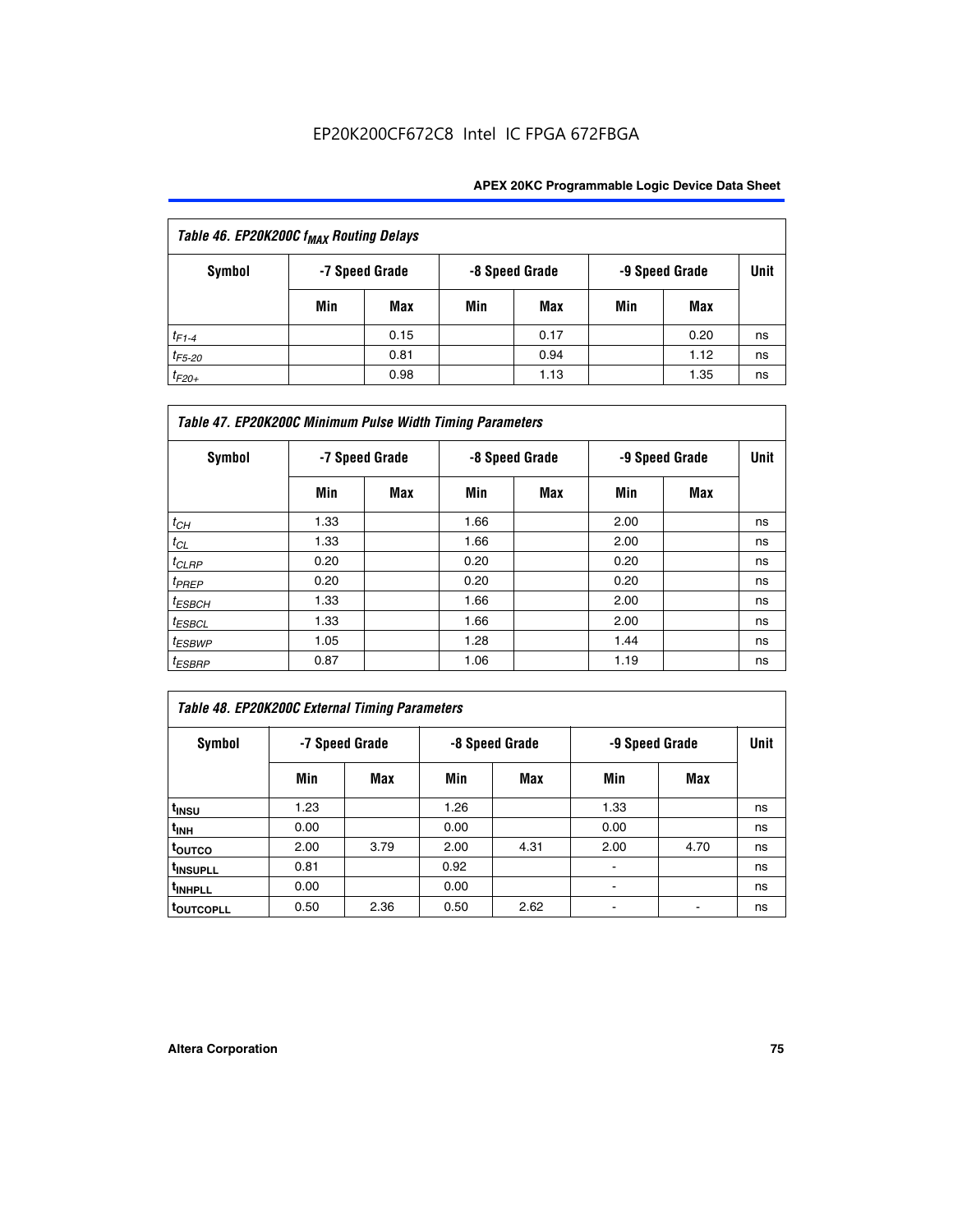| Table 49. EP20K200C External Bidirectional Timing Parameters |      |                |      |                |                          |             |    |  |  |  |
|--------------------------------------------------------------|------|----------------|------|----------------|--------------------------|-------------|----|--|--|--|
| Symbol                                                       |      | -7 Speed Grade |      | -8 Speed Grade | -9 Speed Grade           | <b>Unit</b> |    |  |  |  |
|                                                              | Min  | Max            | Min  | Max            | Min                      | Max         |    |  |  |  |
| <sup>t</sup> INSUBIDIR                                       | 1.38 |                | 1.78 |                | 1.99                     |             | ns |  |  |  |
| <sup>t</sup> INHBIDIR                                        | 0.00 |                | 0.00 |                | 0.00                     |             | ns |  |  |  |
| <b><sup>t</sup>OUTCOBIDIR</b>                                | 2.00 | 3.79           | 2.00 | 4.31           | 2.00                     | 4.70        | ns |  |  |  |
| <sup>t</sup> xzbidir                                         |      | 6.12           |      | 6.51           |                          | 7.89        | ns |  |  |  |
| <sup>t</sup> zxbidir                                         |      | 6.12           |      | 6.51           |                          | 7.89        | ns |  |  |  |
| <sup>t</sup> insubidirpll                                    | 2.82 |                | 3.47 |                | $\overline{\phantom{a}}$ |             | ns |  |  |  |
| <sup>t</sup> INHBIDIRPLL                                     | 0.00 |                | 0.00 |                |                          |             | ns |  |  |  |
| <b>TOUTCOBIDIRPLL</b>                                        | 0.50 | 2.36           | 0.50 | 2.62           | ٠                        |             | ns |  |  |  |
| <sup>T</sup> XZBIDIRPLL                                      |      | 4.69           |      | 4.82           |                          |             | ns |  |  |  |
| <sup>I</sup> ZXBIDIRPLL                                      |      | 4.69           |      | 4.82           |                          |             | ns |  |  |  |

| Table 50. EP20K400C f <sub>MAX</sub> LE Timing Parameters |                |      |      |                |      |                |             |  |  |
|-----------------------------------------------------------|----------------|------|------|----------------|------|----------------|-------------|--|--|
| Symbol                                                    | -7 Speed Grade |      |      | -8 Speed Grade |      | -9 Speed Grade | <b>Unit</b> |  |  |
|                                                           | Min            | Max  | Min  | Max            | Min  | Max            |             |  |  |
| $t_{SU}$                                                  | 0.01           |      | 0.01 |                | 0.01 |                | ns          |  |  |
| $t_H$                                                     | 0.10           |      | 0.10 |                | 0.10 |                | ns          |  |  |
| $t_{CO}$                                                  |                | 0.27 |      | 0.30           |      | 0.32           | ns          |  |  |
| $t_{LUT}$                                                 |                | 0.65 |      | 0.78           |      | 0.92           | ns          |  |  |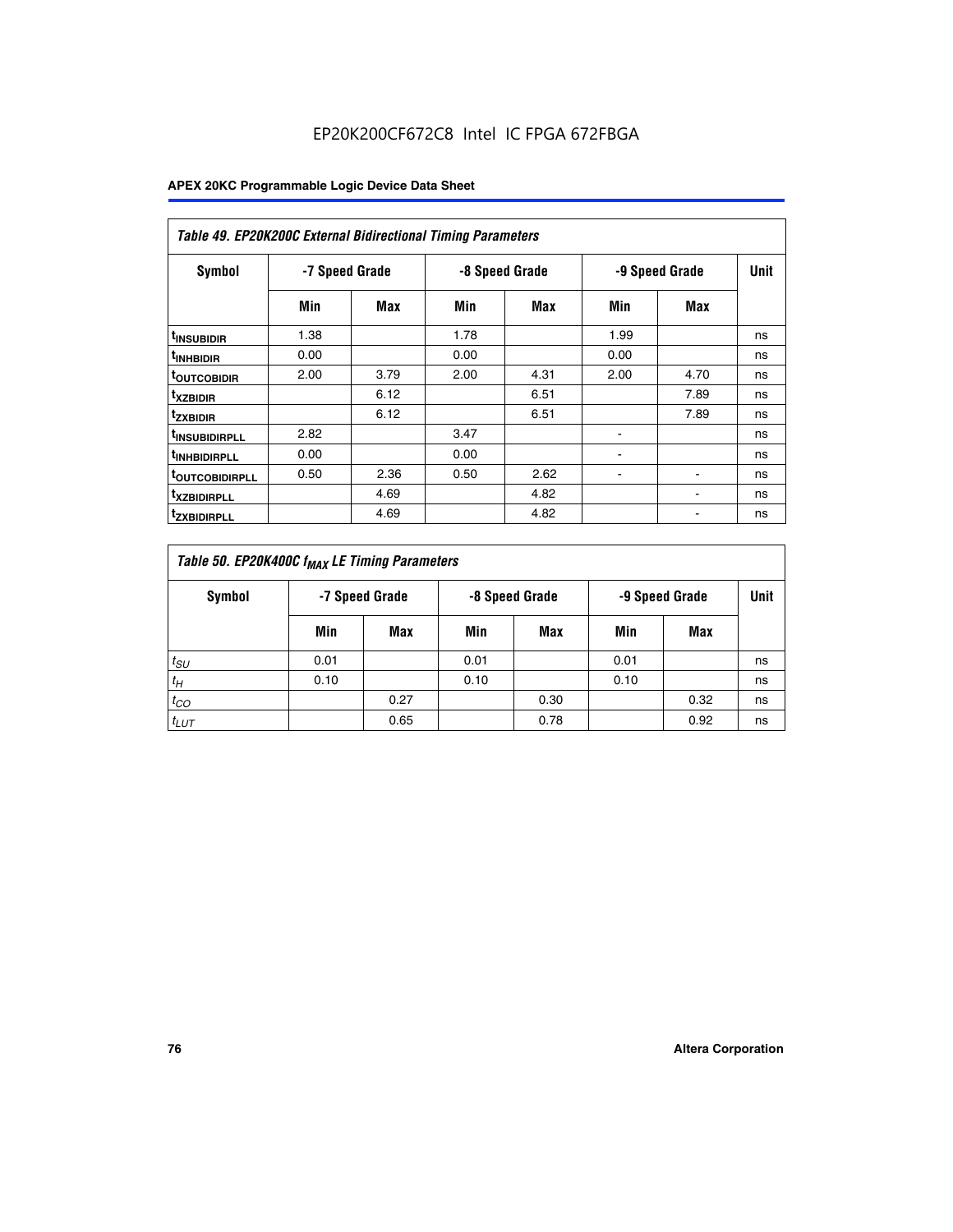| Table 51. EP20K400C f <sub>MAX</sub> ESB Timing Parameters |                |            |         |                |         |                |    |  |  |  |
|------------------------------------------------------------|----------------|------------|---------|----------------|---------|----------------|----|--|--|--|
| <b>Symbol</b>                                              | -7 Speed Grade |            |         | -8 Speed Grade |         | -9 Speed Grade |    |  |  |  |
|                                                            | Min            | <b>Max</b> | Min     | <b>Max</b>     | Min     | <b>Max</b>     |    |  |  |  |
| $t_{ESBARC}$                                               |                | 1.30       |         | 1.51           |         | 1.69           | ns |  |  |  |
| $t_{ESBSRC}$                                               |                | 2.35       |         | 2.49           |         | 2.72           | ns |  |  |  |
| <sup>t</sup> ESBAWC                                        |                | 2.92       |         | 3.46           |         | 3.86           | ns |  |  |  |
| <sup>t</sup> ESBSWC                                        |                | 3.05       |         | 3.44           |         | 3.85           | ns |  |  |  |
| <i>t<sub>ESBWASU</sub></i>                                 | 0.45           |            | 0.50    |                | 0.54    |                | ns |  |  |  |
| <sup>t</sup> ESBWAH                                        | 0.44           |            | 0.50    |                | 0.55    |                | ns |  |  |  |
| <sup>t</sup> ESBWDSU                                       | 0.57           |            | 0.63    |                | 0.68    |                | ns |  |  |  |
| <sup>t</sup> ESBWDH                                        | 0.44           |            | 0.50    |                | 0.55    |                | ns |  |  |  |
| <i><b>ESBRASU</b></i>                                      | 1.25           |            | 1.43    |                | 1.56    |                | ns |  |  |  |
| <sup>t</sup> ESBRAH                                        | 0.00           |            | 0.03    |                | 0.11    |                | ns |  |  |  |
| <sup>t</sup> ESBWESU                                       | 0.00           |            | 0.00    |                | 0.00    |                | ns |  |  |  |
| <sup>t</sup> ESBDATASU                                     | 2.01           |            | 2.27    |                | 2.45    |                | ns |  |  |  |
| <sup>t</sup> ESBWADDRSU                                    | $-0.20$        |            | $-0.24$ |                | $-0.28$ |                | ns |  |  |  |
| <i>t<sub>ESBRADDRSU</sub></i>                              | 0.02           |            | 0.00    |                | $-0.02$ |                | ns |  |  |  |
| <i>ESBDATACO1</i>                                          |                | 1.09       |         | 1.28           |         | 1.43           | ns |  |  |  |
| <sup>I</sup> ESBDATACO2                                    |                | 2.10       |         | 2.52           |         | 2.82           | ns |  |  |  |
| $t_{ESBDD}$                                                |                | 2.50       |         | 2.97           |         | 3.32           | ns |  |  |  |
| $t_{PD}$                                                   |                | 1.48       |         | 1.78           |         | 2.00           | ns |  |  |  |
| <i><b><i>EPTERMSU</i></b></i>                              | 0.58           |            | 0.72    |                | 0.81    |                | ns |  |  |  |
| <b>t</b> <sub>PTERMCO</sub>                                |                | 1.10       |         | 1.29           |         | 1.45           | ns |  |  |  |

| Table 52. EP20K400C f <sub>MAX</sub> Routing Delays |     |                |                |      |                |      |             |  |  |
|-----------------------------------------------------|-----|----------------|----------------|------|----------------|------|-------------|--|--|
| Symbol                                              |     | -7 Speed Grade | -8 Speed Grade |      | -9 Speed Grade |      | <b>Unit</b> |  |  |
|                                                     | Min | Max            | Min            | Max  | Min            | Max  |             |  |  |
| $t_{F1-4}$                                          |     | 0.15           |                | 0.17 |                | 0.19 | ns          |  |  |
| $t_{F5-20}$                                         |     | 0.94           |                | 1.06 |                | 1.25 | ns          |  |  |
| $t_{F20+}$                                          |     | 1.73           |                | 1.96 |                | 2.30 | ns          |  |  |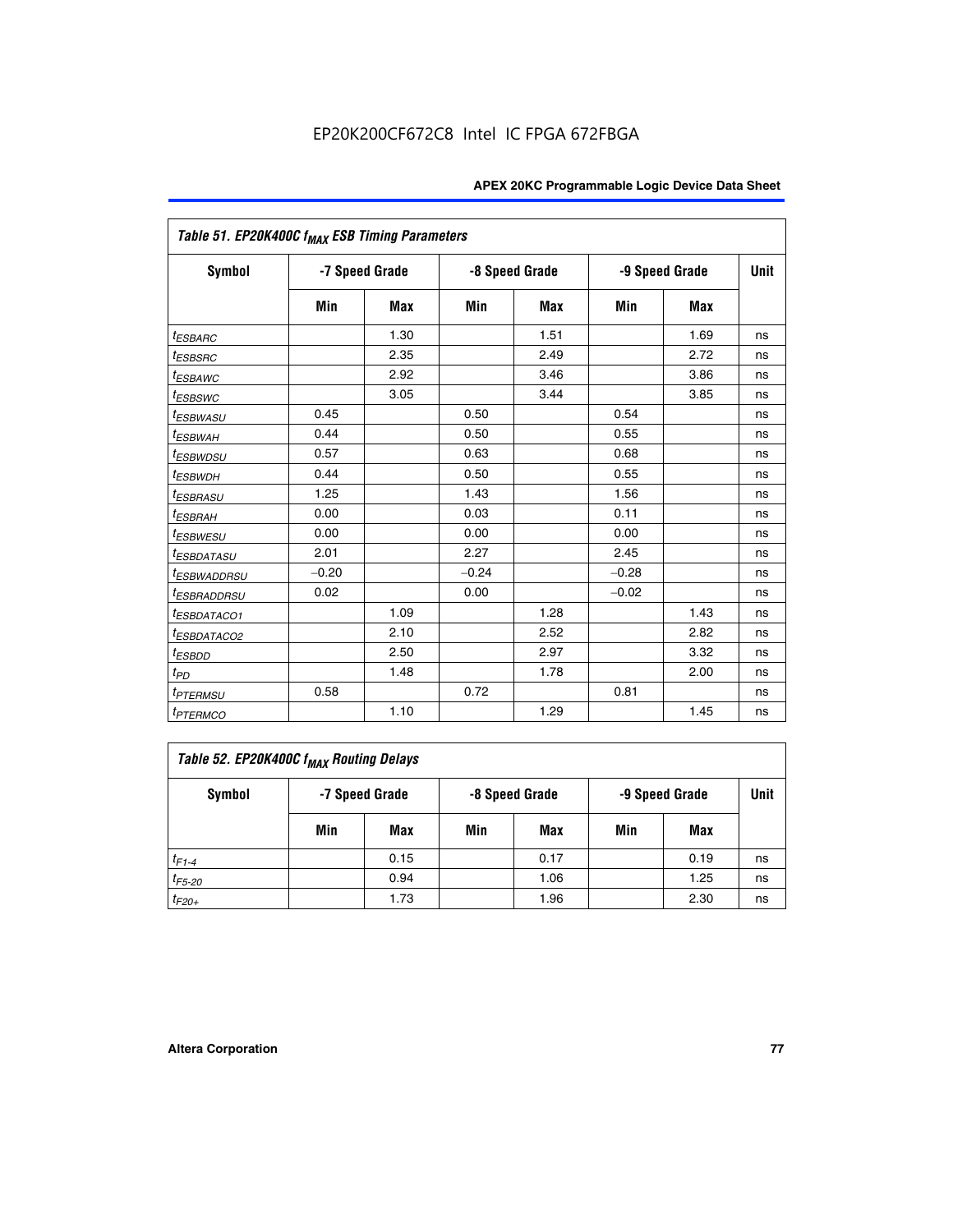| Table 53. EP20K400C Minimum Pulse Width Timing Parameters |      |                |      |                |      |                |      |  |  |  |
|-----------------------------------------------------------|------|----------------|------|----------------|------|----------------|------|--|--|--|
| Symbol                                                    |      | -7 Speed Grade |      | -8 Speed Grade |      | -9 Speed Grade | Unit |  |  |  |
|                                                           | Min  | Max            | Min  | <b>Max</b>     | Min  | <b>Max</b>     |      |  |  |  |
| $t_{CH}$                                                  | 1.33 |                | 1.66 |                | 2.00 |                | ns   |  |  |  |
| $t_{CL}$                                                  | 1.33 |                | 1.66 |                | 2.00 |                | ns   |  |  |  |
| $t_{CLRP}$                                                | 0.20 |                | 0.20 |                | 0.20 |                | ns   |  |  |  |
| $t_{PREF}$                                                | 0.20 |                | 0.20 |                | 0.20 |                | ns   |  |  |  |
| <sup>t</sup> ESBCH                                        | 1.33 |                | 1.66 |                | 2.00 |                | ns   |  |  |  |
| <sup>t</sup> ESBCL                                        | 1.33 |                | 1.66 |                | 2.00 |                | ns   |  |  |  |
| $t_{ESBWP}$                                               | 1.05 |                | 1.28 |                | 1.44 |                | ns   |  |  |  |
| <sup>t</sup> ESBRP                                        | 0.87 |                | 1.06 |                | 1.19 |                | ns   |  |  |  |

| Table 54. EP20K400C External Timing Parameters |      |                |                |      |                |      |      |  |  |  |  |  |
|------------------------------------------------|------|----------------|----------------|------|----------------|------|------|--|--|--|--|--|
| <b>Symbol</b>                                  |      | -7 Speed Grade | -8 Speed Grade |      | -9 Speed Grade |      | Unit |  |  |  |  |  |
|                                                | Min  | Max            | Min            | Max  | Min            | Max  |      |  |  |  |  |  |
| t <sub>INSU</sub>                              | 1.37 |                | 1.52           |      | 1.64           |      | ns   |  |  |  |  |  |
| $t_{\rm INH}$                                  | 0.00 |                | 0.00           |      | 0.00           |      | ns   |  |  |  |  |  |
| <sup>t</sup> outco                             | 2.00 | 4.25           | 2.00           | 4.61 | 2.00           | 5.03 | ns   |  |  |  |  |  |
| <sup>t</sup> INSUPLL                           | 0.80 |                | 0.91           |      |                |      | ns   |  |  |  |  |  |
| <sup>t</sup> INHPLL                            | 0.00 |                | 0.00           |      | -              |      | ns   |  |  |  |  |  |
| <b>LOUTCOPLL</b>                               | 0.50 | 2.27           | 0.50           | 2.55 |                |      | ns   |  |  |  |  |  |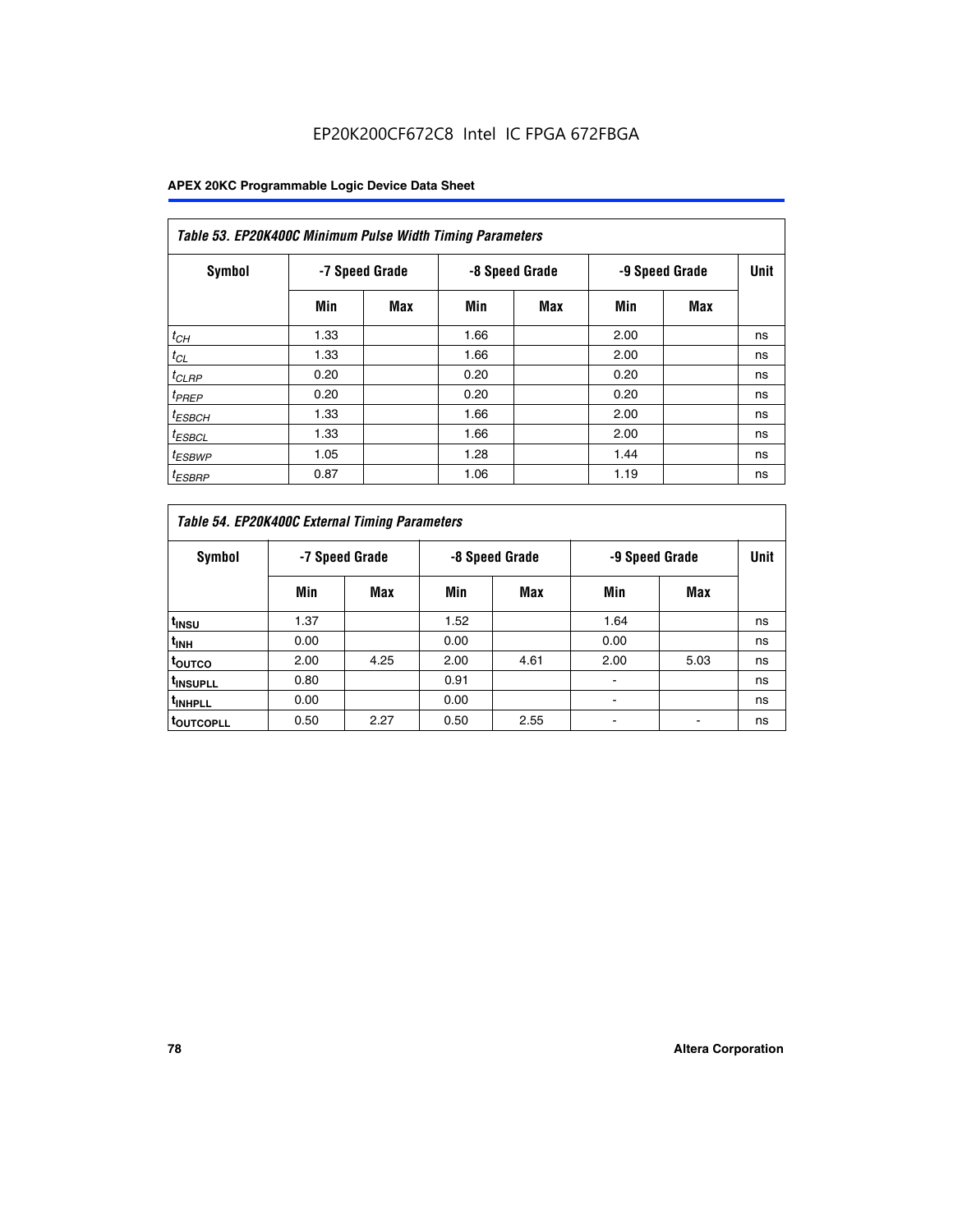| Table 55. EP20K400C External Bidirectional Timing Parameters |                |      |      |                |      |                |             |  |  |  |  |
|--------------------------------------------------------------|----------------|------|------|----------------|------|----------------|-------------|--|--|--|--|
| <b>Symbol</b>                                                | -7 Speed Grade |      |      | -8 Speed Grade |      | -9 Speed Grade | <b>Unit</b> |  |  |  |  |
|                                                              | Min            | Max  | Min  | Max            | Min  | Max            |             |  |  |  |  |
| t <sub>INSUBIDIR</sub>                                       | 1.29           |      | 1.67 |                | 1.92 |                | ns          |  |  |  |  |
| <sup>t</sup> INHBIDIR                                        | 0.00           |      | 0.00 |                | 0.00 |                | ns          |  |  |  |  |
| <sup>t</sup> OUTCOBIDIR                                      | 2.00           | 4.25 | 2.00 | 4.61           | 2.00 | 5.03           | ns          |  |  |  |  |
| <sup>t</sup> xzbidir                                         |                | 6.55 |      | 6.97           |      | 7.35           | ns          |  |  |  |  |
| <sup>t</sup> zxbidir                                         |                | 6.55 |      | 6.97           |      | 7.36           | ns          |  |  |  |  |
| <sup>t</sup> INSUBIDIRPLL                                    | 3.22           |      | 3.80 |                |      |                | ns          |  |  |  |  |
| <sup>t</sup> INHBIDIRPLL                                     | 0.00           |      | 0.00 |                |      |                | ns          |  |  |  |  |
| <b><i>toutcobidirpll</i></b>                                 | 0.50           | 2.27 | 0.50 | 2.55           | ۰    | $\blacksquare$ | ns          |  |  |  |  |
| <sup>t</sup> xzbidirpll                                      |                | 4.62 |      | 4.84           |      | ٠              | ns          |  |  |  |  |
| <sup>t</sup> zxbidirpll                                      |                | 4.62 |      | 4.84           |      | ٠              | ns          |  |  |  |  |

| Table 56. EP20K600C f <sub>MAX</sub> LE Timing Parameters |      |                |      |                                  |      |      |      |  |  |  |  |
|-----------------------------------------------------------|------|----------------|------|----------------------------------|------|------|------|--|--|--|--|
| <b>Symbol</b>                                             |      | -7 Speed Grade |      | -8 Speed Grade<br>-9 Speed Grade |      |      | Unit |  |  |  |  |
|                                                           | Min  | Max            | Min  | Max                              | Min  | Max  |      |  |  |  |  |
| $t_{SU}$                                                  | 0.01 |                | 0.01 |                                  | 0.01 |      | ns   |  |  |  |  |
| $t_H$                                                     | 0.10 |                | 0.10 |                                  | 0.10 |      | ns   |  |  |  |  |
| $t_{CO}$                                                  |      | 0.27           |      | 0.30                             |      | 0.32 | ns   |  |  |  |  |
| $t_{LUT}$                                                 |      | 0.65           |      | 0.78                             |      | 0.92 | ns   |  |  |  |  |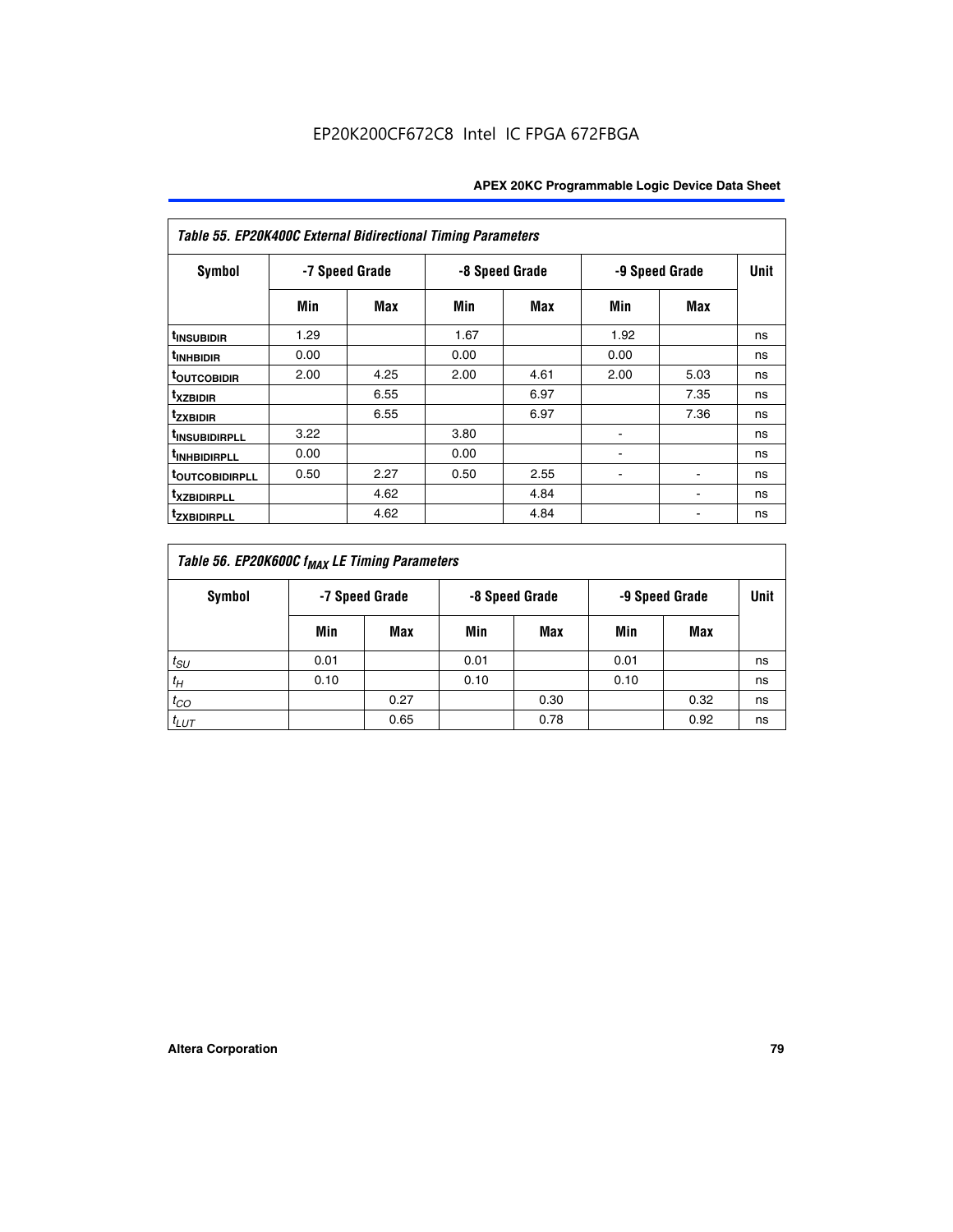|                            | Table 57. EP20K600C f <sub>MAX</sub> ESB Timing Parameters |            |                |      |                |             |    |  |  |  |  |
|----------------------------|------------------------------------------------------------|------------|----------------|------|----------------|-------------|----|--|--|--|--|
| Symbol                     | -7 Speed Grade                                             |            | -8 Speed Grade |      | -9 Speed Grade | <b>Unit</b> |    |  |  |  |  |
|                            | Min                                                        | <b>Max</b> | Min            | Max  | Min            | Max         |    |  |  |  |  |
| <sup>t</sup> ESBARC        |                                                            | 1.30       |                | 1.51 |                | 1.69        | ns |  |  |  |  |
| <i>t<sub>ESBSRC</sub></i>  |                                                            | 2.35       |                | 2.49 |                | 2.72        | ns |  |  |  |  |
| <sup>t</sup> ESBAWC        |                                                            | 2.92       |                | 3.46 |                | 3.86        | ns |  |  |  |  |
| <sup>t</sup> ESBSWC        |                                                            | 3.05       |                | 3.44 |                | 3.85        | ns |  |  |  |  |
| <sup>t</sup> ESBWASU       | 0.45                                                       |            | 0.50           |      | 0.54           |             | ns |  |  |  |  |
| <sup>t</sup> ESBWAH        | 0.44                                                       |            | 0.50           |      | 0.55           |             | ns |  |  |  |  |
| <sup>t</sup> ESBWDSU       | 0.57                                                       |            | 0.63           |      | 0.68           |             | ns |  |  |  |  |
| <sup>t</sup> ESBWDH        | 0.44                                                       |            | 0.50           |      | 0.55           |             | ns |  |  |  |  |
| <i>ESBRASU</i>             | 1.25                                                       |            | 1.43           |      | 1.56           |             | ns |  |  |  |  |
| <sup>t</sup> ESBRAH        | 0.00                                                       |            | 0.03           |      | 0.11           |             | ns |  |  |  |  |
| <sup>t</sup> ESBWESU       | 0.00                                                       |            | 0.00           |      | 0.00           |             | ns |  |  |  |  |
| <sup>t</sup> ESBDATASU     | 2.01                                                       |            | 2.27           |      | 2.45           |             | ns |  |  |  |  |
| <sup>I</sup> ESBWADDRSU    | $-0.20$                                                    |            | $-0.24$        |      | $-0.28$        |             | ns |  |  |  |  |
| <sup>t</sup> ESBRADDRSU    | 0.02                                                       |            | 0.00           |      | $-0.02$        |             | ns |  |  |  |  |
| <sup>t</sup> ESBDATACO1    |                                                            | 1.09       |                | 1.28 |                | 1.43        | ns |  |  |  |  |
| <sup>t</sup> ESBDATACO2    |                                                            | 2.10       |                | 2.52 |                | 2.82        | ns |  |  |  |  |
| <sup>t</sup> ESBDD         |                                                            | 2.50       |                | 2.97 |                | 3.32        | ns |  |  |  |  |
| $t_{\scriptsize{PD}}$      |                                                            | 1.48       |                | 1.78 |                | 2.00        | ns |  |  |  |  |
| <sup>t</sup> PTERMSU       | 0.58                                                       |            | 0.72           |      | 0.81           |             | ns |  |  |  |  |
| <i>t<sub>PTERMCO</sub></i> |                                                            | 1.10       |                | 1.29 |                | 1.45        | ns |  |  |  |  |

| Table 58. EP20K600C f <sub>MAX</sub> Routing Delays |                |      |                |      |                |      |      |  |  |  |
|-----------------------------------------------------|----------------|------|----------------|------|----------------|------|------|--|--|--|
| Symbol                                              | -7 Speed Grade |      | -8 Speed Grade |      | -9 Speed Grade |      | Unit |  |  |  |
|                                                     | Min            | Max  | Min            | Max  | Min            | Max  |      |  |  |  |
| $t_{F1-4}$                                          |                | 0.15 |                | 0.16 |                | 0.18 | ns   |  |  |  |
| $t_{F5-20}$                                         |                | 0.94 |                | 1.05 |                | 1.20 | ns   |  |  |  |
| $t_{F20+}$                                          |                | 1.76 |                | 1.98 |                | 2.23 | ns   |  |  |  |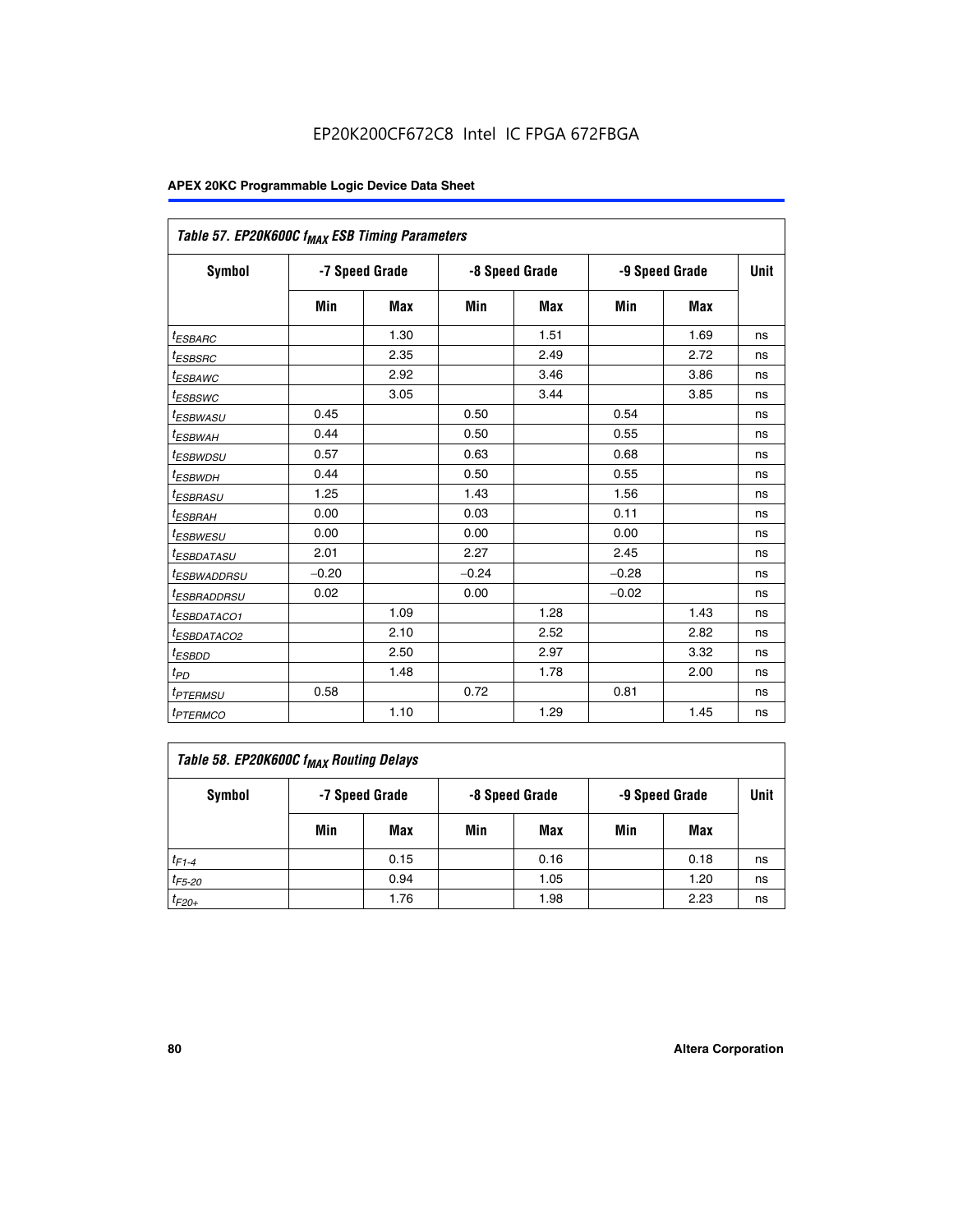| Table 59. EP20K600C Minimum Pulse Width Timing Parameters |                |     |                |     |                |     |             |  |  |  |  |
|-----------------------------------------------------------|----------------|-----|----------------|-----|----------------|-----|-------------|--|--|--|--|
| Symbol                                                    | -7 Speed Grade |     | -8 Speed Grade |     | -9 Speed Grade |     | <b>Unit</b> |  |  |  |  |
|                                                           | Min            | Max | Min            | Max | Min            | Max |             |  |  |  |  |
| $t_{CH}$                                                  | 1.33           |     | 1.66           |     | 2.00           |     | ns          |  |  |  |  |
| $t_{CL}$                                                  | 1.33           |     | 1.66           |     | 2.00           |     | ns          |  |  |  |  |
| $t_{CLRP}$                                                | 0.20           |     | 0.20           |     | 0.20           |     | ns          |  |  |  |  |
| $t_{PREF}$                                                | 0.20           |     | 0.20           |     | 0.20           |     | ns          |  |  |  |  |
| $t_{ESBCH}$                                               | 1.33           |     | 1.66           |     | 2.00           |     | ns          |  |  |  |  |
| <sup>t</sup> ESBCL                                        | 1.33           |     | 1.66           |     | 2.00           |     | ns          |  |  |  |  |
| <sup>t</sup> ESBWP                                        | 1.05           |     | 1.28           |     | 1.44           |     | ns          |  |  |  |  |
| <sup>t</sup> ESBRP                                        | 0.87           |     | 1.06           |     | 1.19           |     | ns          |  |  |  |  |

| Table 60. EP20K600C External Timing Parameters |      |                |      |                |                |      |    |  |  |  |  |  |
|------------------------------------------------|------|----------------|------|----------------|----------------|------|----|--|--|--|--|--|
| Symbol                                         |      | -7 Speed Grade |      | -8 Speed Grade | -9 Speed Grade | Unit |    |  |  |  |  |  |
|                                                | Min  | Max            | Min  | Max            | Min            | Max  |    |  |  |  |  |  |
| t <sub>INSU</sub>                              | 1.28 |                | 1.40 |                | 1.45           |      | ns |  |  |  |  |  |
| <sup>t</sup> INH                               | 0.00 |                | 0.00 |                | 0.00           |      | ns |  |  |  |  |  |
| toutco                                         | 2.00 | 4.29           | 2.00 | 4.77           | 2.00           | 5.11 | ns |  |  |  |  |  |
| <sup>t</sup> INSUPLL                           | 0.80 |                | 0.91 |                |                |      | ns |  |  |  |  |  |
| <sup>t</sup> INHPLL                            | 0.00 |                | 0.00 |                |                |      | ns |  |  |  |  |  |
| <b>TOUTCOPLL</b>                               | 0.50 | 2.37           | 0.50 | 2.63           |                |      | ns |  |  |  |  |  |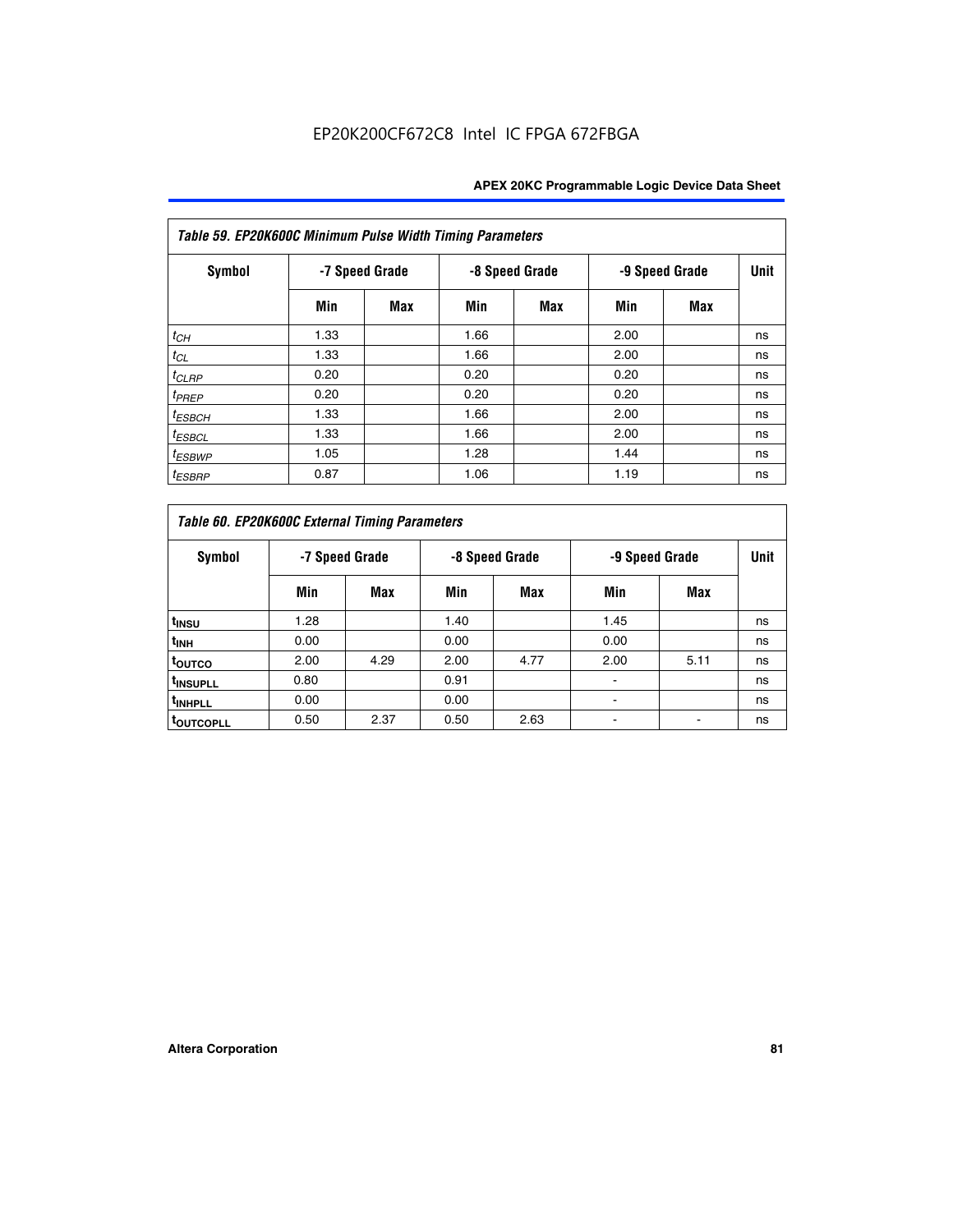| <b>Table 61. EP20K600C External Bidirectional Timing Parameters</b> |                |      |      |                |      |                |             |  |  |  |  |
|---------------------------------------------------------------------|----------------|------|------|----------------|------|----------------|-------------|--|--|--|--|
| <b>Symbol</b>                                                       | -7 Speed Grade |      |      | -8 Speed Grade |      | -9 Speed Grade | <b>Unit</b> |  |  |  |  |
|                                                                     | Min            | Max  | Min  | Max            | Min  | Max            |             |  |  |  |  |
| <sup>t</sup> INSUBIDIR                                              | 2.03           |      | 2.57 |                | 2.97 |                | ns          |  |  |  |  |
| <sup>t</sup> INHBIDIR                                               | 0.00           |      | 0.00 |                | 0.00 |                | ns          |  |  |  |  |
| <b><sup>t</sup>OUTCOBIDIR</b>                                       | 2.00           | 4.29 | 2.00 | 4.77           | 2.00 | 5.11           | ns          |  |  |  |  |
| <sup>t</sup> xzbidir                                                |                | 8.31 |      | 9.14           |      | 9.76           | ns          |  |  |  |  |
| <sup>t</sup> zxbidir                                                |                | 8.31 |      | 9.14           |      | 9.76           | ns          |  |  |  |  |
| <sup>t</sup> insubidirpll                                           | 3.99           |      | 4.77 |                |      |                | ns          |  |  |  |  |
| <sup>t</sup> inhbidirpll                                            | 0.00           |      | 0.00 |                |      |                | ns          |  |  |  |  |
| <sup>T</sup> OUTCOBIDIRPLL                                          | 0.50           | 2.37 | 0.50 | 2.63           | ۰    | ٠              | ns          |  |  |  |  |
| <sup>T</sup> XZBIDIRPLL                                             |                | 6.35 |      | 6.94           |      |                | ns          |  |  |  |  |
| <sup>I</sup> ZXBIDIRPLL                                             |                | 6.35 |      | 6.94           |      |                | ns          |  |  |  |  |

| Table 62. EP20K1000C f <sub>MAX</sub> LE Timing Microparameters |                |      |                |      |                |      |      |  |  |  |  |
|-----------------------------------------------------------------|----------------|------|----------------|------|----------------|------|------|--|--|--|--|
| Symbol                                                          | -7 Speed Grade |      | -8 Speed Grade |      | -9 Speed Grade |      | Unit |  |  |  |  |
|                                                                 | Min            | Max  | Min            | Max  | Min            | Max  |      |  |  |  |  |
| $t_{SU}$                                                        | 0.01           |      | 0.01           |      | 0.01           |      | ns   |  |  |  |  |
| $t_H$                                                           | 0.10           |      | 0.10           |      | 0.10           |      | ns   |  |  |  |  |
| $t_{CO}$                                                        |                | 0.27 |                | 0.30 |                | 0.32 | ns   |  |  |  |  |
| $t_{LUT}$                                                       |                | 0.66 |                | 0.79 |                | 0.92 | ns   |  |  |  |  |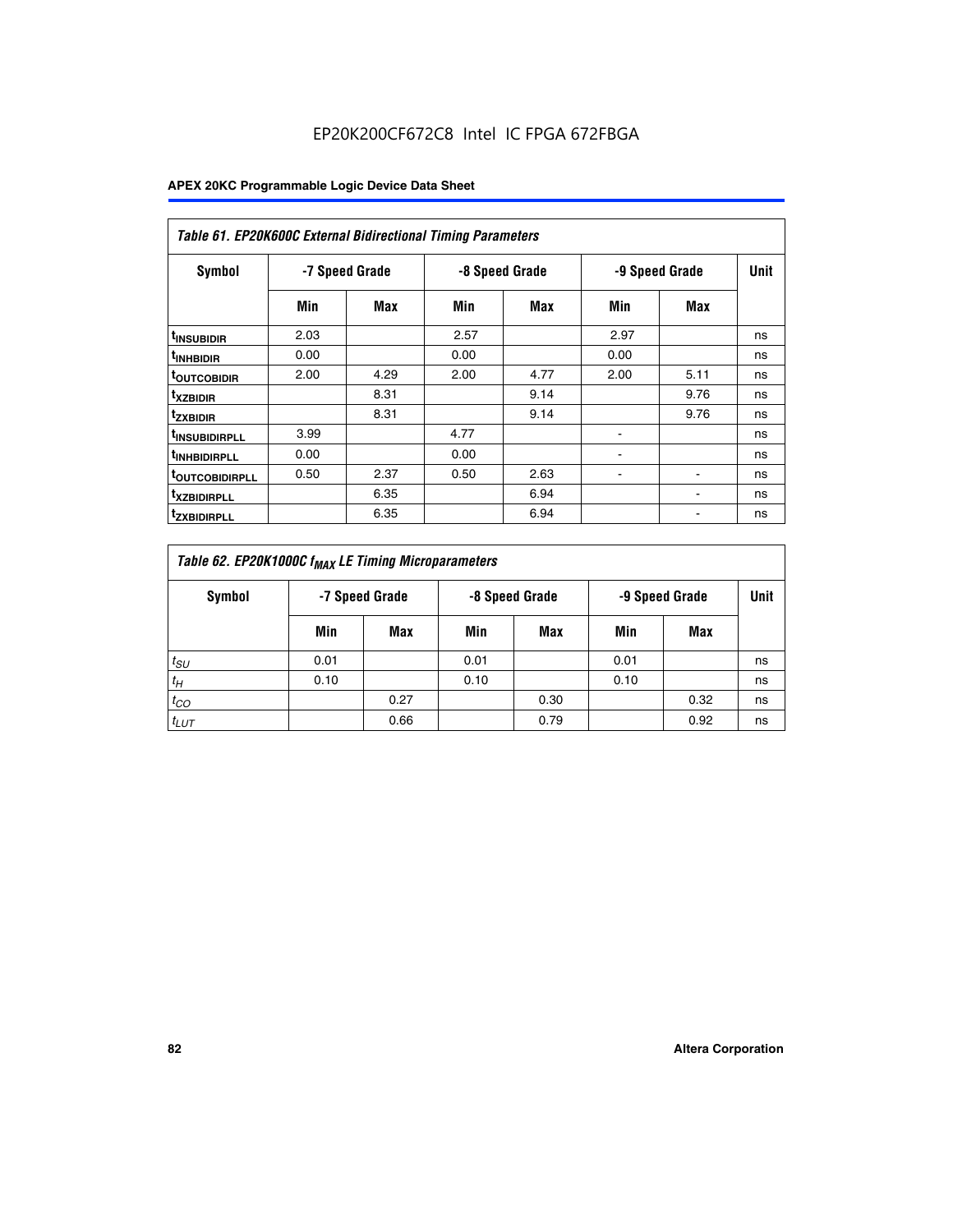| Table 63. EP20K1000C f <sub>MAX</sub> ESB Timing Microparameters |                |            |         |                |                |             |    |  |  |  |
|------------------------------------------------------------------|----------------|------------|---------|----------------|----------------|-------------|----|--|--|--|
| <b>Symbol</b>                                                    | -7 Speed Grade |            |         | -8 Speed Grade | -9 Speed Grade | <b>Unit</b> |    |  |  |  |
|                                                                  | Min            | <b>Max</b> | Min     | <b>Max</b>     | Min            | <b>Max</b>  |    |  |  |  |
| <i>t<sub>ESBARC</sub></i>                                        |                | 1.48       |         | 1.57           |                | 1.65        | ns |  |  |  |
| $t_{ESBSRC}$                                                     |                | 2.36       |         | 2.50           |                | 2.73        | ns |  |  |  |
| <sup>t</sup> ESBAWC                                              |                | 2.93       |         | 3.46           |                | 3.86        | ns |  |  |  |
| <i>t</i> <sub>ESBSWC</sub>                                       |                | 3.08       |         | 3.43           |                | 3.83        | ns |  |  |  |
| <sup>t</sup> ESBWASU                                             | 0.51           |            | 0.50    |                | 0.52           |             | ns |  |  |  |
| <sup>t</sup> ESBWAH                                              | 0.38           |            | 0.51    |                | 0.57           |             | ns |  |  |  |
| <i>t<sub>ESBWDSU</sub></i>                                       | 0.62           |            | 0.62    |                | 0.66           |             | ns |  |  |  |
| <sup>t</sup> ESBWDH                                              | 0.38           |            | 0.51    |                | 0.57           |             | ns |  |  |  |
| <sup>t</sup> ESBRASU                                             | 1.40           |            | 1.47    |                | 1.53           |             | ns |  |  |  |
| <sup>t</sup> ESBRAH                                              | 0.00           |            | 0.07    |                | 0.18           |             | ns |  |  |  |
| <i>t<sub>ESBWESU</sub></i>                                       | 0.00           |            | 0.00    |                | 0.00           |             | ns |  |  |  |
| <sup>t</sup> ESBDATASU                                           | 1.92           |            | 2.19    |                | 2.35           |             | ns |  |  |  |
| <sup>t</sup> ESBWADDRSU                                          | $-0.20$        |            | $-0.28$ |                | $-0.32$        |             | ns |  |  |  |
| <i>t<sub>ESBRADDRSU</sub></i>                                    | 0.00           |            | $-0.03$ |                | $-0.05$        |             | ns |  |  |  |
| <sup>t</sup> ESBDATACO1                                          |                | 1.12       |         | 1.30           |                | 1.46        | ns |  |  |  |
| <sup>t</sup> ESBDATACO2                                          |                | 2.11       |         | 2.53           |                | 2.84        | ns |  |  |  |
| <sup>t</sup> ESBDD                                               |                | 2.56       |         | 2.96           |                | 3.30        | ns |  |  |  |
| t <sub>PD</sub>                                                  |                | 1.49       |         | 1.79           |                | 2.02        | ns |  |  |  |
| <i><b>TPTERMSU</b></i>                                           | 0.61           |            | 0.69    |                | 0.77           |             | ns |  |  |  |
| <b>t</b> <sub>PTERMCO</sub>                                      |                | 1.13       |         | 1.32           |                | 1.48        | ns |  |  |  |

| Table 64. EP20K1000C f <sub>MAX</sub> Routing Delays |     |                |     |                |     |                |      |  |  |  |
|------------------------------------------------------|-----|----------------|-----|----------------|-----|----------------|------|--|--|--|
| Symbol                                               |     | -7 Speed Grade |     | -8 Speed Grade |     | -9 Speed Grade | Unit |  |  |  |
|                                                      | Min | Max            | Min | Max            | Min | Max            |      |  |  |  |
| $t_{F1-4}$                                           |     | 0.15           |     | 0.17           |     | 0.19           | ns   |  |  |  |
| $t_{F5-20}$                                          |     | 1.13           |     | 1.31           |     | 1.50           | ns   |  |  |  |
| $t_{F20+}$                                           |     | 2.30           |     | 2.71           |     | 3.19           | ns   |  |  |  |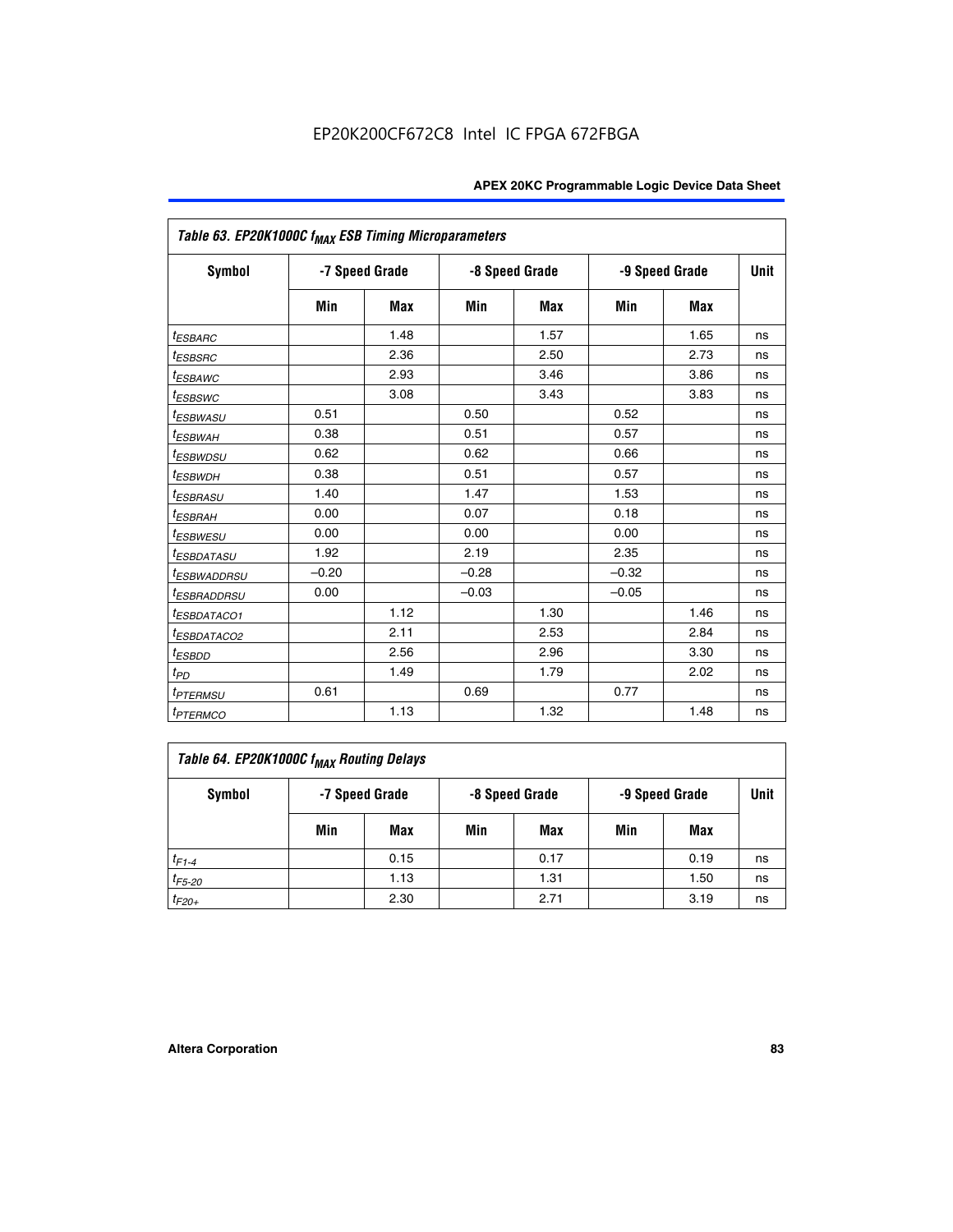| Table 65. EP20K1000C Minimum Pulse Width Timing Parameters |                |     |                |            |                |            |      |  |  |  |  |
|------------------------------------------------------------|----------------|-----|----------------|------------|----------------|------------|------|--|--|--|--|
| Symbol                                                     | -7 Speed Grade |     | -8 Speed Grade |            | -9 Speed Grade |            | Unit |  |  |  |  |
|                                                            | Min            | Max | Min            | <b>Max</b> | Min            | <b>Max</b> |      |  |  |  |  |
| $t_{CH}$                                                   | 1.33           |     | 1.66           |            | 2.00           |            | ns   |  |  |  |  |
| $t_{CL}$                                                   | 1.33           |     | 1.66           |            | 2.00           |            | ns   |  |  |  |  |
| $t_{CLRP}$                                                 | 0.20           |     | 0.20           |            | 0.20           |            | ns   |  |  |  |  |
| $t_{PREF}$                                                 | 0.20           |     | 0.20           |            | 0.20           |            | ns   |  |  |  |  |
| $t_{ESBCH}$                                                | 1.33           |     | 1.66           |            | 2.00           |            | ns   |  |  |  |  |
| $t_{ESBCL}$                                                | 1.33           |     | 1.66           |            | 2.00           |            | ns   |  |  |  |  |
| $t_{ESBWP}$                                                | 1.04           |     | 1.26           |            | 1.41           |            | ns   |  |  |  |  |
| <sup>t</sup> ESBRP                                         | 0.87           |     | 1.05           |            | 1.18           |            | ns   |  |  |  |  |

| Table 66. EP20K1000C External Timing Parameters |                |      |                |      |                |      |             |
|-------------------------------------------------|----------------|------|----------------|------|----------------|------|-------------|
| Symbol                                          | -7 Speed Grade |      | -8 Speed Grade |      | -9 Speed Grade |      | <b>Unit</b> |
|                                                 | Min            | Max  | Min            | Max  | Min            | Max  |             |
| t <sub>insu</sub>                               | 1.14           |      | 1.14           |      | 1.11           |      | ns          |
| t <sub>INH</sub>                                | 0.00           |      | 0.00           |      | 0.00           |      | ns          |
| t <sub>outco</sub>                              | 2.00           | 4.63 | 2.00           | 5.26 | 2.00           | 5.69 | ns          |
| <sup>t</sup> INSUPLL                            | 0.81           |      | 0.92           |      |                |      | ns          |
| <sup>t</sup> INHPLL                             | 0.00           |      | 0.00           |      |                |      | ns          |
| <b>LOUTCOPLL</b>                                | 0.50           | 2.32 | 0.50           | 2.55 |                |      | ns          |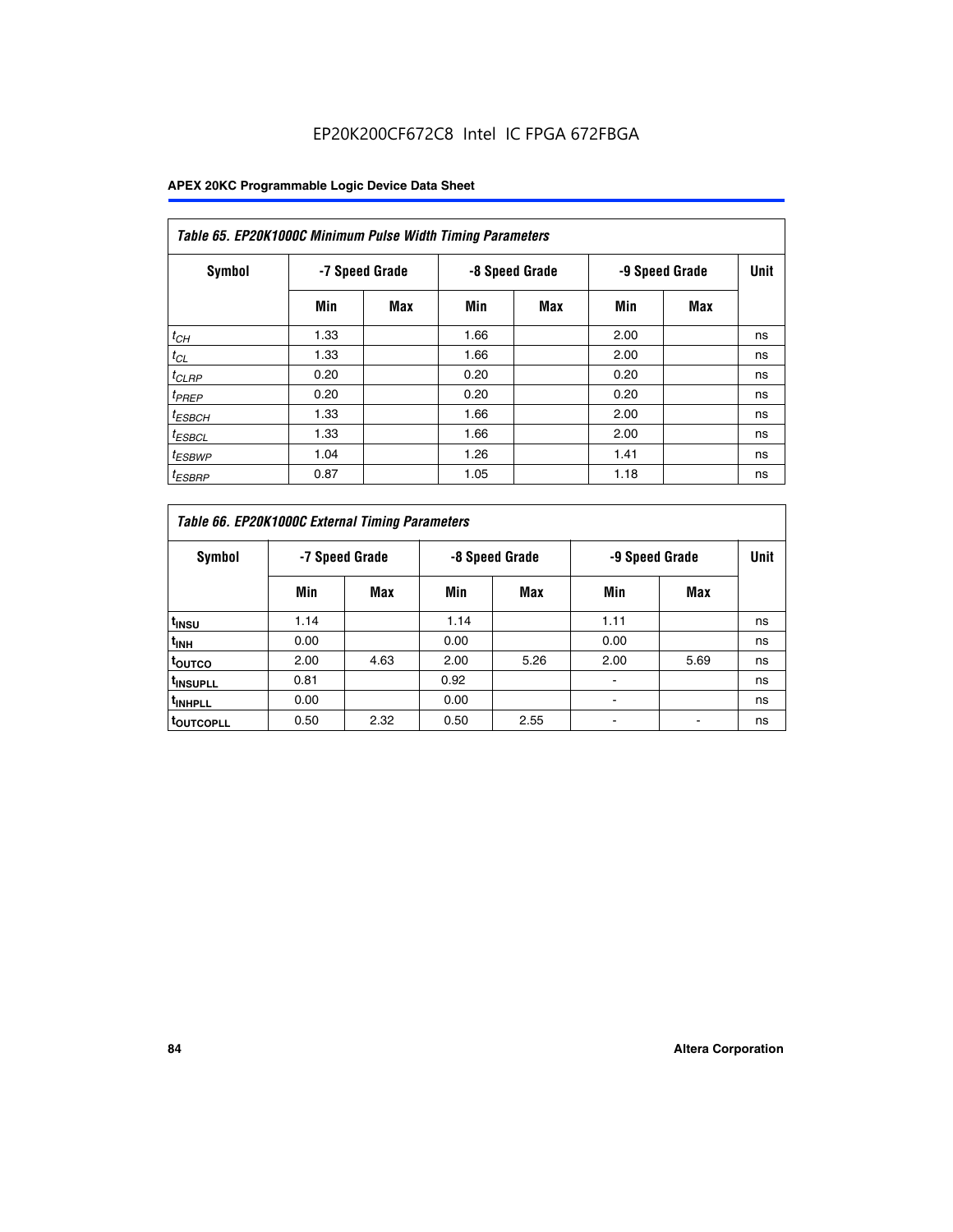| Table 67. EP20K1000C External Bidirectional Timing Parameters |                |      |                |      |                |       |             |
|---------------------------------------------------------------|----------------|------|----------------|------|----------------|-------|-------------|
| <b>Symbol</b>                                                 | -7 Speed Grade |      | -8 Speed Grade |      | -9 Speed Grade |       | <b>Unit</b> |
|                                                               | Min            | Max  | Min            | Max  | Min            | Max   |             |
| <sup>t</sup> INSUBIDIR                                        | 1.86           |      | 2.54           |      | 3.15           |       | ns          |
| <sup>t</sup> INHBIDIR                                         | 0.00           |      | 0.00           |      | 0.00           |       | ns          |
| <b>toutcobidir</b>                                            | 2.00           | 4.63 | 2.00           | 5.26 | 2.00           | 5.69  | ns          |
| <sup>t</sup> xzbidir                                          |                | 8.98 |                | 9.89 |                | 10.67 | ns          |
| <sup>t</sup> zxbidir                                          |                | 8.98 |                | 9.89 |                | 10.67 | ns          |
| <sup>t</sup> insubidirpll                                     | 4.17           |      | 5.27           |      |                |       | ns          |
| <sup>t</sup> INHBIDIRPLL                                      | 0.00           |      | 0.00           |      |                |       | ns          |
| <b><i>LOUTCOBIDIRPLL</i></b>                                  | 0.50           | 2.32 | 0.50           | 2.55 |                |       | ns          |
| <sup>t</sup> xzbidirpll                                       |                | 6.67 |                | 7.18 |                |       | ns          |
| tzxbidirpll                                                   |                | 6.67 |                | 7.18 |                |       | ns          |

Tables 68 and 69 show selectable I/O standard input and output delays for APEX 20KC devices. If you select an I/O standard input or output delay other than LVCMOS, add the delay for the selected speed grade to the LVCMOS value.

| Table 68. Selectable I/O Standard Input Delays |                |         |                |         |                |         |             |  |
|------------------------------------------------|----------------|---------|----------------|---------|----------------|---------|-------------|--|
| <b>Symbol</b>                                  | -7 Speed Grade |         | -8 Speed Grade |         | -9 Speed Grade |         | <b>Unit</b> |  |
|                                                | Min            | Max     | Min            | Max     | Min            | Max     | Min         |  |
| <b>LVCMOS</b>                                  |                | 0.00    |                | 0.00    |                | 0.00    | ns          |  |
| <b>LVTTL</b>                                   |                | 0.00    |                | 0.00    |                | 0.00    | ns          |  |
| 2.5V                                           |                | 0.00    |                | 0.00    |                | 0.00    | ns          |  |
| 1.8 V                                          |                | 0.04    |                | 0.11    |                | 0.14    | ns          |  |
| PCI                                            |                | 0.00    |                | 0.04    |                | 0.03    | ns          |  |
| $GTL+$                                         |                | $-0.30$ |                | 0.25    |                | 0.23    | ns          |  |
| SSTL-3 Class I                                 |                | $-0.19$ |                | $-0.13$ |                | $-0.13$ | ns          |  |
| SSTL-3 Class II                                |                | $-0.19$ |                | $-0.13$ |                | $-0.13$ | ns          |  |
| SSTL-2 Class I                                 |                | $-0.19$ |                | $-0.13$ |                | $-0.13$ | ns          |  |
| SSTL-2 Class II                                |                | $-0.19$ |                | $-0.13$ |                | $-0.13$ | ns          |  |
| <b>LVDS</b>                                    |                | $-0.19$ |                | $-0.17$ |                | $-0.16$ | ns          |  |
| <b>CTT</b>                                     |                | 0.00    |                | 0.00    |                | 0.00    | ns          |  |
| <b>AGP</b>                                     |                | 0.00    |                | 0.00    |                | 0.00    | ns          |  |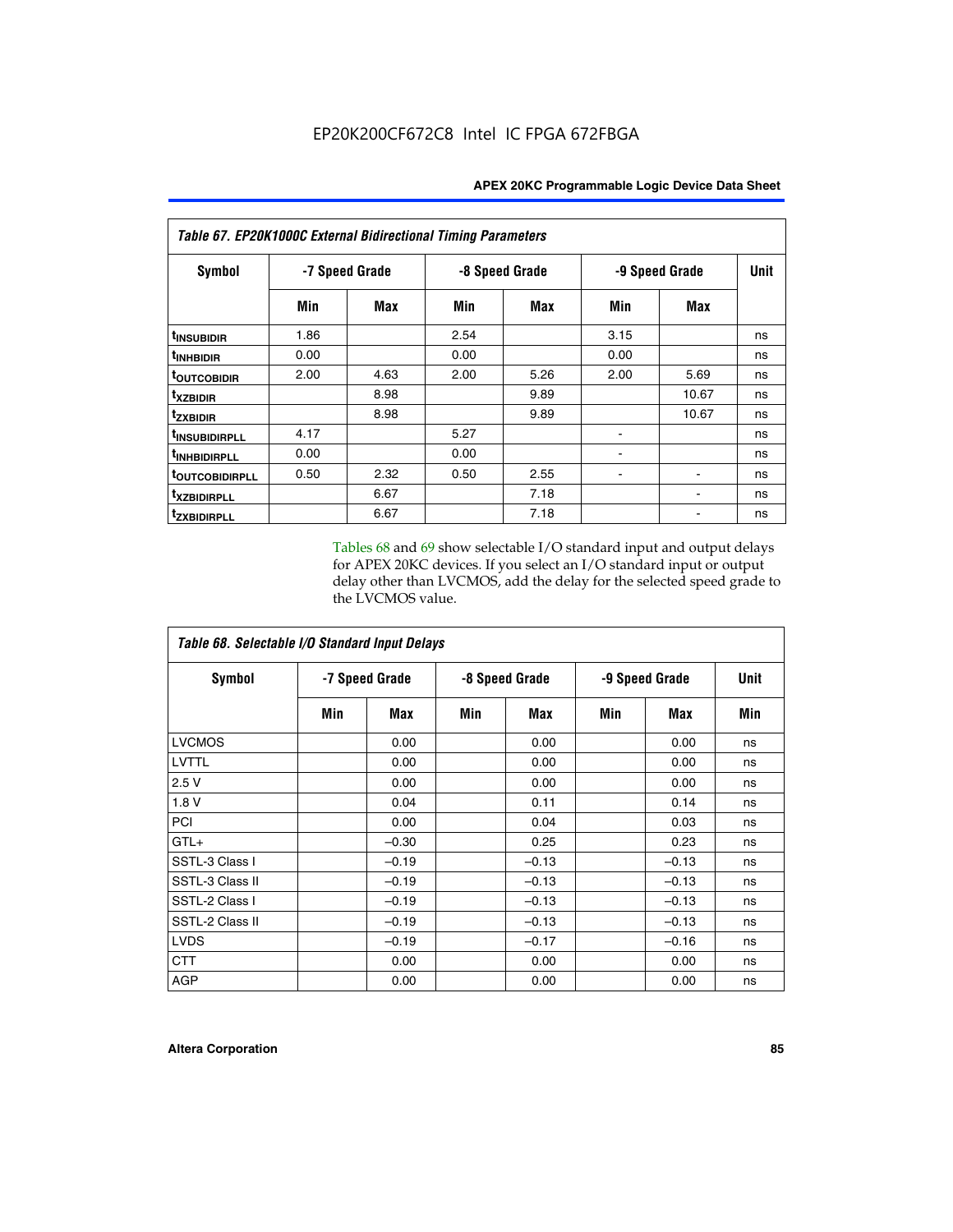| Table 69. Selectable I/O Standard Output Delays |                |         |               |         |                |            |      |
|-------------------------------------------------|----------------|---------|---------------|---------|----------------|------------|------|
| <b>Symbol</b>                                   | -7 Speed Grade |         | -8 Speed Grad |         | -9 Speed Grade |            | Unit |
|                                                 | Min            | Max     | Min           | Max     | Min            | <b>Max</b> | Min  |
| <b>LVCMOS</b>                                   |                | 0.00    |               | 0.00    |                | 0.00       | ns   |
| LVTTL                                           |                | 0.00    |               | 0.00    |                | 0.00       | ns   |
| 2.5V                                            |                | 0.00    |               | 0.00    |                | 0.00       | ns   |
| 1.8V                                            |                | 1.18    |               | 1.41    |                | 1.57       | ns   |
| PCI                                             |                | $-0.52$ |               | $-0.53$ |                | $-0.56$    | ns   |
| $GTL+$                                          |                | $-0.18$ |               | $-0.29$ |                | $-0.39$    | ns   |
| SSTL-3 Class I                                  |                | $-0.67$ |               | $-0.71$ |                | $-0.75$    | ns   |
| SSTL-3 Class II                                 |                | $-0.67$ |               | $-0.71$ |                | $-0.75$    | ns   |
| SSTL-2 Class I                                  |                | $-0.67$ |               | $-0.71$ |                | $-0.75$    | ns   |
| SSTL-2 Class II                                 |                | $-0.67$ |               | $-0.71$ |                | $-0.75$    | ns   |
| <b>LVDS</b>                                     |                | $-0.69$ |               | $-0.70$ |                | $-0.73$    | ns   |
| <b>CTT</b>                                      |                | 0.00    |               | 0.00    |                | 0.00       | ns   |
| AGP                                             |                | 0.00    |               | 0.00    |                | 0.00       | ns   |

# **Power Consumption**

To estimate device power consumption, use the interactive power estimator on the Altera web site at **http://www.altera.com**.

# **Configuration & Operation**

The APEX 20KC architecture supports several configuration schemes. This section summarizes the device operating modes and available device configuration schemes.

# **Operating Modes**

The APEX architecture uses SRAM configuration elements that require configuration data to be loaded each time the circuit powers up. The process of physically loading the SRAM data into the device is called configuration. During initialization, which occurs immediately after configuration, the device resets registers, enables I/O pins, and begins to operate as a logic device. The I/O pins are tri-stated during power-up, and before and during configuration. Together, the configuration and initialization processes are called *command mode*; normal device operation is called *user mode*.

Before and during device configuration, all I/O pins are pulled to  $V_{CCIO}$ by a built-in weak pull-up resistor.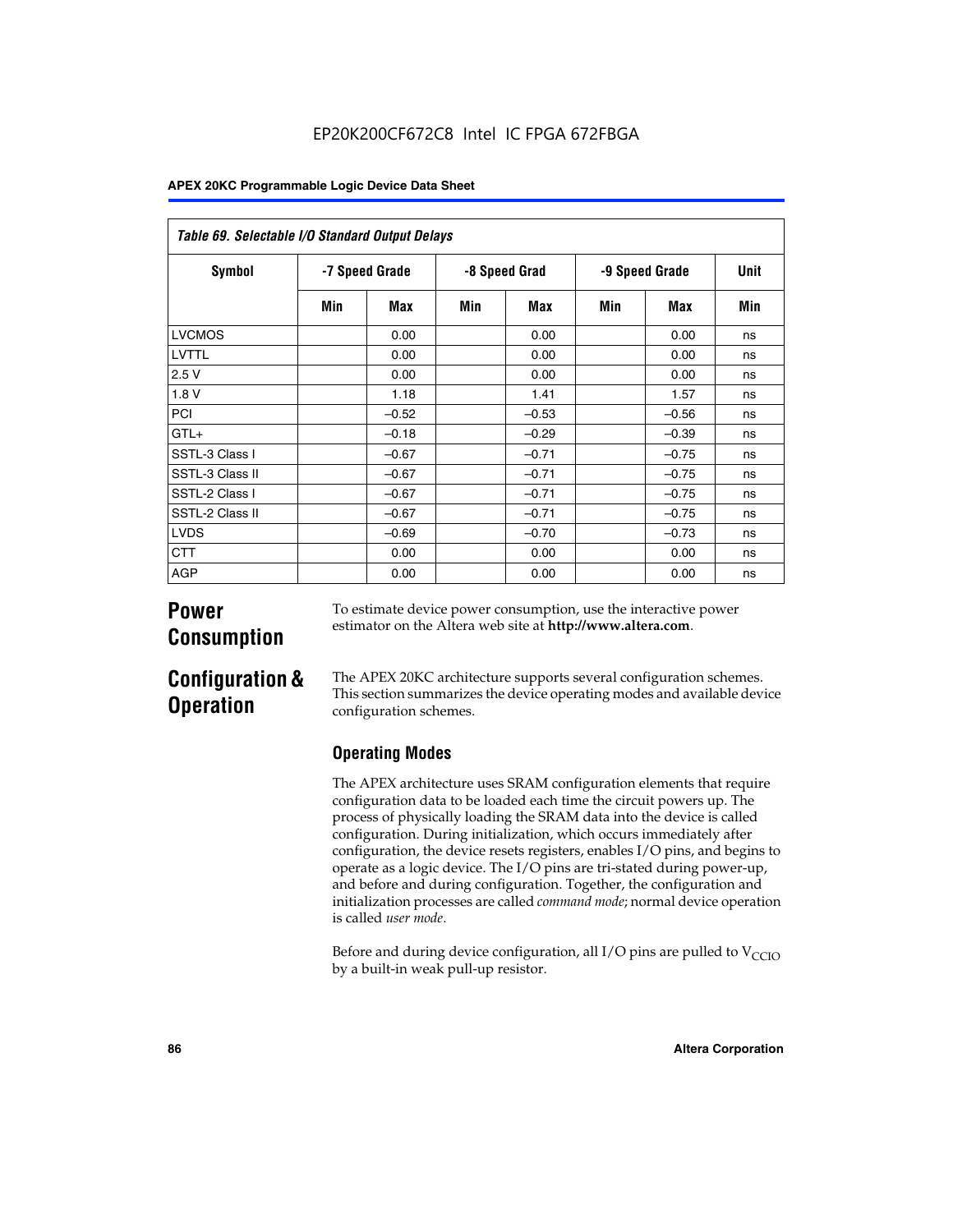SRAM configuration elements allow APEX 20KC devices to be reconfigured in-circuit by loading new configuration data into the device. Real-time reconfiguration is performed by forcing the device into command mode with a device pin, loading different configuration data, reinitializing the device, and resuming user-mode operation. In-field upgrades can be performed by distributing new configuration files.

## **Configuration Schemes**

The configuration data for an APEX 20KC device can be loaded with one of five configuration schemes (see Table 70), chosen on the basis of the target application. An EPC16, EPC2, or EPC1 configuration device, intelligent controller, or the JTAG port can be used to control the configuration of an APEX 20KC device. When a configuration device is used, the system can configure automatically at system power-up.

Multiple APEX 20KC devices can be configured in any of five configuration schemes by connecting the configuration enable (nCE) and configuration enable output (nCEO) pins on each device.

| Table 70. Data Sources for Configuration |                                                                                                                                                      |  |  |  |  |
|------------------------------------------|------------------------------------------------------------------------------------------------------------------------------------------------------|--|--|--|--|
| <b>Configuration Scheme</b>              | Data Source                                                                                                                                          |  |  |  |  |
| Configuration device                     | EPC16, EPC8, EPC4, EPC2, or EPC1 configuration device                                                                                                |  |  |  |  |
| Passive serial (PS)                      | MasterBlaster or ByteBlasterMV download cable or serial data source                                                                                  |  |  |  |  |
| Passive parallel asynchronous (PPA)      | Parallel data source                                                                                                                                 |  |  |  |  |
| Passive parallel synchronous (PPS)       | Parallel data source                                                                                                                                 |  |  |  |  |
| <b>JTAG</b>                              | MasterBlaster or ByteBlasterMV download cable or a microprocessor<br>with a Jam Standard Test and Programming Language (STAPL) or<br><b>JBC File</b> |  |  |  |  |



For more information on configuration, see *Application Note* 116 *(Configuring SRAM-Based LUT Devices).*

| <b>Device Pin-</b>                    | See the Altera web site (http://www.altera.com) or the Altera Digital                                                                                                    |
|---------------------------------------|--------------------------------------------------------------------------------------------------------------------------------------------------------------------------|
| <b>Outs</b>                           | Library for pin-out information.                                                                                                                                         |
| <b>Ordering</b><br><b>Information</b> | Figure 39 describes the ordering codes for Stratix devices. For more<br>information on a specific package, refer to the Altera Device Package<br>Information Data Sheet. |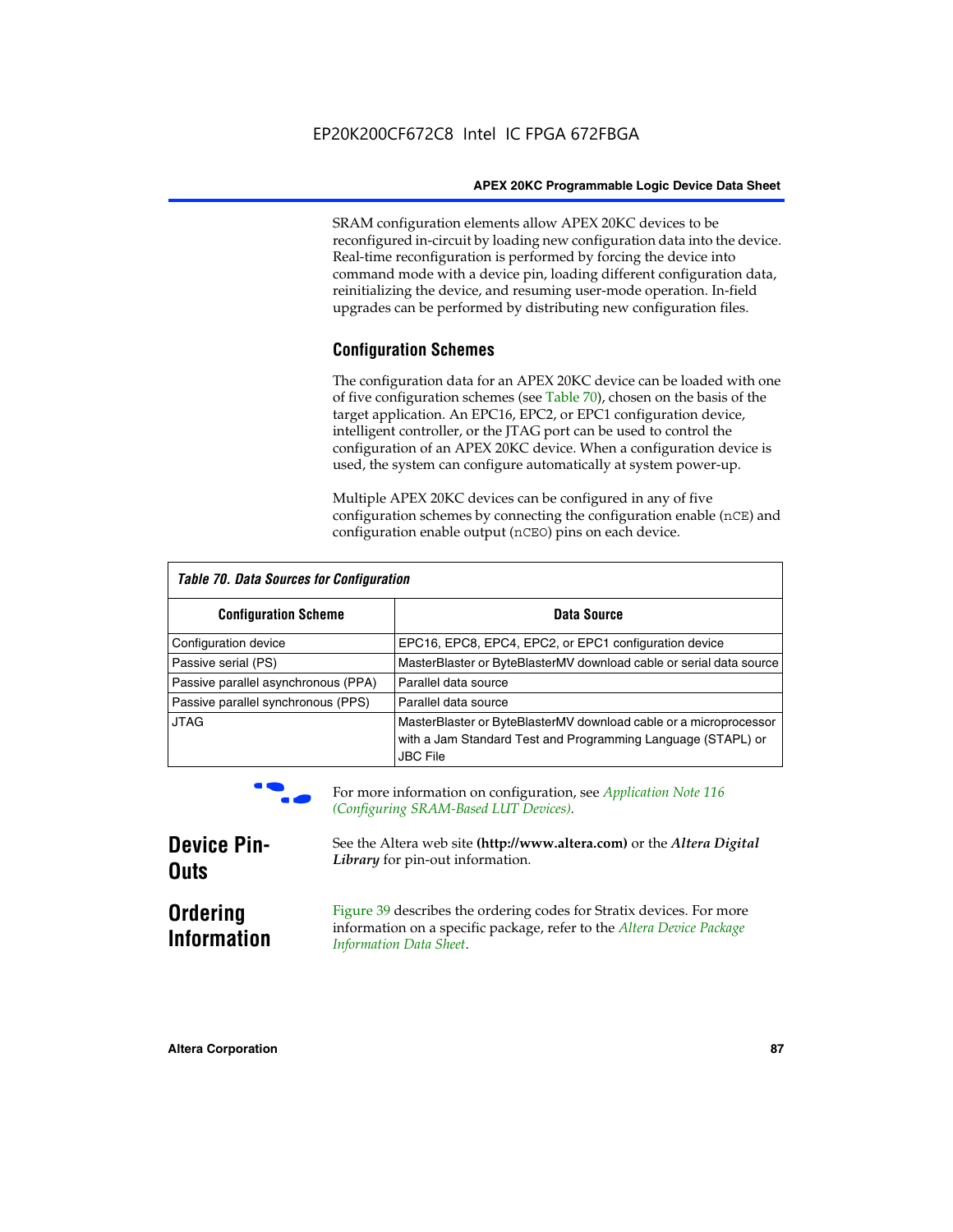#### *Figure 39. APEX 20KC Device Packaging Ordering Information*



# **Revision History**

The information contained in the *APEX 20KC Programmable Logic Device Data Sheet* version 2.2 supersedes information published in previous versions.

# **Version 2.2**

The following changes were made to the *APEX 20KC Programmable Logic Device Data Sheet* version 2.2:

- Updated Tables 1.
- Updated notes in Tables 20.

# **Version 2.1**

The following changes were made to the *APEX 20KC Programmable Logic Device Data Sheet* version 2.1:

- Removed figure on AC Test Conditions.
- Updated conditions in Tables 40 and 41.
- Added Tables 42 and 43.
- $\blacksquare$  Updated V<sub>OD</sub> in Table 27.<br>Added Figures 36 through
- Added Figures 36 through 38.
- Updated Tables 44 through 49.
- Updated Tables 62 through 67.
- Removed notes in Tables 44 through 67.
- Various textual changes throughout the document.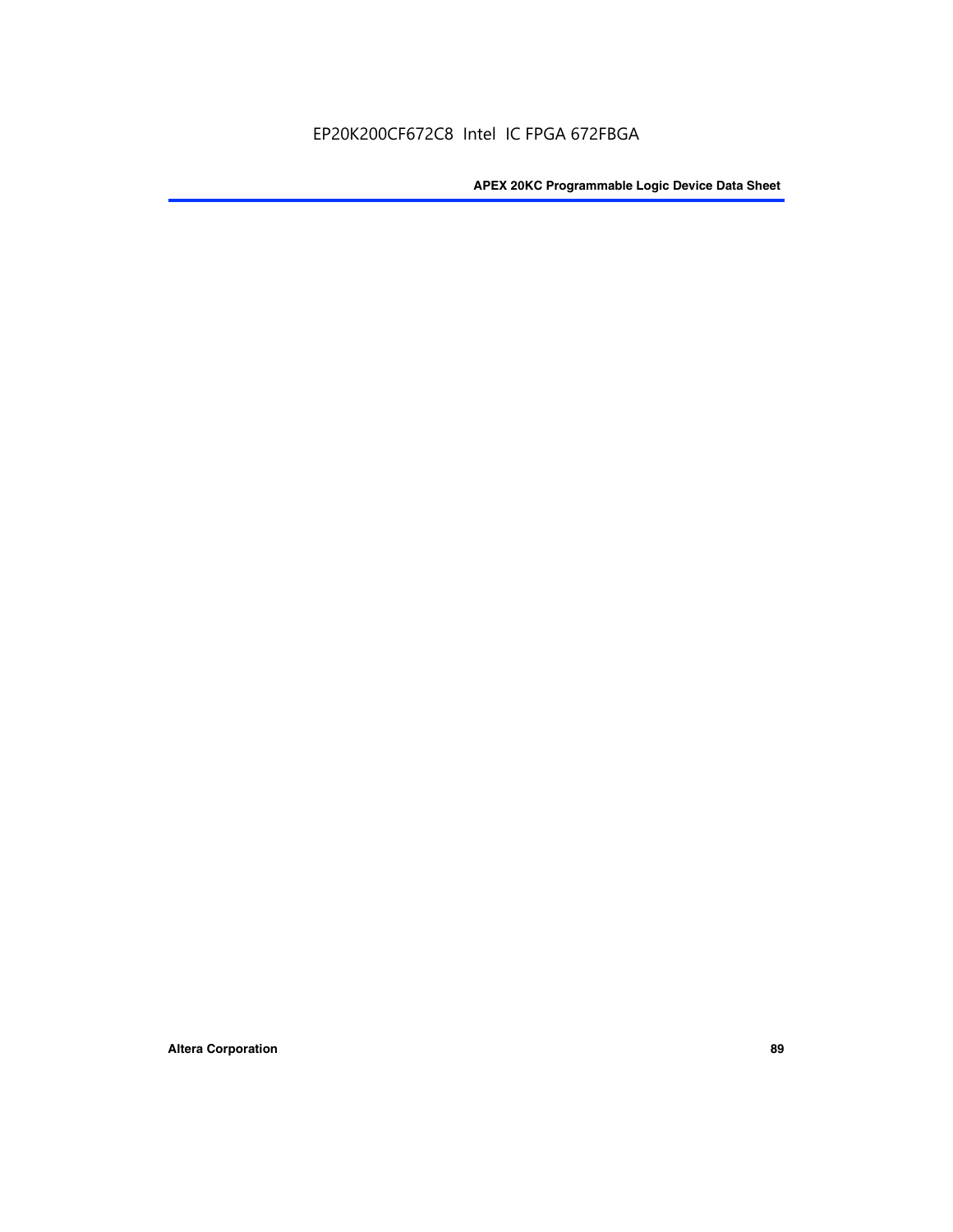

101 Innovation Drive San Jose, CA 95134 (408) 544-7000 http://www.altera.com Applications Hotline: (800) 800-EPLD Customer Marketing: (408) 544-7104 Literature Services: lit\_req@altera.com

Copyright © 2002 Altera Corporation. All rights reserved. Altera, The Programmable Solutions Company, the stylized Altera logo, specific device designations, and all other words and logos that are identified as trademarks and/or service marks are, unless noted otherwise, the trademarks and service marks of Altera Corporation in the U.S. and other countries. All other product or service names are the property of their respective holders. Altera products are protected under numerous U.S. and foreign patents and pending applications, mask work rights, and copyrights. Altera warrants performance of its semiconductor products

to current specifications in accordance with Altera's standard warranty, but reserves the right to make changes to any products and services at any time without notice. Altera assumes no responsibility or liability arising out of the application or use of any information, product, or service described herein except as expressly agreed to in writing by Altera Corporation. Altera customers are advised to obtain the latest version of device specifications before relying on any published information and before placing orders for products or services.



**90 Altera Corporation**